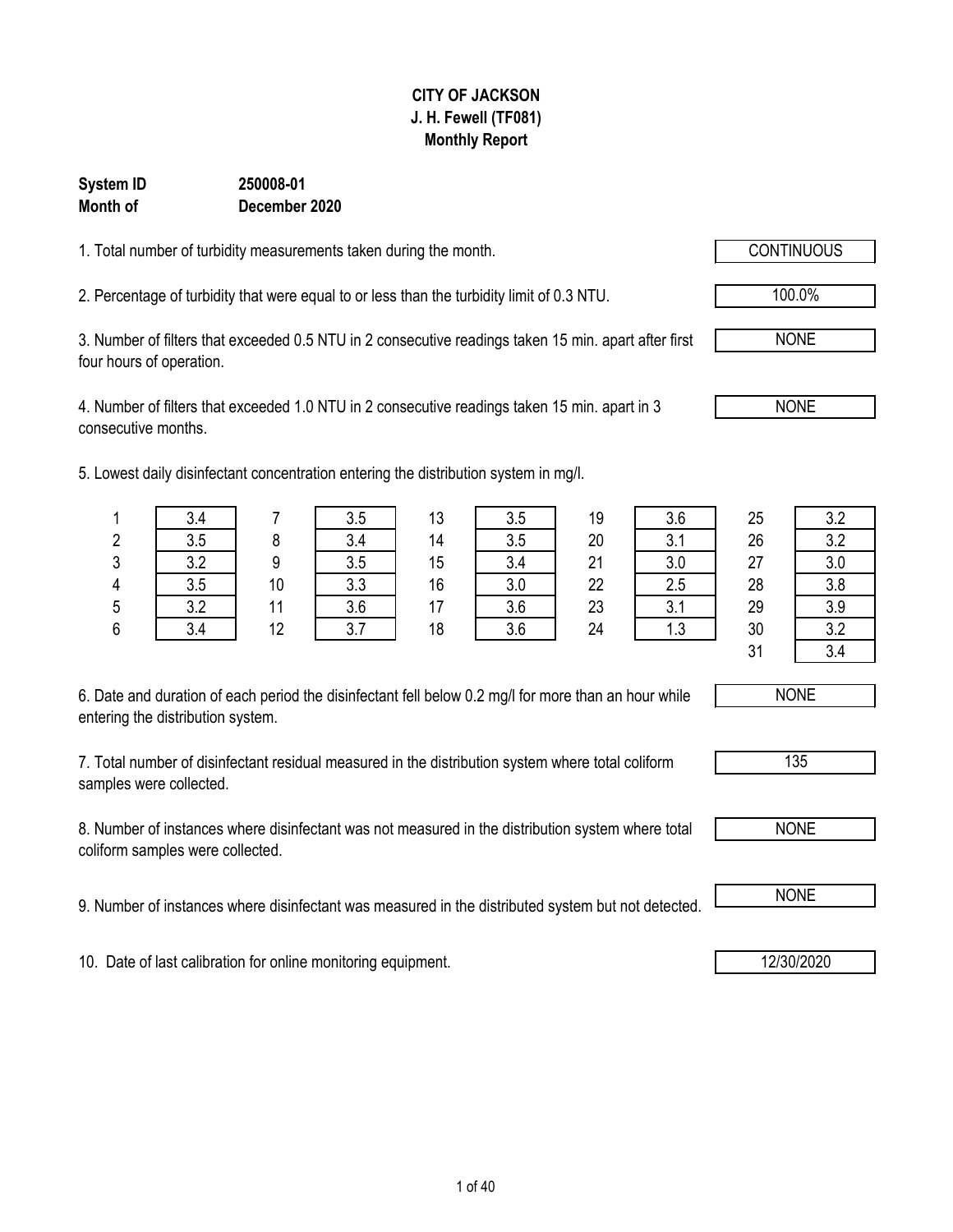### **J. H. Fewell (TF081) Turbidity Compliance Report City of Jackson, MS**

## **Month Of**

**System ID 250008-01**

| Dec. 2020  | <b>TURBIDITIES (NTU)</b> |                |               |             |  |  |  |  |  |  |  |
|------------|--------------------------|----------------|---------------|-------------|--|--|--|--|--|--|--|
|            | <b>RAW</b>               | <b>SETTLED</b> | <b>FILTER</b> | <b>HS#1</b> |  |  |  |  |  |  |  |
| $12/1$     | 6.3256                   | 0.6081         | 0.2690        | 0.1544      |  |  |  |  |  |  |  |
| $12/2$     | 6.9462                   | 0.5531         | 0.2520        | 0.1187      |  |  |  |  |  |  |  |
| 12/3       | 6.8931                   | 0.5319         | 0.2541        | 0.1156      |  |  |  |  |  |  |  |
| 12/4       | 6.5944                   | 0.5394         | 0.2691        | 0.1175      |  |  |  |  |  |  |  |
| 12/5       | 8.9944                   | 0.4994         | 0.2862        | 0.1013      |  |  |  |  |  |  |  |
| 12/6       | 9.5031                   | 0.7931         | 0.2614        | 0.0894      |  |  |  |  |  |  |  |
| 12/7       | 7.6838                   | 0.7306         | 0.2265        | 0.0894      |  |  |  |  |  |  |  |
| 12/8       | 7.7331                   | 0.5700         | 0.2258        | 0.0969      |  |  |  |  |  |  |  |
| 12/9       | 8.8556                   | 0.6844         | 0.2224        | 0.0894      |  |  |  |  |  |  |  |
| 12/10      | 7.4338                   | 0.4925         | 0.2622        | 0.0913      |  |  |  |  |  |  |  |
| 12/11      | 7.9556                   | 0.6781         | 0.2956        | 0.1031      |  |  |  |  |  |  |  |
| 12/12      | 15.3244                  | 0.5600         | 0.2253        | 0.0950      |  |  |  |  |  |  |  |
| 12/13      | 16.2856                  | 0.6250         | 0.2533        | 0.1350      |  |  |  |  |  |  |  |
| 12/14      | 47.3644                  | 0.9362         | 0.3033        | 0.1513      |  |  |  |  |  |  |  |
| 12/15      | 13.9325                  | 0.4513         | 0.2651        | 0.1613      |  |  |  |  |  |  |  |
| 12/16      | 11.1069                  | 0.5944         | 0.2525        | 0.1206      |  |  |  |  |  |  |  |
| 12/17      | 12.6000                  | 0.6812         | 0.2592        | 0.1281      |  |  |  |  |  |  |  |
| 12/18      | 11.5788                  | 0.6412         | 0.2737        | 0.1475      |  |  |  |  |  |  |  |
| 12/19      | 8.1719                   | 0.5212         | 0.2989        | 0.1019      |  |  |  |  |  |  |  |
| 12/20      | 8.0875                   | 0.9400         | 0.2416        | 0.1194      |  |  |  |  |  |  |  |
| 12/21      | 9.8906                   | 0.7881         | 0.2421        | 0.1338      |  |  |  |  |  |  |  |
| 12/22      | 7.7562                   | 0.4950         | 0.2202        | 0.1450      |  |  |  |  |  |  |  |
| 12/23      | 7.2494                   | 0.4856         | 0.2787        | 0.1112      |  |  |  |  |  |  |  |
| 12/24      | 65.3481                  | 0.7363         | 0.2786        | 0.2013      |  |  |  |  |  |  |  |
| 12/25      | 27.5469                  | 0.6056         | 0.1843        | 0.1644      |  |  |  |  |  |  |  |
| 12/26      | 21.1987                  | 0.6494         | 0.1905        | 0.1669      |  |  |  |  |  |  |  |
| 12/27      | 13.7244                  | 0.6962         | 0.2786        | 0.1963      |  |  |  |  |  |  |  |
| 12/28      | 17.5619                  | 1.4131         | 0.2593        | 0.1156      |  |  |  |  |  |  |  |
| 12/29      | 15.7700                  | 0.8400         | 0.2721        | 0.1444      |  |  |  |  |  |  |  |
| 12/30      | 19.7600                  | 0.6806         | 0.2623        | 0.1519      |  |  |  |  |  |  |  |
| 12/31      | 24.8469                  | 0.8975         | 0.3007        | 0.1719      |  |  |  |  |  |  |  |
| <b>MIN</b> | 6.3256                   | 0.4513         | 0.1843        | 0.0894      |  |  |  |  |  |  |  |
| <b>MAX</b> | 65.3481                  | 1.4131         | 0.3033        | 0.2013      |  |  |  |  |  |  |  |
| <b>AVG</b> | 14.8395                  | 0.6748         | 0.2569        | 0.1300      |  |  |  |  |  |  |  |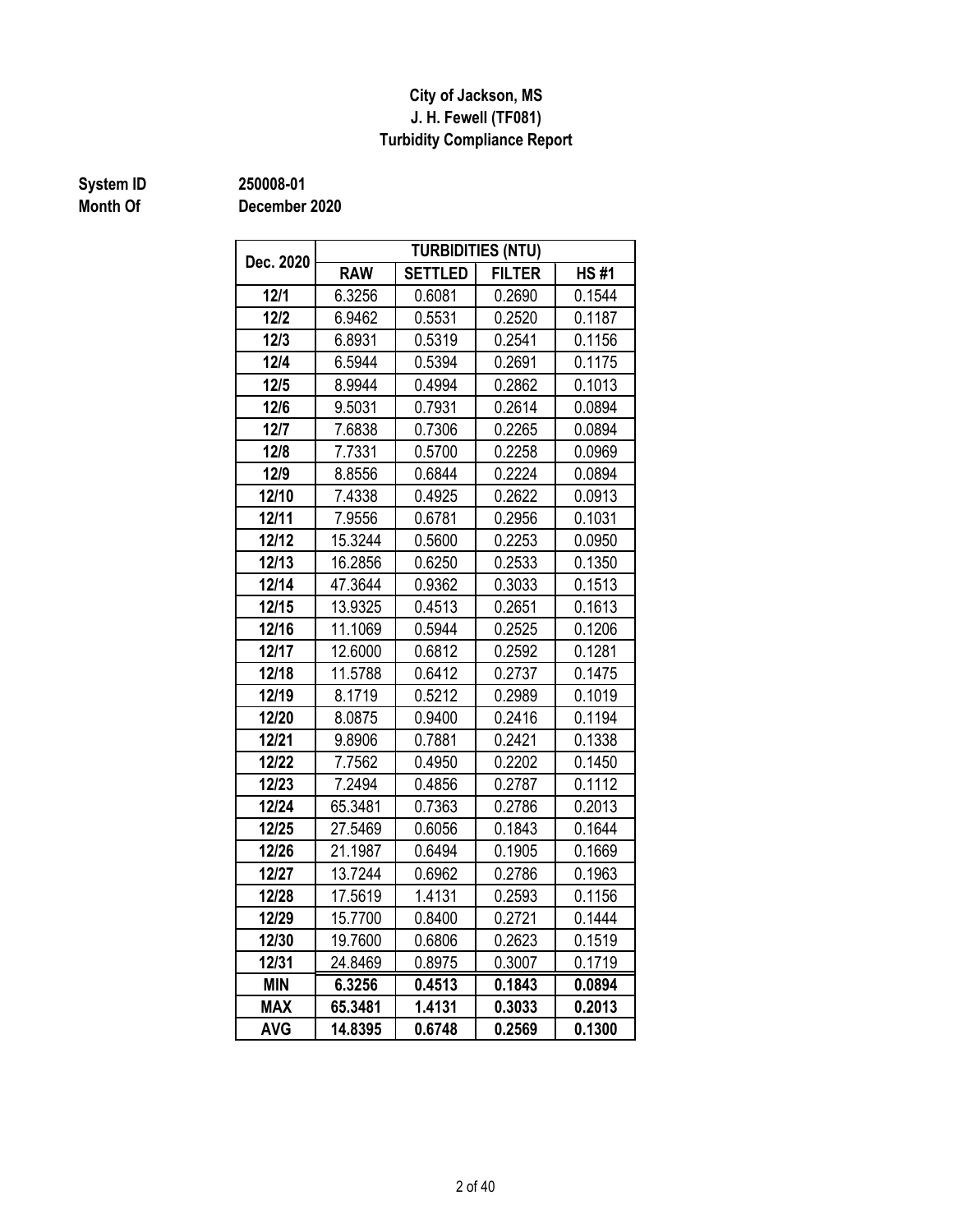### **J. H. Fewell (TF081) Turbidity Compliance City of Jackson, MS**

## **Month Of**

### **System ID 250008-01**

| Dec. 2020  | <b>TIME</b><br>12:00 AM<br>12:00 PM<br>4:00 PM<br>4:00 AM<br>8:00 AM<br>8:00 PM |        |        |        |        |        |  |  |  |  |  |  |  |
|------------|---------------------------------------------------------------------------------|--------|--------|--------|--------|--------|--|--|--|--|--|--|--|
|            |                                                                                 |        |        |        |        |        |  |  |  |  |  |  |  |
| 12/1       | 0.1044                                                                          | 0.1150 | 0.1019 | 0.1544 | 0.1137 | 0.1088 |  |  |  |  |  |  |  |
| $12/2$     | 0.1050                                                                          | 0.1181 | 0.1119 | 0.1106 | 0.1187 | 0.1069 |  |  |  |  |  |  |  |
| 12/3       | 0.0988                                                                          | 0.1019 | 0.1156 | 0.1137 | 0.1081 | 0.1069 |  |  |  |  |  |  |  |
| 12/4       | 0.0981                                                                          | 0.0981 | 0.1169 | 0.1175 | 0.1037 | 0.1088 |  |  |  |  |  |  |  |
| $12/5$     | 0.0994                                                                          | 0.0975 | 0.0900 | 0.0862 | 0.1013 | 0.1013 |  |  |  |  |  |  |  |
| 12/6       | 0.0819                                                                          | 0.0800 | 0.0831 | 0.0894 | 0.0869 | 0.0831 |  |  |  |  |  |  |  |
| 12/7       | 0.0838                                                                          | 0.0850 | 0.0888 | 0.0850 | 0.0869 | 0.0894 |  |  |  |  |  |  |  |
| 12/8       | 0.0856                                                                          | 0.0850 | 0.0969 | 0.0881 | 0.0913 | 0.0931 |  |  |  |  |  |  |  |
| 12/9       | 0.0894                                                                          | 0.0844 | 0.0831 | 0.0888 | 0.0862 | 0.0819 |  |  |  |  |  |  |  |
| 12/10      | 0.0850                                                                          | 0.0794 | 0.0862 | 0.0850 | 0.0850 | 0.0913 |  |  |  |  |  |  |  |
| 12/11      | 0.0769                                                                          | 0.0750 | 0.0819 | 0.0956 | 0.1031 | 0.0981 |  |  |  |  |  |  |  |
| 12/12      | 0.0888                                                                          | 0.0950 | 0.0869 | 0.0850 | 0.0781 | 0.0794 |  |  |  |  |  |  |  |
| 12/13      | 0.0900                                                                          | 0.0881 | 0.0950 | 0.1013 | 0.1100 | 0.1350 |  |  |  |  |  |  |  |
| 12/14      | 0.1200                                                                          | 0.1069 | 0.1294 | 0.1513 | 0.1500 | 0.1369 |  |  |  |  |  |  |  |
| 12/15      | 0.1613                                                                          | 0.1412 | 0.1187 | 0.1200 | 0.1256 | 0.1050 |  |  |  |  |  |  |  |
| 12/16      | 0.1037                                                                          | 0.0981 | 0.1100 | 0.1094 | 0.1206 | 0.1037 |  |  |  |  |  |  |  |
| 12/17      | 0.0975                                                                          | 0.0944 | 0.1281 | 0.1031 | 0.1125 | 0.1169 |  |  |  |  |  |  |  |
| 12/18      | 0.1088                                                                          | 0.1069 | 0.1475 | 0.1150 | 0.1169 | 0.0969 |  |  |  |  |  |  |  |
| 12/19      | 0.0919                                                                          | 0.0919 | 0.0962 | 0.0981 | 0.1019 | 0.0981 |  |  |  |  |  |  |  |
| 12/20      | 0.1013                                                                          | 0.1044 | 0.1000 | 0.0969 | 0.1175 | 0.1194 |  |  |  |  |  |  |  |
| 12/21      | 0.1094                                                                          | 0.1088 | 0.1338 | 0.1081 | 0.1081 | 0.0969 |  |  |  |  |  |  |  |
| 12/22      | 0.0913                                                                          | 0.0962 | 0.1450 | 0.0938 | 0.0988 | 0.0969 |  |  |  |  |  |  |  |
| 12/23      | 0.0994                                                                          | 0.0981 | 0.0888 | 0.0962 | 0.1019 | 0.1112 |  |  |  |  |  |  |  |
| 12/24      | 0.2013                                                                          | 0.1656 | 0.1181 | 0.1556 | 0.1469 | 0.1119 |  |  |  |  |  |  |  |
| 12/25      | 0.1119                                                                          | 0.1150 | 0.1644 | 0.1081 | 0.1031 | 0.1119 |  |  |  |  |  |  |  |
| 12/26      | 0.1150                                                                          | 0.1150 | 0.1669 | 0.1175 | 0.1112 | 0.1037 |  |  |  |  |  |  |  |
| 12/27      | 0.1106                                                                          | 0.1106 | 0.1262 | 0.1963 | 0.1325 | 0.1044 |  |  |  |  |  |  |  |
| 12/28      | 0.0900                                                                          | 0.1025 | 0.1119 | 0.1156 | 0.1150 | 0.1144 |  |  |  |  |  |  |  |
| 12/29      | 0.1163                                                                          | 0.1369 | 0.1444 | 0.1444 | 0.1344 | 0.1150 |  |  |  |  |  |  |  |
| 12/30      | 0.1238                                                                          | 0.1338 | 0.1519 | 0.1456 | 0.1406 | 0.1406 |  |  |  |  |  |  |  |
| 12/31      | 0.1462                                                                          | 0.1706 | 0.1719 | 0.1688 | 0.1556 | 0.1362 |  |  |  |  |  |  |  |
| <b>MIN</b> | 0.0769                                                                          | 0.0750 | 0.0819 | 0.0850 | 0.0781 | 0.0794 |  |  |  |  |  |  |  |
| <b>MAX</b> | 0.2013                                                                          | 0.1706 | 0.1719 | 0.1963 | 0.1556 | 0.1406 |  |  |  |  |  |  |  |
| <b>AVG</b> | 0.1060                                                                          | 0.1064 | 0.1159 | 0.1143 | 0.1118 | 0.1066 |  |  |  |  |  |  |  |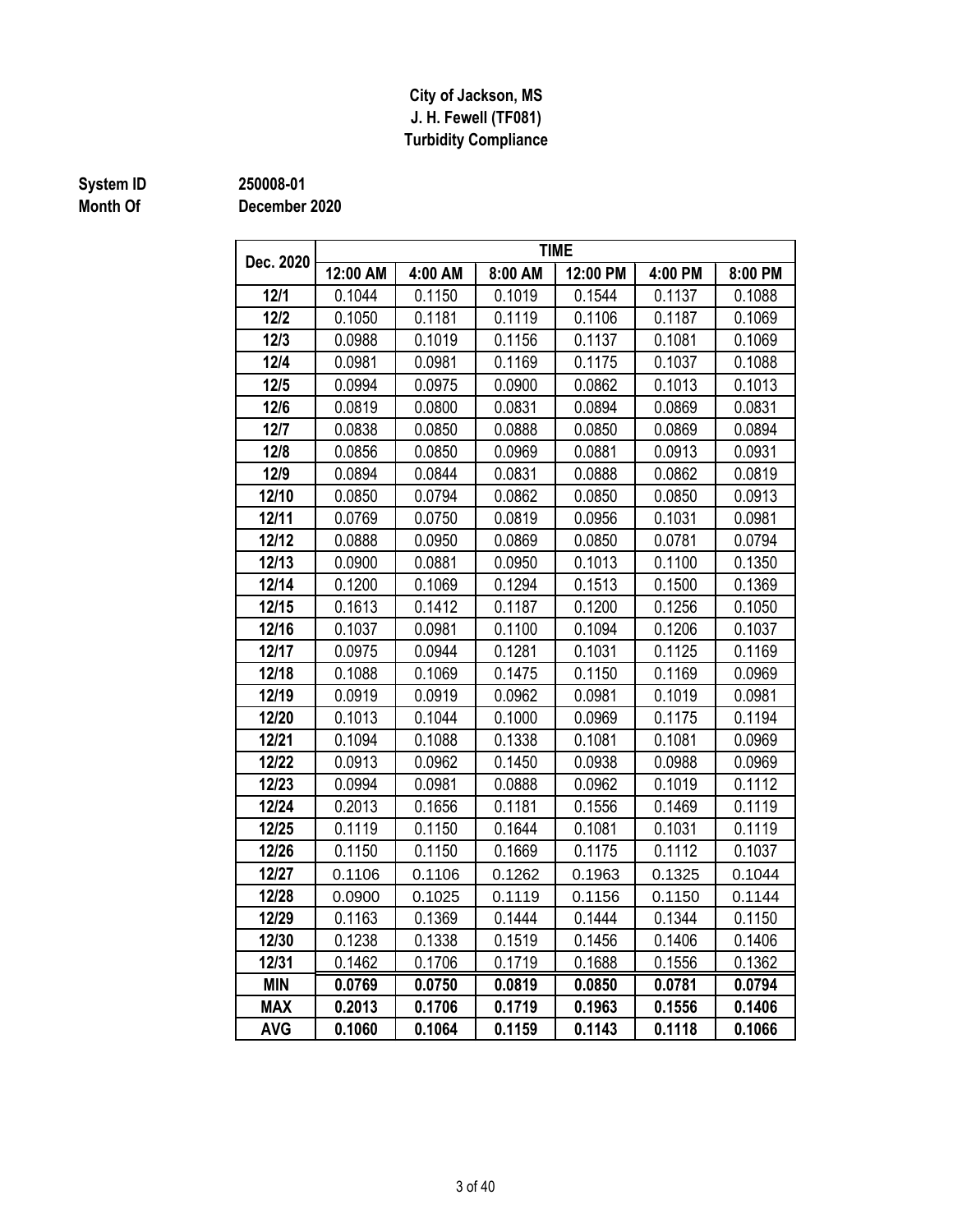### **Disinfectant Compliance City Of Jackson, MS J. H. Fewell (TF081)**

## **Month Of**

**System ID 250008-01**

|            | <b>TIME</b><br>12:00 AM<br>4:00 AM<br>8:00 AM<br>12:00 PM<br>4:00 PM<br>8:00 PM |     |     |     |     |     |  |  |  |  |  |  |  |
|------------|---------------------------------------------------------------------------------|-----|-----|-----|-----|-----|--|--|--|--|--|--|--|
| Dec. 2020  |                                                                                 |     |     |     |     |     |  |  |  |  |  |  |  |
| 12/1       | 3.4                                                                             | 3.7 | 4.0 | 3.7 | 3.6 | 3.8 |  |  |  |  |  |  |  |
| $12/2$     | 3.8                                                                             | 3.8 | 3.8 | 3.5 | 3.5 | 3.6 |  |  |  |  |  |  |  |
| 12/3       | 3.5                                                                             | 3.6 | 3.2 | 3.2 | 3.4 | 3.6 |  |  |  |  |  |  |  |
| $12/4$     | 3.5                                                                             | 3.6 | 3.6 | 3.5 | 3.5 | 3.5 |  |  |  |  |  |  |  |
| 12/5       | 3.4                                                                             | 3.5 | 3.4 | 3.4 | 3.2 | 3.4 |  |  |  |  |  |  |  |
| 12/6       | 3.6                                                                             | 3.7 | 3.6 | 3.4 | 3.6 | 3.6 |  |  |  |  |  |  |  |
| 12/7       | 3.7                                                                             | 3.7 | 3.7 | 3.7 | 3.5 | 3.6 |  |  |  |  |  |  |  |
| 12/8       | 3.7                                                                             | 3.6 | 3.7 | 3.4 | 3.4 | 3.7 |  |  |  |  |  |  |  |
| 12/9       | 3.7                                                                             | 3.7 | 3.5 | 3.5 | 3.5 | 3.6 |  |  |  |  |  |  |  |
| 12/10      | 3.6                                                                             | 3.6 | 3.5 | 3.3 | 3.8 | 3.8 |  |  |  |  |  |  |  |
| 12/11      | 3.9                                                                             | 3.9 | 3.9 | 3.7 | 3.6 | 3.7 |  |  |  |  |  |  |  |
| 12/12      | 3.7                                                                             | 3.7 | 3.7 | 3.7 | 3.7 | 3.7 |  |  |  |  |  |  |  |
| 12/13      | 3.7                                                                             | 3.8 | 3.7 | 3.8 | 3.6 | 3.5 |  |  |  |  |  |  |  |
| 12/14      | 3.7                                                                             | 3.7 | 3.7 | 3.7 | 3.5 | 3.5 |  |  |  |  |  |  |  |
| 12/15      | 3.7                                                                             | 3.7 | 3.5 | 3.4 | 3.7 | 3.7 |  |  |  |  |  |  |  |
| 12/16      | 3.0                                                                             | 3.7 | 3.4 | 3.7 | 3.8 | 3.8 |  |  |  |  |  |  |  |
| 12/17      | 3.8                                                                             | 3.8 | 3.8 | 3.6 | 3.6 | 3.8 |  |  |  |  |  |  |  |
| 12/18      | 3.8                                                                             | 3.8 | 3.6 | 3.6 | 3.8 | 3.8 |  |  |  |  |  |  |  |
| 12/19      | 3.8                                                                             | 3.8 | 3.8 | 3.6 | 3.6 | 3.8 |  |  |  |  |  |  |  |
| 12/20      | 3.8                                                                             | 3.1 | 3.8 | 3.6 | 3.7 | 3.8 |  |  |  |  |  |  |  |
| 12/21      | 3.8                                                                             | 3.7 | 3.8 | 3.7 | 3.1 | 3.0 |  |  |  |  |  |  |  |
| 12/22      | 2.5                                                                             | 3.4 | 3.5 | 3.5 | 3.6 | 3.1 |  |  |  |  |  |  |  |
| 12/23      | 3.1                                                                             | 3.6 | 3.6 | 3.5 | 3.6 | 3.6 |  |  |  |  |  |  |  |
| 12/24      | 3.5                                                                             | 3.6 | 3.6 | 3.0 | 1.3 | 3.0 |  |  |  |  |  |  |  |
| 12/25      | 3.2                                                                             | 3.4 | 3.4 | 3.4 | 3.3 | 3.5 |  |  |  |  |  |  |  |
| 12/26      | 3.5                                                                             | 3.5 | 3.4 | 3.2 | 3.2 | 3.3 |  |  |  |  |  |  |  |
| 12/27      | 3.3                                                                             | 3.3 | 3.0 | 3.0 | 3.3 | 3.3 |  |  |  |  |  |  |  |
| 12/28      | 3.9                                                                             | 3.9 | 3.9 | 3.9 | 3.8 | 4.0 |  |  |  |  |  |  |  |
| 12/29      | 4.0                                                                             | 4.0 | 4.0 | 3.9 | 4.0 | 3.9 |  |  |  |  |  |  |  |
| 12/30      | 3.8                                                                             | 3.9 | 3.2 | 3.5 | 3.6 | 3.5 |  |  |  |  |  |  |  |
| 12/31      | 3.4                                                                             | 3.4 | 3.4 | 3.4 | 3.4 | 3.4 |  |  |  |  |  |  |  |
| <b>MIN</b> | 2.5                                                                             | 3.1 | 3.0 | 3.0 | 1.3 | 3.0 |  |  |  |  |  |  |  |
| <b>MAX</b> | 4.0                                                                             | 4.0 | 4.0 | 3.9 | 4.0 | 4.0 |  |  |  |  |  |  |  |
| <b>AVG</b> | 3.6                                                                             | 3.6 | 3.6 | 3.5 | 3.5 | 3.6 |  |  |  |  |  |  |  |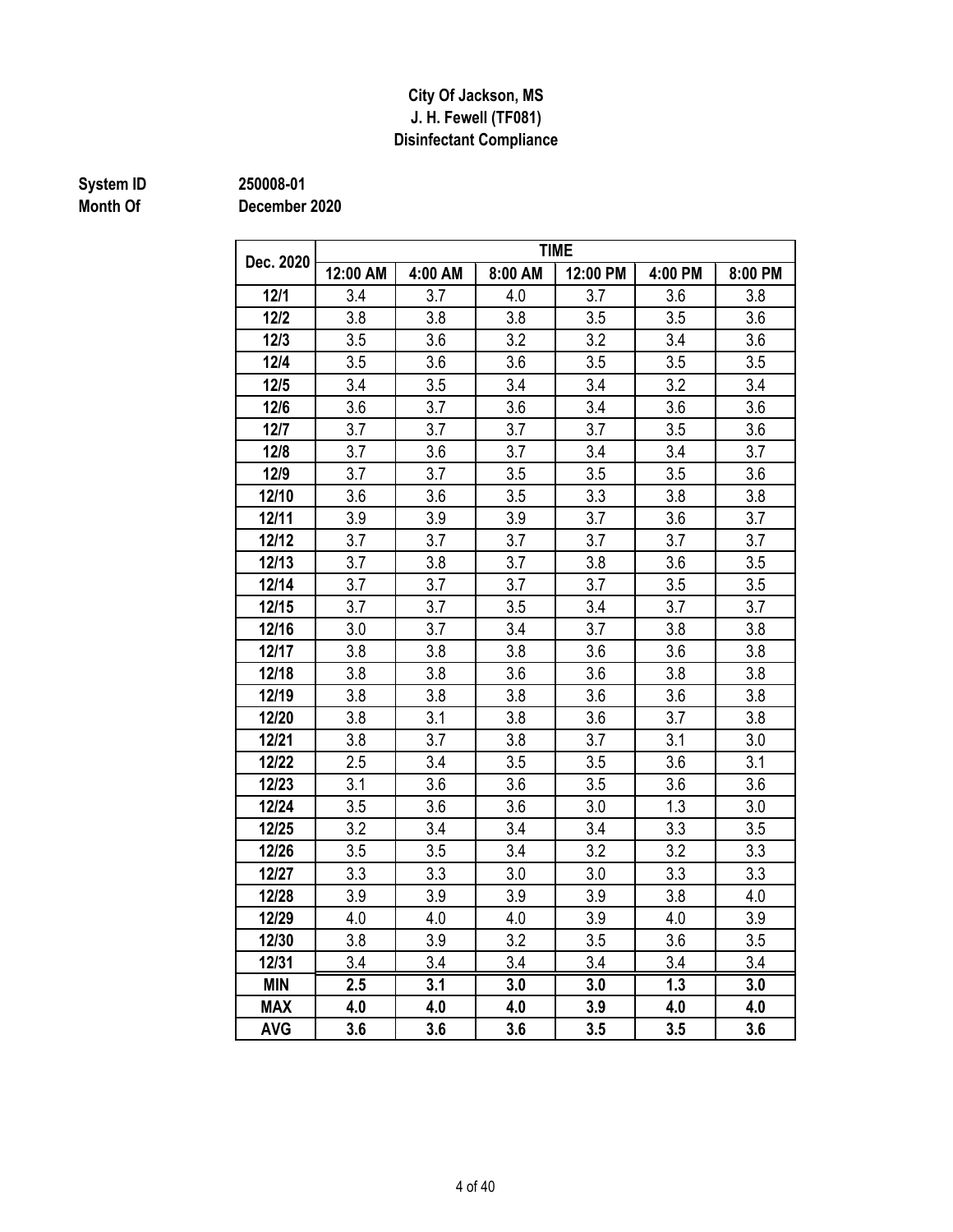|             |                      |                          |                          |                          |                  |                  |                  |                  | <b>FILTERS (NTU)</b> |                  |                  |                          |                          |                          |                  |                          |
|-------------|----------------------|--------------------------|--------------------------|--------------------------|------------------|------------------|------------------|------------------|----------------------|------------------|------------------|--------------------------|--------------------------|--------------------------|------------------|--------------------------|
| <b>Date</b> | <b>Hour</b>          | #12                      | #14                      | #16                      | #17              | #18              | #19              | #20              | #21                  | #22              | #23              | #24                      | #25                      | #26                      | #27              | #28                      |
|             | 12:00 AM             | <b>OFF</b>               | <b>OFF</b>               | <b>OFF</b>               | 0.0671           | 0.1687           | 0.2214           | 0.1005           | 0.0914               | 0.2357           | 0.1316           | <b>OFF</b>               | 0.1679                   | <b>OFF</b>               | 0.2392           | <b>OFF</b>               |
|             | 04:00 AM             | <b>OFF</b>               | <b>OFF</b>               | <b>OFF</b>               | 0.0673           | 0.1704           | 0.2302           | 0.1042           | 0.0925               | 0.2440           | 0.1368           | OFF                      | 0.1652                   | <b>OFF</b>               | 0.1369           | <b>OFF</b>               |
|             | 08:00 AM             | <b>OFF</b>               | <b>OFF</b>               | <b>OFF</b>               | 0.0699           | 0.1702           | 0.2299           | 0.1074           | 0.0914               | 0.2376           | 0.1340           | <b>OFF</b>               | 0.1657                   | <b>OFF</b>               | 0.1476           | <b>OFF</b>               |
| 12/1/2020   | 12:00 PM             | <b>OFF</b>               | <b>OFF</b>               | <b>OFF</b>               | 0.0684           | 0.1686           | 0.2233           | 0.1243           | 0.0904               | 0.2347           | 0.1530           | <b>OFF</b>               | 0.1619                   | <b>OFF</b>               | 0.1800           | <b>OFF</b>               |
|             | 04:00 PM             | <b>OFF</b>               | <b>OFF</b>               | <b>OFF</b>               | 0.0617           | 0.1655           | 0.2162           | 0.1281           | 0.0889               | 0.2204           | 0.1450           | OFF                      | 0.1814                   | <b>OFF</b>               | 0.2804           | <b>OFF</b>               |
|             | 08:00 PM             | <b>OFF</b>               | <b>OFF</b>               | <b>OFF</b>               | 0.0574           | 0.1667           | 0.2213           | 0.1207           | 0.0889               | 0.2212           | 0.1345           | OFF                      | 0.1762                   | <b>OFF</b>               | 0.2723           | <b>OFF</b>               |
|             | <b>AVG</b>           | <b>OFF</b>               | <b>OFF</b>               | <b>OFF</b>               | 0.0656           | 0.1683           | 0.2237           | 0.1141           | 0.0905               | 0.2325           | 0.1387           | <b>OFF</b>               | 0.1698                   | <b>OFF</b>               | 0.2094           | <b>OFF</b>               |
|             | 12:00 AM             | <b>OFF</b>               | <b>OFF</b>               | <b>OFF</b>               | 0.0597           | 0.1654           | 0.2144           | 0.1145           | 0.0875               | 0.2110           | 0.1232           | <b>OFF</b>               | 0.1613                   | <b>OFF</b>               | 0.2218           | <b>OFF</b>               |
|             | 04:00 AM             | <b>OFF</b>               | <b>OFF</b>               | <b>OFF</b>               | 0.0549           | 0.1637           | 0.2045           | 0.1067           | 0.0861               | 0.1995           | 0.1086           | OFF                      | 0.1502                   | <b>OFF</b>               | 0.2497           | <b>OFF</b>               |
|             | 08:00 AM             | <b>OFF</b>               | <b>OFF</b>               | <b>OFF</b>               | 0.0523           | 0.1617           | 0.2006           | 0.1019           | 0.0848               | 0.1930           | 0.1010           | OFF                      | 0.1545                   | <b>OFF</b>               | <b>OFF</b>       | <b>OFF</b>               |
| 12/2/2020   | 12:00 PM             | <b>OFF</b>               | <b>OFF</b>               | OFF                      | 0.0597           | 0.1619           | 0.2287           | 0.1129           | 0.0840               | 0.1894           | 0.1255           | <b>OFF</b>               | 0.1687                   | OFF                      | 0.1694           | <b>OFF</b>               |
|             | 04:00 PM             | <b>OFF</b>               | <b>OFF</b>               | <b>OFF</b>               | 0.0597           | 0.1670           | 0.2190           | 0.0992           | 0.0835               | 0.1900           | 0.1111           | OFF                      | 0.1673                   | <b>OFF</b>               | 0.1677           | <b>OFF</b>               |
|             | 08:00 PM             | <b>OFF</b>               | <b>OFF</b>               | <b>OFF</b>               | 0.0553           | 0.1655           | 0.2103           | 0.0989           | 0.0833               | 0.1835           | 0.1064           | <b>OFF</b>               | 0.1718                   | OFF                      | 0.2174           | <b>OFF</b>               |
|             | <b>AVG</b>           | <b>OFF</b>               | <b>OFF</b>               | <b>OFF</b>               | 0.0570           | 0.1642           | 0.2128           | 0.1059           | 0.0850               | 0.1942           | 0.1124           | OFF                      | 0.1622                   | <b>OFF</b>               | 0.2052           | <b>OFF</b>               |
|             | 12:00 AM             | <b>OFF</b>               | <b>OFF</b>               | <b>OFF</b>               | 0.0556           | 0.1649           | 0.2092           | 0.0992           | 0.0835               | 0.1814           | 0.1122           | <b>OFF</b>               | 0.1686                   | <b>OFF</b>               | 0.2132           | <b>OFF</b>               |
|             | 04:00 AM             | <b>OFF</b>               | <b>OFF</b>               | OFF                      | 0.0568           | 0.1652           | 0.2125           | 0.0996           | 0.0840               | 0.1862           | 0.1119           | <b>OFF</b>               | 0.1674                   | OFF                      | 0.2043           | <b>OFF</b>               |
|             | 08:00 AM             | <b>OFF</b>               | <b>OFF</b>               | <b>OFF</b>               | 0.0563           | 0.1646           | 0.2096           | 0.0982           | 0.0839               | 0.1871           | 0.1052           | OFF                      | 0.1706                   | <b>OFF</b>               | 0.2696           | <b>OFF</b>               |
| 12/3/2020   | 12:00 PM             | <b>OFF</b>               | <b>OFF</b>               | <b>OFF</b>               | 0.0559           | 0.1651           | 0.2100           | 0.1007           | 0.0775               | 0.2208           | 0.0956           | <b>OFF</b>               | 0.1654                   | <b>OFF</b>               | 0.2914           | <b>OFF</b>               |
|             | 04:00 PM             | <b>OFF</b>               | <b>OFF</b>               | <b>OFF</b>               | 0.0579           | 0.1650           | 0.2081           | 0.0957           | 0.0849               | 0.2242           | 0.1212           | OFF                      | 0.1586                   | <b>OFF</b>               | 0.2904           | <b>OFF</b>               |
|             | 08:00 PM             | <b>OFF</b>               | <b>OFF</b>               | <b>OFF</b>               | 0.0574           | 0.1651           | 0.2070           | 0.0947           | 0.0883               | 0.2109           | 0.1170           | <b>OFF</b>               | 0.1591                   | <b>OFF</b>               | 0.2903           | <b>OFF</b>               |
|             | <b>AVG</b>           | <b>OFF</b>               | <b>OFF</b>               | <b>OFF</b>               | 0.0567           | 0.1650           | 0.2095           | 0.0981           | 0.0840               | 0.2010           | 0.1122           | <b>OFF</b>               | 0.1649                   | <b>OFF</b>               | 0.2599           | <b>OFF</b>               |
|             | 12:00 AM             | <b>OFF</b>               | <b>OFF</b>               | <b>OFF</b>               | 0.0552           | 0.1654           | 0.2122           | 0.0961           | 0.0879               | 0.2097           | 0.1152           | <b>OFF</b>               | 0.1563                   | <b>OFF</b>               | 0.2923           | <b>OFF</b>               |
|             | 04:00 AM             | <b>OFF</b>               | <b>OFF</b>               | <b>OFF</b>               | 0.0561           | 0.1660           | 0.2165           | 0.0973           | 0.0881               | 0.2101           | 0.1137           | <b>OFF</b>               | 0.1528                   | <b>OFF</b>               | 0.2910           | <b>OFF</b>               |
|             | 08:00 AM             | <b>OFF</b>               | <b>OFF</b>               | <b>OFF</b>               | 0.0534           | 0.1670           | 0.2179           | 0.0958           | 0.0881               | 0.2115           | 0.1110           | OFF                      | 0.1606                   | <b>OFF</b>               | 0.2903           | <b>OFF</b>               |
| 12/4/2020   | 12:00 PM             | <b>OFF</b>               | <b>OFF</b>               | <b>OFF</b>               | 0.0693           | 0.1684           | 0.2257           | 0.1354           | 0.0898               | 0.2293           | 0.1714           | <b>OFF</b>               | 0.1735                   | <b>OFF</b>               | 0.2666           | <b>OFF</b>               |
|             | 04:00 PM             | <b>OFF</b>               | <b>OFF</b>               | <b>OFF</b>               | 0.0803           | 0.1707           | 0.2368           | 0.1349           | 0.0904               | 0.2315           | 0.1575           | <b>OFF</b>               | 0.1790                   | <b>OFF</b>               | 0.1573           | <b>OFF</b>               |
|             | 08:00 PM             | <b>OFF</b>               | <b>OFF</b>               | <b>OFF</b>               | 0.0754           | 0.1702           | 0.2389           | 0.1172           | 0.0893               | 0.2243           | 0.1309           | OFF                      | 0.1497                   | <b>OFF</b>               | 0.1190           | <b>OFF</b>               |
|             | <b>AVG</b>           | <b>OFF</b>               | <b>OFF</b>               | <b>OFF</b>               | 0.0642           | 0.1681           | 0.2248           | 0.1144           | 0.0890               | 0.2194           | 0.1348           | <b>OFF</b>               | 0.1618                   | <b>OFF</b>               | 0.2361           | <b>OFF</b>               |
|             | 12:00 AM             | <b>OFF</b>               | <b>OFF</b>               | <b>OFF</b>               | 0.0747           | 0.1684           | 0.2268           | 0.1120           | 0.0901               | 0.2027           | 0.1192           | <b>OFF</b>               | 0.1198                   | <b>OFF</b>               | 0.1431           | <b>OFF</b>               |
|             | 04:00 AM             | OFF                      | <b>OFF</b>               | <b>OFF</b>               | 0.0641           | 0.1649           | 0.2090           | 0.1066           | 0.0866               | 0.1896           | 0.1059           | <b>OFF</b>               | 0.1493                   | OFF                      | 0.1566           | <b>OFF</b>               |
|             | 08:00 AM             | <b>OFF</b>               | <b>OFF</b>               | <b>OFF</b>               | 0.0633           | 0.1641           | 0.1979           | 0.1041           | 0.0862               | 0.1872           | 0.1039           | OFF                      | 0.1425                   | <b>OFF</b>               | 0.1728           | <b>OFF</b>               |
| 12/5/2020   | 12:00 PM             | <b>OFF</b>               | <b>OFF</b>               | OFF                      | 0.0616           | 0.1637           | 0.1969           | 0.1039           | 0.0860               | 0.1896           | 0.0999           | OFF                      | 0.1501                   | OFF                      | 0.1578           | <b>OFF</b>               |
|             | 04:00 PM             | <b>OFF</b>               | <b>OFF</b>               | <b>OFF</b>               | 0.0632           | 0.1664           | 0.1945           | 0.1024           | 0.0859               | 0.2020           | 0.1377           | OFF                      | 0.1566                   | <b>OFF</b>               | 0.1665           | <b>OFF</b>               |
|             | 08:00 PM             | <b>OFF</b>               | <b>OFF</b>               | <b>OFF</b>               | 0.0592           | 0.1726           | 0.1973           | 0.1026           | 0.0860               | 0.1888           | 0.1207           | OFF                      | 0.1552                   | <b>OFF</b>               | 0.1611           | <b>OFF</b>               |
|             | <b>AVG</b>           | <b>OFF</b>               | <b>OFF</b>               | <b>OFF</b>               | 0.0643           | 0.1666           | 0.2039           | 0.1054           | 0.0870               | 0.1935           | 0.1148           | <b>OFF</b>               | 0.1455                   | <b>OFF</b>               | 0.1594           | <b>OFF</b>               |
|             | 12:00 AM             | <b>OFF</b>               | <b>OFF</b>               | <b>OFF</b>               | 0.0600           | 0.1711           | 0.2008           | 0.0999           | 0.0863               | 0.1855           | 0.1134           | <b>OFF</b>               | 0.1544                   | OFF                      | 0.1826           | <b>OFF</b>               |
|             | 04:00 AM             | <b>OFF</b>               | <b>OFF</b>               | <b>OFF</b>               | 0.0590           | 0.1702           | 0.2128           | 0.0997           | 0.0881               | 0.1860           | 0.1091           | OFF                      | 0.1545                   | <b>OFF</b>               | 0.1872           | <b>OFF</b>               |
| 12/6/2020   | 08:00 AM             | <b>OFF</b>               | <b>OFF</b>               | <b>OFF</b>               | 0.0588           | 0.1704           | 0.2112           | 0.1028           | 0.0877               | 0.2013           | 0.1028           | <b>OFF</b><br><b>OFF</b> | 0.1526                   | <b>OFF</b>               | 0.1495           | OFF<br><b>OFF</b>        |
|             | 12:00 PM             | <b>OFF</b><br><b>OFF</b> | <b>OFF</b><br><b>OFF</b> | <b>OFF</b><br><b>OFF</b> | 0.0574           | 0.1685           | 0.2614           | 0.0973           | 0.0867               | 0.2029           | 0.1325           | <b>OFF</b>               | <b>OFF</b><br><b>OFF</b> | <b>OFF</b>               | 0.1898           | <b>OFF</b>               |
|             | 04:00 PM             |                          |                          | <b>OFF</b>               | 0.0569           | 0.1686           | 0.2372           | 0.0965           | 0.0884               | 0.1814           | 0.1172           | <b>OFF</b>               | <b>OFF</b>               | <b>OFF</b>               | 0.1830           |                          |
|             | 08:00 PM<br>AVG      | <b>OFF</b><br><b>OFF</b> | <b>OFF</b><br><b>OFF</b> | <b>OFF</b>               | 0.0568<br>0.0583 | 0.1682           | 0.2302<br>0.2258 | 0.0981<br>0.0990 | 0.0915<br>0.0882     | 0.1782           | 0.1095           | <b>OFF</b>               | 0.1538                   | <b>OFF</b><br><b>OFF</b> | 0.1732<br>0.1776 | <b>OFF</b><br><b>OFF</b> |
|             |                      | <b>OFF</b>               | <b>OFF</b>               | <b>OFF</b>               |                  | 0.1695           |                  |                  |                      | 0.1896           | 0.1142           | <b>OFF</b>               |                          | <b>OFF</b>               |                  |                          |
|             | 12:00 AM             |                          | <b>OFF</b>               | <b>OFF</b>               | 0.0564           | 0.1691           | 0.2265           | 0.1003           | 0.0935               | 0.1791           | 0.1068           | <b>OFF</b>               | 0.1670                   | <b>OFF</b>               | 0.1463<br>OFF    | <b>OFF</b><br><b>OFF</b> |
|             | 04:00 AM<br>08:00 AM | <b>OFF</b><br><b>OFF</b> | <b>OFF</b>               | <b>OFF</b>               | 0.0575<br>0.0569 | 0.1707<br>0.1693 | 0.2262<br>0.2262 | 0.1003<br>0.1011 | 0.0945<br>0.0967     | 0.1819<br>0.1805 | 0.1065<br>0.1049 | <b>OFF</b>               | 0.1598<br>0.1563         | <b>OFF</b>               | <b>OFF</b>       | <b>OFF</b>               |
| 12/7/2020   | 12:00 PM             | <b>OFF</b>               | <b>OFF</b>               | <b>OFF</b>               | 0.0566           | 0.1679           | 0.2229           | 0.0990           | 0.0972               | 0.1841           | 0.1043           | OFF                      | 0.1544                   | <b>OFF</b>               | 0.2054           | <b>OFF</b>               |
|             | 04:00 PM             | <b>OFF</b>               | <b>OFF</b>               | <b>OFF</b>               | 0.0559           | 0.1698           | 0.2154           | 0.0982           | 0.0921               | 0.2205           | 0.1208           | <b>OFF</b>               | 0.1572                   | <b>OFF</b>               | 0.2076           | <b>OFF</b>               |
|             | 08:00 PM             | <b>OFF</b>               | <b>OFF</b>               | <b>OFF</b>               | 0.0547           | 0.1671           | 0.2086           | 0.0966           | 0.0949               | 0.2118           | 0.1134           | <b>OFF</b>               | 0.1458                   | OFF                      | 0.2071           | <b>OFF</b>               |
|             | AVG                  | <b>OFF</b>               | <b>OFF</b>               | <b>OFF</b>               | 0.0563           | 0.1690           | 0.2211           | 0.0993           | 0.0949               | 0.1920           | 0.1092           | <b>OFF</b>               | 0.1567                   | <b>OFF</b>               | 0.1916           | <b>OFF</b>               |
|             |                      |                          |                          |                          |                  |                  |                  |                  |                      |                  |                  |                          |                          |                          |                  |                          |
|             |                      |                          |                          |                          |                  |                  |                  |                  |                      |                  |                  |                          |                          |                          |                  |                          |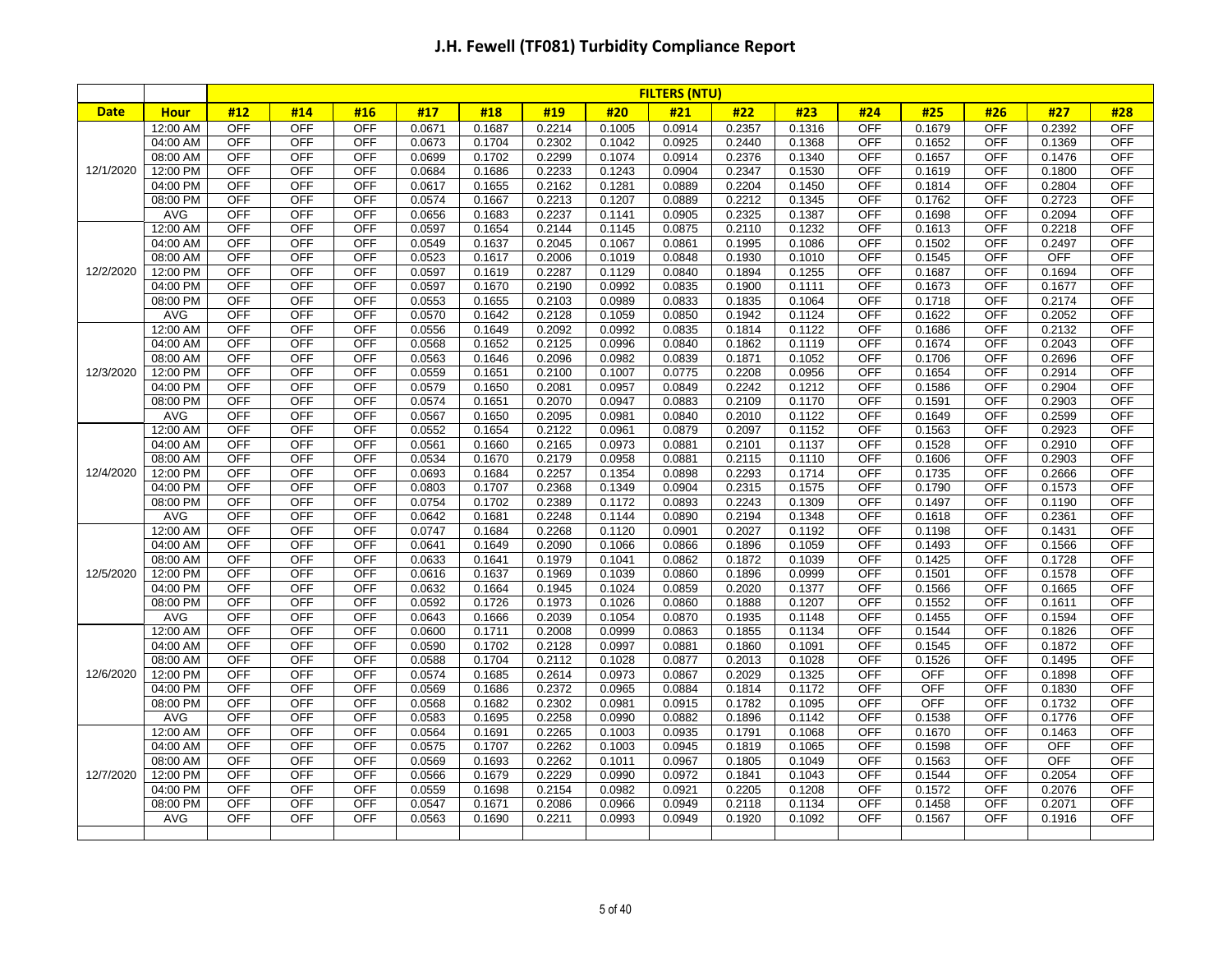|             |                        |                          |                          |                          |                  |                  |                  |                  | <b>FILTERS (NTU)</b> |                  |                  |                   |                  |                          |                  |                          |
|-------------|------------------------|--------------------------|--------------------------|--------------------------|------------------|------------------|------------------|------------------|----------------------|------------------|------------------|-------------------|------------------|--------------------------|------------------|--------------------------|
| <b>Date</b> | <b>Hour</b>            | #12                      | #14                      | #16                      | #17              | #18              | #19              | #20              | #21                  | #22              | #23              | #24               | #25              | #26                      | #27              | #28                      |
|             | 12:00 AM               | <b>OFF</b>               | <b>OFF</b>               | <b>OFF</b>               | 0.0554           | 0.1682           | 0.2115           | 0.0976           | 0.0940               | 0.2081           | 0.1098           | <b>OFF</b>        | 0.1396           | <b>OFF</b>               | 0.2076           | <b>OFF</b>               |
|             | 04:00 AM               | <b>OFF</b>               | <b>OFF</b>               | <b>OFF</b>               | 0.0556           | 0.1727           | 0.2258           | 0.1053           | 0.0952               | 0.2149           | 0.1167           | OFF               | 0.1525           | OFF                      | 0.2075           | <b>OFF</b>               |
|             | 08:00 AM               | <b>OFF</b>               | <b>OFF</b>               | <b>OFF</b>               | 0.0547           | 0.1701           | 0.2171           | 0.1013           | 0.0940               | 0.2101           | 0.1110           | <b>OFF</b>        | 0.1555           | <b>OFF</b>               | 0.2076           | <b>OFF</b>               |
| 12/8/2020   | 12:00 PM               | <b>OFF</b>               | <b>OFF</b>               | <b>OFF</b>               | 0.0528           | 0.1702           | 0.2214           | 0.0979           | 0.0945               | 0.2167           | 0.1073           | OFF               | 0.1599           | <b>OFF</b>               | 0.2077           | <b>OFF</b>               |
|             | 04:00 PM               | <b>OFF</b>               | <b>OFF</b>               | <b>OFF</b>               | 0.0757           | 0.1685           | 0.2131           | 0.1192           | 0.0930               | 0.2010           | 0.1225           | OFF               | 0.1460           | <b>OFF</b>               | 0.2073           | <b>OFF</b>               |
|             | 08:00 PM               | <b>OFF</b>               | <b>OFF</b>               | <b>OFF</b>               | 0.0668           | 0.1704           | 0.2183           | 0.1261           | 0.0935               | 0.2076           | 0.1229           | OFF               | 0.1490           | <b>OFF</b>               | 0.2041           | <b>OFF</b>               |
|             | <b>AVG</b>             | <b>OFF</b>               | <b>OFF</b>               | OFF                      | 0.0619           | 0.1701           | 0.2177           | 0.1084           | 0.0941               | 0.2098           | 0.1158           | OFF               | 0.1505           | OFF                      | 0.2070           | <b>OFF</b>               |
|             | 12:00 AM               | <b>OFF</b>               | <b>OFF</b>               | <b>OFF</b>               | 0.0696           | 0.1734           | 0.2224           | 0.1376           | 0.0933               | 0.2024           | 0.1167           | <b>OFF</b>        | 0.1597           | <b>OFF</b>               | 0.2035           | <b>OFF</b>               |
|             | 04:00 AM               | <b>OFF</b>               | <b>OFF</b>               | <b>OFF</b>               | 0.0620           | 0.1749           | 0.2162           | 0.1290           | 0.0917               | 0.1907           | 0.1019           | OFF               | 0.1494           | <b>OFF</b>               | 0.2076           | <b>OFF</b>               |
|             | 08:00 AM               | <b>OFF</b>               | <b>OFF</b>               | <b>OFF</b>               | 0.0590           | 0.1663           | 0.2085           | 0.1302           | 0.0912               | 0.1898           | 0.0934           | <b>OFF</b>        | 0.1489           | <b>OFF</b>               | 0.1852           | <b>OFF</b>               |
| 12/9/2020   | 12:00 PM               | <b>OFF</b>               | <b>OFF</b>               | <b>OFF</b>               | 0.0546           | 0.1776           | 0.2052           | 0.1274           | 0.0907               | 0.1899           | 0.1241           | OFF               | 0.1596           | <b>OFF</b>               | <b>OFF</b>       | <b>OFF</b>               |
|             | 04:00 PM               | <b>OFF</b>               | <b>OFF</b>               | <b>OFF</b>               | 0.0559           | 0.1736           | 0.2072           | 0.1274           | 0.0910               | 0.1892           | 0.1136           | OFF               | 0.1633           | <b>OFF</b>               | <b>OFF</b>       | <b>OFF</b>               |
|             | 08:00 PM               | <b>OFF</b>               | <b>OFF</b>               | <b>OFF</b>               | 0.0539           | 0.1710           | 0.2075           | 0.1234           | 0.0909               | 0.1885           | 0.1050           | <b>OFF</b>        | 0.1681           | <b>OFF</b>               | OFF              | <b>OFF</b>               |
|             | <b>AVG</b>             | <b>OFF</b>               | <b>OFF</b>               | OFF                      | 0.0591           | 0.1729           | 0.2112           | 0.1293           | 0.0914               | 0.1917           | 0.1110           | OFF               | 0.1592           | OFF                      | 0.1988           | <b>OFF</b>               |
|             | 12:00 AM               | <b>OFF</b>               | <b>OFF</b>               | <b>OFF</b>               | 0.0550           | 0.1704           | 0.2114           | 0.1198           | 0.0912               | 0.1825           | 0.1018           | OFF               | 0.1718           | <b>OFF</b>               | <b>OFF</b>       | <b>OFF</b>               |
|             | 04:00 AM               | <b>OFF</b>               | <b>OFF</b>               | <b>OFF</b>               | 0.0537           | 0.1705           | 0.2150           | 0.1195           | 0.0918               | 0.1871           | 0.1006           | OFF               | 0.1654           | <b>OFF</b>               | <b>OFF</b>       | <b>OFF</b>               |
|             | 08:00 AM               | <b>OFF</b>               | <b>OFF</b>               | <b>OFF</b>               | 0.0538           | 0.1728           | 0.2242           | 0.1260           | 0.0936               | 0.2021           | 0.1026           | OFF               | 0.1680           | <b>OFF</b>               | <b>OFF</b>       | <b>OFF</b>               |
| 12/10/2020  | 12:00 PM               | <b>OFF</b>               | <b>OFF</b>               | <b>OFF</b>               | 0.0551           | 0.1700           | 0.2622           | 0.1201           | 0.0918               | 0.1874           | 0.1340           | <b>OFF</b>        | 0.1939           | <b>OFF</b>               | 0.1255           | <b>OFF</b>               |
|             | 04:00 PM               | <b>OFF</b>               | <b>OFF</b>               | <b>OFF</b>               | 0.0560           | 0.1692           | 0.2416           | 0.1171           | 0.0923               | 0.1876           | 0.1140           | OFF               | 0.1776           | OFF                      | 0.1101           | <b>OFF</b>               |
|             | 08:00 PM               | <b>OFF</b>               | <b>OFF</b>               | <b>OFF</b>               | 0.0540           | 0.1687           | 0.2310           | 0.1140           | 0.0920               | 0.1897           | 0.1080           | <b>OFF</b>        | 0.1747           | <b>OFF</b>               | 0.1202           | <b>OFF</b>               |
|             | <b>AVG</b>             | <b>OFF</b>               | <b>OFF</b>               | OFF                      | 0.0547           | 0.1703           | 0.2307           | 0.1193           | 0.0922               | 0.1895           | 0.1105           | <b>OFF</b>        | 0.1754           | OFF                      | 0.1166           | <b>OFF</b>               |
|             | 12:00 AM               | <b>OFF</b>               | <b>OFF</b>               | <b>OFF</b>               | 0.0536           | 0.1662           | 0.2134           | 0.1084           | 0.0918               | 0.1803           | 0.0979           | OFF               | 0.1664           | <b>OFF</b>               | 0.1349           | <b>OFF</b>               |
|             | 04:00 AM               | <b>OFF</b>               | <b>OFF</b>               | <b>OFF</b>               | 0.0517           | 0.1664           | 0.2117           | 0.1017           | 0.0921               | 0.1784           | 0.0965           | OFF               | 0.1646           | OFF                      | 0.1615           | <b>OFF</b>               |
|             | 08:00 AM               | <b>OFF</b>               | <b>OFF</b>               | <b>OFF</b>               | 0.0521           | 0.1663           | 0.2313           | 0.1049           | 0.0945               | 0.1943           | 0.1139           | OFF               | 0.1779           | <b>OFF</b>               | 0.2256           | <b>OFF</b>               |
| 12/11/2020  | 12:00 PM               | <b>OFF</b>               | <b>OFF</b>               | <b>OFF</b>               | 0.0547           | 0.1662           | 0.2956           | 0.1261           | 0.0990               | 0.2271           | 0.1709           | <b>OFF</b>        | 0.2291           | <b>OFF</b>               | 0.2162           | <b>OFF</b>               |
|             | 04:00 PM               | <b>OFF</b>               | <b>OFF</b>               | <b>OFF</b>               | 0.0670           | 0.1669           | 0.2550           | 0.1128           | 0.1067               | 0.2079           | 0.1706           | OFF               | 0.2116           | OFF                      | 0.1611           | <b>OFF</b>               |
|             | 08:00 PM               | <b>OFF</b>               | <b>OFF</b>               | <b>OFF</b>               | 0.0635           | 0.1654           | 0.2328           | 0.1064           | 0.1017               | 0.1979           | 0.1356           | OFF               | 0.2002           | <b>OFF</b>               | 0.1562           | <b>OFF</b>               |
|             | <b>AVG</b>             | <b>OFF</b>               | <b>OFF</b>               | <b>OFF</b>               | 0.0576           | 0.1663           | 0.2319           | 0.1102           | 0.0979               | 0.1976           | 0.1306           | <b>OFF</b>        | 0.1916           | <b>OFF</b>               | 0.1765           | <b>OFF</b>               |
|             | 12:00 AM               | <b>OFF</b>               | <b>OFF</b>               | <b>OFF</b>               | 0.0555           | 0.1668           | 0.2223           | 0.1060           | 0.0990               | 0.1989           | 0.1220           | <b>OFF</b>        | 0.1908           | <b>OFF</b>               | 0.1581           | <b>OFF</b>               |
|             | 04:00 AM               | <b>OFF</b>               | <b>OFF</b>               | <b>OFF</b>               | 0.0572           | 0.1668           | 0.2157           | 0.1002           | 0.0975               | 0.1935           | 0.1129           | <b>OFF</b>        | 0.1887           | <b>OFF</b>               | 0.1865           | <b>OFF</b>               |
|             | 08:00 AM               | <b>OFF</b>               | <b>OFF</b>               | <b>OFF</b>               | 0.0559           | 0.1649           | 0.2026           | 0.0967           | 0.0954               | 0.1874           | 0.1013           | <b>OFF</b>        | 0.1795           | <b>OFF</b>               | 0.1586           | <b>OFF</b>               |
| 12/12/2020  | 12:00 PM               | <b>OFF</b>               | <b>OFF</b>               | <b>OFF</b>               | 0.0570           | 0.1647           | 0.2010           | 0.0951           | 0.0954               | 0.1819           | 0.0996           | <b>OFF</b>        | 0.1882           | <b>OFF</b>               | 0.1612           | <b>OFF</b>               |
|             | 04:00 PM               | <b>OFF</b>               | <b>OFF</b>               | <b>OFF</b>               | 0.0575           | 0.1660           | 0.2047           | 0.0963           | 0.0957               | 0.1831           | 0.1032           | OFF               | 0.2253           | <b>OFF</b>               | 0.1656           | <b>OFF</b>               |
|             | 08:00 PM<br><b>AVG</b> | <b>OFF</b><br><b>OFF</b> | <b>OFF</b><br><b>OFF</b> | <b>OFF</b><br><b>OFF</b> | 0.0563<br>0.0565 | 0.1671<br>0.1660 | 0.2050<br>0.2087 | 0.0973<br>0.0987 | 0.0956<br>0.0964     | 0.1940<br>0.1899 | 0.1024<br>0.1072 | OFF<br><b>OFF</b> | 0.2252<br>0.1994 | <b>OFF</b><br><b>OFF</b> | 0.1860<br>0.1694 | <b>OFF</b><br><b>OFF</b> |
|             | 12:00 AM               | <b>OFF</b>               | <b>OFF</b>               | <b>OFF</b>               | 0.0538           | 0.1706           | 0.2124           | 0.1016           | 0.0970               | 0.1997           | 0.1091           | <b>OFF</b>        | 0.2268           | <b>OFF</b>               | 0.1902           | <b>OFF</b>               |
|             | 04:00 AM               | <b>OFF</b>               | <b>OFF</b>               | <b>OFF</b>               | <b>OFF</b>       | 0.1743           | 0.2184           | 0.1063           | 0.0979               | 0.2161           | 0.1131           | OFF               | 0.2243           | <b>OFF</b>               | 0.2490           | <b>OFF</b>               |
|             | 08:00 AM               | <b>OFF</b>               | <b>OFF</b>               | <b>OFF</b>               | 0.0478           | 0.1751           | 0.2252           | 0.1087           | 0.0989               | 0.2379           | 0.1186           | <b>OFF</b>        | 0.2306           | <b>OFF</b>               | 0.1967           | OFF                      |
| 12/13/2020  | 12:00 PM               | <b>OFF</b>               | <b>OFF</b>               | <b>OFF</b>               | 0.0601           | 0.1732           | 0.2275           | 0.1076           | 0.0994               | 0.2280           | 0.1204           | <b>OFF</b>        | 0.2350           | <b>OFF</b>               | 0.1743           | <b>OFF</b>               |
|             | 04:00 PM               | <b>OFF</b>               | <b>OFF</b>               | <b>OFF</b>               | 0.0608           | 0.1739           | 0.2344           | 0.1295           | 0.1002               | 0.2445           | 0.1538           | <b>OFF</b>        | 0.2269           | <b>OFF</b>               | 0.1042           | <b>OFF</b>               |
|             | 08:00 PM               | <b>OFF</b>               | <b>OFF</b>               | <b>OFF</b>               | 0.0657           | 0.1718           | 0.2171           | 0.1381           | 0.0982               | 0.2533           | 0.1563           | <b>OFF</b>        | 0.2131           | <b>OFF</b>               | 0.0868           | <b>OFF</b>               |
|             | AVG                    | <b>OFF</b>               | <b>OFF</b>               | <b>OFF</b>               | 0.0593           | 0.1732           | 0.2224           | 0.1151           | 0.0987               | 0.2271           | 0.1276           | <b>OFF</b>        | 0.2261           | <b>OFF</b>               | 0.1713           | <b>OFF</b>               |
|             | 12:00 AM               | <b>OFF</b>               | <b>OFF</b>               | <b>OFF</b>               | 0.0623           | 0.1746           | 0.2149           | 0.1269           | 0.0979               | 0.2493           | 0.1383           | <b>OFF</b>        | 0.2034           | <b>OFF</b>               | 0.0807           | <b>OFF</b>               |
|             | 04:00 AM               | <b>OFF</b>               | <b>OFF</b>               | <b>OFF</b>               | 0.0624           | 0.1789           | 0.2304           | 0.1419           | 0.1016               | 0.2853           | 0.1647           | <b>OFF</b>        | 0.1961           | <b>OFF</b>               | 0.0893           | <b>OFF</b>               |
|             | 08:00 AM               | <b>OFF</b>               | <b>OFF</b>               | <b>OFF</b>               | 0.0747           | 0.1867           | 0.2630           | 0.1720           | 0.1072               | 0.3033           | 0.2103           | <b>OFF</b>        | 0.2279           | <b>OFF</b>               | 0.1162           | <b>OFF</b>               |
| 12/14/2020  | 12:00 PM               | <b>OFF</b>               | <b>OFF</b>               | <b>OFF</b>               | 0.0955           | 0.1943           | 0.3027           | 0.1996           | 0.1139               | <b>OFF</b>       | 0.2549           | <b>OFF</b>        | 0.2737           | <b>OFF</b>               | 0.1346           | <b>OFF</b>               |
|             | 04:00 PM               | <b>OFF</b>               | <b>OFF</b>               | <b>OFF</b>               | 0.1052           | 0.2087           | 0.2750           | 0.1575           | 0.1057               | 0.2532           | 0.2037           | <b>OFF</b>        | 0.2511           | <b>OFF</b>               | 0.0962           | <b>OFF</b>               |
|             | 08:00 PM               | <b>OFF</b>               | <b>OFF</b>               | <b>OFF</b>               | 0.0795           | 0.1935           | 0.2702           | 0.1289           | 0.1009               | 0.2488           | 0.1748           | <b>OFF</b>        | 0.2700           | <b>OFF</b>               | 0.0676           | <b>OFF</b>               |
|             | AVG                    | <b>OFF</b>               | <b>OFF</b>               | <b>OFF</b>               | 0.0801           | 0.1892           | 0.2559           | 0.1545           | 0.1050               | 0.2680           | 0.1903           | <b>OFF</b>        | 0.2363           | <b>OFF</b>               | 0.0977           | <b>OFF</b>               |
|             |                        |                          |                          |                          |                  |                  |                  |                  |                      |                  |                  |                   |                  |                          |                  |                          |
|             |                        |                          |                          |                          |                  |                  |                  |                  |                      |                  |                  |                   |                  |                          |                  |                          |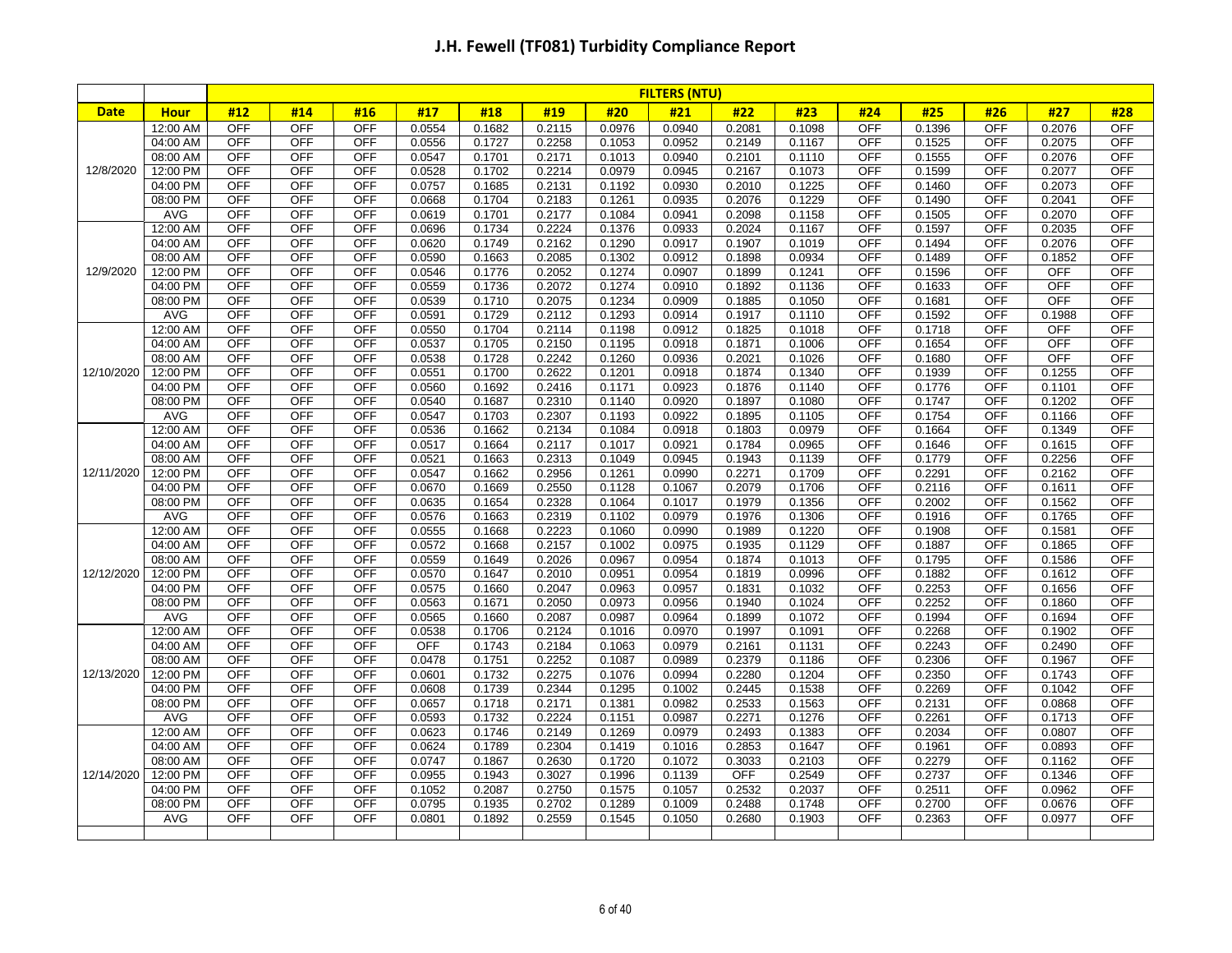|             |             |            |            |            |            |        |            |        | <b>FILTERS (NTU)</b> |        |                     |            |            |            |        |            |
|-------------|-------------|------------|------------|------------|------------|--------|------------|--------|----------------------|--------|---------------------|------------|------------|------------|--------|------------|
| <b>Date</b> | <b>Hour</b> | #12        | #14        | #16        | #17        | #18    | #19        | #20    | #21                  | #22    | #23                 | #24        | #25        | #26        | #27    | #28        |
|             | 12:00 AM    | <b>OFF</b> | <b>OFF</b> | <b>OFF</b> | 0.0637     | 0.1837 | 0.2651     | 0.1208 | 0.0994               | 0.2256 | 0.1383              | <b>OFF</b> | 0.2432     | <b>OFF</b> | 0.0574 | <b>OFF</b> |
|             | 04:00 AM    | <b>OFF</b> | <b>OFF</b> | <b>OFF</b> | 0.0581     | 0.1797 | 0.2504     | 0.1152 | 0.0994               | 0.2154 | 0.1261              | <b>OFF</b> | 0.2295     | <b>OFF</b> | 0.0540 | <b>OFF</b> |
|             | 08:00 AM    | <b>OFF</b> | <b>OFF</b> | <b>OFF</b> | 0.0874     | 0.1780 | 0.2439     | 0.1127 | 0.0971               | 0.2265 | 0.1161              | <b>OFF</b> | 0.2200     | <b>OFF</b> | 0.0514 | <b>OFF</b> |
| 12/15/2020  | 12:00 PM    | <b>OFF</b> | <b>OFF</b> | <b>OFF</b> | 0.0663     | 0.1783 | 0.2440     | 0.1147 | 0.1082               | 0.2328 | 0.1514              | <b>OFF</b> | 0.2232     | <b>OFF</b> | 0.0503 | <b>OFF</b> |
|             | 04:00 PM    | <b>OFF</b> | OFF        | <b>OFF</b> | 0.0712     | 0.1762 | 0.2393     | 0.1106 | 0.1041               | 0.2125 | 0.1343              | <b>OFF</b> | 0.2184     | <b>OFF</b> | 0.0484 | <b>OFF</b> |
|             | 08:00 PM    | <b>OFF</b> | <b>OFF</b> | <b>OFF</b> | 0.0632     | 0.1753 | 0.2356     | 0.1088 | 0.1028               | 0.2051 | 0.1251              | <b>OFF</b> | 0.2179     | <b>OFF</b> | 0.0461 | <b>OFF</b> |
|             | <b>AVG</b>  | <b>OFF</b> | <b>OFF</b> | OFF        | 0.0691     | 0.1785 | 0.2463     | 0.1138 | 0.1019               | 0.2196 | 0.1326              | <b>OFF</b> | 0.2253     | <b>OFF</b> | 0.0513 | <b>OFF</b> |
|             | 12:00 AM    | <b>OFF</b> | <b>OFF</b> | <b>OFF</b> | 0.0605     | 0.1744 | 0.2288     | 0.1071 | 0.1020               | 0.2025 | 0.1182              | <b>OFF</b> | 0.2232     | <b>OFF</b> | 0.0437 | <b>OFF</b> |
|             | 04:00 AM    | <b>OFF</b> | <b>OFF</b> | <b>OFF</b> | 0.0581     | 0.1739 | 0.2276     | 0.1029 | 0.1011               | 0.1998 | 0.1097              | <b>OFF</b> | 0.2179     | <b>OFF</b> | 0.0429 | <b>OFF</b> |
|             | 08:00 AM    | <b>OFF</b> | <b>OFF</b> | OFF        | 0.0616     | 0.1754 | 0.2295     | 0.1345 | 0.1014               | 0.2525 | 0.1510              | <b>OFF</b> | 0.2111     | <b>OFF</b> | 0.0670 | <b>OFF</b> |
| 12/16/2020  | 12:00 PM    | <b>OFF</b> | <b>OFF</b> | <b>OFF</b> | 0.0748     | 0.1761 | 0.2373     | 0.1318 | 0.1021               | 0.2503 | 0.1455              | <b>OFF</b> | 0.2066     | <b>OFF</b> | 0.0698 | <b>OFF</b> |
|             | 04:00 PM    | <b>OFF</b> | <b>OFF</b> | <b>OFF</b> | 0.0911     | 0.1760 | 0.2376     | 0.1234 | 0.1015               | 0.2361 | 0.1325              | <b>OFF</b> | 0.1958     | OFF        | 0.0594 | <b>OFF</b> |
|             | 08:00 PM    | <b>OFF</b> | <b>OFF</b> | <b>OFF</b> | 0.1009     | 0.1744 | 0.2317     | 0.1172 | 0.1005               | 0.2199 | 0.1187              | <b>OFF</b> | 0.1907     | <b>OFF</b> | 0.0504 | <b>OFF</b> |
|             | AVG         | <b>OFF</b> | <b>OFF</b> | OFF        | 0.0759     | 0.1750 | 0.2321     | 0.1194 | 0.1014               | 0.2265 | 0.1282              | <b>OFF</b> | 0.2076     | <b>OFF</b> | 0.0552 | <b>OFF</b> |
|             | 12:00 AM    | <b>OFF</b> | <b>OFF</b> | <b>OFF</b> | <b>OFF</b> | 0.1722 | 0.2249     | 0.1109 | 0.0993               | 0.2057 | 0.1059              | <b>OFF</b> | 0.1836     | <b>OFF</b> | 0.0437 | <b>OFF</b> |
|             | 04:00 AM    | <b>OFF</b> | <b>OFF</b> | <b>OFF</b> | 0.1241     | 0.1717 | 0.2217     | 0.1081 | 0.0989               | 0.2001 | 0.1009              | <b>OFF</b> | 0.1847     | <b>OFF</b> | 0.0408 | <b>OFF</b> |
|             | 08:00 AM    | <b>OFF</b> | <b>OFF</b> | OFF        | 0.2221     | 0.1732 | 0.2251     | 0.1115 | 0.1001               | 0.2093 | 0.1065              | <b>OFF</b> | 0.1857     | <b>OFF</b> | 0.0435 | <b>OFF</b> |
| 12/17/2020  | 12:00 PM    | <b>OFF</b> | <b>OFF</b> | <b>OFF</b> | 0.1152     | 0.1743 | 0.2292     | 0.1244 | 0.1016               | 0.2268 | 0.1337              | <b>OFF</b> | 0.1925     | <b>OFF</b> | 0.0477 | <b>OFF</b> |
|             | 04:00 PM    | <b>OFF</b> | <b>OFF</b> | <b>OFF</b> | 0.0846     | 0.1943 | 0.2442     | 0.1242 | 0.1033               | 0.2306 | 0.1705              | <b>OFF</b> | 0.2592     | <b>OFF</b> | 0.0513 | <b>OFF</b> |
|             | 08:00 PM    | <b>OFF</b> | <b>OFF</b> | <b>OFF</b> | 0.0762     | 0.1876 | 0.2522     | 0.1215 | 0.1036               | 0.2246 | 0.1452              | <b>OFF</b> | 0.2534     | <b>OFF</b> | 0.0479 | <b>OFF</b> |
|             | AVG         | <b>OFF</b> | <b>OFF</b> | OFF        | 0.1199     | 0.1790 | 0.2332     | 0.1170 | 0.1013               | 0.2161 | 0.1277              | <b>OFF</b> | 0.2109     | <b>OFF</b> | 0.0458 | <b>OFF</b> |
|             | 12:00 AM    | <b>OFF</b> | <b>OFF</b> | OFF        | 0.0734     | 0.1818 | 0.2519     | 0.1155 | 0.1044               | 0.2138 | 0.1262              | <b>OFF</b> | 0.2415     | <b>OFF</b> | 0.0432 | <b>OFF</b> |
|             | 04:00 AM    | <b>OFF</b> | <b>OFF</b> | <b>OFF</b> | 0.0588     | 0.1780 | 0.2399     | 0.1105 | 0.1036               | 0.2024 | 0.1133              | <b>OFF</b> | 0.2377     | <b>OFF</b> | 0.0395 | <b>OFF</b> |
|             | 08:00 AM    | <b>OFF</b> | <b>OFF</b> | <b>OFF</b> | 0.0551     | 0.1767 | 0.2199     | 0.1121 | 0.0997               | 0.2055 | 0.1055              | <b>OFF</b> | 0.2622     | <b>OFF</b> | 0.0409 | <b>OFF</b> |
| 12/18/2020  | 12:00 PM    | <b>OFF</b> | <b>OFF</b> | <b>OFF</b> | 0.0539     | 0.1798 | <b>OFF</b> | 0.1147 | 0.1157               | 0.2119 | 0.1647              | <b>OFF</b> | 0.2737     | <b>OFF</b> | 0.0443 | <b>OFF</b> |
|             | 04:00 PM    | <b>OFF</b> | <b>OFF</b> | OFF        | 0.0516     | 0.1740 | 0.1580     | 0.1071 | 0.1076               | 0.1962 | 0.1231              | <b>OFF</b> | 0.2449     | <b>OFF</b> | 0.0365 | <b>OFF</b> |
|             | 08:00 PM    | <b>OFF</b> | <b>OFF</b> | OFF        | 0.0470     | 0.1731 | 0.1504     | 0.1049 | 0.1058               | 0.1939 | 0.1118              | <b>OFF</b> | <b>OFF</b> | <b>OFF</b> | 0.0355 | <b>OFF</b> |
|             | AVG         | <b>OFF</b> | <b>OFF</b> | <b>OFF</b> | 0.0573     | 0.1771 | 0.2037     | 0.1108 | 0.1062               | 0.2040 | 0.1253              | <b>OFF</b> | 0.2517     | <b>OFF</b> | 0.0398 | <b>OFF</b> |
|             | 12:00 AM    | <b>OFF</b> | OFF        | OFF        | 0.0518     | 0.1727 | 0.1488     | 0.1045 | 0.1052               | 0.1928 | 0.1066              | <b>OFF</b> | OFF        | OFF        | 0.0363 | <b>OFF</b> |
|             | 04:00 AM    | <b>OFF</b> | <b>OFF</b> | <b>OFF</b> | 0.0473     | 0.1728 | 0.1517     | 0.1050 | 0.1051               | 0.1940 | 0.1050              | <b>OFF</b> | 0.2747     | <b>OFF</b> | 0.0390 | <b>OFF</b> |
|             | 08:00 AM    | <b>OFF</b> | <b>OFF</b> | OFF        | 0.0448     | 0.1723 | 0.1543     | 0.1047 | 0.1050               | 0.1967 | 0.1039              | <b>OFF</b> | 0.2989     | <b>OFF</b> | 0.0404 | <b>OFF</b> |
| 12/19/2020  | 12:00 PM    | <b>OFF</b> | <b>OFF</b> | <b>OFF</b> | 0.0527     | 0.1727 | 0.1403     | 0.1197 | 0.1047               | 0.2026 | 0.1262              | <b>OFF</b> | 0.2153     | <b>OFF</b> | 0.0395 | <b>OFF</b> |
|             | 04:00 PM    | <b>OFF</b> | <b>OFF</b> | <b>OFF</b> | 0.0731     | 0.1742 | 0.1476     | 0.1354 | 0.1063               | 0.2550 | 0.1493              | <b>OFF</b> | <b>OFF</b> | <b>OFF</b> | 0.0432 | <b>OFF</b> |
|             | 08:00 PM    | <b>OFF</b> | <b>OFF</b> | <b>OFF</b> | 0.0651     | 0.1744 | 0.1490     | 0.1269 | 0.1064               | 0.2353 | 0.1355              | <b>OFF</b> | <b>OFF</b> | <b>OFF</b> | 0.0444 | <b>OFF</b> |
|             | AVG         | <b>OFF</b> | <b>OFF</b> | <b>OFF</b> | 0.0570     | 0.1732 | 0.1486     | 0.1162 | 0.1055               | 0.2121 | 0.1216              | <b>OFF</b> | 0.2630     | <b>OFF</b> | 0.0405 | <b>OFF</b> |
|             | 12:00 AM    | <b>OFF</b> | <b>OFF</b> | OFF        | 0.0633     | 0.1760 | 0.1626     | 0.1254 | 0.1068               | 0.2341 | 0.1342              | <b>OFF</b> | 0.2021     | <b>OFF</b> | 0.0542 | <b>OFF</b> |
|             | 04:00 AM    | <b>OFF</b> | <b>OFF</b> | <b>OFF</b> | 0.0633     | 0.1759 | 0.1676     | 0.1222 | 0.1070               | 0.2303 | $0.131\overline{1}$ | <b>OFF</b> | 0.1546     | <b>OFF</b> | 0.0585 | <b>OFF</b> |
|             | 08:00 AM    | <b>OFF</b> | <b>OFF</b> | <b>OFF</b> | 0.0542     | 0.1710 | 0.1441     | 0.1090 | 0.1047               | 0.2045 | 0.1091              | <b>OFF</b> | OFF        | <b>OFF</b> | 0.0495 | OFF        |
| 12/20/2020  | 12:00 PM    | <b>OFF</b> | <b>OFF</b> | <b>OFF</b> | 0.0514     | 0.1710 | 0.1471     | 0.1099 | 0.1045               | 0.2268 | 0.1465              | <b>OFF</b> | <b>OFF</b> | <b>OFF</b> | 0.0671 | <b>OFF</b> |
|             | 04:00 PM    | <b>OFF</b> | <b>OFF</b> | <b>OFF</b> | 0.0599     | 0.1762 | 0.1887     | 0.1225 | 0.1084               | 0.2416 | 0.1688              | <b>OFF</b> | 0.1651     | <b>OFF</b> | 0.0746 | <b>OFF</b> |
|             | 08:00 PM    | <b>OFF</b> | OFF        | <b>OFF</b> | 0.0628     | 0.1786 | 0.1937     | 0.1238 | 0.1096               | 0.2368 | 0.1547              | <b>OFF</b> | 0.2202     | <b>OFF</b> | 0.0643 | <b>OFF</b> |
|             | AVG         | <b>OFF</b> | <b>OFF</b> | <b>OFF</b> | 0.0587     | 0.1748 | 0.1674     | 0.1188 | 0.1069               | 0.2286 | 0.1414              | <b>OFF</b> | 0.1484     | <b>OFF</b> | 0.0609 | <b>OFF</b> |
|             | 12:00 AM    | OFF        | OFF        | OFF        | 0.0573     | 0.1762 | 0.1966     | 0.1168 | 0.1084               | 0.2175 | 0.1319              | <b>OFF</b> | 0.2201     | OFF        | 0.0585 | <b>OFF</b> |
|             | 04:00 AM    | <b>OFF</b> | <b>OFF</b> | <b>OFF</b> | 0.0549     | 0.1768 | 0.2073     | 0.1133 | 0.1091               | 0.2108 | 0.1242              | <b>OFF</b> | 0.1721     | <b>OFF</b> | 0.0527 | <b>OFF</b> |
|             | 08:00 AM    | <b>OFF</b> | OFF        | <b>OFF</b> | 0.0517     | 0.1757 | 0.1995     | 0.1098 | 0.1091               | 0.2020 | 0.1142              | <b>OFF</b> | 0.2002     | <b>OFF</b> | 0.0483 | <b>OFF</b> |
| 12/21/2020  | 12:00 PM    | <b>OFF</b> | <b>OFF</b> | <b>OFF</b> | 0.0489     | 0.1635 | 0.1636     | 0.1083 | 0.1086               | 0.2152 | 0.1051              | <b>OFF</b> | 0.2421     | <b>OFF</b> | 0.0487 | <b>OFF</b> |
|             | 04:00 PM    | <b>OFF</b> | OFF        | <b>OFF</b> | 0.0484     | 0.1867 | 0.1794     | 0.1088 | 0.1082               | 0.2173 | 0.1417              | <b>OFF</b> | 0.1511     | <b>OFF</b> | 0.0513 | <b>OFF</b> |
|             | 08:00 PM    | OFF        | OFF        | <b>OFF</b> | 0.0461     | 0.1803 | 0.1581     | 0.1057 | 0.1082               | 0.1998 | 0.1254              | <b>OFF</b> | 0.1672     | <b>OFF</b> | 0.0444 | <b>OFF</b> |
|             | AVG         | <b>OFF</b> | <b>OFF</b> | <b>OFF</b> | 0.0514     | 0.1768 | 0.1842     | 0.1106 | 0.1086               | 0.2103 | 0.1235              | <b>OFF</b> | 0.1921     | <b>OFF</b> | 0.0508 | <b>OFF</b> |
|             |             |            |            |            |            |        |            |        |                      |        |                     |            |            |            |        |            |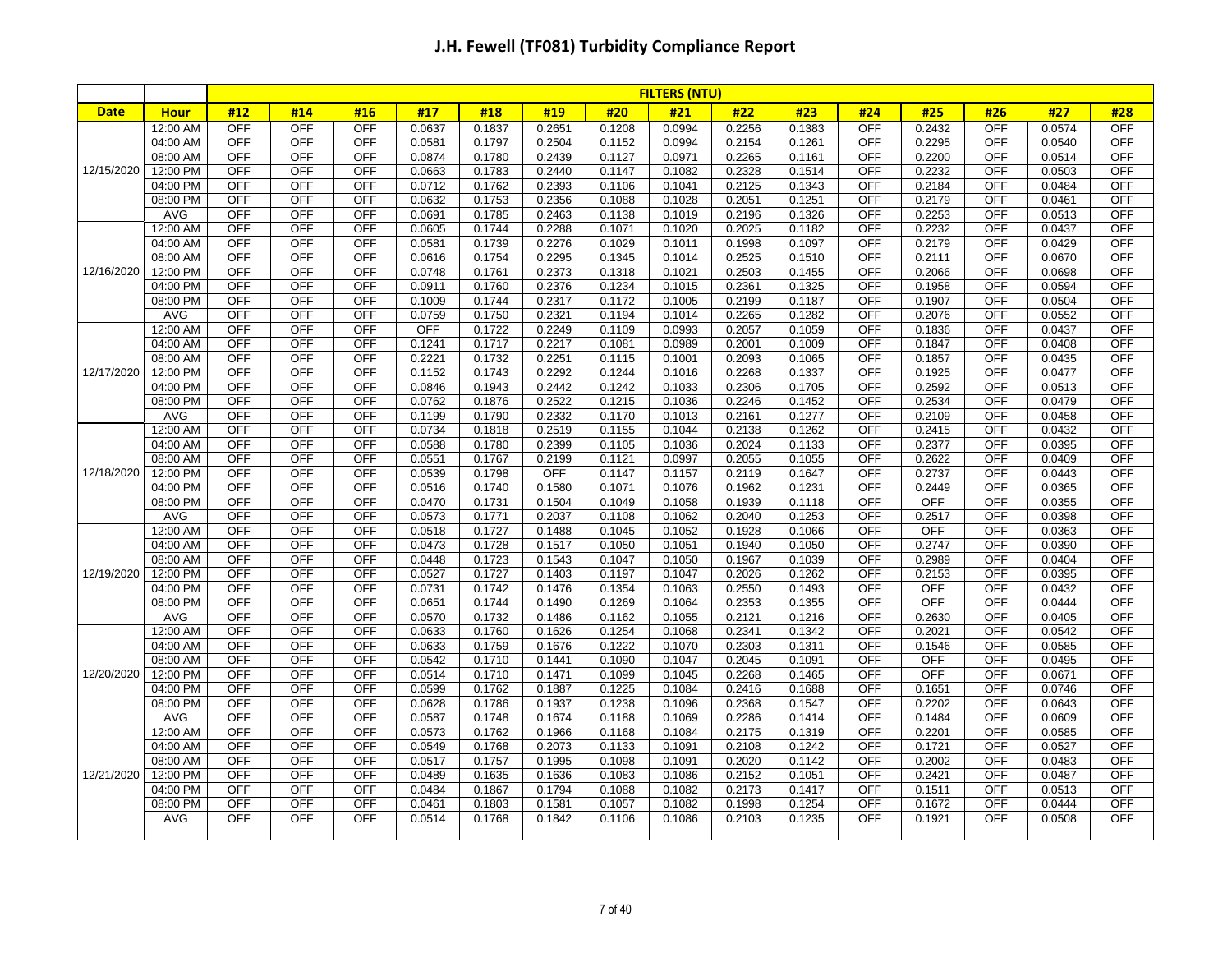|             |             |            |            |            |        |        |        |        | <b>FILTERS (NTU)</b> |        |        |            |            |            |        |            |
|-------------|-------------|------------|------------|------------|--------|--------|--------|--------|----------------------|--------|--------|------------|------------|------------|--------|------------|
| <b>Date</b> | <b>Hour</b> | #12        | #14        | #16        | #17    | #18    | #19    | #20    | #21                  | #22    | #23    | #24        | #25        | #26        | #27    | #28        |
|             | 12:00 AM    | <b>OFF</b> | <b>OFF</b> | <b>OFF</b> | 0.0455 | 0.1826 | 0.1466 | 0.1069 | 0.1124               | 0.1952 | 0.1168 | <b>OFF</b> | 0.1944     | <b>OFF</b> | 0.0415 | <b>OFF</b> |
|             | 04:00 AM    | <b>OFF</b> | <b>OFF</b> | OFF        | 0.0663 | 0.1800 | 0.1380 | 0.1039 | 0.1149               | 0.1989 | 0.1121 | <b>OFF</b> | 0.1622     | <b>OFF</b> | 0.0406 | <b>OFF</b> |
|             | 08:00 AM    | <b>OFF</b> | <b>OFF</b> | <b>OFF</b> | 0.0413 | 0.1761 | 0.1342 | 0.1043 | 0.1110               | 0.2104 | 0.1066 | <b>OFF</b> | <b>OFF</b> | <b>OFF</b> | 0.0415 | <b>OFF</b> |
| 12/22/2020  | 12:00 PM    | <b>OFF</b> | <b>OFF</b> | OFF        | 0.0658 | 0.1757 | 0.1343 | 0.1037 | 0.1209               | 0.2144 | 0.1376 | <b>OFF</b> | 0.0165     | <b>OFF</b> | 0.0416 | <b>OFF</b> |
|             | 04:00 PM    | <b>OFF</b> | <b>OFF</b> | <b>OFF</b> | 0.0632 | 0.1773 | 0.1419 | 0.1077 | 0.1199               | 0.2173 | 0.1388 | <b>OFF</b> | 0.0338     | <b>OFF</b> | 0.0437 | <b>OFF</b> |
|             | 08:00 PM    | <b>OFF</b> | <b>OFF</b> | <b>OFF</b> | 0.0588 | 0.1785 | 0.1477 | 0.1100 | 0.1201               | 0.2202 | 0.1394 | <b>OFF</b> | 0.0350     | <b>OFF</b> | 0.0447 | <b>OFF</b> |
|             | <b>AVG</b>  | <b>OFF</b> | <b>OFF</b> | <b>OFF</b> | 0.0587 | 0.1785 | 0.1406 | 0.1061 | 0.1163               | 0.2094 | 0.1266 | <b>OFF</b> | 0.0884     | <b>OFF</b> | 0.0423 | <b>OFF</b> |
|             | 12:00 AM    | <b>OFF</b> | OFF        | <b>OFF</b> | 0.0631 | 0.1835 | 0.1405 | 0.1089 | 0.1189               | 0.2117 | 0.1354 | <b>OFF</b> | 0.0362     | <b>OFF</b> | 0.0443 | <b>OFF</b> |
|             | 04:00 AM    | <b>OFF</b> | <b>OFF</b> | OFF        | 0.0526 | 0.1841 | 0.1212 | 0.1024 | 0.1148               | 0.1966 | 0.1119 | <b>OFF</b> | 0.0323     | <b>OFF</b> | 0.0373 | <b>OFF</b> |
|             | 08:00 AM    | <b>OFF</b> | <b>OFF</b> | <b>OFF</b> | 0.0484 | 0.1720 | 0.1171 | 0.0971 | 0.1139               | 0.1960 | 0.1033 | <b>OFF</b> | 0.0312     | <b>OFF</b> | 0.0364 | <b>OFF</b> |
| 12/23/2020  | 12:00 PM    | <b>OFF</b> | <b>OFF</b> | OFF        | 0.0499 | 0.1756 | 0.1192 | 0.1355 | 0.1151               | 0.2454 | 0.1559 | <b>OFF</b> | 0.0332     | <b>OFF</b> | 0.0420 | <b>OFF</b> |
|             | 04:00 PM    | <b>OFF</b> | OFF        | <b>OFF</b> | 0.0546 | 0.1797 | 0.1357 | 0.1323 | 0.1174               | 0.2786 | 0.1513 | <b>OFF</b> | 0.0356     | OFF        | 0.0445 | <b>OFF</b> |
|             | 08:00 PM    | <b>OFF</b> | <b>OFF</b> | <b>OFF</b> | 0.0490 | 0.1757 | 0.1218 | 0.1166 | 0.1147               | 0.2787 | 0.1239 | <b>OFF</b> | 0.0315     | OFF        | 0.0388 | <b>OFF</b> |
|             | <b>AVG</b>  | <b>OFF</b> | <b>OFF</b> | OFF        | 0.0530 | 0.1785 | 0.1259 | 0.1149 | 0.1159               | 0.2145 | 0.1304 | <b>OFF</b> | 0.0334     | <b>OFF</b> | 0.0406 | <b>OFF</b> |
|             | 12:00 AM    | <b>OFF</b> | <b>OFF</b> | <b>OFF</b> | 0.0457 | 0.1672 | 0.1162 | 0.1126 | 0.1144               | 0.2786 | 0.1144 | <b>OFF</b> | 0.0333     | <b>OFF</b> | 0.0371 | <b>OFF</b> |
|             | 04:00 AM    | OFF        | <b>OFF</b> | OFF        | 0.0551 | 0.1730 | 0.1500 | 0.1397 | 0.1207               | 0.2786 | 0.1571 | <b>OFF</b> | 0.0437     | OFF        | 0.0464 | <b>OFF</b> |
|             | 08:00 AM    | <b>OFF</b> | <b>OFF</b> | <b>OFF</b> | 0.0608 | 0.1702 | 0.1554 | 0.1419 | 0.1220               | 0.2786 | 0.1471 | <b>OFF</b> | 0.0441     | <b>OFF</b> | 0.0549 | <b>OFF</b> |
| 12/24/2020  | 12:00 PM    | <b>OFF</b> | <b>OFF</b> | <b>OFF</b> | 0.0738 | 0.1865 | 0.1782 | 0.1554 | 0.1249               | OFF    | 0.2166 | <b>OFF</b> | 0.1134     | <b>OFF</b> | 0.1424 | <b>OFF</b> |
|             | 04:00 PM    | <b>OFF</b> | <b>OFF</b> | <b>OFF</b> | 0.0623 | 0.1787 | 0.1459 | 0.1352 | 0.1200               | 0.1521 | 0.1762 | <b>OFF</b> | 0.0699     | <b>OFF</b> | 0.0792 | <b>OFF</b> |
|             | 08:00 PM    | <b>OFF</b> | <b>OFF</b> | <b>OFF</b> | 0.0535 | 0.1731 | 0.1411 | 0.1313 | 0.1200               | 0.1311 | 0.1597 | <b>OFF</b> | 0.0619     | <b>OFF</b> | 0.0706 | <b>OFF</b> |
|             | <b>AVG</b>  | <b>OFF</b> | <b>OFF</b> | <b>OFF</b> | 0.0586 | 0.1749 | 0.1478 | 0.1362 | 0.1206               | 0.2238 | 0.1581 | <b>OFF</b> | 0.0605     | <b>OFF</b> | 0.0742 | <b>OFF</b> |
|             | 12:00 AM    | <b>OFF</b> | <b>OFF</b> | OFF        | 0.0565 | 0.1808 | 0.1532 | 0.1387 | 0.1230               | 0.1434 | 0.1677 | <b>OFF</b> | 0.0673     | <b>OFF</b> | 0.0749 | <b>OFF</b> |
|             | 04:00 AM    | <b>OFF</b> | <b>OFF</b> | <b>OFF</b> | 0.0597 | 0.1829 | 0.1571 | 0.1403 | 0.1250               | 0.1506 | 0.1655 | <b>OFF</b> | 0.0656     | <b>OFF</b> | 0.0733 | <b>OFF</b> |
|             | 08:00 AM    | <b>OFF</b> | <b>OFF</b> | <b>OFF</b> | 0.0567 | 0.1808 | 0.1498 | 0.1346 | 0.1236               | 0.1843 | 0.1526 | <b>OFF</b> | 0.0566     | <b>OFF</b> | 0.0641 | <b>OFF</b> |
| 12/25/2020  | 12:00 PM    | <b>OFF</b> | <b>OFF</b> | <b>OFF</b> | 0.0499 | 0.1781 | 0.1395 | 0.1288 | 0.1221               | 0.1641 | 0.1363 | <b>OFF</b> | 0.0482     | <b>OFF</b> | 0.0552 | <b>OFF</b> |
|             | 04:00 PM    | <b>OFF</b> | <b>OFF</b> | <b>OFF</b> | 0.0769 | 0.1771 | 0.1893 | 0.1242 | 0.1227               | 0.1186 | 0.1666 | <b>OFF</b> | 0.0459     | <b>OFF</b> | 0.0492 | <b>OFF</b> |
|             | 08:00 PM    | <b>OFF</b> | <b>OFF</b> | OFF        | 0.0691 | 0.1794 | 0.1908 | 0.1259 | 0.1264               | 0.1175 | 0.1561 | <b>OFF</b> | 0.0458     | <b>OFF</b> | 0.0528 | <b>OFF</b> |
|             | <b>AVG</b>  | <b>OFF</b> | <b>OFF</b> | <b>OFF</b> | 0.0622 | 0.1798 | 0.1625 | 0.1320 | 0.1239               | 0.1464 | 0.1577 | <b>OFF</b> | 0.0548     | <b>OFF</b> | 0.0614 | <b>OFF</b> |
|             | 12:00 AM    | <b>OFF</b> | <b>OFF</b> | <b>OFF</b> | 0.0747 | 0.1859 | 0.2015 | 0.1360 | 0.1329               | 0.1581 | 0.1649 | <b>OFF</b> | 0.0536     | <b>OFF</b> | 0.0565 | <b>OFF</b> |
|             | 04:00 AM    | <b>OFF</b> | <b>OFF</b> | <b>OFF</b> | 0.0655 | 0.1865 | 0.1736 | 0.1290 | 0.1364               | 0.1502 | 0.1415 | <b>OFF</b> | 0.0502     | OFF        | 0.0480 | <b>OFF</b> |
|             | 08:00 AM    | <b>OFF</b> | <b>OFF</b> | <b>OFF</b> | 0.0627 | 0.1822 | 0.1702 | 0.1270 | 0.1390               | 0.1751 | 0.1398 | <b>OFF</b> | 0.0482     | <b>OFF</b> | 0.0494 | <b>OFF</b> |
| 12/26/2020  | 12:00 PM    | <b>OFF</b> | <b>OFF</b> | OFF        | 0.0597 | 0.1754 | 0.1563 | 0.1213 | 0.1383               | 0.1905 | 0.1255 | <b>OFF</b> | 0.0406     | <b>OFF</b> | 0.0582 | <b>OFF</b> |
|             | 04:00 PM    | <b>OFF</b> | <b>OFF</b> | <b>OFF</b> | 0.0564 | 0.1785 | 0.1504 | 0.1199 | 0.1405               | 0.1324 | 0.1252 | <b>OFF</b> | 0.0396     | <b>OFF</b> | 0.0481 | <b>OFF</b> |
|             | 08:00 PM    | OFF        | <b>OFF</b> | <b>OFF</b> | 0.0539 | 0.1805 | 0.1447 | 0.1192 | 0.1449               | 0.1433 | 0.1198 | <b>OFF</b> | 0.0382     | <b>OFF</b> | 0.0448 | <b>OFF</b> |
|             | <b>AVG</b>  | <b>OFF</b> | <b>OFF</b> | <b>OFF</b> | 0.0627 | 0.1815 | 0.1658 | 0.1253 | 0.1388               | 0.1583 | 0.1360 | <b>OFF</b> | 0.0451     | <b>OFF</b> | 0.0511 | <b>OFF</b> |
|             | 12:00 AM    | <b>OFF</b> | <b>OFF</b> | OFF        | 0.0575 | 0.1897 | 0.1554 | 0.1292 | 0.1580               | 0.2786 | 0.1294 | <b>OFF</b> | 0.0432     | <b>OFF</b> | 0.0482 | <b>OFF</b> |
|             | 04:00 AM    | OFF        | <b>OFF</b> | OFF        | 0.0539 | 0.1895 | 0.1422 | 0.1244 | 0.1632               | 0.2785 | 0.1166 | <b>OFF</b> | 0.0420     | <b>OFF</b> | 0.0444 | <b>OFF</b> |
|             | 08:00 AM    | <b>OFF</b> | <b>OFF</b> | OFF        | 0.0516 | 0.1795 | 0.1405 | 0.1219 | 0.1676               | 0.2786 | 0.1177 | <b>OFF</b> | 0.0419     | <b>OFF</b> | 0.0482 | OFF        |
| 12/27/2020  | 12:00 PM    | <b>OFF</b> | <b>OFF</b> | <b>OFF</b> | 0.0564 | 0.1973 | 0.1421 | 0.1408 | 0.1612               | 0.2383 | 0.1735 | <b>OFF</b> | 0.0421     | <b>OFF</b> | 0.0467 | <b>OFF</b> |
|             | 04:00 PM    | <b>OFF</b> | <b>OFF</b> | <b>OFF</b> | 0.0534 | 0.1939 | 0.1352 | 0.1442 | 0.1651               | 0.2034 | 0.1542 | <b>OFF</b> | 0.0396     | <b>OFF</b> | 0.0443 | <b>OFF</b> |
|             | 08:00 PM    | <b>OFF</b> | OFF        | <b>OFF</b> | 0.0454 | 0.1823 | 0.1163 | 0.1181 | 0.1580               | 0.1917 | 0.1110 | <b>OFF</b> | 0.0382     | <b>OFF</b> | 0.0365 | <b>OFF</b> |
|             | AVG         | <b>OFF</b> | <b>OFF</b> | <b>OFF</b> | 0.0527 | 0.1884 | 0.1384 | 0.1295 | 0.1622               | 0.2246 | 0.1310 | <b>OFF</b> | 0.0411     | <b>OFF</b> | 0.0446 | <b>OFF</b> |
|             | 12:00 AM    | <b>OFF</b> | <b>OFF</b> | <b>OFF</b> | 0.0398 | 0.1777 | 0.1220 | 0.1147 | 0.1576               | 0.2144 | 0.1007 | <b>OFF</b> | 0.0402     | <b>OFF</b> | 0.0384 | <b>OFF</b> |
|             | 04:00 AM    | <b>OFF</b> | <b>OFF</b> | OFF        | 0.0449 | 0.1816 | 0.1583 | 0.1277 | 0.1616               | 0.2593 | 0.1200 | <b>OFF</b> | 0.0453     | <b>OFF</b> | 0.0527 | <b>OFF</b> |
|             | 08:00 AM    | <b>OFF</b> | <b>OFF</b> | <b>OFF</b> | 0.0476 | 0.1834 | 0.1764 | 0.1319 | 0.1645               | OFF    | 0.1299 | <b>OFF</b> | 0.0502     | <b>OFF</b> | 0.0617 | <b>OFF</b> |
| 12/28/2020  | 12:00 PM    | <b>OFF</b> | OFF        | <b>OFF</b> | 0.0488 | 0.1847 | 0.1787 | 0.1341 | 0.1657               | 0.0943 | 0.1320 | <b>OFF</b> | 0.0507     | <b>OFF</b> | 0.0643 | <b>OFF</b> |
|             | 04:00 PM    | <b>OFF</b> | <b>OFF</b> | <b>OFF</b> | 0.0524 | 0.1850 | 0.1818 | 0.1319 | 0.1663               | 0.2485 | 0.1745 | <b>OFF</b> | 0.0458     | <b>OFF</b> | 0.0607 | <b>OFF</b> |
|             | 08:00 PM    | <b>OFF</b> | OFF        | <b>OFF</b> | 0.0472 | 0.1808 | 0.1856 | 0.1239 | 0.1662               | 0.2540 | 0.1378 | <b>OFF</b> | 0.0478     | <b>OFF</b> | 0.0572 | <b>OFF</b> |
|             | AVG         | <b>OFF</b> | <b>OFF</b> | <b>OFF</b> | 0.0469 | 0.1823 | 0.1680 | 0.1273 | 0.1640               | 0.2389 | 0.1332 | <b>OFF</b> | 0.0467     | <b>OFF</b> | 0.0557 | <b>OFF</b> |
|             |             |            |            |            |        |        |        |        |                      |        |        |            |            |            |        |            |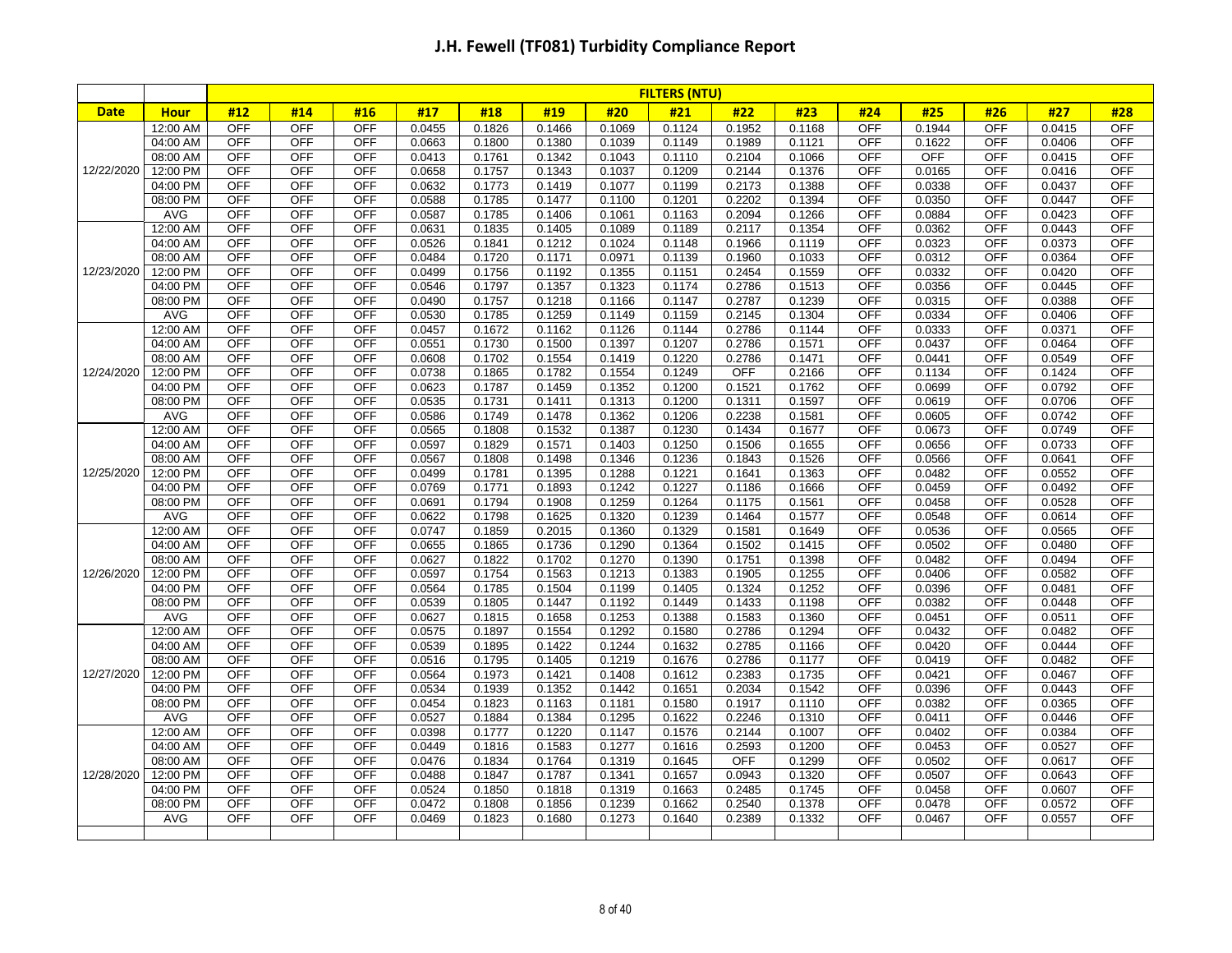|             |             |            |            |            |        |        |        |        | <b>FILTERS (NTU)</b> |        |        |            |        |            |        |            |
|-------------|-------------|------------|------------|------------|--------|--------|--------|--------|----------------------|--------|--------|------------|--------|------------|--------|------------|
| <b>Date</b> | <b>Hour</b> | #12        | #14        | #16        | #17    | #18    | #19    | #20    | #21                  | #22    | #23    | #24        | #25    | #26        | #27    | #28        |
|             | 12:00 AM    | <b>OFF</b> | <b>OFF</b> | <b>OFF</b> | 0.0449 | 0.1810 | 0.2416 | 0.1260 | 0.1722               | 0.2441 | 0.1246 | <b>OFF</b> | 0.0525 | <b>OFF</b> | 0.0775 | <b>OFF</b> |
|             | 04:00 AM    | OFF        | <b>OFF</b> | <b>OFF</b> | 0.0451 | 0.1844 | 0.2721 | 0.1338 | 0.1829               | 0.2631 | 0.1229 | <b>OFF</b> | 0.0513 | <b>OFF</b> | 0.0936 | <b>OFF</b> |
|             | 08:00 AM    | OFF        | <b>OFF</b> | <b>OFF</b> | 0.0450 | 0.1804 | 0.1455 | 0.1336 | 0.1907               | 0.1771 | 0.1166 | <b>OFF</b> | 0.0479 | <b>OFF</b> | 0.0962 | <b>OFF</b> |
| 12/29/2020  | 12:00 PM    | <b>OFF</b> | <b>OFF</b> | <b>OFF</b> | 0.0467 | 0.1781 | 0.1293 | 0.1253 | 0.2013               | 0.1600 | 0.1509 | <b>OFF</b> | 0.0556 | <b>OFF</b> | 0.0826 | <b>OFF</b> |
|             | 04:00 PM    | OFF        | <b>OFF</b> | <b>OFF</b> | 0.0434 | 0.1787 | 0.0912 | 0.1174 | 0.1919               | 0.1412 | 0.1277 | <b>OFF</b> | 0.0430 | <b>OFF</b> | 0.0726 | <b>OFF</b> |
|             | 08:00 PM    | <b>OFF</b> | <b>OFF</b> | <b>OFF</b> | 0.0420 | 0.1779 | 0.0947 | 0.1223 | 0.1983               | 0.1499 | 0.1174 | <b>OFF</b> | 0.0377 | <b>OFF</b> | 0.0780 | <b>OFF</b> |
|             | <b>AVG</b>  | OFF        | <b>OFF</b> | <b>OFF</b> | 0.0446 | 0.1801 | 0.1520 | 0.1264 | 0.1897               | 0.1896 | 0.1262 | <b>OFF</b> | 0.0480 | <b>OFF</b> | 0.0833 | <b>OFF</b> |
|             | 12:00 AM    | OFF        | <b>OFF</b> | <b>OFF</b> | 0.0429 | 0.1797 | 0.1136 | 0.1308 | 0.2113               | 0.1542 | 0.1184 | <b>OFF</b> | 0.0376 | <b>OFF</b> | 0.1005 | <b>OFF</b> |
|             | 04:00 AM    | OFF        | <b>OFF</b> | <b>OFF</b> | 0.0436 | 0.1802 | 0.1280 | 0.1342 | 0.2250               | 0.1612 | 0.1179 | <b>OFF</b> | 0.0380 | <b>OFF</b> | 0.1208 | <b>OFF</b> |
|             | 08:00 AM    | OFF        | <b>OFF</b> | <b>OFF</b> | 0.0413 | 0.1813 | 0.1235 | 0.1347 | 0.2353               | 0.1594 | 0.1123 | <b>OFF</b> | 0.0392 | <b>OFF</b> | 0.1225 | <b>OFF</b> |
| 12/30/2020  | 12:00 PM    | OFF        | <b>OFF</b> | <b>OFF</b> | 0.0786 | 0.1856 | 0.1577 | 0.1318 | 0.2438               | 0.1619 | 0.1630 | <b>OFF</b> | 0.0376 | <b>OFF</b> | 0.0738 | <b>OFF</b> |
|             | 04:00 PM    | <b>OFF</b> | <b>OFF</b> | <b>OFF</b> | 0.0698 | 0.1859 | 0.1335 | 0.1347 | 0.2533               | 0.1648 | 0.1458 | <b>OFF</b> | 0.0388 | <b>OFF</b> | 0.0645 | <b>OFF</b> |
|             | 08:00 PM    | <b>OFF</b> | <b>OFF</b> | <b>OFF</b> | 0.0654 | 0.1827 | 0.1188 | 0.1352 | 0.2623               | 0.1644 | 0.1386 | <b>OFF</b> | 0.0388 | <b>OFF</b> | 0.0605 | <b>OFF</b> |
|             | <b>AVG</b>  | OFF        | <b>OFF</b> | <b>OFF</b> | 0.0606 | 0.1825 | 0.1293 | 0.1336 | 0.2392               | 0.1609 | 0.1349 | <b>OFF</b> | 0.0383 | <b>OFF</b> | 0.0906 | <b>OFF</b> |
|             | 12:00 AM    | OFF        | <b>OFF</b> | <b>OFF</b> | 0.0631 | 0.1802 | 0.1384 | 0.1468 | 0.2795               | 0.1815 | 0.1363 | <b>OFF</b> | 0.0408 | <b>OFF</b> | 0.0581 | <b>OFF</b> |
|             | 04:00 AM    | OFF        | <b>OFF</b> | <b>OFF</b> | 0.0627 | 0.1842 | 0.1782 | 0.1670 | 0.3007               | 0.2161 | 0.1344 | <b>OFF</b> | 0.0427 | <b>OFF</b> | 0.0563 | <b>OFF</b> |
|             | 08:00 AM    | OFF        | <b>OFF</b> | <b>OFF</b> | 0.0599 | 0.1847 | 0.1685 | 0.1677 | 0.2536               | 0.2081 | 0.1245 | <b>OFF</b> | 0.0425 | <b>OFF</b> | 0.0540 | <b>OFF</b> |
| 12/31/2020  | 12:00 PM    | OFF        | <b>OFF</b> | OFF        | 0.0587 | 0.1795 | 0.1377 | 0.1694 | 0.2015               | 0.2112 | 0.1626 | <b>OFF</b> | 0.0410 | <b>OFF</b> | 0.0515 | <b>OFF</b> |
|             | 04:00 PM    | OFF        | <b>OFF</b> | <b>OFF</b> | 0.0530 | 0.1714 | 0.1056 | 0.1380 | 0.1986               | 0.1588 | 0.1404 | <b>OFF</b> | 0.0361 | <b>OFF</b> | 0.0456 | <b>OFF</b> |
|             | 08:00 PM    | <b>OFF</b> | <b>OFF</b> | <b>OFF</b> | 0.0531 | 0.1723 | 0.1029 | 0.1470 | 0.2102               | 0.1714 | 0.1382 | <b>OFF</b> | 0.0369 | <b>OFF</b> | 0.0470 | <b>OFF</b> |
|             | <b>AVG</b>  | <b>OFF</b> | <b>OFF</b> | <b>OFF</b> | 0.0589 | 0.1788 | 0.1376 | 0.1561 | 0.2407               | 0.1911 | 0.1391 | <b>OFF</b> | 0.0400 | <b>OFF</b> | 0.0525 | <b>OFF</b> |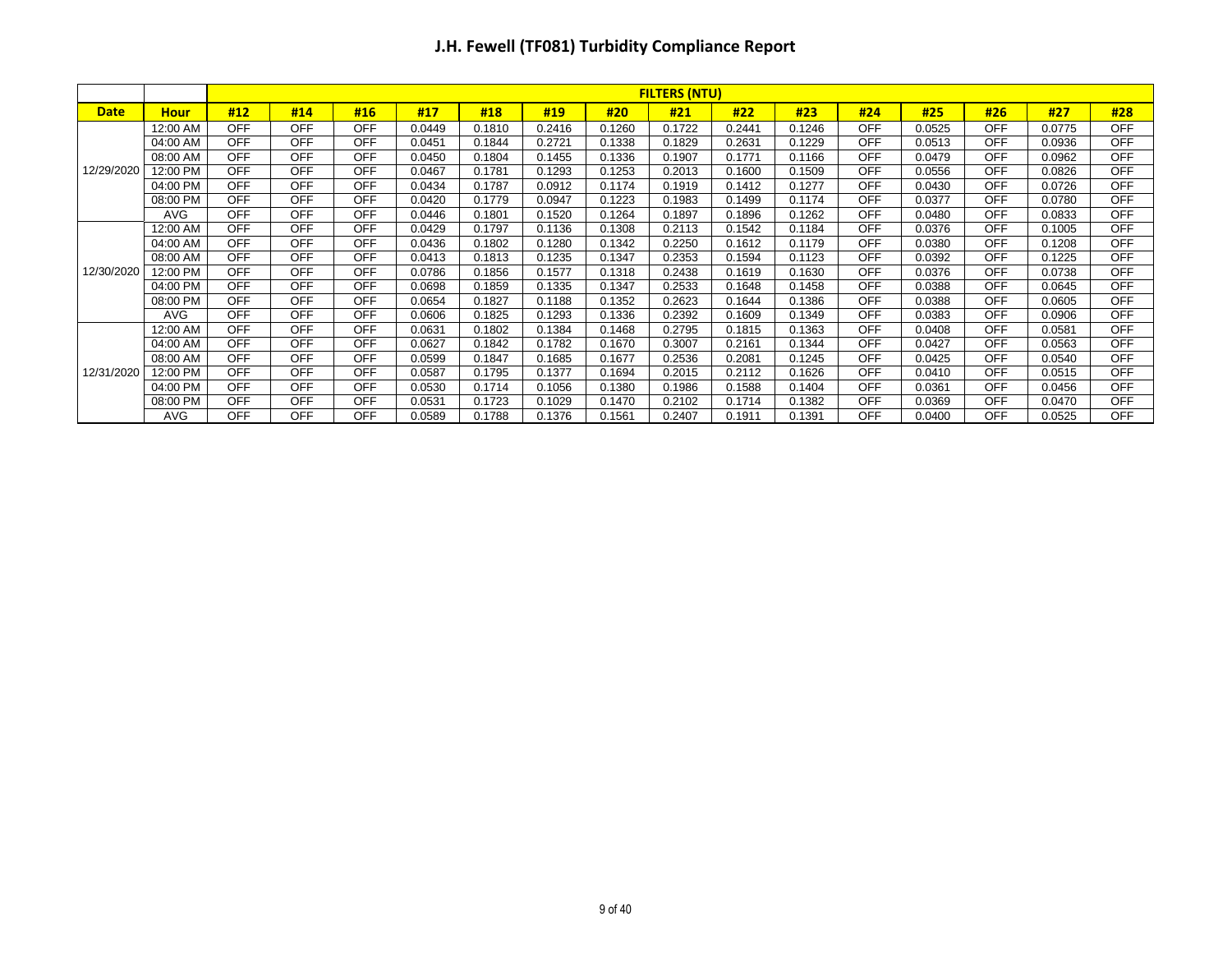## **JH Fewell (TF081) UV Compliance**

| System ID 250008-01 |                 |                             |                          | Month Of December 2020                                  |                       |                          |                                                         | Total Off-Specification Volume (MG) = 0 |                          |                                                         |                       |                          |                                                         |                       |  |
|---------------------|-----------------|-----------------------------|--------------------------|---------------------------------------------------------|-----------------------|--------------------------|---------------------------------------------------------|-----------------------------------------|--------------------------|---------------------------------------------------------|-----------------------|--------------------------|---------------------------------------------------------|-----------------------|--|
|                     | <b>Min Flow</b> | <b>Total</b>                |                          | <b>UV Reactor #1</b>                                    |                       |                          | <b>UV Reactor #2</b>                                    |                                         |                          | <b>UV Reactor #3</b>                                    |                       |                          | <b>UV Reactor #4</b>                                    |                       |  |
| Date                | Rate<br>(MGD)   | <b>Production</b><br>(Gals) | <b>Run Time</b><br>(Hrs) | <b>Calc Min</b><br><b>Dose</b><br>(mJ/cm <sup>2</sup> ) | <b>Min UVT</b><br>(%) | <b>Run Time</b><br>(Hrs) | <b>Calc Min</b><br><b>Dose</b><br>(mJ/cm <sup>2</sup> ) | <b>Min UVT</b><br>$(\% )$               | <b>Run Time</b><br>(Hrs) | <b>Calc Min</b><br><b>Dose</b><br>(mJ/cm <sup>2</sup> ) | <b>Min UVT</b><br>(%) | <b>Run Time</b><br>(Hrs) | <b>Calc Min</b><br><b>Dose</b><br>(mJ/cm <sup>2</sup> ) | <b>Min UVT</b><br>(%) |  |
| 12/1/2020           | 15.7            | 15722811                    | 24                       | 23                                                      | 85                    |                          |                                                         |                                         |                          |                                                         |                       | 24                       | 24                                                      | 87                    |  |
| 12/2/2020           | 15.9            | 15912434                    | 24                       | 22                                                      | 85                    |                          |                                                         |                                         |                          |                                                         |                       | 24                       | 24                                                      | 87                    |  |
| 12/3/2020           | 16.1            | 16133797                    | 24                       | 22                                                      | 85                    |                          |                                                         |                                         |                          |                                                         |                       | 24                       | 27                                                      | 87                    |  |
| 12/4/2020           | 16.1            | 16066671                    | 24                       | 21                                                      | 85                    |                          |                                                         |                                         |                          |                                                         |                       | 24                       | 26                                                      | 87                    |  |
| 12/5/2020           | 16.0            | 15989138                    | 24                       | 21                                                      | 85                    |                          |                                                         |                                         |                          |                                                         |                       | 24                       | 26                                                      | 87                    |  |
| 12/6/2020           | 15.7            | 15667948                    | 24                       | 21                                                      | 85                    |                          |                                                         |                                         |                          |                                                         |                       | 24                       | 26                                                      | 87                    |  |
| 12/7/2020           | 15.6            | 15641330                    | 24                       | $20\,$                                                  | 85                    |                          |                                                         |                                         |                          |                                                         |                       | 24                       | 25                                                      | 87                    |  |
| 12/8/2020           | 15.6            | 15598939                    | 24                       | 20                                                      | 85                    |                          |                                                         |                                         |                          |                                                         |                       | 24                       | 25                                                      | 87                    |  |
| 12/9/2020           | 15.6            | 15562604                    | 24                       | 21                                                      | 85                    |                          |                                                         |                                         |                          |                                                         |                       | 24                       | 26                                                      | 87                    |  |
| 12/10/2020          | 15.6            | 15555297                    | 24                       | 20                                                      | 85                    |                          |                                                         |                                         |                          |                                                         |                       | 24                       | 25                                                      | 87                    |  |
| 12/11/2020          | 15.7            | 15671184                    | 24                       | 18                                                      | 85                    |                          |                                                         |                                         |                          |                                                         |                       | 24                       | 24                                                      | 87                    |  |
| 12/12/2020          | 15.5            | 15477742                    | 24                       | 17                                                      | 85                    |                          |                                                         |                                         |                          |                                                         |                       | 24                       | 24                                                      | 87                    |  |
| 12/13/2020          | 15.4            | 15408746                    | 24                       | 18                                                      | 85                    |                          |                                                         |                                         |                          | <b>OFFLINE</b>                                          |                       | 24                       | 26                                                      | 87                    |  |
| 12/14/2020          | 15.6            | 15605982                    | 24                       | 17                                                      | 85                    |                          |                                                         |                                         |                          |                                                         |                       | 24                       | 25                                                      | 87                    |  |
| 12/15/2020          | 15.6            | 15582002                    | 24                       | 17                                                      | 85                    |                          |                                                         |                                         |                          |                                                         |                       | 24                       | 25                                                      | 87                    |  |
| 12/16/2020          | 15.6            | 15556388                    | 24                       | $16\,$                                                  | 85                    |                          | <b>OFFLINE</b>                                          |                                         |                          |                                                         |                       | 24                       | 24                                                      | 87                    |  |
| 12/17/2020          | 15.6            | 15580112                    | 24                       | 16                                                      | 85                    |                          |                                                         |                                         |                          |                                                         |                       | 24                       | 23                                                      | 87                    |  |
| 12/18/2020          | 15.7            | 15704914                    | 24                       | 15                                                      | 85                    |                          |                                                         |                                         |                          |                                                         |                       | 24                       | 22                                                      | 87                    |  |
| 12/19/2020          | 15.9            | 15871647                    | 24                       | 14                                                      | 85                    |                          |                                                         |                                         |                          |                                                         |                       | 24                       | 21                                                      | 87                    |  |
| 12/20/2020          | 15.9            | 15887566                    | 24                       | 14                                                      | 85                    |                          |                                                         |                                         |                          |                                                         |                       | 24                       | $20\,$                                                  | 87                    |  |
| 12/21/2020          | 15.9            | 15897966                    | 24                       | 14                                                      | 85                    |                          |                                                         |                                         |                          |                                                         |                       | 24                       | 21                                                      | 87                    |  |
| 12/22/2020          | 15.8            | 15786593                    | 24                       | 14                                                      | 85                    |                          |                                                         |                                         |                          |                                                         |                       | 24                       | 21                                                      | 87                    |  |
| 12/23/2020          | 15.6            | 15555761                    | 24                       | 13                                                      | 85                    |                          |                                                         |                                         |                          |                                                         |                       | 24                       | $20\,$                                                  | 87                    |  |
| 12/24/2020          | 15.7            | 15717888                    | 24                       | 12                                                      | 85                    |                          |                                                         |                                         |                          |                                                         |                       | 24                       | 19                                                      | 87                    |  |
| 12/25/2020          | 15.8            | 15789707                    | 24                       | 12                                                      | 85                    |                          |                                                         |                                         |                          |                                                         |                       | 24                       | 18                                                      | 87                    |  |
| 12/26/2020          | 15.8            | 15800939                    | 24                       | 12                                                      | 85                    |                          |                                                         |                                         |                          |                                                         |                       | 24                       | 18                                                      | 87                    |  |
| 12/27/2020          | 15.8            | 15812026                    | 24.0                     | 11                                                      | 85                    |                          |                                                         |                                         | 4.6                      | 32                                                      | 75                    | 19                       | 17                                                      | 87                    |  |
| 12/28/2020          | 16.5            | 16499934                    | 24.0                     | 11                                                      | 85                    |                          |                                                         |                                         | 24.0                     | 31                                                      | 75                    |                          | <b>OFFLINE</b>                                          |                       |  |
| 12/29/2020          | 16.3            | 16264366                    | 7.6                      | 11                                                      | 85                    |                          |                                                         |                                         | 24.0                     | 30 <sup>°</sup>                                         | 75                    | 16                       | 23                                                      | 87                    |  |
| 12/30/2020          | 16.0            | 16010766                    |                          | <b>OFFLINE</b>                                          |                       |                          |                                                         |                                         | 24.0                     | 29                                                      | 75                    | 24                       | 28                                                      | 87                    |  |
| 12/31/2020          | 15.7            | 15696206                    |                          |                                                         |                       |                          |                                                         |                                         | 24.0                     | 28                                                      | 75                    | 24                       | 29                                                      | 87                    |  |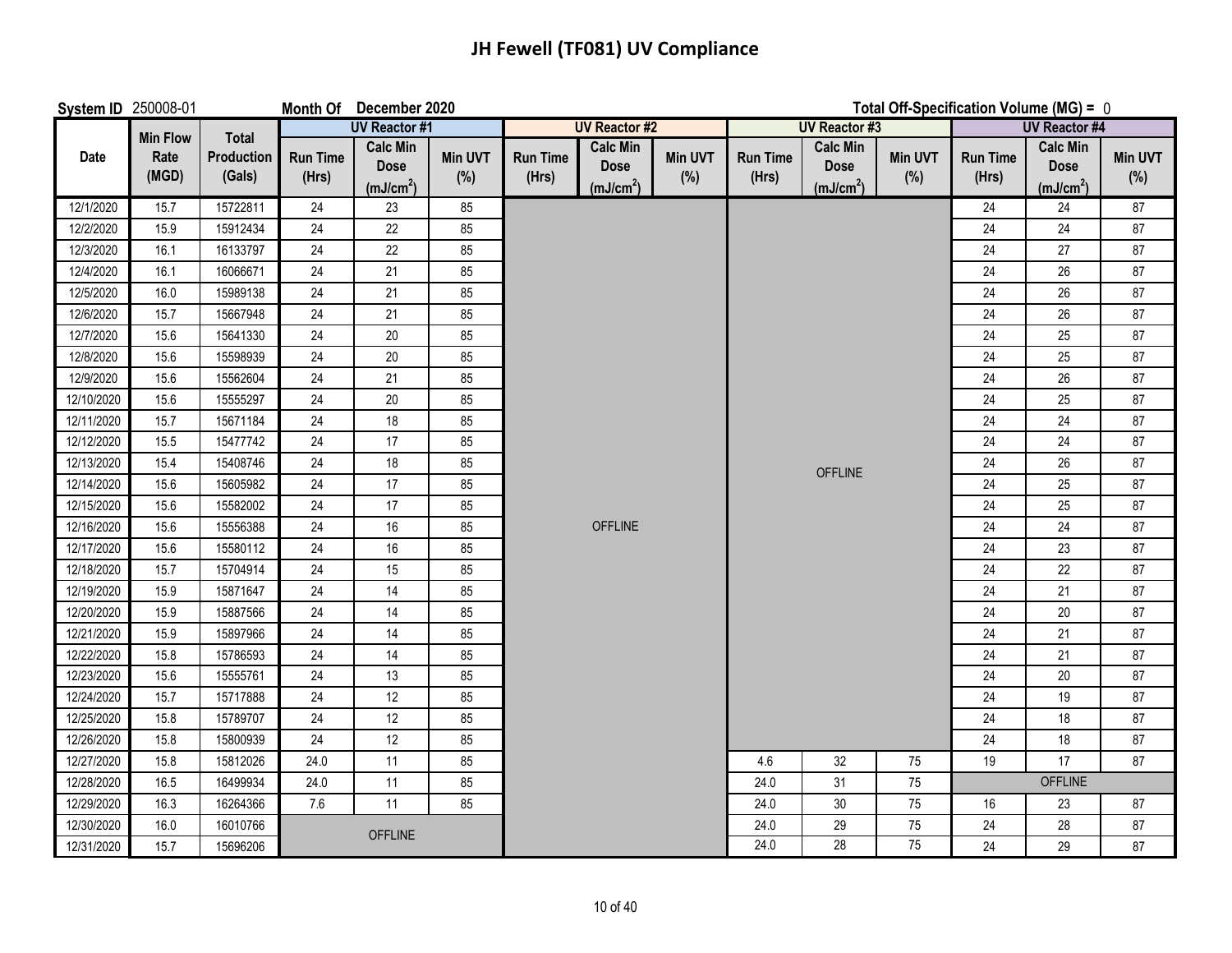### **CITY OF JACKSON O. B. Curtis Conventional (TF082) Monthly Report For HS# 1 Based on Finished Water**

#### **System ID 250008-02 Month of December 2020**

1. Total number of turbidity measurements taken during the month.

2. Percentage of turbidity that were equal to or less than the turbidity limit of 0.3 NTU.

3. Number of filters that exceeded 0.5 NTU in 2 consecutive readings taken 15 min. apart after first four hours of operation.

4. Number of filters that exceeded 1.0 NTU in 2 consecutive readings taken 15 min. apart in 3 consecutive months.

5. Lowest daily disinfectant concentration entering the distribution system in mg/l.

| 6. Date and duration of each period the disinfectant fell below 0.2 mg/l for more than an hour while |  |
|------------------------------------------------------------------------------------------------------|--|
| entering the distribution system.                                                                    |  |

7. Total number of disinfectant residual measured in the distribution system where total coliform samples were collected.

8. Number of instances where disinfectant was not measured in the distribution system where total coliform samples were collected.

9. Number of instances where disinfectant was measured in the distributed system but not detected. **I** NONE

10. Date of last calibration for online monitoring equipment. 12/26/2020

|         | 2.2                    |    | 3.1 | 13 | 2.8 | 19 | 3.0 | 25 |     |
|---------|------------------------|----|-----|----|-----|----|-----|----|-----|
| n.<br>4 | 3.3                    |    | 2.6 | 14 | 1.6 | 20 | 3.3 | 26 | C   |
| 3       | 3 <sub>1</sub><br>v. I |    | 2.9 | 15 | 2.0 | 21 | 2.7 | 27 | 2.4 |
| 4       | 3.2                    | 10 | 3.2 | 16 | 2.2 | 22 | 3.0 | 28 | 2.0 |
| 5       | 2.0                    | 11 | 1.9 | 17 | 1.8 | 23 | 1.2 | 29 | . . |
| 6       | 3.2                    | 12 | 1.3 | 18 | 3.4 | 24 | 2.9 | 30 | 1.U |
|         |                        |    |     |    |     |    |     | 31 | l.U |







99.8%

1

NONE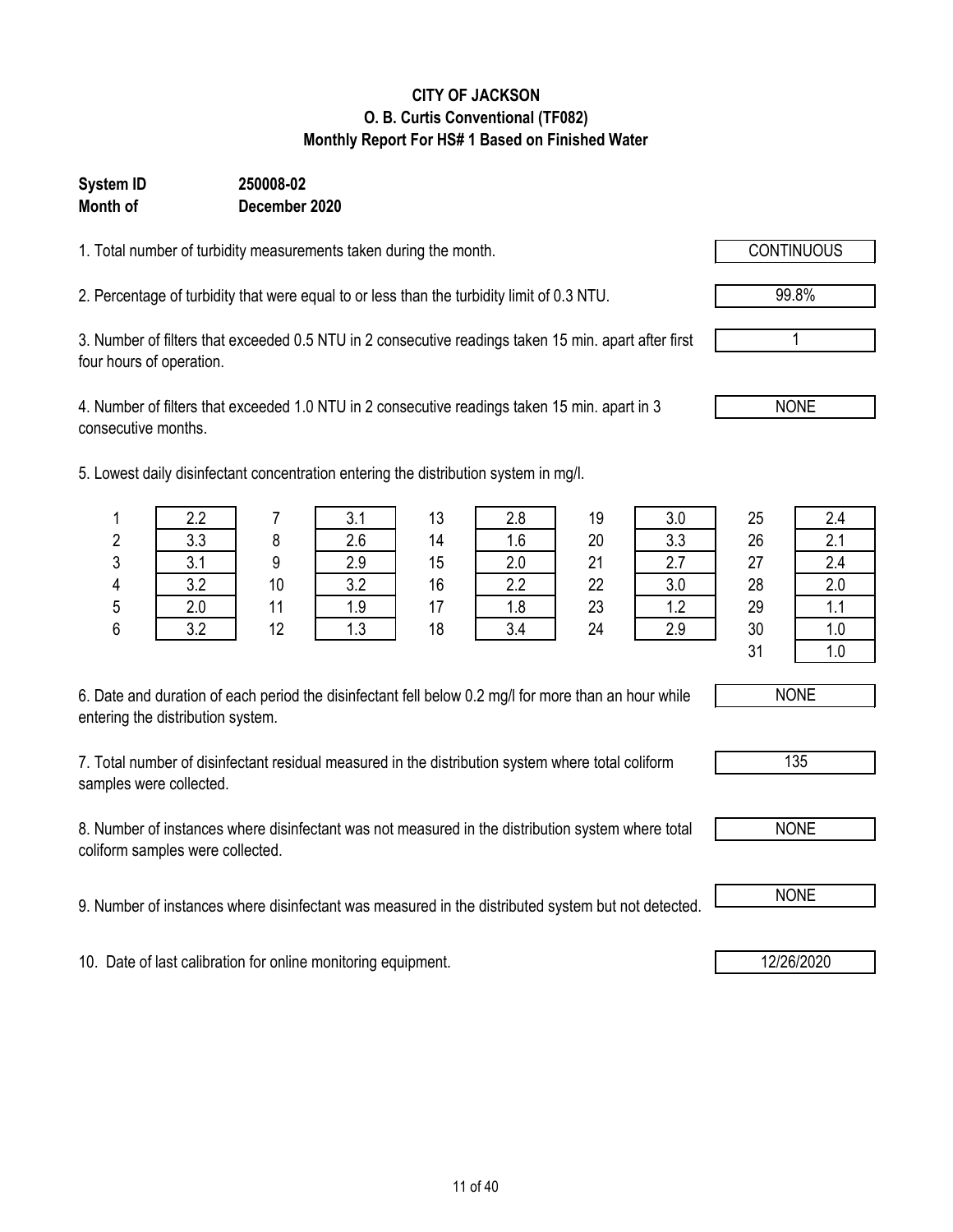### **O. B. Curtis Conventional (TF082) City Of Jackson, MS Turbidity Compliance Report Based on Finished Water**

## **Month Of**

**System ID 250008-02**

| Dec. 2020  |            |                | <b>TURBIDITIES (NTU)</b> |                 |  |
|------------|------------|----------------|--------------------------|-----------------|--|
|            | <b>RAW</b> | <b>SETTLED</b> | <b>FILTERS</b>           | <b>FINISHED</b> |  |
| 12/1       | 7.4400     | 0.9463         | 0.1257                   | 0.1712          |  |
| $12/2$     | 6.8600     | 0.5980         | 0.1653                   | 0.1356          |  |
| $12/3$     | 6.5500     | 0.7110         | 0.2522                   | 0.1250          |  |
| $12/4$     | 6.3100     | 0.6450         | 0.2736                   | 0.1287          |  |
| 12/5       | 6.5500     | 0.6770         | 0.2200                   | 0.1412          |  |
| 12/6       | 6.7300     | 0.5790         | 0.1676                   | 0.1419          |  |
| 12/7       | 6.8000     | 0.6450         | 0.2438                   | 0.1481          |  |
| 12/8       | 7.6400     | 0.6794         | 0.3219                   | 0.1625          |  |
| 12/9       | 7.9500     | 0.5788         | 0.1337                   | 0.1656          |  |
| 12/10      | 7.5800     | 0.6575         | 0.1759                   | 0.1763          |  |
| 12/11      | 7.3400     | 0.5894         | 0.1745                   | 0.1831          |  |
| 12/12      | 6.2100     | 0.6531         | 0.1263                   | 0.1856          |  |
| 12/13      | 5.6900     | 0.6725         | 0.1565                   | 0.1287          |  |
| 12/14      | 5.4800     | 0.6156         | 0.1347                   | 0.1238          |  |
| 12/15      | 7.1900     | 0.8450         | 0.2283                   | 0.1306          |  |
| 12/16      | 5.7800     | 0.6912         | 0.1333                   | 0.1369          |  |
| 12/17      | 7.0900     | 0.8156         | 0.2240                   | 0.1488          |  |
| 12/18      | 6.2400     | 0.7830         | 0.2890                   | 0.1637          |  |
| 12/19      | 6.1900     | 0.7000         | 0.2450                   | 0.1619          |  |
| 12/20      | 6.2000     | 0.8750         | 0.1350                   | 0.2050          |  |
| 12/21      | 6.5200     | 0.6488         | 0.1460                   | 0.2262          |  |
| 12/22      | 6.7100     | 0.7394         | 0.2230                   | 0.2319          |  |
| 12/23      | 6.8700     | 0.6406         | 0.2400                   | 0.2325          |  |
| 12/24      | 7.2700     | 0.8794         | 0.1350                   | 0.2369          |  |
| 12/25      | 11.4000    | 1.0900         | 0.2842                   | 0.2394          |  |
| 12/26      | 10.2000    | 0.9430         | 0.2371                   | 0.2419          |  |
| 12/27      | 10.2000    | 1.0200         | 0.2454                   | 0.2444          |  |
| 12/28      | 17.9000    | 4.0200         | 0.7350                   | 0.4950          |  |
| 12/29      | 14.5000    | 1.5300         | 0.3630                   | 0.6350          |  |
| 12/30      | 17.2000    | 1.6400         | 0.2875                   | 0.3325          |  |
| 12/31      | 22.3000    | 2.5600         | 0.5230                   | 0.3231          |  |
| <b>MIN</b> | 5.4800     | 0.5788         | 0.1257                   | 0.1238          |  |
| <b>MAX</b> | 22.3000    |                | 0.7350                   | 0.6350          |  |
| <b>AVG</b> | 8.5448     | 0.9571         | 0.2369                   | 0.1795          |  |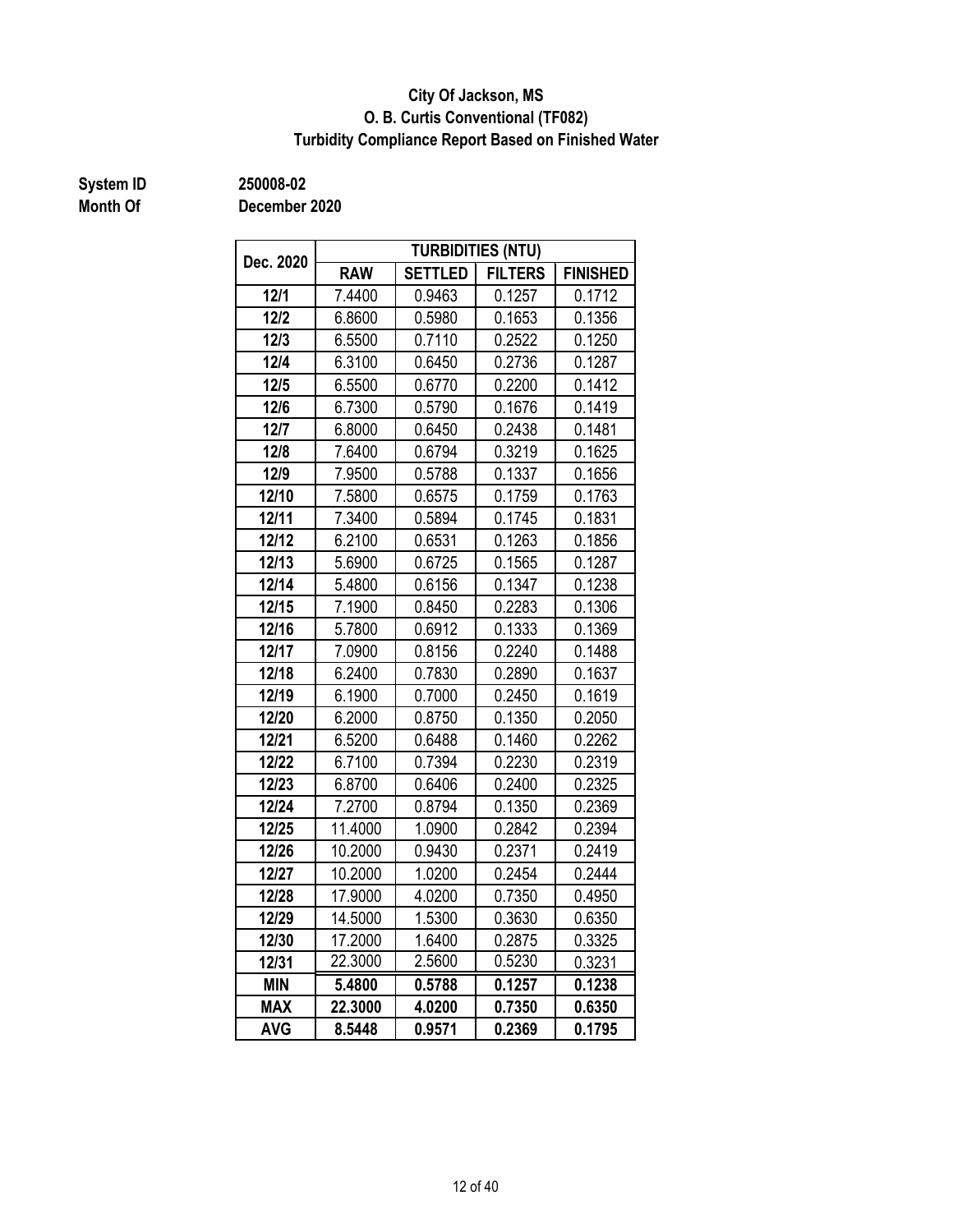### **City Of Jackson, MS O. B. Curtis Conventional (TF082) Turbidity Compliance Based on Finished Water**

## **Month Of**

**System ID 250008-02**

| Dec. 2020  |          |         |         | <b>TIME</b> |         |         |
|------------|----------|---------|---------|-------------|---------|---------|
|            | 12:00 AM | 4:00 AM | 8:00 AM | 12:00 PM    | 4:00 PM | 8:00 PM |
| 12/1       | 0.1160   | 0.1190  | 0.1060  | 0.1180      | 0.1675  | 0.1712  |
| $12/2$     | 0.1356   | 0.1312  | 0.1281  | 0.1231      | 0.1238  | 0.1250  |
| $12/3$     | 0.1250   | 0.1244  | 0.1238  | 0.1225      | 0.1219  | 0.1231  |
| $12/4$     | 0.1219   | 0.1213  | 0.1194  | 0.1187      | 0.1200  | 0.1287  |
| 12/5       | 0.1294   | 0.1256  | 0.1250  | 0.1331      | 0.1388  | 0.1412  |
| 12/6       | 0.1406   | 0.1406  | 0.1406  | 0.1400      | 0.1381  | 0.1419  |
| 12/7       | 0.1419   | 0.1412  | 0.1400  | 0.1450      | 0.1437  | 0.1481  |
| 12/8       | 0.1494   | 0.1494  | 0.1488  | 0.1519      | 0.1538  | 0.1625  |
| 12/9       | 0.1631   | 0.1619  | 0.1619  | 0.1594      | 0.1619  | 0.1656  |
| 12/10      | 0.1663   | 0.1656  | 0.1656  | 0.1744      | 0.1725  | 0.1763  |
| 12/11      | 0.1794   | 0.1794  | 0.1800  | 0.1794      | 0.1806  | 0.1831  |
| 12/12      | 0.1844   | 0.1850  | 0.1856  | 0.1800      | 0.1450  | 0.1319  |
| 12/13      | 0.1287   | 0.1287  | 0.1262  | 0.1238      | 0.1238  | 0.1231  |
| 12/14      | 0.1238   | 0.1238  | 0.1231  | 0.1238      | 0.1231  | 0.1238  |
| 12/15      | 0.1238   | 0.1256  | 0.1269  | 0.1269      | 0.1281  | 0.1306  |
| 12/16      | 0.1306   | 0.1312  | 0.1319  | 0.1319      | 0.1338  | 0.1369  |
| 12/17      | 0.1369   | 0.1375  | 0.1369  | 0.1419      | 0.1437  | 0.1488  |
| 12/18      | 0.1488   | 0.1475  | 0.1456  | 0.1525      | 0.1556  | 0.1637  |
| 12/19      | 0.1606   | 0.1606  | 0.1619  | 0.1587      | 0.1600  | 0.1612  |
| 12/20      | 0.1612   | 0.0920  | 0.1850  | 0.2050      | 0.1600  | 0.1663  |
| 12/21      | 0.1656   | 0.1838  | 0.2025  | 0.2144      | 0.2206  | 0.2262  |
| 12/22      | 0.2244   | 0.2262  | 0.2262  | 0.2250      | 0.2275  | 0.2319  |
| 12/23      | 0.2325   | 0.2306  | 0.2313  | 0.2287      | 0.2281  | 0.2294  |
| 12/24      | 0.2294   | 0.2300  | 0.2331  | 0.2331      | 0.2338  | 0.2369  |
| 12/25      | 0.2375   | 0.2381  | 0.2394  | 0.2350      | 0.2375  | 0.1740  |
| 12/26      | 0.1870   | 0.2180  | 0.1880  | 0.2350      | 0.2381  | 0.2419  |
| 12/27      | 0.2413   | 0.2425  | 0.2419  | 0.2375      | 0.2400  | 0.2444  |
| 12/28      | 0.2450   | 0.2450  | 0.2400  | 0.4950      | 0.3550  | 0.4500  |
| 12/29      | 0.6350   | 0.2220  | 0.1587  | 0.1600      | 0.2300  | 0.2775  |
| 12/30      | 0.2606   | 0.2887  | 0.1894  | 0.1887      | 0.1800  | 0.3325  |
| 12/31      | 0.2400   | 0.2806  | 0.2700  | 0.3231      | 0.2000  | 0.1656  |
| <b>MIN</b> | 0.1160   | 0.0920  | 0.1060  | 0.1180      | 0.1200  | 0.1231  |
| <b>MAX</b> | 0.6350   | 0.2887  | 0.2700  | 0.4950      | 0.3550  | 0.4500  |
| <b>AVG</b> | 0.1860   | 0.1741  | 0.1704  | 0.1834      | 0.1770  | 0.1859  |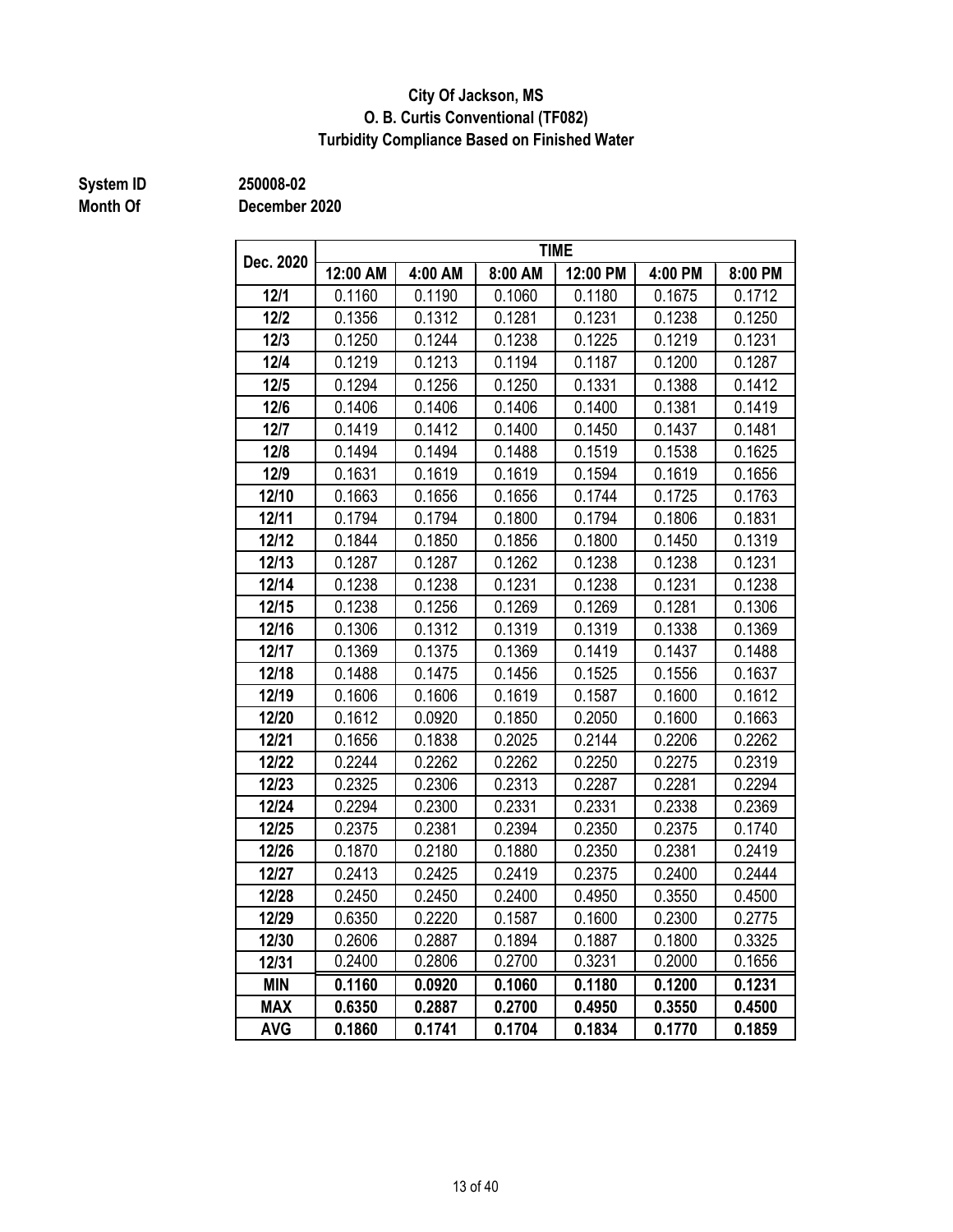### **Disinfectant Compliance City Of Jackson, MS O. B. Curtis Conventional (TF082)**

# **System ID** 250008-02<br> **Month Of** December

**Month Of December 2020**

| Dec. 2020  |          |         |         | <b>TIME</b> |         |         |
|------------|----------|---------|---------|-------------|---------|---------|
|            | 12:00 AM | 4:00 AM | 8:00 AM | 12:00 PM    | 4:00 PM | 8:00 PM |
| $12/1$     | 2.2      | 2.3     | 2.2     | 2.2         | 3.1     | 3.5     |
| $12/2$     | 3.3      | 3.5     | 3.9     | 3.7         | 3.6     | 3.5     |
| 12/3       | 3.6      | 3.5     | 3.2     | 4.0         | 3.1     | 3.5     |
| 12/4       | 3.4      | 3.4     | 3.2     | 3.4         | 3.4     | 3.8     |
| 12/5       | 3.6      | 2.7     | 2.2     | 2.0         | 2.0     | 2.6     |
| 12/6       | 3.3      | 3.2     | 3.2     | 3.2         | 3.2     | 3.4     |
| $12/7$     | 3.5      | 3.3     | 3.2     | 3.2         | 3.1     | 3.1     |
| 12/8       | 3.2      | 3.2     | 3.1     | 3.1         | 3.1     | 2.6     |
| 12/9       | 2.9      | 3.4     | 3.8     | 4.5         | 4.2     | 4.3     |
| 12/10      | 3.7      | 3.5     | 3.2     | 3.2         | 3.4     | 3.7     |
| 12/11      | 2.5      | 2.1     | 2.2     | 1.9         | 2.0     | 2.9     |
| 12/12      | 3.0      | 1.6     | 1.3     | 2.1         | 3.0     | 3.0     |
| 12/13      | 3.5      | 3.6     | 3.6     | 2.8         | 3.5     | 3.3     |
| 12/14      | 3.3      | 2.8     | 2.8     | 2.8         | 1.6     | 2.5     |
| 12/15      | 2.2      | 2.3     | 2.1     | 2.0         | 2.0     | 2.1     |
| 12/16      | 2.7      | 2.8     | 2.8     | 2.6         | 2.4     | 2.2     |
| 12/17      | 2.3      | 2.0     | 1.8     | 2.0         | 2.5     | 3.7     |
| 12/18      | 4.1      | 3.9     | 3.8     | 3.6         | 3.4     | 3.5     |
| 12/19      | 3.6      | 3.0     | 3.3     | 3.5         | 3.4     | 3.4     |
| 12/20      | 3.4      | 3.3     | 3.4     | 3.3         | 3.4     | 3.4     |
| 12/21      | 3.3      | 3.3     | 2.7     | 3.1         | 3.5     | 3.4     |
| 12/22      | 3.1      | 3.1     | 3.3     | 3.1         | 3.1     | 3.0     |
| 12/23      | 3.2      | 3.4     | 2.4     | 1.2         | 1.8     | 2.7     |
| 12/24      | 3.1      | 3.4     | 3.8     | 3.5         | 3.6     | 2.9     |
| 12/25      | 2.5      | 2.5     | 2.5     | 2.7         | 2.5     | 2.4     |
| 12/26      | 2.3      | 2.1     | 2.5     | 2.2         | 2.4     | 2.4     |
| 12/27      | 2.4      | 2.4     | 2.4     | 2.6         | 2.8     | 2.6     |
| 12/28      | 2.6      | 2.5     | 2.2     | 2.0         | 2.0     | 2.3     |
| 12/29      | 2.3      | 1.7     | 1.2     | 1.2         | 1.1     | 1.1     |
| 12/30      | 1.0      | 1.5     | 1.4     | 1.3         | 1.3     | 1.6     |
| 12/31      | 1.4      | 1.3     | 1.3     | 1.6         | 1.0     | 1.1     |
| <b>MIN</b> | 1.0      | 1.3     | 1.2     | 1.2         | 1.0     | 1.1     |
| <b>MAX</b> | 4.1      | 3.9     | 3.9     | 4.5         | 4.2     | 4.3     |
| <b>AVG</b> | 2.9      | 2.8     | 2.7     | 2.7         | 2.7     | 2.9     |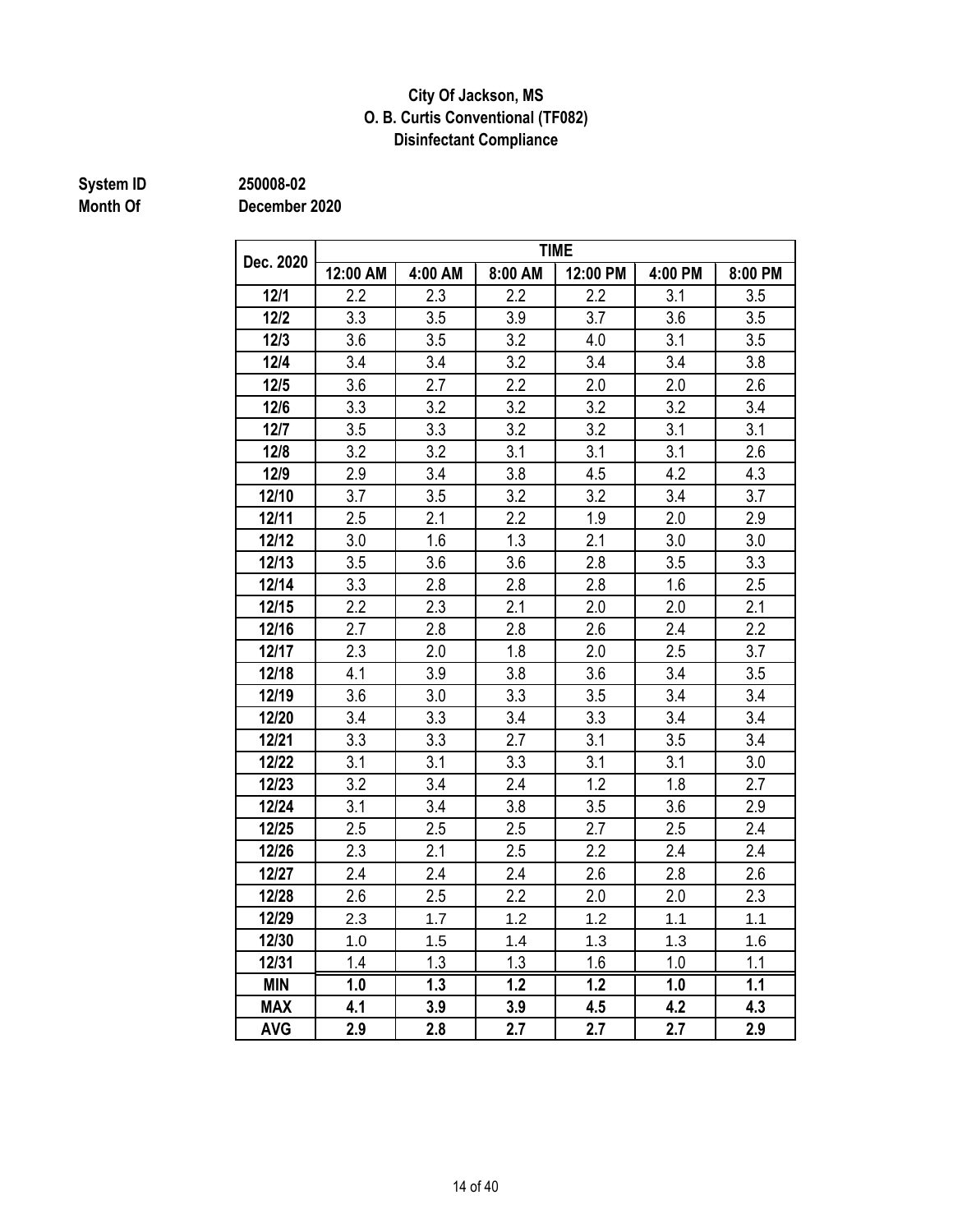|             |             | <b>FILTERS (NTU)</b> |            |        |        |            |        |  |  |  |  |
|-------------|-------------|----------------------|------------|--------|--------|------------|--------|--|--|--|--|
| <b>Date</b> | <b>Hour</b> | #1                   | #2         | #3     | #4     | #5         | #6     |  |  |  |  |
|             | 12:00 AM    | 0.1205               | <b>OFF</b> | 0.1050 | 0.1071 | <b>OFF</b> | 0.0878 |  |  |  |  |
|             | 4:00 AM     | 0.1141               | <b>OFF</b> | 0.0980 | 0.1010 | <b>OFF</b> | 0.0815 |  |  |  |  |
|             | 8:00 AM     | 0.1135               | <b>OFF</b> | 0.0957 | 0.0994 | <b>OFF</b> | 0.0792 |  |  |  |  |
| 12/01/20    | 12:00 PM    | 0.1197               | <b>OFF</b> | 0.0975 | 0.1010 | <b>OFF</b> | 0.0780 |  |  |  |  |
|             | 4:00 PM     | 0.1176               | <b>OFF</b> | 0.0938 | 0.0977 | <b>OFF</b> | 0.0746 |  |  |  |  |
|             | 8:00 PM     | 0.1148               | <b>OFF</b> | 0.0894 | 0.0942 | <b>OFF</b> | 0.0677 |  |  |  |  |
|             | <b>AVG</b>  | 0.1167               | <b>OFF</b> | 0.0965 | 0.1001 | <b>OFF</b> | 0.0781 |  |  |  |  |
|             | 12:00 AM    | 0.1146               | <b>OFF</b> | 0.0869 | 0.0920 | <b>OFF</b> | 0.0684 |  |  |  |  |
|             | 4:00 AM     | 0.1154               | <b>OFF</b> | 0.0838 | 0.0893 | <b>OFF</b> | 0.0650 |  |  |  |  |
|             | 8:00 AM     | 0.1131               | <b>OFF</b> | 0.0809 | 0.0869 | <b>OFF</b> | 0.0633 |  |  |  |  |
| 12/02/20    | 12:00 PM    | 0.1222               | <b>OFF</b> | 0.0832 | 0.0888 | <b>OFF</b> | 0.0653 |  |  |  |  |
|             | 4:00 PM     | 0.1441               | <b>OFF</b> | 0.0875 | 0.0928 | <b>OFF</b> | 0.0697 |  |  |  |  |
|             | 8:00 PM     | 0.1510               | <b>OFF</b> | 0.0888 | 0.0942 | OFF        | 0.0688 |  |  |  |  |
|             | AVG         | 0.1267               | <b>OFF</b> | 0.0852 | 0.0907 | <b>OFF</b> | 0.0668 |  |  |  |  |
|             | 12:00 AM    | 0.1499               | <b>OFF</b> | 0.0880 | 0.0943 | <b>OFF</b> | 0.0615 |  |  |  |  |
|             | 4:00 AM     | 0.1423               | <b>OFF</b> | 0.0844 | 0.0914 | <b>OFF</b> | 0.0600 |  |  |  |  |
|             | 8:00 AM     | 0.1569               | <b>OFF</b> | 0.0854 | 0.0931 | <b>OFF</b> | 0.0624 |  |  |  |  |
| 12/03/20    | 12:00 PM    | 0.1717               | <b>OFF</b> | 0.0885 | 0.0965 | <b>OFF</b> | 0.0677 |  |  |  |  |
|             | 4:00 PM     | 0.1881               | <b>OFF</b> | 0.0924 | 0.1013 | <b>OFF</b> | 0.0716 |  |  |  |  |
|             | 8:00 PM     | 0.2154               | <b>OFF</b> | 0.0983 | 0.1099 | <b>OFF</b> | 0.0736 |  |  |  |  |
|             | <b>AVG</b>  | 0.1707               | <b>OFF</b> | 0.0895 | 0.0978 | <b>OFF</b> | 0.0662 |  |  |  |  |
|             | 12:00 AM    | 0.2485               | <b>OFF</b> | 0.1067 | 0.1217 | <b>OFF</b> | 0.0808 |  |  |  |  |
| 12/04/20    | 4:00 AM     | 0.2218               | <b>OFF</b> | 0.1312 | 0.1253 | <b>OFF</b> | 0.0829 |  |  |  |  |
|             | 8:00 AM     | 0.1129               | <b>OFF</b> | 0.1267 | 0.1300 | <b>OFF</b> | 0.0861 |  |  |  |  |
|             | 12:00 PM    | 0.1131               | <b>OFF</b> | 0.1204 | 0.1412 | OFF        | 0.0960 |  |  |  |  |
|             | 4:00 PM     | 0.1066               | <b>OFF</b> | 0.1222 | 0.1466 | <b>OFF</b> | 0.1001 |  |  |  |  |
|             | 8:00 PM     | 0.1081               | <b>OFF</b> | 0.1325 | 0.1618 | <b>OFF</b> | 0.1158 |  |  |  |  |
|             | <b>AVG</b>  | 0.1518               | <b>OFF</b> | 0.1233 | 0.1378 | <b>OFF</b> | 0.0936 |  |  |  |  |
|             | 12:00 AM    | 0.1277               | <b>OFF</b> | 0.1583 | 0.1773 | <b>OFF</b> | 0.1202 |  |  |  |  |
|             | 4:00 AM     | 0.1371               | <b>OFF</b> | 0.1740 | 0.1810 | <b>OFF</b> | 0.1275 |  |  |  |  |
|             | 8:00 AM     | 0.1324               | <b>OFF</b> | 0.1570 | 0.1705 | <b>OFF</b> | 0.0916 |  |  |  |  |
| 12/05/20    | 12:00 PM    | 0.1070               | <b>OFF</b> | 0.1485 | 0.0965 | <b>OFF</b> | 0.0669 |  |  |  |  |
|             | 4:00 PM     | 0.1127               | <b>OFF</b> | 0.1685 | 0.0957 | <b>OFF</b> | 0.0683 |  |  |  |  |
|             | 8:00 PM     | 0.1139               | <b>OFF</b> | 0.1630 | 0.1007 | <b>OFF</b> | 0.0691 |  |  |  |  |
|             | AVG         | 0.1218               | <b>OFF</b> | 0.1616 | 0.1370 | <b>OFF</b> | 0.0906 |  |  |  |  |
|             | 12:00 AM    | 0.1167               | <b>OFF</b> | 0.1676 | 0.0948 | <b>OFF</b> | 0.0706 |  |  |  |  |
|             | 4:00 AM     | 0.1332               | <b>OFF</b> | 0.1642 | 0.0948 | <b>OFF</b> | 0.0693 |  |  |  |  |
|             | 8:00 AM     | 0.1401               | <b>OFF</b> | 0.0965 | 0.0980 | <b>OFF</b> | 0.0695 |  |  |  |  |
| 12/06/20    | 12:00 PM    | 0.1484               | <b>OFF</b> | 0.0937 | 0.0965 | <b>OFF</b> | 0.0685 |  |  |  |  |
|             | 4:00 PM     | 0.1579               | <b>OFF</b> | 0.0954 | 0.0973 | <b>OFF</b> | 0.0710 |  |  |  |  |
|             | 8:00 PM     | 0.1631               | OFF        | 0.0940 | 0.0966 | OFF        | 0.0698 |  |  |  |  |
|             | <b>AVG</b>  | 0.1432               | <b>OFF</b> | 0.1186 | 0.0963 | <b>OFF</b> | 0.0698 |  |  |  |  |
|             | 12:00 AM    | 0.1864               | <b>OFF</b> | 0.0921 | 0.0952 | <b>OFF</b> | 0.0686 |  |  |  |  |
|             | 4:00 AM     | 0.1794               | <b>OFF</b> | 0.0986 | 0.0996 | <b>OFF</b> | 0.0772 |  |  |  |  |
|             | 8:00 AM     | 0.1587               | <b>OFF</b> | 0.0920 | 0.0952 | <b>OFF</b> | 0.0734 |  |  |  |  |
| 12/07/20    | 12:00 PM    | 0.1788               | <b>OFF</b> | 0.0933 | 0.0966 | OFF        | 0.0746 |  |  |  |  |
|             | 4:00 PM     | 0.2322               | <b>OFF</b> | 0.1030 | 0.1170 | <b>OFF</b> | 0.0929 |  |  |  |  |
|             | 8:00 PM     | 0.2438               | <b>OFF</b> | 0.1015 | 0.1165 | <b>OFF</b> | 0.0897 |  |  |  |  |
|             | <b>AVG</b>  | 0.1966               | <b>OFF</b> | 0.0968 | 0.1034 | <b>OFF</b> | 0.0794 |  |  |  |  |
|             | 12:00 AM    | 0.2659               | <b>OFF</b> | 0.1048 | 0.1130 | <b>OFF</b> | 0.0845 |  |  |  |  |
|             | 4:00 AM     | 0.2644               | <b>OFF</b> | 0.1095 | 0.1158 | <b>OFF</b> | 0.0955 |  |  |  |  |
|             | 8:00 AM     | 0.2804               | <b>OFF</b> | 0.1158 | 0.1210 | <b>OFF</b> | 0.1033 |  |  |  |  |
| 12/08/20    | 12:00 PM    | 0.3219               | <b>OFF</b> | 0.1235 | 0.1209 | <b>OFF</b> | 0.1218 |  |  |  |  |
|             | 4:00 PM     | 0.1293               | <b>OFF</b> | 0.1063 | 0.1110 | <b>OFF</b> | 0.0941 |  |  |  |  |
|             | 8:00 PM     | 0.1230               | <b>OFF</b> | 0.1054 | 0.1078 | <b>OFF</b> | 0.1021 |  |  |  |  |
|             | <b>AVG</b>  | 0.2308               | <b>OFF</b> | 0.1109 | 0.1149 | <b>OFF</b> | 0.1002 |  |  |  |  |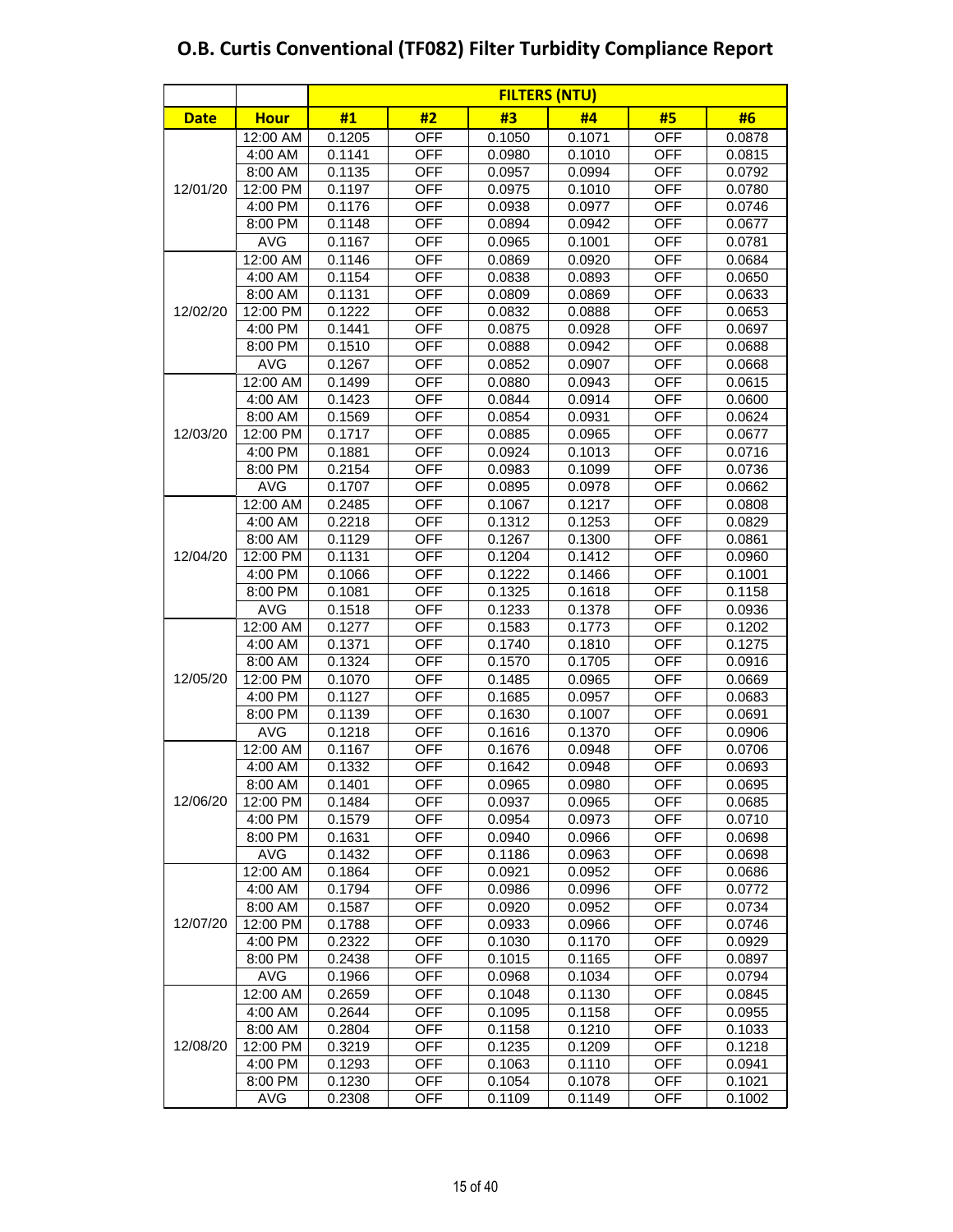|             |                        | <b>FILTERS (NTU)</b> |                          |                  |                  |                          |                  |  |  |  |
|-------------|------------------------|----------------------|--------------------------|------------------|------------------|--------------------------|------------------|--|--|--|
| <b>Date</b> | <b>Hour</b>            | #1                   | #2                       | #3               | #4               | #5                       | #6               |  |  |  |
|             | 12:00 AM               | 0.1297               | <b>OFF</b>               | 0.1066           | 0.1083           | <b>OFF</b>               | 0.1019           |  |  |  |
|             | 4:00 AM                | 0.1337               | <b>OFF</b>               | 0.1057           | 0.1067           | <b>OFF</b>               | 0.0994           |  |  |  |
|             | 8:00 AM                | 0.1285               | <b>OFF</b>               | 0.1172           | 0.1245           | <b>OFF</b>               | <b>OFF</b>       |  |  |  |
| 12/09/20    | 12:00 PM               | 0.1176               | <b>OFF</b>               | <b>OFF</b>       | 0.1106           | <b>OFF</b>               | 0.0767           |  |  |  |
|             | 4:00 PM                | 0.1233               | <b>OFF</b>               | 0.0981           | 0.1031           | <b>OFF</b>               | 0.0781           |  |  |  |
|             | 8:00 PM                | 0.1252               | <b>OFF</b>               | 0.0963           | 0.1010           | <b>OFF</b>               | 0.0786           |  |  |  |
|             | <b>AVG</b>             | 0.1263               | <b>OFF</b>               | 0.1052           | 0.1090           | <b>OFF</b>               | 0.0900           |  |  |  |
|             | 12:00 AM               | 0.1216               | <b>OFF</b>               | 0.0933           | 0.0999           | <b>OFF</b>               | 0.0690           |  |  |  |
|             | 4:00 AM                | 0.1537               | <b>OFF</b>               | 0.1136           | 0.1211           | <b>OFF</b>               | 0.0889           |  |  |  |
|             | 8:00 AM                | 0.1549               | <b>OFF</b>               | 0.1128           | 0.1264           | <b>OFF</b>               | 0.0887           |  |  |  |
| 12/10/20    | 12:00 PM               | 0.1620               | <b>OFF</b>               | 0.1159           | 0.1300           | <b>OFF</b>               | 0.0938           |  |  |  |
|             | 4:00 PM                | 0.1576               | <b>OFF</b>               | 0.1116           | 0.1162           | <b>OFF</b>               | 0.0891           |  |  |  |
|             | 8:00 PM                | 0.1759               | <b>OFF</b>               | 0.1117           | 0.1141           | <b>OFF</b>               | 0.0925           |  |  |  |
|             | <b>AVG</b>             | 0.1543               | <b>OFF</b>               | 0.1098           | 0.1179           | <b>OFF</b>               | 0.0870           |  |  |  |
|             | 12:00 AM               | 0.1745               | <b>OFF</b>               | 0.1081           | 0.1103           | <b>OFF</b>               | 0.0871           |  |  |  |
|             | 4:00 AM                | 0.1719               | <b>OFF</b>               | 0.1084           | 0.1104           | <b>OFF</b>               | 0.0880           |  |  |  |
|             | 8:00 AM                | 0.1564               | <b>OFF</b>               | 0.1074           | 0.1073           | <b>OFF</b>               | 0.0906           |  |  |  |
| 12/11/20    | 12:00 PM               | 0.1018               | <b>OFF</b>               | 0.0971           | 0.1004           | <b>OFF</b>               | 0.0819           |  |  |  |
|             | 4:00 PM                | 0.1008               | <b>OFF</b>               | 0.0960           | 0.0982           | <b>OFF</b>               | 0.0785           |  |  |  |
|             | 8:00 PM                | 0.1050               | <b>OFF</b>               | 0.0985           | 0.0985           | <b>OFF</b>               | 0.0804           |  |  |  |
|             | <b>AVG</b>             | 0.1351               | <b>OFF</b>               | 0.1026           | 0.1042           | <b>OFF</b>               | 0.0844           |  |  |  |
|             | 12:00 AM               | 0.1086               | <b>OFF</b>               | 0.0996           | 0.0971           | <b>OFF</b>               | 0.0801           |  |  |  |
|             | 4:00 AM                | 0.1099               | <b>OFF</b>               | 0.1155           | 0.0985           | <b>OFF</b>               | 0.0886           |  |  |  |
|             | 8:00 AM                | 0.1144               | <b>OFF</b>               | 0.0969           | 0.0997           | <b>OFF</b>               | 0.0791           |  |  |  |
| 12/12/20    | 12:00 PM               | 0.1097               | <b>OFF</b>               | 0.0928           | 0.1008           | <b>OFF</b>               | 0.0739           |  |  |  |
|             | 4:00 PM                | 0.1194               | <b>OFF</b>               | 0.0960           | 0.1018           | <b>OFF</b>               | 0.0774           |  |  |  |
|             | 8:00 PM                | 0.1263               | <b>OFF</b>               | 0.0943           | 0.1007           | <b>OFF</b>               | 0.0776           |  |  |  |
|             | <b>AVG</b>             | 0.1147               | <b>OFF</b>               | 0.0992           | 0.0997           | <b>OFF</b>               | 0.0794           |  |  |  |
|             | 12:00 AM               | 0.1432               | <b>OFF</b>               | 0.1007           | 0.1143           | <b>OFF</b>               | 0.0759           |  |  |  |
|             | 4:00 AM                | 0.1546               | <b>OFF</b>               | 0.1033           | 0.1099           | <b>OFF</b>               | 0.0806           |  |  |  |
|             | 8:00 AM                | 0.1565               | <b>OFF</b>               | 0.1043           | 0.1098           | <b>OFF</b>               | 0.0834           |  |  |  |
| 12/13/20    | 12:00 PM               | 0.1162               | <b>OFF</b>               | 0.1003           | 0.1074           | <b>OFF</b>               | 0.0826           |  |  |  |
|             | 4:00 PM                | 0.1132               | <b>OFF</b>               | 0.1015           | 0.1083           | <b>OFF</b>               | 0.0857           |  |  |  |
|             | 8:00 PM                | 0.1070               | <b>OFF</b><br><b>OFF</b> | 0.0989           | 0.1053           | <b>OFF</b><br><b>OFF</b> | 0.0818           |  |  |  |
|             | <b>AVG</b><br>12:00 AM | 0.1318<br>0.1140     | <b>OFF</b>               | 0.1015           | 0.1092           | <b>OFF</b>               | 0.0817           |  |  |  |
|             |                        | 0.1218               | <b>OFF</b>               | 0.0967<br>0.1089 | 0.1031           | <b>OFF</b>               | 0.0793           |  |  |  |
|             | 4:00 AM<br>8:00 AM     | 0.1261               | <b>OFF</b>               | 0.1058           | 0.1077<br>0.1084 | <b>OFF</b>               | 0.0848<br>0.0836 |  |  |  |
| 12/14/20    | 12:00 PM               | 0.1251               | <b>OFF</b>               | 0.1011           | 0.1163           | <b>OFF</b>               | 0.0780           |  |  |  |
|             | 4:00 PM                | 0.1292               | <b>OFF</b>               | 0.0983           | 0.1114           | OFF                      | 0.0884           |  |  |  |
|             | 8:00 PM                | 0.1347               | <b>OFF</b>               | 0.0975           | 0.1063           | <b>OFF</b>               | 0.0835           |  |  |  |
|             | <b>AVG</b>             | 0.1252               | <b>OFF</b>               | 0.1014           | 0.1089           | <b>OFF</b>               | 0.0829           |  |  |  |
|             | 12:00 AM               | 0.1837               | <b>OFF</b>               | 0.1115           | 0.1240           | <b>OFF</b>               | 0.0954           |  |  |  |
|             | 4:00 AM                | 0.2283               | <b>OFF</b>               | 0.1253           | 0.1375           | <b>OFF</b>               | 0.1076           |  |  |  |
|             | 8:00 AM                | 0.2185               | <b>OFF</b>               | 0.1223           | 0.1258           | <b>OFF</b>               | 0.1048           |  |  |  |
| 12/15/20    | 12:00 PM               | 0.1749               | <b>OFF</b>               | 0.0995           | 0.1013           | <b>OFF</b>               | 0.0819           |  |  |  |
|             | 4:00 PM                | 0.1034               | <b>OFF</b>               | 0.0887           | 0.0957           | <b>OFF</b>               | 0.0732           |  |  |  |
|             | 8:00 PM                | 0.1220               | <b>OFF</b>               | 0.0991           | 0.1120           | <b>OFF</b>               | 0.0791           |  |  |  |
|             | AVG                    | 0.1718               | <b>OFF</b>               | 0.1077           | 0.1161           | <b>OFF</b>               | 0.0904           |  |  |  |
|             | 12:00 AM               | 0.1310               | <b>OFF</b>               | 0.1031           | 0.1091           | OFF                      | 0.0813           |  |  |  |
|             | 4:00 AM                | 0.1322               | <b>OFF</b>               | 0.1024           | 0.1067           | <b>OFF</b>               | 0.0781           |  |  |  |
|             | 8:00 AM                | 0.1333               | <b>OFF</b>               | 0.1042           | 0.1066           | <b>OFF</b>               | 0.0832           |  |  |  |
| 12/16/20    | 12:00 PM               | 0.1300               | <b>OFF</b>               | 0.1081           | 0.1075           | <b>OFF</b>               | 0.0811           |  |  |  |
|             | 4:00 PM                | 0.1320               | <b>OFF</b>               | 0.1199           | 0.1124           | <b>OFF</b>               | 0.0882           |  |  |  |
|             | 8:00 PM                | 0.1180               | <b>OFF</b>               | 0.1038           | 0.1245           | OFF                      | 0.0788           |  |  |  |
|             | <b>AVG</b>             | 0.1294               | <b>OFF</b>               | 0.1069           | 0.1111           | <b>OFF</b>               | 0.0818           |  |  |  |
|             |                        |                      |                          |                  |                  |                          |                  |  |  |  |
|             |                        |                      |                          |                  |                  |                          |                  |  |  |  |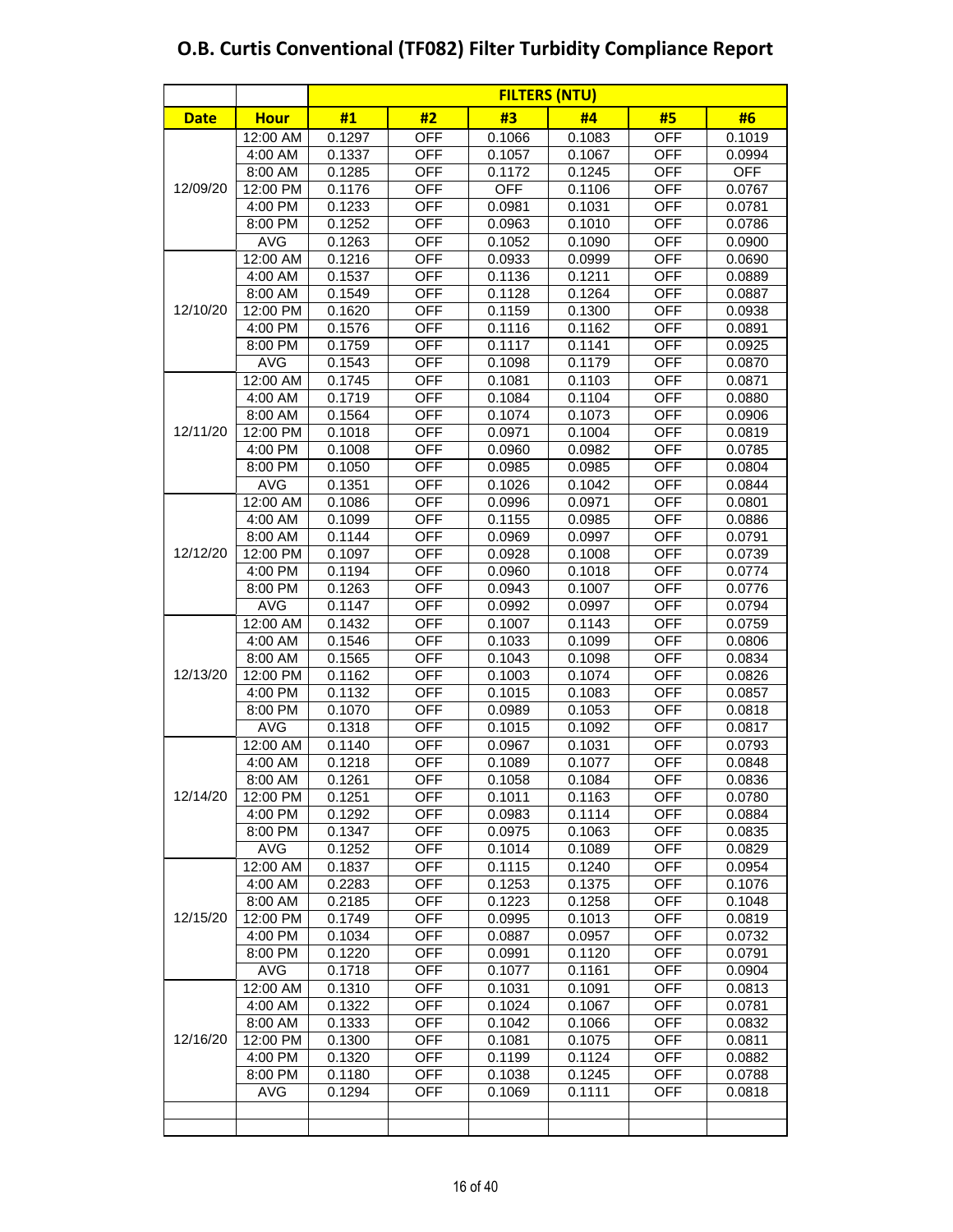|             |             | <b>FILTERS (NTU)</b> |            |        |        |            |            |  |  |  |  |
|-------------|-------------|----------------------|------------|--------|--------|------------|------------|--|--|--|--|
| <b>Date</b> | <b>Hour</b> | #1                   | #2         | #3     | #4     | #5         | #6         |  |  |  |  |
|             | 12:00 AM    | 0.1240               | <b>OFF</b> | 0.0990 | 0.1051 | <b>OFF</b> | 0.0788     |  |  |  |  |
|             | 4:00 AM     | 0.1190               | <b>OFF</b> | 0.1092 | 0.1138 | <b>OFF</b> | 0.0931     |  |  |  |  |
|             | 8:00 AM     | 0.1690               | <b>OFF</b> | 0.1146 | 0.1216 | <b>OFF</b> | 0.1029     |  |  |  |  |
| 12/17/20    | 12:00 PM    | 0.2240               | <b>OFF</b> | 0.1029 | 0.1125 | <b>OFF</b> | 0.0901     |  |  |  |  |
|             | 4:00 PM     | 0.1150               | <b>OFF</b> | 0.1005 | 0.1098 | <b>OFF</b> | 0.0942     |  |  |  |  |
|             | 8:00 PM     | 0.1070               | <b>OFF</b> | 0.0962 | 0.1046 | <b>OFF</b> | 0.0964     |  |  |  |  |
|             | <b>AVG</b>  | 0.1430               | <b>OFF</b> | 0.1037 | 0.1112 | <b>OFF</b> | 0.0926     |  |  |  |  |
|             | 12:00 AM    | 0.1780               | <b>OFF</b> | 0.0972 | 0.1059 | <b>OFF</b> | 0.0937     |  |  |  |  |
|             | 4:00 AM     | 0.2130               | <b>OFF</b> | 0.0996 | 0.1103 | <b>OFF</b> | 0.1036     |  |  |  |  |
|             | 8:00 AM     | 0.2340               | <b>OFF</b> | 0.0977 | 0.1101 | <b>OFF</b> | 0.1062     |  |  |  |  |
| 12/18/20    | 12:00 PM    | 0.2680               | <b>OFF</b> | 0.1026 | 0.1192 | <b>OFF</b> | 0.1163     |  |  |  |  |
|             | 4:00 PM     | 0.2870               | <b>OFF</b> | 0.1007 | 0.1203 | <b>OFF</b> | 0.1217     |  |  |  |  |
|             | 8:00 PM     | 0.2890               | <b>OFF</b> | 0.1003 | 0.1251 | <b>OFF</b> | 0.1256     |  |  |  |  |
|             | <b>AVG</b>  | 0.2448               | <b>OFF</b> | 0.0997 | 0.1151 | <b>OFF</b> | 0.1112     |  |  |  |  |
|             | 12:00 AM    | 0.2450               | <b>OFF</b> | 0.0987 | 0.1310 | <b>OFF</b> | 0.1338     |  |  |  |  |
|             | 4:00 AM     | <b>OFF</b>           | <b>OFF</b> | 0.1187 | 0.1302 | <b>OFF</b> | 0.1122     |  |  |  |  |
|             | 8:00 AM     | 0.0940               | <b>OFF</b> | 0.0892 | 0.1182 | <b>OFF</b> | 0.0965     |  |  |  |  |
| 12/19/20    | 12:00 PM    | 0.1210               | <b>OFF</b> | 0.0917 | 0.1221 | <b>OFF</b> | <b>OFF</b> |  |  |  |  |
|             | 4:00 PM     | 0.1050               | <b>OFF</b> | 0.0905 | 0.1191 | <b>OFF</b> | <b>OFF</b> |  |  |  |  |
|             | 8:00 PM     | 0.1220               | <b>OFF</b> | 0.0916 | 0.1231 | <b>OFF</b> | <b>OFF</b> |  |  |  |  |
|             | <b>AVG</b>  | 0.1374               | <b>OFF</b> | 0.0967 | 0.1239 | <b>OFF</b> | 0.1142     |  |  |  |  |
|             | 12:00 AM    | 0.1294               | <b>OFF</b> | 0.0892 | 0.1220 | <b>OFF</b> | <b>OFF</b> |  |  |  |  |
|             | 4:00 AM     | 0.1231               | <b>OFF</b> | 0.0979 | 0.1219 | <b>OFF</b> | <b>OFF</b> |  |  |  |  |
|             | 8:00 AM     | 0.1020               | <b>OFF</b> | 0.0878 | 0.0923 | <b>OFF</b> | <b>OFF</b> |  |  |  |  |
| 12/20/20    | 12:00 PM    | 0.1240               | <b>OFF</b> | 0.0903 | 0.0893 | <b>OFF</b> | <b>OFF</b> |  |  |  |  |
|             | 4:00 PM     | 0.1350               | <b>OFF</b> | 0.0941 | 0.0906 | <b>OFF</b> | <b>OFF</b> |  |  |  |  |
|             | 8:00 PM     | 0.1040               | <b>OFF</b> | 0.0991 | 0.0909 | <b>OFF</b> | <b>OFF</b> |  |  |  |  |
|             | <b>AVG</b>  | 0.1196               | <b>OFF</b> | 0.0931 | 0.1012 | <b>OFF</b> | <b>OFF</b> |  |  |  |  |
|             | 12:00 AM    | 0.1120               | <b>OFF</b> | 0.1016 | 0.0904 | <b>OFF</b> | <b>OFF</b> |  |  |  |  |
|             | 4:00 AM     | 0.1090               | <b>OFF</b> | 0.1071 | 0.0916 | <b>OFF</b> | <b>OFF</b> |  |  |  |  |
|             | 8:00 AM     | 0.1460               | <b>OFF</b> | 0.1092 | 0.0934 | <b>OFF</b> | <b>OFF</b> |  |  |  |  |
| 12/21/20    | 12:00 PM    | 0.1310               | <b>OFF</b> | 0.1089 | 0.0931 | <b>OFF</b> | <b>OFF</b> |  |  |  |  |
|             | 4:00 PM     | 0.1020               | <b>OFF</b> | 0.1207 | 0.0940 | <b>OFF</b> | <b>OFF</b> |  |  |  |  |
|             | 8:00 PM     | 0.1040               | <b>OFF</b> | 0.1347 | 0.0948 | <b>OFF</b> | <b>OFF</b> |  |  |  |  |
|             | <b>AVG</b>  | 0.1173               | <b>OFF</b> | 0.1137 | 0.0929 | <b>OFF</b> | <b>OFF</b> |  |  |  |  |
|             | 12:00 AM    | 0.1070               | <b>OFF</b> | 0.1439 | 0.0957 | <b>OFF</b> | <b>OFF</b> |  |  |  |  |
|             | 4:00 AM     | 0.1100               | <b>OFF</b> | 0.1522 | 0.0973 | <b>OFF</b> | <b>OFF</b> |  |  |  |  |
|             | 8:00 AM     | 0.2230               | <b>OFF</b> | 0.1429 | 0.0955 | <b>OFF</b> | <b>OFF</b> |  |  |  |  |
| 12/22/20    | 12:00 PM    | 0.1360               | <b>OFF</b> | 0.1337 | 0.0919 | <b>OFF</b> | <b>OFF</b> |  |  |  |  |
|             | 4:00 PM     | 0.1280               | <b>OFF</b> | 0.1489 | 0.0955 | <b>OFF</b> | <b>OFF</b> |  |  |  |  |
|             | 8:00 PM     | 0.1240               | <b>OFF</b> | 0.1597 | 0.0977 | <b>OFF</b> | <b>OFF</b> |  |  |  |  |
|             | <b>AVG</b>  | 0.1380               | OFF        | 0.1469 | 0.0956 | <b>OFF</b> | <b>OFF</b> |  |  |  |  |
|             | 12:00 AM    | 0.1190               | <b>OFF</b> | 0.1595 | 0.0994 | <b>OFF</b> | <b>OFF</b> |  |  |  |  |
|             | 4:00 AM     | 0.1370               | <b>OFF</b> | 0.1613 | 0.1040 | <b>OFF</b> | <b>OFF</b> |  |  |  |  |
|             | 8:00 AM     | 0.2400               | <b>OFF</b> | 0.1558 | 0.1061 | <b>OFF</b> | <b>OFF</b> |  |  |  |  |
| 12/23/20    | 12:00 PM    | <b>OFF</b>           | <b>OFF</b> | 0.1541 | 0.1143 | <b>OFF</b> | <b>OFF</b> |  |  |  |  |
|             | 4:00 PM     | 0.1010               | <b>OFF</b> | 0.0861 | 0.0998 | <b>OFF</b> | <b>OFF</b> |  |  |  |  |
|             | 8:00 PM     | 0.1020               | <b>OFF</b> | 0.0856 | 0.1065 | <b>OFF</b> | <b>OFF</b> |  |  |  |  |
|             | <b>AVG</b>  | 0.1398               | <b>OFF</b> | 0.1337 | 0.1050 | <b>OFF</b> | <b>OFF</b> |  |  |  |  |
|             | 12:00 AM    | 0.1190               | <b>OFF</b> | 0.0928 | 0.1289 | <b>OFF</b> | <b>OFF</b> |  |  |  |  |
|             | 4:00 AM     | 0.1320               | <b>OFF</b> | 0.1078 | 0.1350 | <b>OFF</b> | <b>OFF</b> |  |  |  |  |
|             | 8:00 AM     | 0.1270               | <b>OFF</b> | 0.1066 | 0.1078 | <b>OFF</b> | <b>OFF</b> |  |  |  |  |
| 12/24/20    | 12:00 PM    | 0.1300               | <b>OFF</b> | 0.0993 | 0.1021 | <b>OFF</b> | <b>OFF</b> |  |  |  |  |
|             | 4:00 PM     | 0.1170               | <b>OFF</b> | 0.0991 | 0.1011 | <b>OFF</b> | <b>OFF</b> |  |  |  |  |
|             | 8:00 PM     | 0.1110               | <b>OFF</b> | 0.1234 | 0.1172 | <b>OFF</b> | <b>OFF</b> |  |  |  |  |
|             | <b>AVG</b>  | 0.1227               | <b>OFF</b> | 0.1048 | 0.1153 | <b>OFF</b> | <b>OFF</b> |  |  |  |  |
|             |             |                      |            |        |        |            |            |  |  |  |  |
|             |             |                      |            |        |        |            |            |  |  |  |  |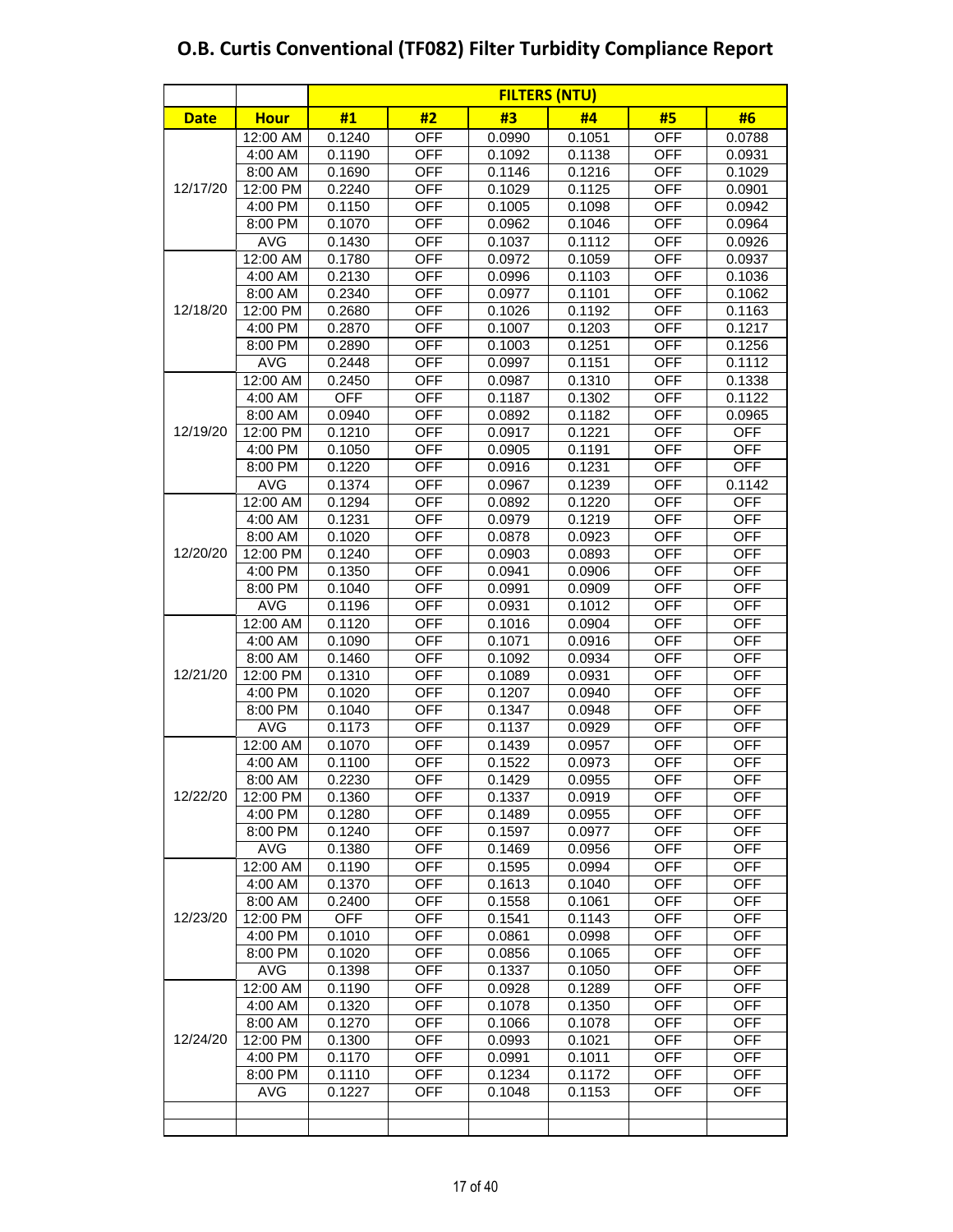|             |             |            | <b>FILTERS (NTU)</b> |            |            |            |            |  |  |  |  |
|-------------|-------------|------------|----------------------|------------|------------|------------|------------|--|--|--|--|
| <b>Date</b> | <b>Hour</b> | #1         | #2                   | #3         | #4         | #5         | #6         |  |  |  |  |
|             | 12:00 AM    | 0.1420     | <b>OFF</b>           | 0.1568     | 0.1389     | <b>OFF</b> | <b>OFF</b> |  |  |  |  |
|             | 4:00 AM     | 0.1470     | <b>OFF</b>           | 0.1548     | 0.1362     | <b>OFF</b> | <b>OFF</b> |  |  |  |  |
|             | 8:00 AM     | 0.1780     | <b>OFF</b>           | 0.1371     | 0.1230     | <b>OFF</b> | <b>OFF</b> |  |  |  |  |
| 12/25/20    | 12:00 PM    | 0.1610     | <b>OFF</b>           | 0.1567     | 0.1521     | <b>OFF</b> | <b>OFF</b> |  |  |  |  |
|             | 4:00 PM     | 0.2770     | <b>OFF</b>           | 0.2842     | 0.2135     | <b>OFF</b> | <b>OFF</b> |  |  |  |  |
|             | 8:00 PM     | <b>OFF</b> | <b>OFF</b>           | 0.2206     | 0.2034     | <b>OFF</b> | <b>OFF</b> |  |  |  |  |
|             | <b>AVG</b>  | 0.1810     | <b>OFF</b>           | 0.1850     | 0.1612     | <b>OFF</b> | <b>OFF</b> |  |  |  |  |
|             | 12:00 AM    | 0.2370     | <b>OFF</b>           | 0.2254     | 0.1726     | <b>OFF</b> | <b>OFF</b> |  |  |  |  |
|             | 4:00 AM     | 0.2180     | <b>OFF</b>           | 0.2157     | 0.1597     | <b>OFF</b> | <b>OFF</b> |  |  |  |  |
|             | 8:00 AM     | 0.1900     | <b>OFF</b>           | 0.1807     | 0.1359     | <b>OFF</b> | <b>OFF</b> |  |  |  |  |
| 12/26/20    | 12:00 PM    | 0.1610     | <b>OFF</b>           | 0.1702     | 0.1303     | <b>OFF</b> | <b>OFF</b> |  |  |  |  |
|             | 4:00 PM     | 0.1770     | <b>OFF</b>           | 0.2019     | 0.1478     | <b>OFF</b> | <b>OFF</b> |  |  |  |  |
|             | 8:00 PM     | 0.1620     | <b>OFF</b>           | 0.2371     | 0.1692     | <b>OFF</b> | <b>OFF</b> |  |  |  |  |
|             | <b>AVG</b>  | 0.1908     | <b>OFF</b>           | 0.2052     | 0.1526     | <b>OFF</b> | <b>OFF</b> |  |  |  |  |
|             | 12:00 AM    | 0.1860     | <b>OFF</b>           | 0.2388     | 0.1734     | <b>OFF</b> | <b>OFF</b> |  |  |  |  |
|             | 4:00 AM     | 0.2020     | <b>OFF</b>           | 0.2004     | 0.2454     | <b>OFF</b> | <b>OFF</b> |  |  |  |  |
|             | 8:00 AM     | 0.1330     | <b>OFF</b>           | 0.1029     | 0.1058     | <b>OFF</b> | <b>OFF</b> |  |  |  |  |
| 12/27/20    | 12:00 PM    | 0.1770     | <b>OFF</b>           | 0.0953     | 0.0997     | <b>OFF</b> | <b>OFF</b> |  |  |  |  |
|             | 4:00 PM     | 0.1700     | <b>OFF</b>           | 0.0907     | 0.0958     | <b>OFF</b> | <b>OFF</b> |  |  |  |  |
|             | 8:00 PM     | 0.1130     | <b>OFF</b>           | 0.1337     | 0.1323     | <b>OFF</b> | <b>OFF</b> |  |  |  |  |
|             | <b>AVG</b>  | 0.1635     | <b>OFF</b>           | 0.1436     | 0.1420     | <b>OFF</b> | <b>OFF</b> |  |  |  |  |
|             | 12:00 AM    | 0.1070     | <b>OFF</b>           | 0.1010     | 0.1050     | <b>OFF</b> | <b>OFF</b> |  |  |  |  |
|             | 4:00 AM     | 0.1090     | <b>OFF</b>           | 0.1080     | 0.1120     | <b>OFF</b> | <b>OFF</b> |  |  |  |  |
|             | 8:00 AM     | <b>OFF</b> | <b>OFF</b>           | 0.3488     | 0.3366     | <b>OFF</b> | <b>OFF</b> |  |  |  |  |
| 12/28/20    | 12:00 PM    | 0.7350     | <b>OFF</b>           | 0.3572     | 0.4000     | <b>OFF</b> | <b>OFF</b> |  |  |  |  |
|             | 4:00 PM     | <b>OFF</b> | <b>OFF</b>           | 0.3734     | 0.6061     | <b>OFF</b> | <b>OFF</b> |  |  |  |  |
|             | 8:00 PM     | 0.1320     | <b>OFF</b>           | 0.0977     | 0.1011     | <b>OFF</b> | <b>OFF</b> |  |  |  |  |
|             | <b>AVG</b>  | 0.2708     | <b>OFF</b>           | 0.2310     | 0.2768     | <b>OFF</b> | <b>OFF</b> |  |  |  |  |
|             | 12:00 AM    | 0.1890     | <b>OFF</b>           | 0.0836     | 0.0883     | <b>OFF</b> | <b>OFF</b> |  |  |  |  |
|             | 4:00 AM     | 0.1550     | <b>OFF</b>           | 0.0797     | 0.0849     | <b>OFF</b> | <b>OFF</b> |  |  |  |  |
|             | 8:00 AM     | 0.1090     | <b>OFF</b>           | 0.0847     | 0.0888     | <b>OFF</b> | <b>OFF</b> |  |  |  |  |
| 12/29/20    | 12:00 PM    | 0.2590     | <b>OFF</b>           | 0.1441     | 0.1315     | <b>OFF</b> | <b>OFF</b> |  |  |  |  |
|             | 4:00 PM     | 0.3270     | <b>OFF</b>           | 0.1572     | 0.1389     | <b>OFF</b> | <b>OFF</b> |  |  |  |  |
|             | 8:00 PM     | 0.3630     | <b>OFF</b>           | 0.1925     | 0.1551     | <b>OFF</b> | <b>OFF</b> |  |  |  |  |
|             | <b>AVG</b>  | 0.2337     | <b>OFF</b>           | 0.1236     | 0.1146     | <b>OFF</b> | <b>OFF</b> |  |  |  |  |
|             | 12:00 AM    | <b>OFF</b> | <b>OFF</b>           | 0.1930     | 0.1534     | <b>OFF</b> | <b>OFF</b> |  |  |  |  |
|             | 4:00 AM     | 0.1970     | <b>OFF</b>           | 0.2158     | 0.1635     | OFF        | OFF        |  |  |  |  |
|             | 8:00 AM     | 0.1430     | <b>OFF</b>           | 0.2507     | 0.1823     | OFF        | <b>OFF</b> |  |  |  |  |
| 12/30/20    | 12:00 PM    | OFF        | <b>OFF</b>           | <b>OFF</b> | <b>OFF</b> | <b>OFF</b> | <b>OFF</b> |  |  |  |  |
|             | 4:00 PM     | 0.1880     | <b>OFF</b>           | 0.1859     | 0.1649     | <b>OFF</b> | <b>OFF</b> |  |  |  |  |
|             | 8:00 PM     | 0.2670     | <b>OFF</b>           | 0.2875     | 0.2570     | <b>OFF</b> | <b>OFF</b> |  |  |  |  |
|             | <b>AVG</b>  | 0.1988     | <b>OFF</b>           | 0.2386     | 0.2029     | <b>OFF</b> | <b>OFF</b> |  |  |  |  |
|             | 12:00 AM    | 0.4420     | OFF                  | 0.3458     | 0.3330     | <b>OFF</b> | <b>OFF</b> |  |  |  |  |
|             | 4:00 AM     | 0.5230     | <b>OFF</b>           | 0.1341     | 0.3084     | <b>OFF</b> | <b>OFF</b> |  |  |  |  |
|             | 8:00 AM     | 0.1340     | <b>OFF</b>           | 0.0937     | 0.1145     | <b>OFF</b> | <b>OFF</b> |  |  |  |  |
| 12/31/20    | 12:00 PM    | 0.1050     | <b>OFF</b>           | 0.0884     | 0.0931     | <b>OFF</b> | <b>OFF</b> |  |  |  |  |
|             | 4:00 PM     | 0.1580     | <b>OFF</b>           | 0.1024     | 0.1061     | <b>OFF</b> | <b>OFF</b> |  |  |  |  |
|             | 8:00 PM     | 0.2100     | <b>OFF</b>           | 0.1044     | 0.1075     | <b>OFF</b> | <b>OFF</b> |  |  |  |  |
|             | AVG         | 0.2620     | <b>OFF</b>           | 0.1448     | 0.1771     | OFF        | <b>OFF</b> |  |  |  |  |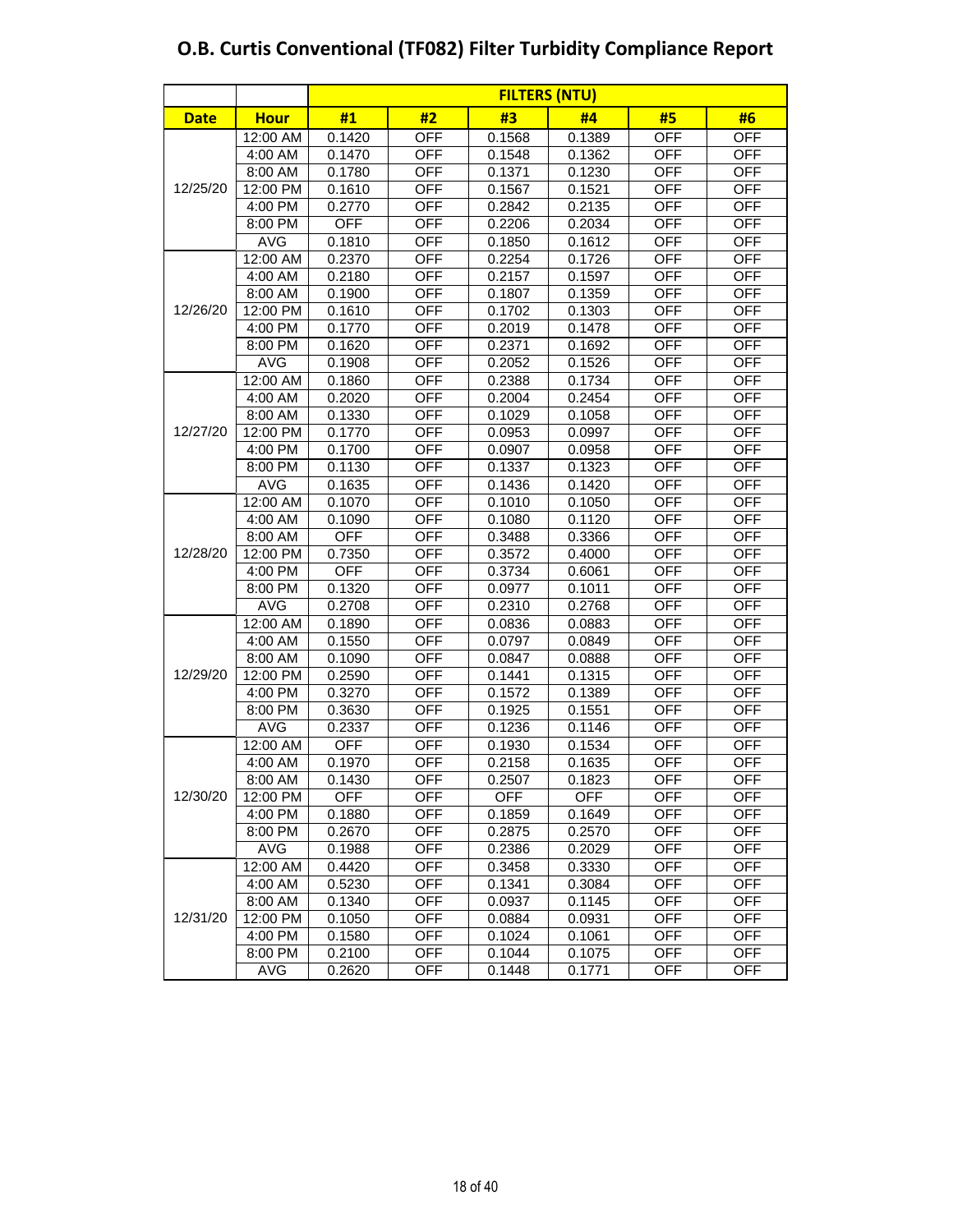| <b>System ID</b> |                             | 250008-02                            |                                                  | Month Of December 2020                |     |                             |                                      |                                                  |                                       |     | Total Off-Specification Volume (MG) = $0$ |                                             |                                                  |                                       |     |
|------------------|-----------------------------|--------------------------------------|--------------------------------------------------|---------------------------------------|-----|-----------------------------|--------------------------------------|--------------------------------------------------|---------------------------------------|-----|-------------------------------------------|---------------------------------------------|--------------------------------------------------|---------------------------------------|-----|
|                  |                             |                                      | <b>UV Reactor #1</b>                             |                                       |     |                             |                                      | <b>UV Reactor #2</b>                             |                                       |     |                                           |                                             | <b>UV Reactor #3</b>                             |                                       |     |
| <b>Date</b>      | Run<br><b>Time</b><br>(Hrs) | <b>Total</b><br>Production<br>(Gals) | <b>Calculated</b><br><b>Min Dose</b><br>(mJ/cm2) | <b>Min Flow</b><br>Rate (MGD) UVT (%) | Min | Run<br><b>Time</b><br>(Hrs) | <b>Total</b><br>Production<br>(Gals) | <b>Calculated</b><br><b>Min Dose</b><br>(mJ/cm2) | <b>Min Flow</b><br>Rate (MGD) UVT (%) | Min | Run<br><b>Time</b><br>(Hrs)               | <b>Total</b><br><b>Production</b><br>(Gals) | <b>Calculated</b><br><b>Min Dose</b><br>(mJ/cm2) | <b>Min Flow</b><br>Rate (MGD) UVT (%) | Min |
| 12/1/2020        | 24.0                        | 3006250                              | 27                                               | $\mathsf 3$                           | 85  |                             |                                      |                                                  |                                       |     | 24.0                                      | 2998300                                     | 28                                               | 3                                     | 89  |
| 12/2/2020        | 24.0                        | 2982026                              | 28                                               | $\mathfrak{Z}$                        | 85  |                             |                                      |                                                  |                                       |     | 24.0                                      | 2991485                                     | 29                                               | 3                                     | 89  |
| 12/3/2020        | 24.0                        | 3058239                              | 27                                               | $\mathfrak{Z}$                        | 85  |                             |                                      |                                                  |                                       |     | 24.0                                      | 2967657                                     | 29                                               | 3                                     | 89  |
| 12/4/2020        | 22.8                        | 2793584                              | 28                                               | $\mathfrak{Z}$                        | 85  |                             |                                      |                                                  |                                       |     | 24.0                                      | 3186660                                     | 28                                               | $\mathfrak{Z}$                        | 89  |
| 12/5/2020        | 24.0                        | 3012591                              | 28                                               | $\mathbf{3}$                          | 85  |                             |                                      |                                                  |                                       |     | 24.0                                      | 3098493                                     | 27                                               | $\mathfrak{Z}$                        | 89  |
| 12/6/2020        | 24.0                        | 2513648                              | 31                                               | $\mathfrak{Z}$                        | 85  |                             |                                      |                                                  |                                       |     | 23.2                                      | 2868107                                     | 120                                              | $\mathfrak{S}$                        | 89  |
| 12/7/2020        | 24.0                        | 3000557                              | 27                                               | $\mathfrak{Z}$                        | 85  |                             |                                      |                                                  |                                       |     | 24.0                                      | 2962988                                     | 29                                               | 3                                     | 89  |
| 12/8/2020        | 21.8                        | 2907845                              | 29                                               | $\mathfrak{Z}$                        | 85  |                             |                                      |                                                  |                                       |     | 23.8                                      | 3035016                                     | 120                                              | $\mathsf 3$                           | 89  |
| 12/9/2020        | 24.0                        | 2733109                              | 29                                               | $\mathfrak{Z}$                        | 85  |                             |                                      |                                                  |                                       |     | 22.9                                      | 2678257                                     | 177                                              | $\mathsf 3$                           | 89  |
| 12/10/2020       | 24.0                        | 2266039                              | 33                                               | $\overline{2}$                        | 85  |                             |                                      |                                                  |                                       |     | 24.0                                      | 3382107                                     | 26                                               | 3                                     | 89  |
| 12/11/2020       | 22.4                        | 2399240                              | 30                                               | $\overline{2}$                        | 85  |                             |                                      |                                                  |                                       |     | 24.0                                      | 3276919                                     | 27                                               | 3                                     | 89  |
| 12/12/2020       | 24.0                        | 2962461                              | 28                                               | $\mathfrak{Z}$                        | 85  |                             |                                      |                                                  |                                       |     | 23.0                                      | 2924885                                     | 153                                              | 3                                     | 89  |
| 12/13/2020       | 22.8                        | 2841565                              | 26                                               | $\mathfrak{Z}$                        | 85  |                             |                                      |                                                  |                                       |     | 24.0                                      | 3061138                                     | 28                                               | $\mathfrak{S}$                        | 89  |
| 12/14/2020       | 24.0                        | 3033152                              | 27                                               | $\mathfrak{Z}$                        | 85  |                             |                                      |                                                  |                                       |     | 22.6                                      | 2856101                                     | 210                                              | 3                                     | 89  |
| 12/15/2020       | 21.8                        | 3298750                              | 27                                               | 3                                     | 85  |                             |                                      |                                                  |                                       |     | 23.6                                      | 2930822                                     | 155                                              | 3                                     | 89  |
| 12/16/2020       | 24.0                        | 3196487                              | 26                                               | $\mathfrak{Z}$                        | 85  |                             |                                      | <b>OFFLINE</b>                                   |                                       |     | 22.5                                      | 2832041                                     | 200                                              | $\mathfrak{S}$                        | 89  |
| 12/17/2020       | 24.0                        | 2905595                              | 28                                               | $\mathfrak{Z}$                        | 85  |                             |                                      |                                                  |                                       |     | 24.0                                      | 2993725                                     | 29                                               | 3                                     | 89  |
| 12/18/2020       | 24.0                        | 2538370                              | 30                                               | $\sqrt{3}$                            | 85  |                             |                                      |                                                  |                                       |     | 24.0                                      | 2980746                                     | 29                                               | $\mathsf 3$                           | 89  |
| 12/19/2020       | 23.2                        | 3209604                              | 26                                               | $\mathfrak{Z}$                        | 85  |                             |                                      |                                                  |                                       |     | 24.0                                      | 3396663                                     | 27                                               | $\mathsf 3$                           | 89  |
| 12/20/2020       | 24.0                        | 3642326                              | 25                                               | 4                                     | 85  |                             |                                      |                                                  |                                       |     | 24.0                                      | 3470940                                     | 26                                               | 4                                     | 89  |
| 12/21/2020       | 24.0                        | 3606230                              | 25                                               | $\overline{4}$                        | 85  |                             |                                      |                                                  |                                       |     | 24.0                                      | 3425477                                     | 26                                               | 3                                     | 89  |
| 12/22/2020       | 24.0                        | 3526006                              | 24                                               | 4                                     | 85  |                             |                                      |                                                  |                                       |     | 24.0                                      | 3431659                                     | 25                                               | $\mathfrak{Z}$                        | 89  |
| 12/23/2020       | 22.8                        | 2997440                              | 28                                               | $\mathfrak{Z}$                        | 85  |                             |                                      |                                                  |                                       |     | 22.3                                      | 3292823                                     | 198                                              | $\mathfrak{Z}$                        | 89  |
| 12/24/2020       | 24.0                        | 2935628                              | 28                                               | $\mathfrak{Z}$                        | 85  |                             |                                      |                                                  |                                       |     | 24.0                                      | 4083797                                     | 23                                               | 4                                     | 89  |
| 12/25/2020       | 22.9                        | 2695233                              | 27                                               | $\mathfrak{Z}$                        | 85  |                             |                                      |                                                  |                                       |     | 24.0                                      | 4176814                                     | 22                                               | $\overline{4}$                        | 89  |
| 12/26/2020       | 24.0                        | 3599531                              | 24                                               | $\overline{4}$                        | 85  |                             |                                      |                                                  |                                       |     | 24.0                                      | 3497414                                     | 24                                               | $\overline{4}$                        | 89  |
| 12/27/2020       | 24.0                        | 3163704                              | 26                                               | $\mathfrak{Z}$                        | 85  |                             |                                      |                                                  |                                       |     | 22.9                                      | 3752952                                     | 171                                              | 4                                     | 89  |
| 12/28/2020       | 16.8                        | 1884298                              | 22                                               | $\overline{2}$                        | 85  |                             |                                      |                                                  |                                       |     | 20.6                                      | 2641602                                     | 440                                              | $\mathfrak{Z}$                        | 89  |
| 12/29/2020       | 22.8                        | 3191886                              | 24                                               | $\mathfrak{Z}$                        | 85  |                             |                                      |                                                  |                                       |     | 23.8                                      | 3278820                                     | 72                                               | 3                                     | 89  |
| 12/30/2020       | 19.7                        | 2640968                              | 22                                               | $\mathsf 3$                           | 85  |                             |                                      |                                                  |                                       |     | 22.0                                      | 3416798                                     | 262                                              | 3                                     | 89  |
| 12/31/2020       | 22.2                        | 3452710                              | 24                                               | $\overline{4}$                        | 85  |                             |                                      |                                                  |                                       |     | 22.3                                      | 3516660                                     | 25                                               | 4                                     | 89  |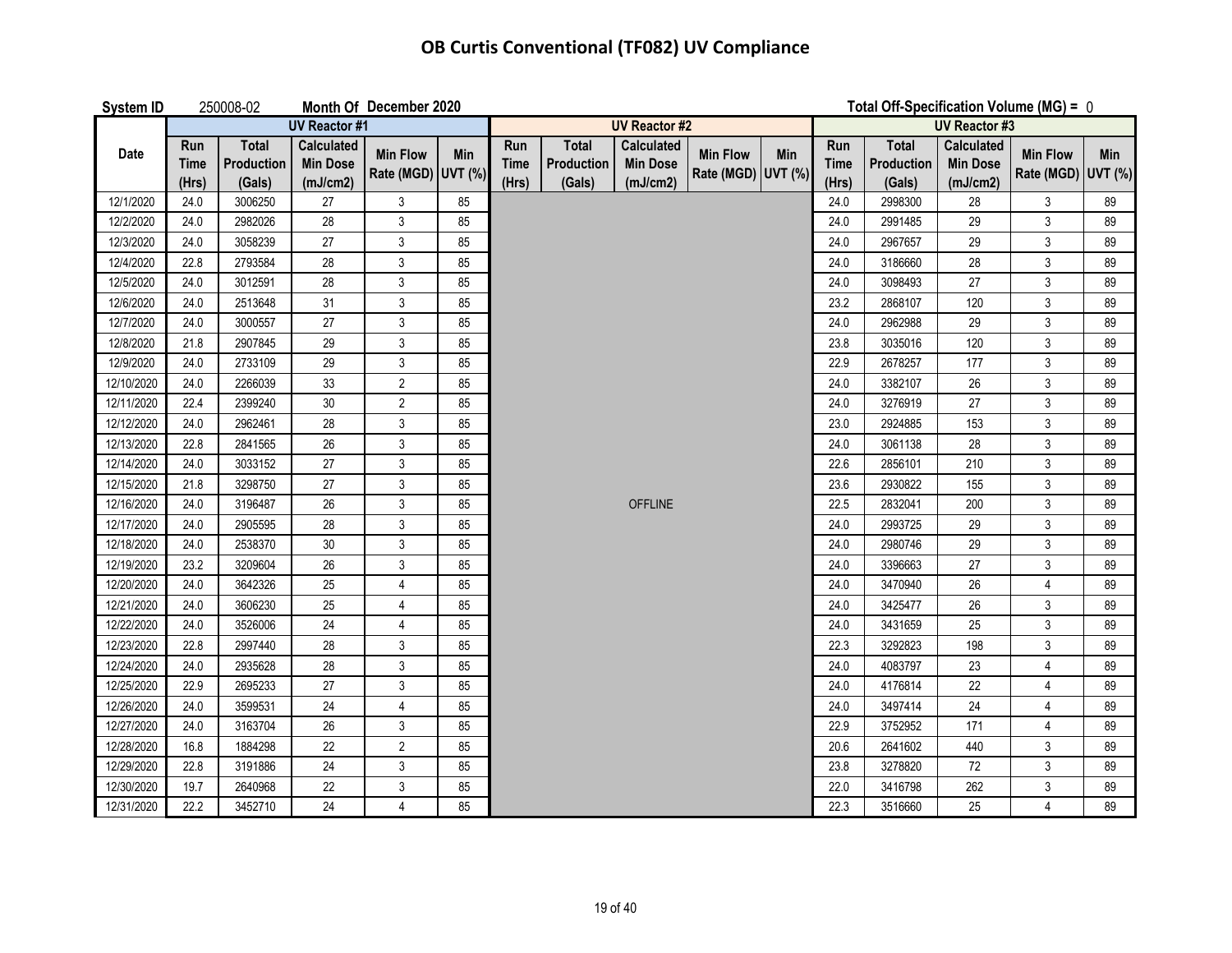| <b>System ID</b> |                             | 250008-02                            |                                                  | Month Of December 2020                | Total Off-Specification Volume (MG) = $0$ |                             |                                      |                                                  |                                       |     |                             |                                             |                                                  |                                       |     |
|------------------|-----------------------------|--------------------------------------|--------------------------------------------------|---------------------------------------|-------------------------------------------|-----------------------------|--------------------------------------|--------------------------------------------------|---------------------------------------|-----|-----------------------------|---------------------------------------------|--------------------------------------------------|---------------------------------------|-----|
|                  |                             |                                      | <b>UV Reactor #4</b>                             |                                       |                                           |                             |                                      | <b>UV Reactor #5</b>                             |                                       |     |                             |                                             | <b>UV Reactor #6</b>                             |                                       |     |
| Date             | Run<br><b>Time</b><br>(Hrs) | <b>Total</b><br>Production<br>(Gals) | <b>Calculated</b><br><b>Min Dose</b><br>(mJ/cm2) | <b>Min Flow</b><br>Rate (MGD) UVT (%) | Min                                       | Run<br><b>Time</b><br>(Hrs) | <b>Total</b><br>Production<br>(Gals) | <b>Calculated</b><br><b>Min Dose</b><br>(mJ/cm2) | <b>Min Flow</b><br>Rate (MGD) UVT (%) | Min | Run<br><b>Time</b><br>(Hrs) | <b>Total</b><br><b>Production</b><br>(Gals) | <b>Calculated</b><br><b>Min Dose</b><br>(mJ/cm2) | <b>Min Flow</b><br>Rate (MGD) UVT (%) | Min |
| 12/1/2020        | 24.0                        | 3269188                              | 27                                               | $\mathfrak{Z}$                        | 95                                        |                             |                                      |                                                  |                                       |     | 24.0                        | 3241245                                     | 38                                               | $\mathfrak{Z}$                        | 85  |
| 12/2/2020        | 24.0                        | 3258922                              | 27                                               | $\mathfrak{Z}$                        | 95                                        |                             |                                      |                                                  |                                       |     | 24.0                        | 3239607                                     | 39                                               | $\mathfrak{Z}$                        | 85  |
| 12/3/2020        | 24.0                        | 3156307                              | 28                                               | $\mathbf{3}$                          | 95                                        |                             |                                      |                                                  |                                       |     | 24.0                        | 3208127                                     | 39                                               | $\mathfrak{Z}$                        | 85  |
| 12/4/2020        | 24.0                        | 3286069                              | $\overline{27}$                                  | $\mathfrak{Z}$                        | 95                                        |                             |                                      |                                                  |                                       |     | 24.0                        | 3257087                                     | 38                                               | $\mathfrak{Z}$                        | 85  |
| 12/5/2020        | 19.3                        | 2803131                              | 30                                               | $\mathfrak{Z}$                        | 95                                        |                             |                                      |                                                  |                                       |     | 22.7                        | 2862455                                     | 41                                               | $\mathfrak{Z}$                        | 85  |
| 12/6/2020        | 24.0                        | 2980485                              | 29                                               | $\mathfrak{Z}$                        | 95                                        |                             |                                      |                                                  |                                       |     | 24.0                        | 3227582                                     | 39                                               | $\mathfrak{Z}$                        | 85  |
| 12/7/2020        | 23.2                        | 2963603                              | 28                                               | $\mathbf{3}$                          | 95                                        |                             |                                      |                                                  |                                       |     | 24.0                        | 3205234                                     | 39                                               | $\mathfrak{Z}$                        | 85  |
| 12/8/2020        | 23.8                        | 3219523                              | 28                                               | $\mathfrak{Z}$                        | 95                                        |                             |                                      |                                                  |                                       |     | 23.8                        | 3262327                                     | 42                                               | $\mathfrak{Z}$                        | 85  |
| 12/9/2020        | 24.0                        | 3050469                              | 29                                               | $\mathbf{3}$                          | 95                                        |                             |                                      |                                                  |                                       |     | 22.7                        | 2377784                                     | 68                                               | $\overline{2}$                        | 85  |
| 12/10/2020       | 22.2                        | 3338945                              | 25                                               | $\mathfrak{S}$                        | 95                                        |                             |                                      |                                                  |                                       |     | 24.0                        | 3643240                                     | 35                                               | $\overline{4}$                        | 85  |
| 12/11/2020       | 24.0                        | 3554979                              | 26                                               | $\pmb{4}$                             | 95                                        |                             |                                      |                                                  |                                       |     | 24.0                        | 3533430                                     | 36                                               | $\overline{4}$                        | 85  |
| 12/12/2020       | 22.6                        | 3089477                              | 27                                               | $\mathfrak{Z}$                        | 95                                        |                             |                                      |                                                  |                                       |     | 23.1                        | 3156240                                     | 38                                               | 3                                     | 85  |
| 12/13/2020       | 24.0                        | 3331926                              | 27                                               | $\mathsf 3$                           | 95                                        |                             |                                      |                                                  |                                       |     | 24.0                        | 3310525                                     | 38                                               | $\mathfrak{Z}$                        | 85  |
| 12/14/2020       | 24.0                        | 3240344                              | 27                                               | $\mathsf 3$                           | 95                                        |                             |                                      |                                                  |                                       |     | 22.8                        | 3116901                                     | 39                                               | $\mathfrak{Z}$                        | 85  |
| 12/15/2020       | 23.2                        | 2891778                              | 31                                               | $\mathfrak{Z}$                        | 95                                        |                             |                                      |                                                  |                                       |     | 22.3                        | 3167370                                     | 46                                               | $\mathfrak{Z}$                        | 85  |
| 12/16/2020       | 24.0                        | 3129638                              | 28                                               | $\mathfrak{S}$                        | 95                                        |                             |                                      | <b>OFFLINE</b>                                   |                                       |     | 11.9                        | 3282146                                     | 35                                               | $\mathfrak{Z}$                        | 85  |
| 12/17/2020       | 24.0                        | 3008613                              | 29                                               | $\mathfrak{Z}$                        | 95                                        |                             |                                      |                                                  |                                       |     | 24.0                        | 3242409                                     | 35                                               | $\mathfrak{Z}$                        | 85  |
| 12/18/2020       | 24.0                        | 2845138                              | 30                                               | $\mathfrak{Z}$                        | 95                                        |                             |                                      |                                                  |                                       |     | 24.0                        | 3219887                                     | $35\,$                                           | $\mathfrak{Z}$                        | 85  |
| 12/19/2020       | 24.0                        | 3469151                              | 26                                               | $\overline{4}$                        | 95                                        |                             |                                      |                                                  |                                       |     | 9.1                         | 1384896                                     | 17                                               | $\mathbf{1}$                          | 85  |
| 12/20/2020       | 22.9                        | 3438769                              | 26                                               | $\mathfrak{Z}$                        | 95                                        |                             |                                      |                                                  |                                       |     |                             |                                             |                                                  |                                       |     |
| 12/21/2020       | 24.0                        | 3632927                              | 26                                               | $\pmb{4}$                             | 95                                        |                             |                                      |                                                  |                                       |     |                             |                                             |                                                  |                                       |     |
| 12/22/2020       | 24.0                        | 3693457                              | 25                                               | $\overline{4}$                        | 95                                        |                             |                                      |                                                  |                                       |     |                             |                                             |                                                  |                                       |     |
| 12/23/2020       | 24.0                        | 4583825                              | 24                                               | $5\phantom{.0}$                       | 95                                        |                             |                                      |                                                  |                                       |     |                             |                                             |                                                  |                                       |     |
| 12/24/2020       | 23.0                        | 3989787                              | 23                                               | $\overline{4}$                        | 95                                        |                             |                                      |                                                  |                                       |     |                             |                                             |                                                  |                                       |     |
| 12/25/2020       | 24.0                        | 4346857                              | 22                                               | $\overline{4}$                        | 95                                        |                             |                                      |                                                  |                                       |     |                             |                                             | <b>OFFLINE</b>                                   |                                       |     |
| 12/26/2020       | 24.0                        | 3652217                              | 25                                               | $\overline{4}$                        | 95                                        |                             |                                      |                                                  |                                       |     |                             |                                             |                                                  |                                       |     |
| 12/27/2020       | 22.6                        | 3734181                              | 25                                               | $\overline{4}$                        | 95                                        |                             |                                      |                                                  |                                       |     |                             |                                             |                                                  |                                       |     |
| 12/28/2020       | 22.7                        | 2843826                              | 29                                               | $\mathsf 3$                           | 95                                        |                             |                                      |                                                  |                                       |     |                             |                                             |                                                  |                                       |     |
| 12/29/2020       | 23.8                        | 3456253                              | 27                                               | 4                                     | 95                                        |                             |                                      |                                                  |                                       |     |                             |                                             |                                                  |                                       |     |
| 12/30/2020       | 12.2                        | 3478197                              | 49                                               | $\overline{4}$                        | 95                                        |                             |                                      |                                                  |                                       |     |                             |                                             |                                                  |                                       |     |
| 12/31/2020       | 24.0                        | 3229881                              | 92                                               | $\mathfrak{Z}$                        | 95                                        |                             |                                      |                                                  |                                       |     |                             |                                             |                                                  |                                       |     |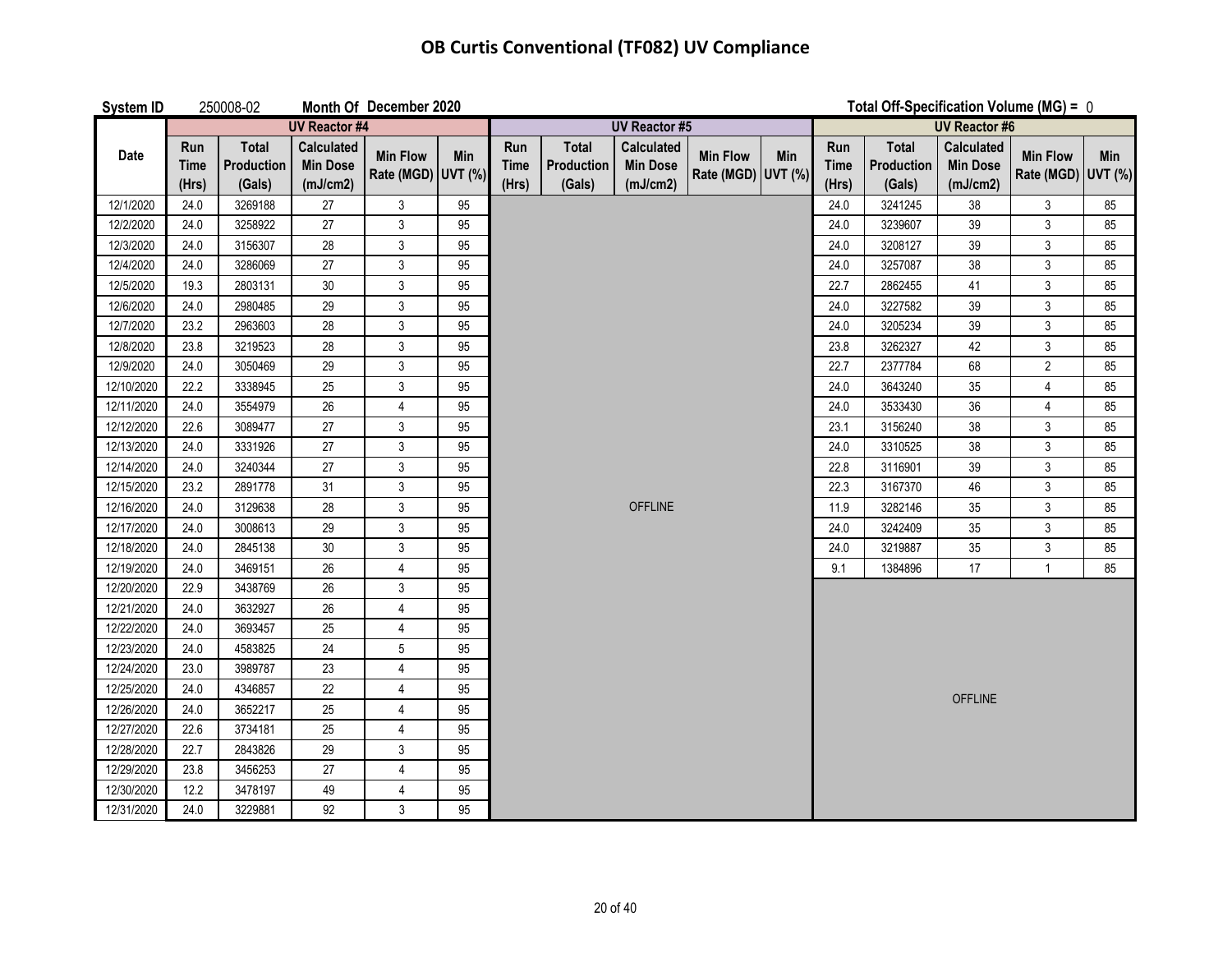### **CITY OF JACKSON O. B. Curtis Membrane (TF083) Monthly Report For HS# 2 Based on Finished Water**

#### **Month of System ID 250008-02 December 2020**

1. Total number of turbidity measurements taken during the month.

2. Percentage of turbidity that were equal to or less than the turbidity limit of 0.3 NTU. 100.0%

3. Number of filters that exceeded 0.5 NTU in 2 consecutive readings taken 15 min. apart after first four hours of operation.

4. Number of filters that exceeded 1.0 NTU in 2 consecutive readings taken 15 min. apart in 3 consecutive months.

5. Lowest daily disinfectant concentration entering the distribution system in mg/l.

| 6. Date and duration of each period the disinfectant fell below 0.2 mg/l for more than an hour while |  |
|------------------------------------------------------------------------------------------------------|--|
| entering the distribution system.                                                                    |  |

7. Total number of disinfectant residual measured in the distribution system where total coliform samples were collected.

8. Number of instances where disinfectant was not measured in the distribution system where total coliform samples were collected.

9. Number of instances where disinfectant was measured in the distributed system but not detected. **I** NONE

10. Date of last calibration for online monitoring equipment. 12/26/2020

|               | ٠٠  |    | 2.6 | 13 | 3.3 | 19 | 3.0        | 25 | 2.3 |
|---------------|-----|----|-----|----|-----|----|------------|----|-----|
| n<br><u>L</u> | 3.0 |    | 2.0 | 14 | 2.7 | 20 | 2.7        | 26 | .   |
| C<br>J        | 2.9 | a  | 2.3 | 15 | 1.5 | 21 | 21<br>v. I | 27 | 2.6 |
| 4             | 2.6 | 10 | 2.8 | 16 | 3.2 | 22 | 2.8        | 28 | 3.0 |
| 5             | 2.8 | 11 | 1.3 | 17 | 4.1 | 23 | 1.3        | 29 | l.4 |
| 6             | 2.3 | 12 | 1.6 | 18 | 3.1 | 24 | 2.8        | 30 | ı.u |
|               |     |    |     |    |     |    |            | 21 | 0.9 |



| н<br>-<br>ပပ |  |
|--------------|--|
|              |  |



NONE

NONE

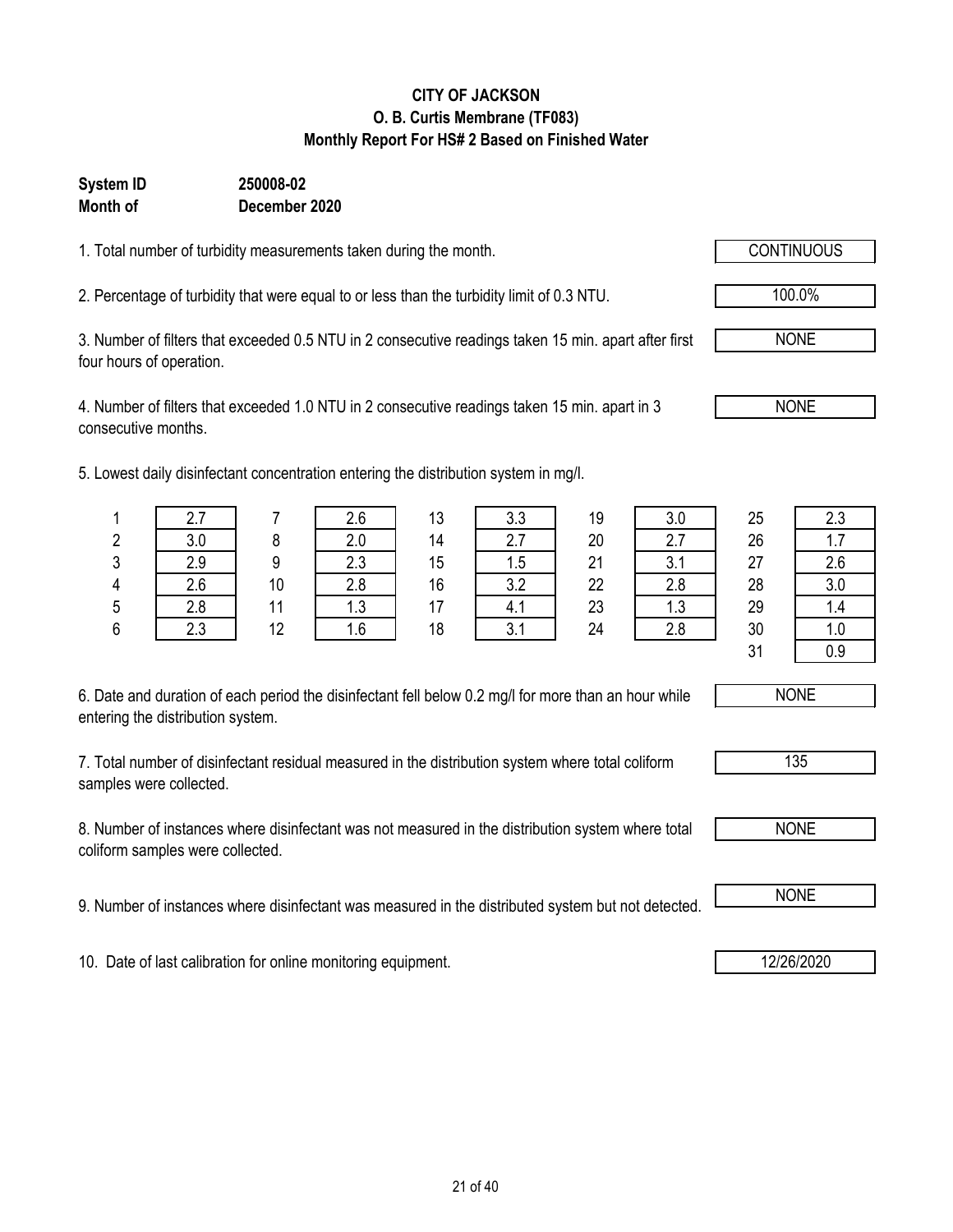### **O. B. Curtis Membrane (TF083) City Of Jackson, MS Turbidity Compliance Report Based on Finished Water**

**Month Of**

**System ID 250008-02**

| Dec. 2020  |            | <b>TURBIDITIES (NTU)</b> |                 |
|------------|------------|--------------------------|-----------------|
|            | <b>RAW</b> | <b>TRAINS</b>            | <b>FINISHED</b> |
| 12/1       | 7.4400     | 0.1348                   | 0.1291          |
| $12/2$     | 6.8600     | 0.1305                   | 0.1284          |
| $12/3$     | 6.5500     | 0.1338                   | 0.0956          |
| $12/4$     | 6.3100     | 0.1260                   | 0.1159          |
| 12/5       | 6.5500     | 0.1427                   | 0.2397          |
| 12/6       | 6.7300     | 0.1204                   | 0.0966          |
| 12/7       | 6.8000     | 0.1277                   | 0.1094          |
| 12/8       | 7.6400     | 0.1403                   | 0.1388          |
| 12/9       | 7.9500     | 0.0886                   | 0.0978          |
| 12/10      | 7.5800     | 0.1260                   | 0.1503          |
| 12/11      | 7.3400     | 0.1085                   | 0.1803          |
| 12/12      | 6.2100     | 0.0869                   | 0.0997          |
| 12/13      | 5.6900     | 0.0840                   | 0.2441          |
| 12/14      | 5.4800     | 0.0862                   | 0.2120          |
| 12/15      | 7.1900     | 0.0858                   | 0.1825          |
| 12/16      | 5.7800     | 0.1145                   | 0.1409          |
| 12/17      | 7.0900     | 0.0957                   | 0.1103          |
| 12/18      | 6.2400     | 0.1009                   | 0.1338          |
| 12/19      | 6.1900     | 0.1025                   | 0.1319          |
| 12/20      | 6.2000     | 0.1022                   | 0.1137          |
| 12/21      | 6.5200     | 0.1036                   | 0.1153          |
| 12/22      | 6.7100     | 0.1187                   | 0.1184          |
| 12/23      | 6.8700     | 0.1133                   | 0.1316          |
| 12/24      | 7.2700     | 0.1150                   | 0.0859          |
| 12/25      | 11.4000    | 0.1198                   | 0.0919          |
| 12/26      | 10.2000    | 0.1198                   | 0.2231          |
| 12/27      | 10.2000    | 0.1398                   | 0.1347          |
| 12/28      | 17.9000    | 0.1232                   | 0.1759          |
| 12/29      | 14.5000    | 0.0820                   | 0.2763          |
| 12/30      | 17.2000    | 0.0620                   | 0.1878          |
| 12/31      | 22.3000    | 0.0910                   | 0.1641          |
| <b>MIN</b> | 5.4800     | 0.0620                   | 0.0859          |
| <b>MAX</b> | 22.3000    | 0.1427                   | 0.2763          |
| <b>AVG</b> | 8.5448     | 0.1105                   | 0.1470          |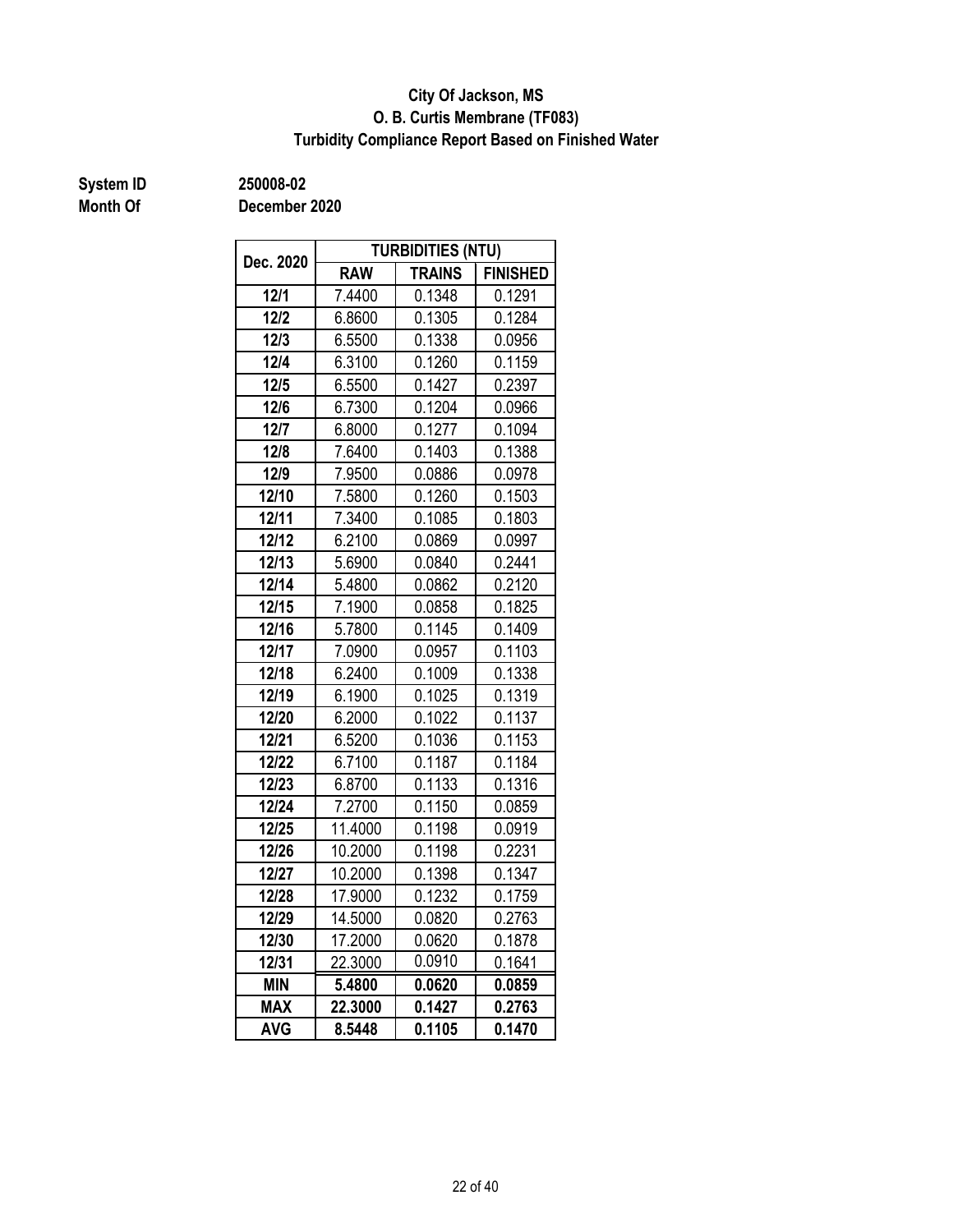### **City Of Jackson, MS O. B. Curtis Membrane (TF083) Turbidity Compliance Based on Finished Water**

## **Month Of**

**System ID 250008-02**

| Dec. 2020  |          |         |         | <b>TIME</b> |         |         |
|------------|----------|---------|---------|-------------|---------|---------|
|            | 12:00 AM | 4:00 AM | 8:00 AM | 12:00 PM    | 4:00 PM | 8:00 PM |
| 12/1       | 0.0928   | 0.1019  | 0.1291  | 0.0969      | 0.0925  | 0.1009  |
| $12/2$     | 0.1044   | 0.0953  | 0.0853  | 0.1284      | 0.0778  | 0.0878  |
| 12/3       | 0.0956   | 0.0891  | 0.0794  | 0.0825      | 0.0784  | 0.0947  |
| $12/4$     | 0.1159   | 0.1106  | 0.0884  | 0.0981      | 0.0888  | 0.1028  |
| 12/5       | 0.1119   | 0.1191  | 0.1203  | 0.0925      | 0.0897  | 0.2397  |
| 12/6       | 0.0966   | 0.0806  | 0.0850  | 0.0859      | 0.0847  | 0.0794  |
| 12/7       | 0.0881   | 0.0841  | 0.0700  | 0.1094      | 0.0991  | 0.0900  |
| 12/8       | 0.1016   | 0.1053  | 0.0781  | 0.0897      | 0.1097  | 0.1388  |
| 12/9       | 0.0962   | 0.0847  | 0.0809  | 0.0953      | 0.0800  | 0.0978  |
| 12/10      | 0.1031   | 0.0831  | 0.0888  | 0.1503      | 0.1216  | 0.0928  |
| 12/11      | 0.1178   | 0.0994  | 0.0844  | 0.1803      | 0.1003  | 0.0969  |
| 12/12      | 0.0894   | 0.0875  | 0.0900  | 0.0803      | 0.0834  | 0.0997  |
| 12/13      | 0.1088   | 0.0884  | 0.0819  | 0.0903      | 0.2441  | 0.0828  |
| 12/14      | 0.0870   | 0.0830  | 0.2120  | 0.1470      | 0.1770  | 0.0820  |
| 12/15      | 0.0600   | 0.0720  | 0.0820  | 0.0844      | 0.1825  | 0.1097  |
| 12/16      | 0.0828   | 0.1409  | 0.0828  | 0.0775      | 0.0809  | 0.1163  |
| 12/17      | 0.0766   | 0.0794  | 0.0800  | 0.0825      | 0.1103  | 0.0731  |
| 12/18      | 0.0681   | 0.0819  | 0.0819  | 0.1338      | 0.0994  | 0.1228  |
| 12/19      | 0.1303   | 0.1306  | 0.1319  | 0.1147      | 0.0972  | 0.1109  |
| 12/20      | 0.0956   | 0.1072  | 0.1028  | 0.0903      | 0.1137  | 0.0947  |
| 12/21      | 0.0903   | 0.0797  | 0.0781  | 0.0866      | 0.0894  | 0.1153  |
| 12/22      | 0.1184   | 0.1100  | 0.0850  | 0.0866      | 0.0972  | 0.0869  |
| 12/23      | 0.0778   | 0.0775  | 0.0756  | 0.1316      | 0.0750  | 0.0781  |
| 12/24      | 0.0794   | 0.0744  | 0.0763  | 0.0859      | 0.0766  | 0.0747  |
| 12/25      | 0.0734   | 0.0913  | 0.0869  | 0.0919      | 0.0891  | 0.0800  |
| 12/26      | 0.1706   | 0.2231  | 0.1887  | 0.1047      | 0.1025  | 0.0822  |
| 12/27      | 0.1347   | 0.1300  | 0.0800  | 0.1178      | 0.1100  | 0.1187  |
| 12/28      | 0.1247   | 0.1022  | 0.0897  | 0.0894      | 0.0953  | 0.1759  |
| 12/29      | 0.2362   | 0.2763  | 0.1284  | 0.1112      | 0.1906  | 0.2256  |
| 12/30      | 0.1587   | 0.0872  | 0.1878  | 0.1419      | 0.1753  | 0.1541  |
| 12/31      | 0.1194   | 0.1031  | 0.1641  | 0.1428      | 0.1169  | 0.0969  |
| <b>MIN</b> | 0.0600   | 0.0720  | 0.0700  | 0.0775      | 0.0750  | 0.0731  |
| <b>MAX</b> | 0.2362   | 0.2763  | 0.2120  | 0.1803      | 0.2441  | 0.2397  |
| <b>AVG</b> | 0.1067   | 0.1058  | 0.1024  | 0.1065      | 0.1106  | 0.1097  |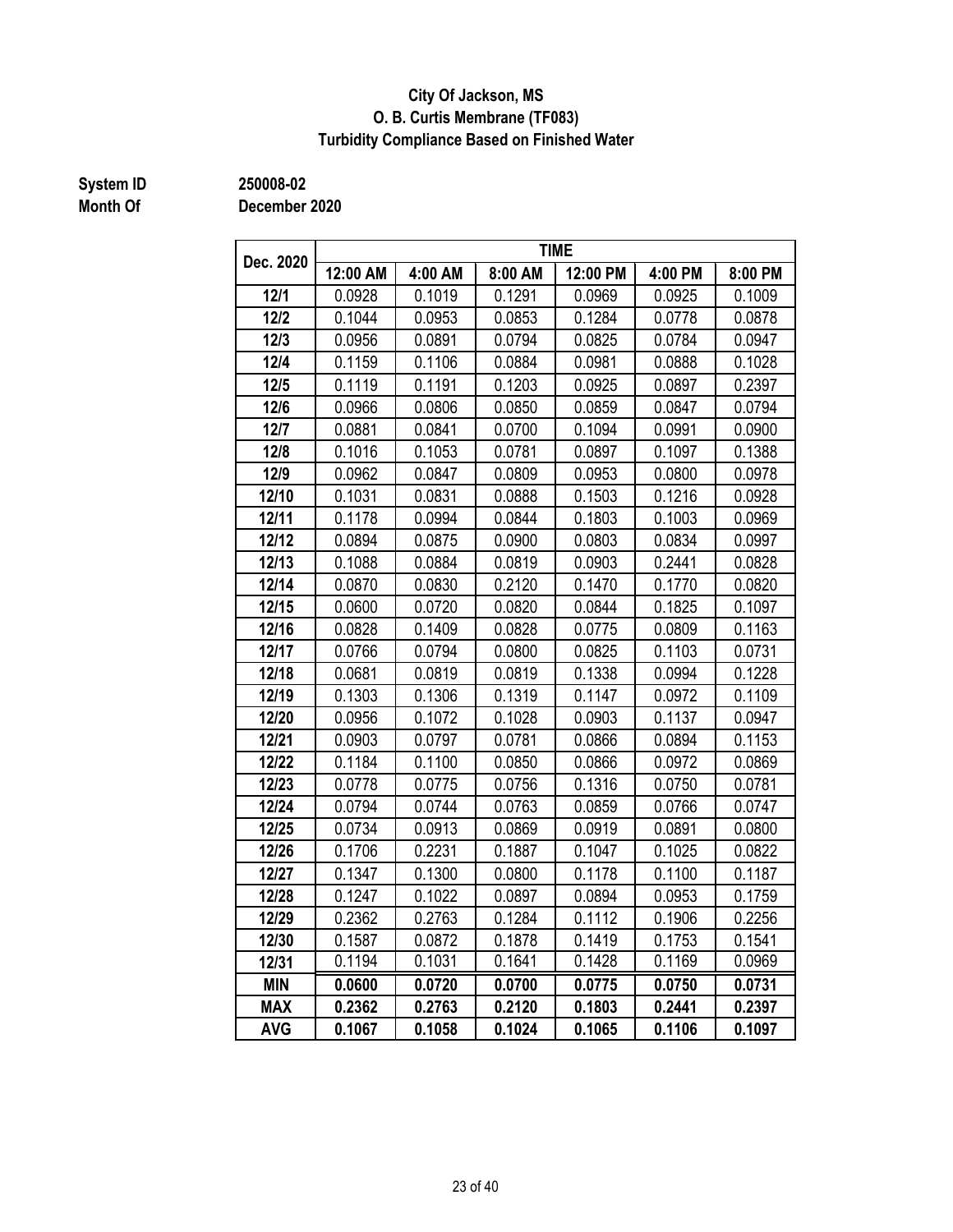### **City Of Jackson, MS O. B. Curtis Membrane (TF083) Disinfectant Compliance**

## **Month Of**

**System ID 250008-02**

|            |          |         |         | <b>TIME</b> |         |         |
|------------|----------|---------|---------|-------------|---------|---------|
| Dec. 2020  | 12:00 AM | 4:00 AM | 8:00 AM | 12:00 PM    | 4:00 PM | 8:00 PM |
| 12/1       | 2.9      | 3.1     | 2.7     | 3.3         | 3.3     | 3.1     |
| $12/2$     | 3.2      | 3.3     | 3.9     | 3.3         | 3.1     | 3.0     |
| $12/3$     | 3.2      | 3.8     | 3.2     | 3.3         | 3.0     | 2.9     |
| $12/4$     | 3.1      | 3.2     | 3.2     | 3.2         | 2.6     | 3.6     |
| 12/5       | 3.7      | 3.2     | 2.8     | 3.3         | 2.9     | 2.9     |
| 12/6       | 2.8      | 2.7     | 2.8     | 2.3         | 2.5     | 2.6     |
| 12/7       | 2.8      | 2.6     | 3.4     | 2.8         | 2.7     | 2.8     |
| 12/8       | 2.9      | 2.8     | 3.0     | 2.5         | 2.3     | 2.0     |
| 12/9       | 2.3      | 3.2     | 4.0     | 3.2         | 2.9     | 3.1     |
| 12/10      | 3.0      | 3.6     | 2.8     | 2.9         | 3.2     | 3.3     |
| 12/11      | 3.1      | 2.0     | 1.9     | 1.6         | 1.3     | 1.7     |
| 12/12      | 3.5      | 2.4     | 1.6     | 1.6         | 1.6     | 2.4     |
| 12/13      | 3.4      | 3.9     | 3.3     | 4.0         | 3.8     | 3.6     |
| 12/14      | 3.4      | 3.2     | 3.4     | 3.3         | 2.9     | 2.7     |
| 12/15      | 2.6      | 2.5     | 1.8     | 1.9         | 1.5     | 1.6     |
| 12/16      | 3.2      | 4.2     | 4.1     | 4.4         | 4.3     | 4.2     |
| 12/17      | 4.6      | 4.5     | 4.4     | 5.4         | 4.1     | 4.2     |
| 12/18      | 3.4      | 3.5     | 3.2     | 3.3         | 3.1     | 3.5     |
| 12/19      | 3.8      | 3.7     | 3.1     | 3.2         | 3.0     | 3.5     |
| 12/20      | 3.5      | 3.4     | 3.4     | 3.3         | 3.1     | 2.7     |
| 12/21      | 3.1      | 3.3     | 3.1     | 3.1         | 3.2     | 3.6     |
| 12/22      | 3.9      | 3.8     | 3.0     | 2.9         | 2.8     | 2.9     |
| 12/23      | 2.6      | 2.5     | 2.1     | 1.3         | 1.4     | 2.5     |
| 12/24      | 2.8      | 4.3     | 5.0     | 5.2         | 4.5     | 4.2     |
| 12/25      | 3.0      | 3.4     | 2.9     | 2.4         | 2.3     | 3.9     |
| 12/26      | 3.4      | 2.9     | 2.6     | 1.7         | 2.1     | 2.6     |
| 12/27      | 3.2      | 3.2     | 2.6     | 2.9         | 3.2     | 3.5     |
| 12/28      | 3.7      | 4.0     | 3.2     | 3.0         | 3.1     | 3.2     |
| 12/29      | 3.1      | 3.3     | 2.5     | 1.5         | 1.4     | 1.6     |
| 12/30      | 1.5      | 1.3     | 1.0     | 1.1         | 1.1     | 1.0     |
| 12/31      | 0.9      | 0.9     | 1.0     | 1.3         | 2.7     | 3.5     |
| <b>MIN</b> | 0.9      | 0.9     | 1.0     | 1.1         | 1.1     | 1.0     |
| <b>MAX</b> | 4.6      | 4.5     | 5.0     | 5.4         | 4.5     | 4.2     |
| <b>AVG</b> | 3.1      | 3.1     | 2.9     | 2.9         | 2.7     | 3.0     |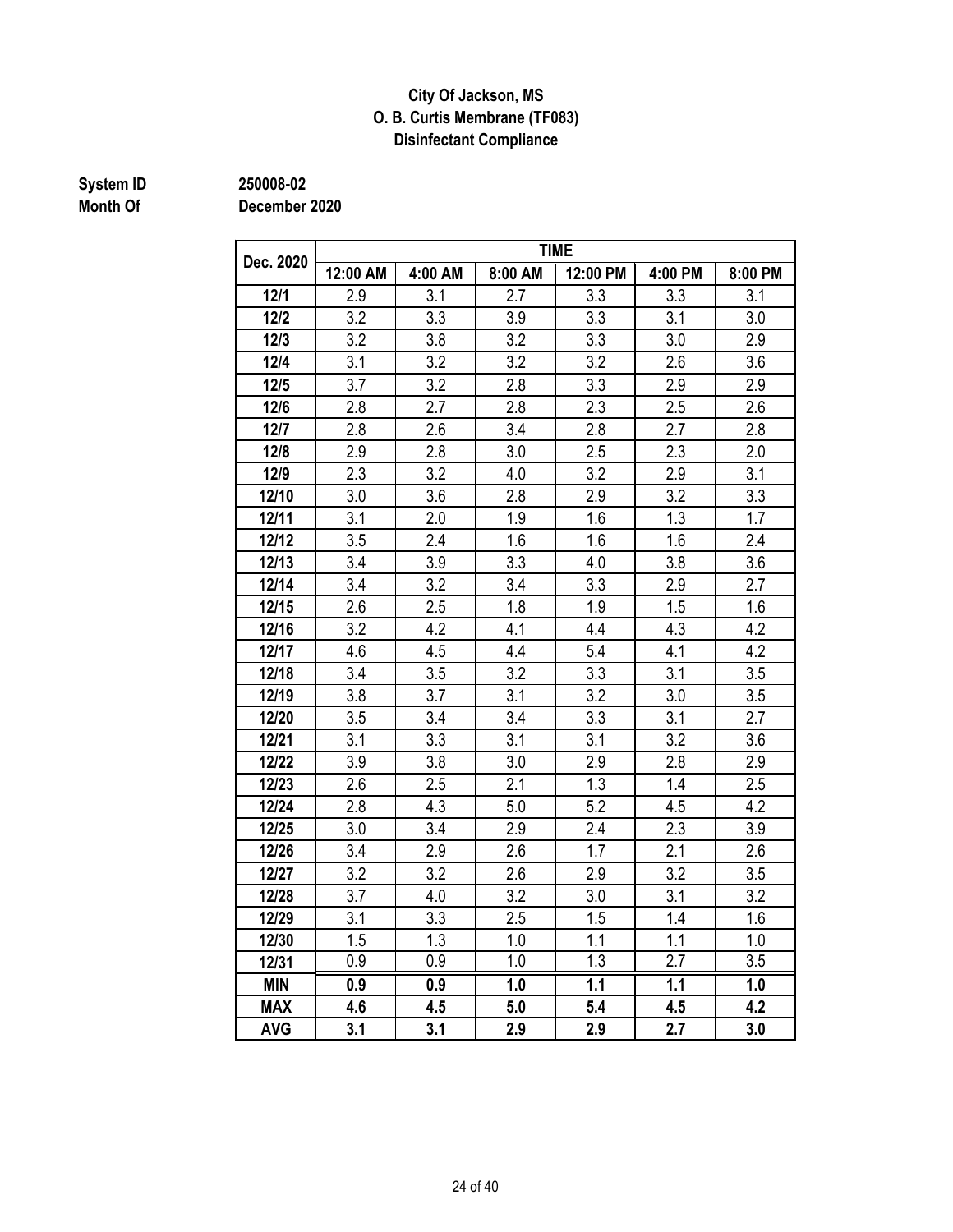|             |             | <b>TRAINS (NTU)</b> |            |            |            |            |            |  |
|-------------|-------------|---------------------|------------|------------|------------|------------|------------|--|
| <b>Date</b> | <b>Hour</b> | #1                  | #2         | #3         | #4         | #5         | #6         |  |
|             | 12:00 AM    | <b>OFF</b>          | <b>OFF</b> | 0.0694     | 0.0430     | <b>OFF</b> | 0.1191     |  |
|             | 04:00 AM    | <b>OFF</b>          | <b>OFF</b> | 0.0734     | <b>OFF</b> | OFF        | <b>OFF</b> |  |
|             | 08:00 AM    | <b>OFF</b>          | <b>OFF</b> | 0.0641     | 0.0553     | <b>OFF</b> | 0.1010     |  |
| 12/1/2020   | 12:00 PM    | <b>OFF</b>          | <b>OFF</b> | <b>OFF</b> | 0.0562     | <b>OFF</b> | 0.1348     |  |
|             | 04:00 PM    | <b>OFF</b>          | <b>OFF</b> | 0.0707     | 0.0559     | <b>OFF</b> | 0.0930     |  |
|             | 08:00 PM    | <b>OFF</b>          | <b>OFF</b> | 0.0665     | 0.0546     | <b>OFF</b> | 0.0970     |  |
|             | <b>AVG</b>  | <b>OFF</b>          | <b>OFF</b> | 0.0688     | 0.0530     | <b>OFF</b> | 0.1090     |  |
|             | 12:00 AM    | <b>OFF</b>          | <b>OFF</b> | <b>OFF</b> | 0.0461     | <b>OFF</b> | 0.0700     |  |
|             | 04:00 AM    | <b>OFF</b>          | <b>OFF</b> | 0.0765     | 0.0502     | <b>OFF</b> | <b>OFF</b> |  |
|             | 08:00 AM    | <b>OFF</b>          | <b>OFF</b> | 0.0735     | 0.0541     | <b>OFF</b> | 0.0975     |  |
| 12/2/2020   | 12:00 PM    | <b>OFF</b>          | <b>OFF</b> | <b>OFF</b> | 0.0540     | <b>OFF</b> | <b>OFF</b> |  |
|             | 04:00 PM    | <b>OFF</b>          | <b>OFF</b> | 0.0671     | 0.0514     | <b>OFF</b> | 0.1305     |  |
|             | 08:00 PM    | <b>OFF</b>          | <b>OFF</b> | 0.0575     | 0.0520     | <b>OFF</b> | 0.0990     |  |
|             | <b>AVG</b>  | <b>OFF</b>          | <b>OFF</b> | 0.0687     | 0.0513     | <b>OFF</b> | 0.0993     |  |
|             | 12:00 AM    | <b>OFF</b>          | <b>OFF</b> | <b>OFF</b> | 0.0473     | <b>OFF</b> | 0.1040     |  |
|             | 04:00 AM    | <b>OFF</b>          | <b>OFF</b> | 0.0586     | 0.0487     | <b>OFF</b> | 0.0840     |  |
|             | 08:00 AM    | <b>OFF</b>          | <b>OFF</b> | <b>OFF</b> | 0.0493     | <b>OFF</b> | 0.0820     |  |
| 12/3/2020   | 12:00 PM    | <b>OFF</b>          | <b>OFF</b> | <b>OFF</b> | 0.0496     | <b>OFF</b> | <b>OFF</b> |  |
|             | 04:00 PM    | <b>OFF</b>          | <b>OFF</b> | <b>OFF</b> | 0.0522     | <b>OFF</b> | 0.0572     |  |
|             | 08:00 PM    | <b>OFF</b>          | <b>OFF</b> | 0.1338     | 0.0767     | <b>OFF</b> | <b>OFF</b> |  |
|             | <b>AVG</b>  | <b>OFF</b>          | <b>OFF</b> | 0.0962     | 0.0540     | <b>OFF</b> | 0.0818     |  |
|             | 12:00 AM    | <b>OFF</b>          | <b>OFF</b> | 0.1090     | <b>OFF</b> | <b>OFF</b> | 0.0721     |  |
|             | 04:00 AM    | <b>OFF</b>          | <b>OFF</b> | 0.1032     | 0.0471     | <b>OFF</b> | 0.0821     |  |
|             | 08:00 AM    | <b>OFF</b>          | <b>OFF</b> | 0.0944     | 0.0474     | <b>OFF</b> | 0.0905     |  |
| 12/4/2020   | 12:00 PM    | <b>OFF</b>          | <b>OFF</b> | <b>OFF</b> | <b>OFF</b> | <b>OFF</b> | 0.0991     |  |
|             | 04:00 PM    | <b>OFF</b>          | <b>OFF</b> | 0.1260     | <b>OFF</b> | <b>OFF</b> | 0.1090     |  |
|             | 08:00 PM    | <b>OFF</b>          | <b>OFF</b> | 0.1229     | <b>OFF</b> | <b>OFF</b> | 0.1168     |  |
|             | <b>AVG</b>  | <b>OFF</b>          | <b>OFF</b> | 0.1111     | 0.0473     | <b>OFF</b> | 0.0949     |  |
|             | 12:00 AM    | <b>OFF</b>          | <b>OFF</b> | 0.1168     | 0.0415     | <b>OFF</b> | <b>OFF</b> |  |
|             | 04:00 AM    | <b>OFF</b>          | <b>OFF</b> | <b>OFF</b> | <b>OFF</b> | <b>OFF</b> | 0.1270     |  |
|             | 08:00 AM    | <b>OFF</b>          | <b>OFF</b> | 0.1137     | <b>OFF</b> | <b>OFF</b> | 0.1326     |  |
| 12/5/2020   | 12:00 PM    | <b>OFF</b>          | <b>OFF</b> | <b>OFF</b> | <b>OFF</b> | <b>OFF</b> | 0.1361     |  |
|             | 04:00 PM    | <b>OFF</b>          | <b>OFF</b> | 0.0530     | <b>OFF</b> | <b>OFF</b> | 0.1427     |  |
|             | 08:00 PM    | <b>OFF</b>          | <b>OFF</b> | 0.0890     | 0.0410     | <b>OFF</b> | <b>OFF</b> |  |
|             | <b>AVG</b>  | <b>OFF</b>          | <b>OFF</b> | 0.0931     | 0.0413     | <b>OFF</b> | 0.1346     |  |
|             | 12:00 AM    | <b>OFF</b>          | <b>OFF</b> | <b>OFF</b> | <b>OFF</b> | <b>OFF</b> | 0.0930     |  |
|             | 04:00 AM    | <b>OFF</b>          | <b>OFF</b> | OFF        | OFF        | <b>OFF</b> | 0.0970     |  |
|             | 08:00 AM    | <b>OFF</b>          | <b>OFF</b> | 0.1204     | 0.0425     | <b>OFF</b> | 0.0590     |  |
| 12/6/2020   | 12:00 PM    | <b>OFF</b>          | <b>OFF</b> | <b>OFF</b> | 0.0422     | <b>OFF</b> | 0.0910     |  |
|             | 04:00 PM    | <b>OFF</b>          | <b>OFF</b> | 0.0756     | <b>OFF</b> | OFF        | 0.0855     |  |
|             | 08:00 PM    | <b>OFF</b>          | <b>OFF</b> | 0.0525     | 0.0418     | <b>OFF</b> | <b>OFF</b> |  |
|             | AVG         | <b>OFF</b>          | <b>OFF</b> | 0.0828     | 0.0422     | OFF        | 0.0851     |  |
|             | 12:00 AM    | <b>OFF</b>          | <b>OFF</b> | 0.0871     | <b>OFF</b> | <b>OFF</b> | 0.0845     |  |
|             | 04:00 AM    | <b>OFF</b>          | <b>OFF</b> | 0.0974     | 0.0422     | <b>OFF</b> | 0.0966     |  |
|             | 08:00 AM    | <b>OFF</b>          | <b>OFF</b> | <b>OFF</b> | 0.0419     | <b>OFF</b> | 0.1032     |  |
| 12/7/2020   | 12:00 PM    | <b>OFF</b>          | <b>OFF</b> | <b>OFF</b> | 0.0426     | <b>OFF</b> | 0.1094     |  |
|             | 04:00 PM    | <b>OFF</b>          | <b>OFF</b> | 0.0544     | <b>OFF</b> | <b>OFF</b> | 0.1191     |  |
|             | 08:00 PM    | <b>OFF</b>          | <b>OFF</b> | <b>OFF</b> | <b>OFF</b> | <b>OFF</b> | 0.1277     |  |
|             | AVG         | <b>OFF</b>          | <b>OFF</b> | 0.0796     | 0.0422     | <b>OFF</b> | 0.1068     |  |
|             | 12:00 AM    | <b>OFF</b>          | <b>OFF</b> | 0.0983     | 0.0591     | OFF        | <b>OFF</b> |  |
|             | 04:00 AM    | <b>OFF</b>          | <b>OFF</b> | 0.1026     | <b>OFF</b> | <b>OFF</b> | 0.1403     |  |
|             | 08:00 AM    | <b>OFF</b>          | <b>OFF</b> | <b>OFF</b> | 0.0394     | OFF        | 0.1235     |  |
| 12/8/2020   | 12:00 PM    | <b>OFF</b>          | 0.0790     | <b>OFF</b> | <b>OFF</b> | <b>OFF</b> | 0.0505     |  |
|             | 04:00 PM    | <b>OFF</b>          | 0.0764     | 0.0199     | <b>OFF</b> | OFF        | 0.0507     |  |
|             | 08:00 PM    | <b>OFF</b>          | <b>OFF</b> | 0.0385     | 0.0304     | <b>OFF</b> | <b>OFF</b> |  |
|             | <b>AVG</b>  | <b>OFF</b>          | 0.0777     | 0.0648     | 0.0430     | <b>OFF</b> | 0.0913     |  |
|             |             |                     |            |            |            |            |            |  |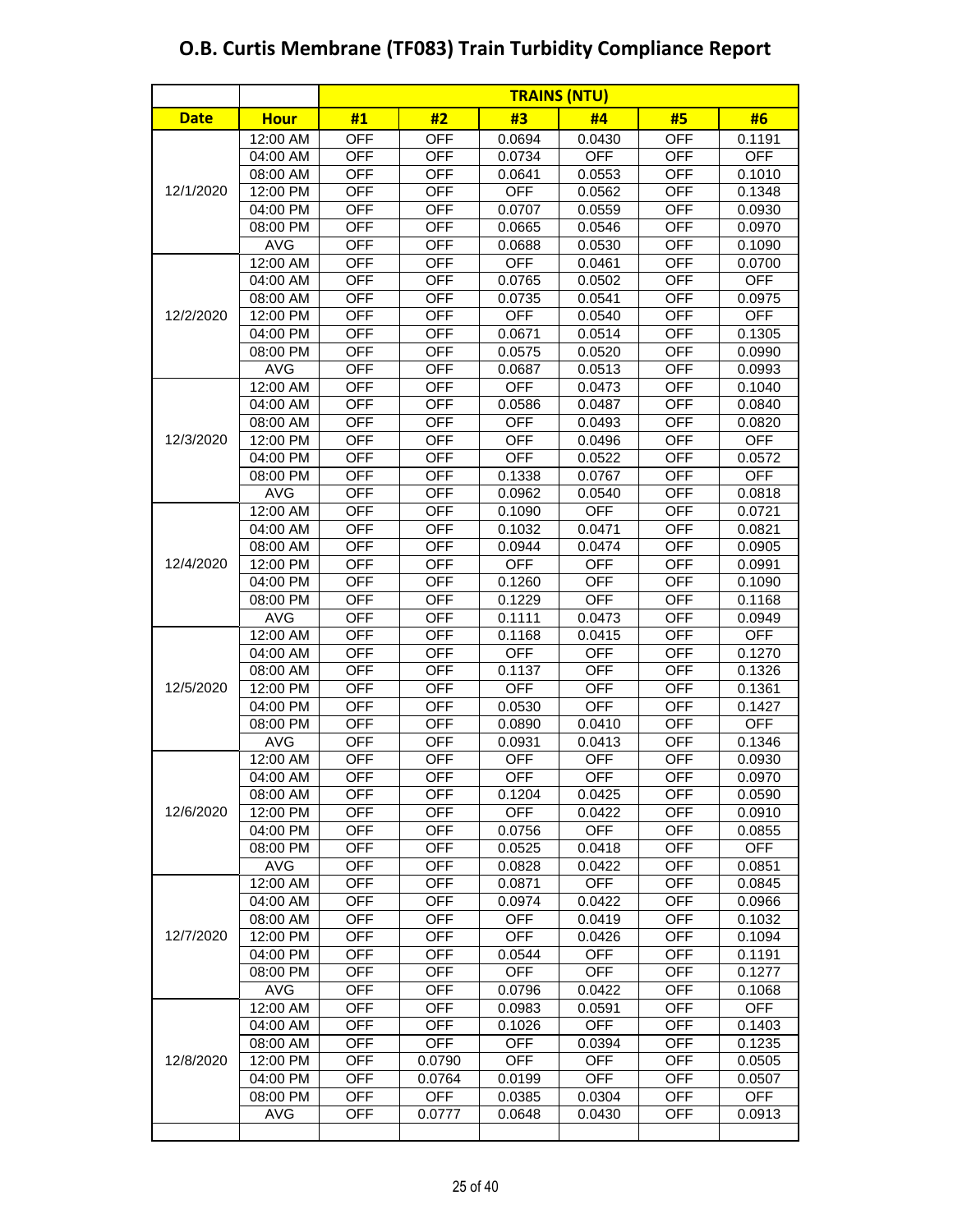|             |             | <b>TRAINS (NTU)</b> |            |            |            |            |            |  |
|-------------|-------------|---------------------|------------|------------|------------|------------|------------|--|
| <b>Date</b> | <b>Hour</b> | #1                  | #2         | #3         | #4         | #5         | #6         |  |
|             | 12:00 AM    | <b>OFF</b>          | <b>OFF</b> | 0.0199     | 0.0486     | <b>OFF</b> | 0.0528     |  |
|             | 04:00 AM    | <b>OFF</b>          | 0.0730     | 0.0220     | <b>OFF</b> | OFF        | 0.0498     |  |
|             | 08:00 AM    | <b>OFF</b>          | <b>OFF</b> | 0.0197     | 0.0301     | <b>OFF</b> | 0.0497     |  |
| 12/9/2020   | 12:00 PM    | <b>OFF</b>          | <b>OFF</b> | 0.0432     | 0.0319     | <b>OFF</b> | 0.0502     |  |
|             | 04:00 PM    | <b>OFF</b>          | 0.0886     | <b>OFF</b> | <b>OFF</b> | <b>OFF</b> | 0.0499     |  |
|             | 08:00 PM    | <b>OFF</b>          | <b>OFF</b> | 0.0338     | 0.0312     | <b>OFF</b> | 0.0550     |  |
|             | <b>AVG</b>  | <b>OFF</b>          | 0.0808     | 0.0277     | 0.0355     | <b>OFF</b> | 0.0512     |  |
|             | 12:00 AM    | <b>OFF</b>          | <b>OFF</b> | <b>OFF</b> | <b>OFF</b> | <b>OFF</b> | 0.0519     |  |
|             | 04:00 AM    | <b>OFF</b>          | <b>OFF</b> | 0.0197     | 0.0330     | <b>OFF</b> | 0.0500     |  |
|             | 08:00 AM    | <b>OFF</b>          | <b>OFF</b> | 0.0202     | <b>OFF</b> | <b>OFF</b> | 0.0518     |  |
| 12/10/2020  | 12:00 PM    | <b>OFF</b>          | 0.1260     | <b>OFF</b> | 0.0299     | <b>OFF</b> | <b>OFF</b> |  |
|             | 04:00 PM    | <b>OFF</b>          | 0.0810     | 0.0227     | <b>OFF</b> | <b>OFF</b> | 0.0548     |  |
|             | 08:00 PM    | <b>OFF</b>          | <b>OFF</b> | 0.0268     | 0.0298     | <b>OFF</b> | 0.0548     |  |
|             | <b>AVG</b>  | <b>OFF</b>          | 0.1035     | 0.0224     | 0.0309     | <b>OFF</b> | 0.0527     |  |
|             | 12:00 AM    | <b>OFF</b>          | <b>OFF</b> | <b>OFF</b> | 0.0482     | <b>OFF</b> | 0.0543     |  |
|             | 04:00 AM    | <b>OFF</b>          | 0.0890     | 0.0198     | <b>OFF</b> | <b>OFF</b> | 0.0540     |  |
|             | 08:00 AM    | <b>OFF</b>          | 0.0793     | 0.0198     | <b>OFF</b> | <b>OFF</b> | 0.0680     |  |
| 12/11/2020  | 12:00 PM    | <b>OFF</b>          | 0.0786     | <b>OFF</b> | 0.0310     | <b>OFF</b> | 0.0660     |  |
|             | 04:00 PM    | <b>OFF</b>          | <b>OFF</b> | 0.0198     | <b>OFF</b> | <b>OFF</b> | 0.0533     |  |
|             | 08:00 PM    | <b>OFF</b>          | 0.1085     | <b>OFF</b> | <b>OFF</b> | <b>OFF</b> | <b>OFF</b> |  |
|             | <b>AVG</b>  | <b>OFF</b>          | 0.0889     | 0.0198     | 0.0396     | <b>OFF</b> | 0.0591     |  |
|             | 12:00 AM    | <b>OFF</b>          | 0.0869     | 0.0201     | <b>OFF</b> | <b>OFF</b> | 0.0544     |  |
|             | 04:00 AM    | <b>OFF</b>          | 0.0808     | <b>OFF</b> | 0.0290     | <b>OFF</b> | <b>OFF</b> |  |
|             | 08:00 AM    | <b>OFF</b>          | <b>OFF</b> | <b>OFF</b> | 0.0301     | <b>OFF</b> | 0.0537     |  |
| 12/12/2020  | 12:00 PM    | <b>OFF</b>          | <b>OFF</b> | 0.0299     | 0.0289     | <b>OFF</b> | 0.0539     |  |
|             | 04:00 PM    | <b>OFF</b>          | 0.0805     | 0.0200     | 0.0337     | <b>OFF</b> | <b>OFF</b> |  |
|             | 08:00 PM    | <b>OFF</b>          | 0.0838     | <b>OFF</b> | 0.0291     | <b>OFF</b> | <b>OFF</b> |  |
|             | <b>AVG</b>  | <b>OFF</b>          | 0.0830     | 0.0233     | 0.0302     | <b>OFF</b> | 0.0540     |  |
|             | 12:00 AM    | <b>OFF</b>          | <b>OFF</b> | 0.0202     | <b>OFF</b> | <b>OFF</b> | 0.0573     |  |
|             | 04:00 AM    | <b>OFF</b>          | <b>OFF</b> | <b>OFF</b> | <b>OFF</b> | <b>OFF</b> | 0.0537     |  |
|             | 08:00 AM    | <b>OFF</b>          | <b>OFF</b> | 0.0314     | 0.0356     | <b>OFF</b> | <b>OFF</b> |  |
| 12/13/2020  | 12:00 PM    | <b>OFF</b>          | 0.0824     | <b>OFF</b> | <b>OFF</b> | <b>OFF</b> | <b>OFF</b> |  |
|             | 04:00 PM    | <b>OFF</b>          | <b>OFF</b> | 0.0202     | <b>OFF</b> | <b>OFF</b> | <b>OFF</b> |  |
|             | 08:00 PM    | <b>OFF</b>          | 0.0840     | 0.0202     | 0.0286     | <b>OFF</b> | <b>OFF</b> |  |
|             | <b>AVG</b>  | <b>OFF</b>          | 0.0832     | 0.0230     | 0.0321     | <b>OFF</b> | 0.0555     |  |
|             | 12:00 AM    | <b>OFF</b>          | 0.0862     | 0.0203     | <b>OFF</b> | <b>OFF</b> | 0.0550     |  |
|             | 04:00 AM    | <b>OFF</b>          | 0.0833     | 0.0204     | <b>OFF</b> | <b>OFF</b> | <b>OFF</b> |  |
|             | 08:00 AM    | <b>OFF</b>          | 0.0835     | 0.0204     | <b>OFF</b> | <b>OFF</b> | 0.0552     |  |
| 12/14/2020  | 12:00 PM    | <b>OFF</b>          | 0.0836     | 0.0351     | 0.0402     | <b>OFF</b> | 0.0561     |  |
|             | 04:00 PM    | <b>OFF</b>          | 0.0838     | <b>OFF</b> | <b>OFF</b> | <b>OFF</b> | <b>OFF</b> |  |
|             | 08:00 PM    | <b>OFF</b>          | 0.0842     | 0.0234     | <b>OFF</b> | <b>OFF</b> | 0.0572     |  |
|             | AVG         | <b>OFF</b>          | 0.0841     | 0.0239     | 0.0402     | OFF        | 0.0559     |  |
|             | 12:00 AM    | <b>OFF</b>          | <b>OFF</b> | <b>OFF</b> | <b>OFF</b> | <b>OFF</b> | 0.0588     |  |
|             | 04:00 AM    | <b>OFF</b>          | 0.0858     | 0.0221     | 0.0297     | <b>OFF</b> | <b>OFF</b> |  |
|             | 08:00 AM    | <b>OFF</b>          | <b>OFF</b> | 0.0246     | <b>OFF</b> | <b>OFF</b> | 0.0586     |  |
| 12/15/2020  | 12:00 PM    | <b>OFF</b>          | <b>OFF</b> | <b>OFF</b> | 0.0287     | <b>OFF</b> | <b>OFF</b> |  |
|             | 04:00 PM    | <b>OFF</b>          | <b>OFF</b> | 0.0208     | <b>OFF</b> | <b>OFF</b> | <b>OFF</b> |  |
|             | 08:00 PM    | <b>OFF</b>          | <b>OFF</b> | 0.0259     | 0.0282     | <b>OFF</b> | <b>OFF</b> |  |
|             | <b>AVG</b>  | <b>OFF</b>          | 0.0858     | 0.0234     | 0.0289     | <b>OFF</b> | 0.0587     |  |
|             | 12:00 AM    | <b>OFF</b>          | <b>OFF</b> | 0.0228     | 0.0742     | <b>OFF</b> | <b>OFF</b> |  |
|             | 04:00 AM    | <b>OFF</b>          | <b>OFF</b> | 0.0210     | <b>OFF</b> | <b>OFF</b> | <b>OFF</b> |  |
|             | 08:00 AM    | <b>OFF</b>          | 0.0895     | 0.0212     | <b>OFF</b> | OFF        | <b>OFF</b> |  |
| 12/16/2020  | 12:00 PM    | <b>OFF</b>          | 0.0895     | 0.0277     | 0.0277     | <b>OFF</b> | 0.0624     |  |
|             | 04:00 PM    | <b>OFF</b>          | 0.0898     | <b>OFF</b> | <b>OFF</b> | <b>OFF</b> | <b>OFF</b> |  |
|             | 08:00 PM    | <b>OFF</b>          | 0.1145     | 0.0281     | <b>OFF</b> | <b>OFF</b> | <b>OFF</b> |  |
|             | <b>AVG</b>  | <b>OFF</b>          | 0.0958     | 0.0242     | 0.0510     | <b>OFF</b> | 0.0624     |  |
|             |             |                     |            |            |            |            |            |  |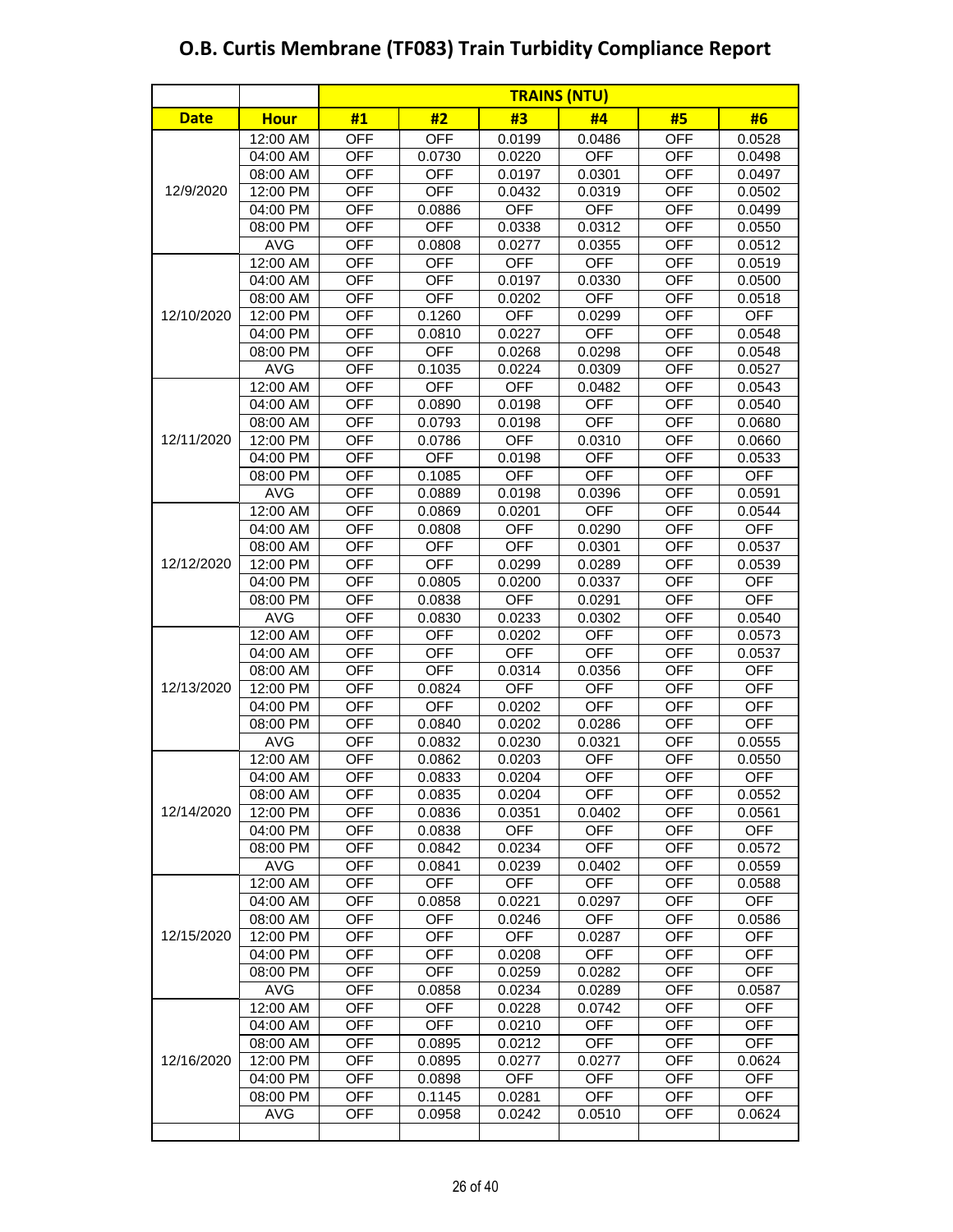|             |             | <b>TRAINS (NTU)</b> |            |            |            |            |            |
|-------------|-------------|---------------------|------------|------------|------------|------------|------------|
| <b>Date</b> | <b>Hour</b> | #1                  | #2         | #3         | #4         | #5         | #6         |
|             | 12:00 AM    | <b>OFF</b>          | <b>OFF</b> | 0.0222     | <b>OFF</b> | <b>OFF</b> | <b>OFF</b> |
|             | 04:00 AM    | <b>OFF</b>          | 0.0953     | 0.0214     | <b>OFF</b> | <b>OFF</b> | <b>OFF</b> |
|             | 08:00 AM    | <b>OFF</b>          | <b>OFF</b> | 0.0213     | <b>OFF</b> | <b>OFF</b> | 0.0555     |
| 12/17/2020  | 12:00 PM    | <b>OFF</b>          | 0.0956     | <b>OFF</b> | 0.0324     | <b>OFF</b> | <b>OFF</b> |
|             | 04:00 PM    | <b>OFF</b>          | 0.0957     | 0.0215     | <b>OFF</b> | <b>OFF</b> | 0.0548     |
|             | 08:00 PM    | <b>OFF</b>          | <b>OFF</b> | 0.0215     | 0.0293     | <b>OFF</b> | 0.0576     |
|             | <b>AVG</b>  | <b>OFF</b>          | 0.0955     | 0.0216     | 0.0309     | <b>OFF</b> | 0.0560     |
|             | 12:00 AM    | <b>OFF</b>          | <b>OFF</b> | <b>OFF</b> | <b>OFF</b> | <b>OFF</b> | <b>OFF</b> |
|             | 04:00 AM    | <b>OFF</b>          | <b>OFF</b> | <b>OFF</b> | <b>OFF</b> | <b>OFF</b> | 0.0568     |
|             | 08:00 AM    | <b>OFF</b>          | 0.0987     | 0.0215     | <b>OFF</b> | <b>OFF</b> | 0.0539     |
| 12/18/2020  | 12:00 PM    | <b>OFF</b>          | 0.0988     | <b>OFF</b> | <b>OFF</b> | <b>OFF</b> | 0.0544     |
|             | 04:00 PM    | <b>OFF</b>          | 0.0990     | 0.0218     | <b>OFF</b> | <b>OFF</b> | 0.0541     |
|             | 08:00 PM    | <b>OFF</b>          | 0.1009     | 0.0374     | <b>OFF</b> | <b>OFF</b> | <b>OFF</b> |
|             | <b>AVG</b>  | <b>OFF</b>          | 0.0994     | 0.0269     | <b>OFF</b> | <b>OFF</b> | 0.0548     |
|             | 12:00 AM    | <b>OFF</b>          | 0.1005     | <b>OFF</b> | <b>OFF</b> | <b>OFF</b> | 0.0558     |
|             | 04:00 AM    | <b>OFF</b>          | <b>OFF</b> | 0.0217     | <b>OFF</b> | <b>OFF</b> | 0.0540     |
|             | 08:00 AM    | <b>OFF</b>          | 0.0997     | 0.0219     | <b>OFF</b> | <b>OFF</b> | 0.0550     |
| 12/19/2020  | 12:00 PM    | <b>OFF</b>          | 0.0999     | <b>OFF</b> | <b>OFF</b> | <b>OFF</b> | <b>OFF</b> |
|             | 04:00 PM    | <b>OFF</b>          | <b>OFF</b> | 0.0219     | <b>OFF</b> | <b>OFF</b> | <b>OFF</b> |
|             | 08:00 PM    | <b>OFF</b>          | 0.1025     | 0.0237     | <b>OFF</b> | <b>OFF</b> | <b>OFF</b> |
|             | <b>AVG</b>  | <b>OFF</b>          | 0.1007     | 0.0223     | <b>OFF</b> | <b>OFF</b> | 0.0549     |
|             | 12:00 AM    | <b>OFF</b>          | <b>OFF</b> | 0.0218     | <b>OFF</b> | <b>OFF</b> | 0.0551     |
|             | 04:00 AM    | <b>OFF</b>          | 0.1015     | 0.0223     | <b>OFF</b> | <b>OFF</b> | 0.0531     |
|             | 08:00 AM    | <b>OFF</b>          | <b>OFF</b> | <b>OFF</b> | <b>OFF</b> | <b>OFF</b> | 0.0531     |
| 12/20/2020  | 12:00 PM    | <b>OFF</b>          | 0.1018     | <b>OFF</b> | <b>OFF</b> | <b>OFF</b> | 0.0528     |
|             | 04:00 PM    | <b>OFF</b>          | 0.1019     | 0.0219     | <b>OFF</b> | <b>OFF</b> | 0.0525     |
|             | 08:00 PM    | <b>OFF</b>          | 0.1022     | <b>OFF</b> | <b>OFF</b> | <b>OFF</b> | 0.0681     |
|             | <b>AVG</b>  | <b>OFF</b>          | 0.1019     | 0.0220     | <b>OFF</b> | <b>OFF</b> | 0.0558     |
|             | 12:00 AM    | <b>OFF</b>          | 0.1031     | 0.0309     | <b>OFF</b> | <b>OFF</b> | 0.0537     |
|             | 04:00 AM    | <b>OFF</b>          | 0.1025     | 0.0233     | <b>OFF</b> | <b>OFF</b> | 0.0553     |
|             | 08:00 AM    | <b>OFF</b>          | <b>OFF</b> | 0.0223     | <b>OFF</b> | <b>OFF</b> | 0.0530     |
| 12/21/2020  | 12:00 PM    | <b>OFF</b>          | 0.1032     | <b>OFF</b> | <b>OFF</b> | <b>OFF</b> | 0.0528     |
|             | 04:00 PM    | <b>OFF</b>          | 0.1034     | <b>OFF</b> | <b>OFF</b> | <b>OFF</b> | <b>OFF</b> |
|             | 08:00 PM    | <b>OFF</b>          | 0.1036     | 0.0346     | <b>OFF</b> | <b>OFF</b> | 0.0567     |
|             | <b>AVG</b>  | <b>OFF</b>          | 0.1032     | 0.0278     | <b>OFF</b> | <b>OFF</b> | 0.0543     |
|             | 12:00 AM    | <b>OFF</b>          | 0.1187     | 0.0579     | <b>OFF</b> | <b>OFF</b> | <b>OFF</b> |
|             | 04:00 AM    | <b>OFF</b>          | 0.1073     | OFF        | OFF        | <b>OFF</b> | 0.0547     |
|             | 08:00 AM    | <b>OFF</b>          | <b>OFF</b> | 0.0222     | 0.0294     | <b>OFF</b> | 0.0524     |
| 12/22/2020  | 12:00 PM    | <b>OFF</b>          | 0.1082     | <b>OFF</b> | 0.0303     | <b>OFF</b> | 0.0540     |
|             | 04:00 PM    | <b>OFF</b>          | <b>OFF</b> | 0.0225     | <b>OFF</b> | <b>OFF</b> | <b>OFF</b> |
|             | 08:00 PM    | <b>OFF</b>          | <b>OFF</b> | 0.0228     | 0.0321     | <b>OFF</b> | 0.0590     |
|             | <b>AVG</b>  | <b>OFF</b>          | 0.1114     | 0.0314     | 0.0306     | <b>OFF</b> | 0.0550     |
|             | 12:00 AM    | <b>OFF</b>          | <b>OFF</b> | 0.0228     | <b>OFF</b> | <b>OFF</b> | 0.0538     |
|             | 04:00 AM    | <b>OFF</b>          | 0.1122     | <b>OFF</b> | 0.0284     | <b>OFF</b> | <b>OFF</b> |
|             | 08:00 AM    | <b>OFF</b>          | <b>OFF</b> | 0.0231     | <b>OFF</b> | <b>OFF</b> | 0.0556     |
| 12/23/2020  | 12:00 PM    | <b>OFF</b>          | <b>OFF</b> | <b>OFF</b> | 0.0288     | <b>OFF</b> | 0.0526     |
|             | 04:00 PM    | <b>OFF</b>          | <b>OFF</b> | <b>OFF</b> | 0.0497     | <b>OFF</b> | <b>OFF</b> |
|             | 08:00 PM    | <b>OFF</b>          | 0.1133     | <b>OFF</b> | 0.0285     | <b>OFF</b> | <b>OFF</b> |
|             | <b>AVG</b>  | <b>OFF</b>          | 0.1128     | 0.0230     | 0.0339     | <b>OFF</b> | 0.0540     |
|             | 12:00 AM    | <b>OFF</b>          | <b>OFF</b> | 0.0234     | 0.0628     | <b>OFF</b> | 0.0814     |
|             | 04:00 AM    | <b>OFF</b>          | 0.1144     | 0.0234     | <b>OFF</b> | <b>OFF</b> | 0.0531     |
|             | 08:00 AM    | <b>OFF</b>          | 0.1142     | <b>OFF</b> | <b>OFF</b> | <b>OFF</b> | <b>OFF</b> |
| 12/24/2020  | 12:00 PM    | <b>OFF</b>          | 0.1145     | <b>OFF</b> | 0.0285     | <b>OFF</b> | 0.0567     |
|             | 04:00 PM    | <b>OFF</b>          | 0.1147     | <b>OFF</b> | 0.0467     | <b>OFF</b> | 0.0527     |
|             | 08:00 PM    | <b>OFF</b>          | 0.1150     | <b>OFF</b> | <b>OFF</b> | <b>OFF</b> | 0.0638     |
|             | AVG         | <b>OFF</b>          | 0.1146     | 0.0234     | 0.0460     | <b>OFF</b> | 0.0615     |
|             |             |                     |            |            |            |            |            |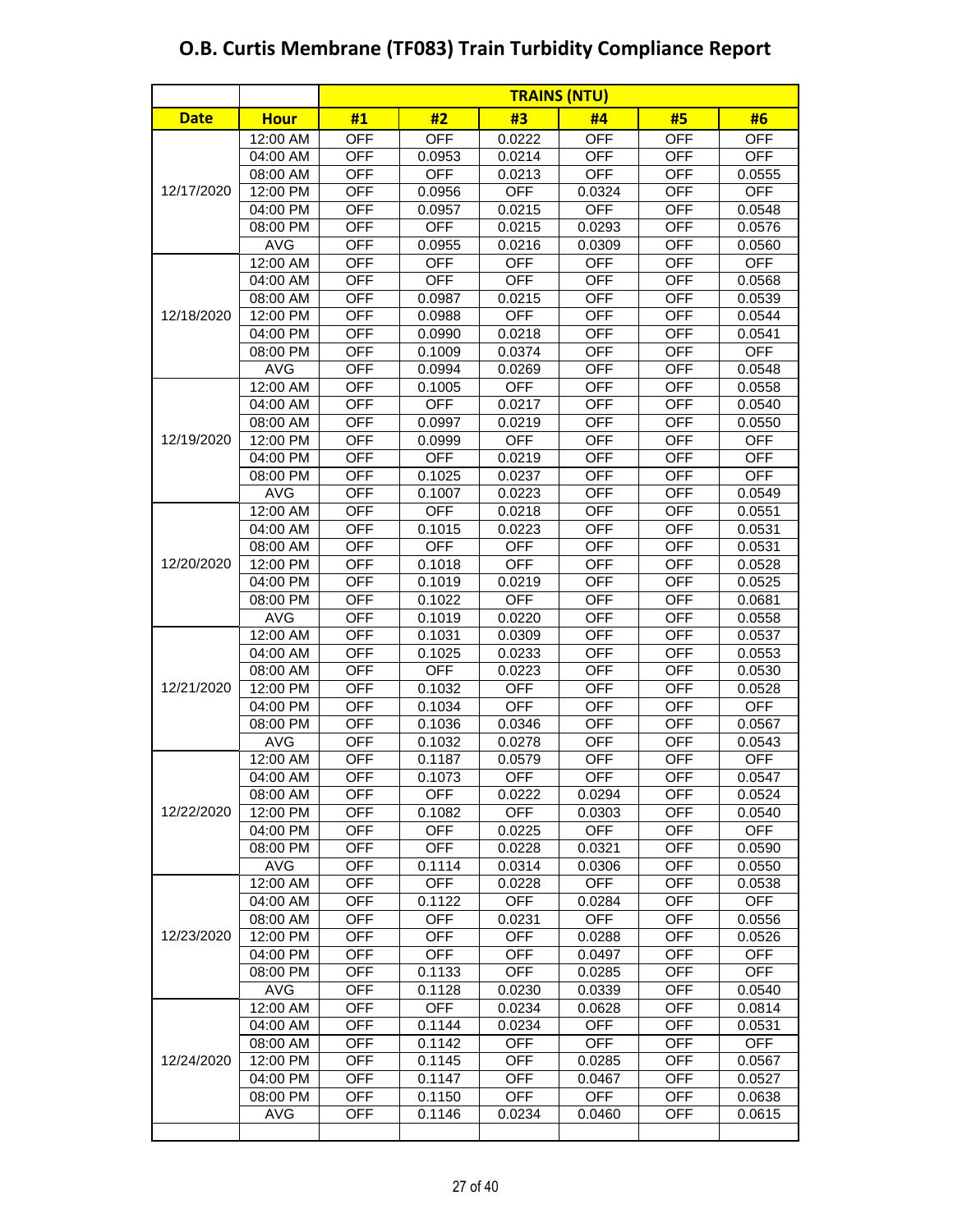|             |             | <b>TRAINS (NTU)</b> |            |            |            |            |            |
|-------------|-------------|---------------------|------------|------------|------------|------------|------------|
| <b>Date</b> | <b>Hour</b> | #1                  | #2         | #3         | #4         | #5         | #6         |
|             | 12:00 AM    | <b>OFF</b>          | <b>OFF</b> | 0.0235     | 0.0293     | <b>OFF</b> | <b>OFF</b> |
|             | 04:00 AM    | <b>OFF</b>          | <b>OFF</b> | 0.0402     | <b>OFF</b> | <b>OFF</b> | 0.0574     |
|             | 08:00 AM    | <b>OFF</b>          | <b>OFF</b> | 0.0232     | 0.0307     | <b>OFF</b> | 0.0523     |
| 12/25/2020  | 12:00 PM    | <b>OFF</b>          | 0.1192     | <b>OFF</b> | 0.0285     | <b>OFF</b> | 0.0530     |
|             | 04:00 PM    | <b>OFF</b>          | 0.1198     | 0.0232     | <b>OFF</b> | <b>OFF</b> | <b>OFF</b> |
|             | 08:00 PM    | <b>OFF</b>          | 0.1189     | <b>OFF</b> | 0.0317     | <b>OFF</b> | <b>OFF</b> |
|             | <b>AVG</b>  | <b>OFF</b>          | 0.1193     | 0.0275     | 0.0301     | <b>OFF</b> | 0.0542     |
|             | 12:00 AM    | <b>OFF</b>          | 0.1192     | 0.0379     | <b>OFF</b> | <b>OFF</b> | 0.0571     |
|             | 04:00 AM    | <b>OFF</b>          | <b>OFF</b> | <b>OFF</b> | <b>OFF</b> | <b>OFF</b> | <b>OFF</b> |
|             | 08:00 AM    | <b>OFF</b>          | <b>OFF</b> | 0.0231     | <b>OFF</b> | <b>OFF</b> | 0.0523     |
| 12/26/2020  | 12:00 PM    | <b>OFF</b>          | 0.1186     | <b>OFF</b> | 0.0286     | <b>OFF</b> | 0.0520     |
|             | 04:00 PM    | <b>OFF</b>          | 0.1187     | 0.0234     | <b>OFF</b> | <b>OFF</b> | 0.0540     |
|             | 08:00 PM    | <b>OFF</b>          | 0.1198     | <b>OFF</b> | <b>OFF</b> | <b>OFF</b> | <b>OFF</b> |
|             | <b>AVG</b>  | <b>OFF</b>          | 0.1191     | 0.0281     | 0.0286     | <b>OFF</b> | 0.0539     |
|             | 12:00 AM    | <b>OFF</b>          | 0.1398     | 0.0460     | 0.0409     | <b>OFF</b> | 0.0562     |
|             | 04:00 AM    | <b>OFF</b>          | 0.1225     | <b>OFF</b> | <b>OFF</b> | <b>OFF</b> | 0.0532     |
|             | 08:00 AM    | <b>OFF</b>          | 0.1222     | 0.0241     | 0.0291     | <b>OFF</b> | 0.0525     |
| 12/27/2020  | 12:00 PM    | <b>OFF</b>          | 0.1225     | <b>OFF</b> | 0.0289     | <b>OFF</b> | <b>OFF</b> |
|             | 04:00 PM    | <b>OFF</b>          | 0.1227     | <b>OFF</b> | <b>OFF</b> | <b>OFF</b> | <b>OFF</b> |
|             | 08:00 PM    | <b>OFF</b>          | <b>OFF</b> | <b>OFF</b> | 0.0299     | <b>OFF</b> | 0.0582     |
|             | <b>AVG</b>  | <b>OFF</b>          | 0.1259     | 0.0351     | 0.0322     | <b>OFF</b> | 0.0550     |
|             | 12:00 AM    | <b>OFF</b>          | 0.1232     | <b>OFF</b> | <b>OFF</b> | <b>OFF</b> | <b>OFF</b> |
|             | 04:00 AM    | <b>OFF</b>          | <b>OFF</b> | 0.0265     | 0.0319     | <b>OFF</b> | <b>OFF</b> |
|             | 08:00 AM    | <b>OFF</b>          | <b>OFF</b> | 0.0225     | 0.0298     | <b>OFF</b> | 0.0553     |
| 12/28/2020  | 12:00 PM    | <b>OFF</b>          | 0.1216     | <b>OFF</b> | 0.0294     | <b>OFF</b> | <b>OFF</b> |
|             | 04:00 PM    | <b>OFF</b>          | 0.1211     | 0.0228     | <b>OFF</b> | <b>OFF</b> | 0.0533     |
|             | 08:00 PM    | <b>OFF</b>          | 0.1216     | 0.0253     | 0.0305     | <b>OFF</b> | 0.0558     |
|             | <b>AVG</b>  | <b>OFF</b>          | 0.1219     | 0.0243     | 0.0304     | <b>OFF</b> | 0.0548     |
|             | 12:00 AM    | <b>OFF</b>          | <b>OFF</b> | 0.0360     | 0.0362     | <b>OFF</b> | <b>OFF</b> |
|             | 04:00 AM    | <b>OFF</b>          | <b>OFF</b> | 0.0330     | <b>OFF</b> | <b>OFF</b> | 0.0544     |
|             | 08:00 AM    | <b>OFF</b>          | <b>OFF</b> | <b>OFF</b> | <b>OFF</b> | <b>OFF</b> | 0.0541     |
| 12/29/2020  | 12:00 PM    | <b>OFF</b>          | <b>OFF</b> | <b>OFF</b> | <b>OFF</b> | <b>OFF</b> | 0.0549     |
|             | 04:00 PM    | <b>OFF</b>          | <b>OFF</b> | 0.0244     | <b>OFF</b> | <b>OFF</b> | 0.0562     |
|             | 08:00 PM    | <b>OFF</b>          | 0.0820     | 0.0264     | <b>OFF</b> | <b>OFF</b> | 0.0548     |
|             | <b>AVG</b>  | <b>OFF</b>          | 0.0820     | 0.0300     | 0.0362     | <b>OFF</b> | 0.0549     |
|             | 12:00 AM    | <b>OFF</b>          | <b>OFF</b> | 0.0265     | 0.0309     | <b>OFF</b> | <b>OFF</b> |
|             | 04:00 AM    | <b>OFF</b>          | 0.0620     | 0.0251     | 0.0296     | <b>OFF</b> | 0.0549     |
|             | 08:00 AM    | <b>OFF</b>          | <b>OFF</b> | 0.0226     | 0.0305     | <b>OFF</b> | <b>OFF</b> |
| 12/30/2020  | 12:00 PM    | <b>OFF</b>          | 0.0530     | <b>OFF</b> | 0.0433     | <b>OFF</b> | 0.0552     |
|             | 04:00 PM    | OFF                 | 0.0530     | 0.0226     | <b>OFF</b> | OFF        | <b>OFF</b> |
|             | 08:00 PM    | OFF                 | OFF        | 0.0289     | 0.0439     | <b>OFF</b> | OFF        |
|             | <b>AVG</b>  | OFF                 | 0.0560     | 0.0251     | 0.0356     | <b>OFF</b> | 0.0551     |
|             | 12:00 AM    | OFF                 | 0.0860     | 0.0231     | <b>OFF</b> | OFF        | 0.0566     |
|             | 04:00 AM    | <b>OFF</b>          | 0.0910     | <b>OFF</b> | 0.0329     | <b>OFF</b> | <b>OFF</b> |
|             | 08:00 AM    | <b>OFF</b>          | <b>OFF</b> | 0.0223     | 0.0325     | <b>OFF</b> | 0.0566     |
| 12/31/2020  | 12:00 PM    | OFF                 | 0.0780     | <b>OFF</b> | 0.0304     | <b>OFF</b> | 0.0624     |
|             | 04:00 PM    | <b>OFF</b>          | 0.0820     | 0.0249     | 0.0330     | <b>OFF</b> | <b>OFF</b> |
|             | 08:00 PM    | <b>OFF</b>          | <b>OFF</b> | 0.0254     | <b>OFF</b> | <b>OFF</b> | <b>OFF</b> |
|             | AVG         | <b>OFF</b>          | 0.0843     | 0.0239     | 0.0322     | <b>OFF</b> | 0.0585     |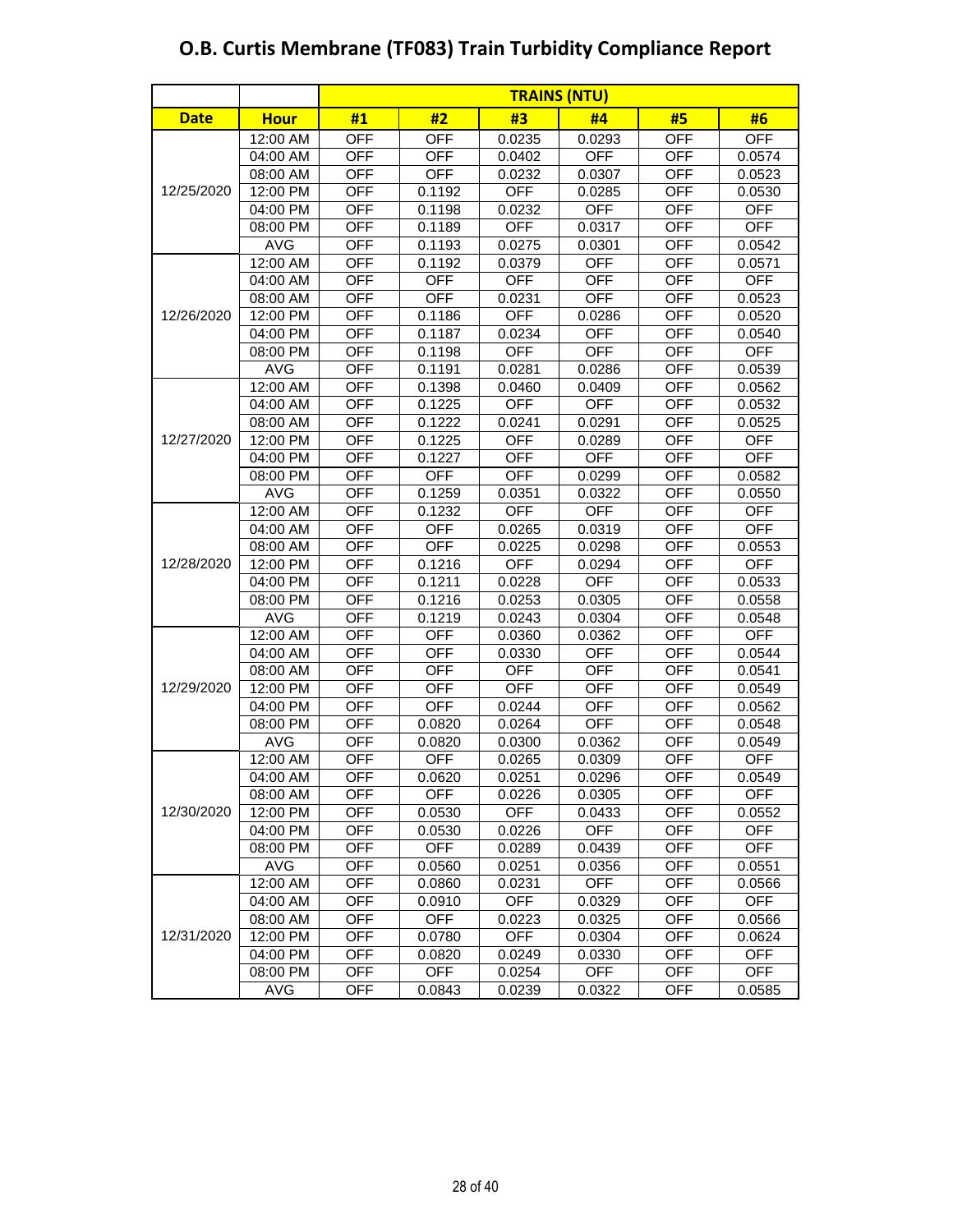## **O.B. Curtis Membrane (TF083) Trains Daily MIT Results**

| <b>Date Time</b>                      | <b>Train 2 LRV</b> | <b>Date Time</b>                       | <b>Train 2 LRV</b> | <b>Date Time</b>                      | <b>Train 2 LRV</b> | <b>Date Time</b>                     | <b>Train 2 LRV</b> |
|---------------------------------------|--------------------|----------------------------------------|--------------------|---------------------------------------|--------------------|--------------------------------------|--------------------|
| 12/6/20 2:05 PM                       | 3.643              | 12/12/20 9:45 PM                       | 4.061              | 12/20/20 10:55 PM                     | 4.360              | 12/26/20 10:10 PM                    | 3.842              |
| 12/6/20 2:10 PM                       | 0.000              | 12/12/20 9:50 PM                       | 0.000              | 12/20/20 11:00 PM                     | 0.000              | 12/26/20 10:20 PM                    | 0.000              |
| 12/6/20 2:20 PM                       | $-1.000$           | 12/12/20 10:00 PM                      | $-1.000$           | 12/20/20 11:15 PM                     | $-1.000$           | 12/26/20 10:30 PM                    | $-1.000$           |
| 12/6/20 2:25 PM                       | 3.629              | 12/12/20 10:05 PM                      | 3.953              | 12/20/20 11:20 PM                     | 0.000              | 12/26/20 10:35 PM                    | 3.924              |
| 12/6/20 5:50 PM                       | 3.629              | 12/12/20 10:25 PM                      | 0.000              | 12/20/20 11:30 PM                     | $-1.000$           | 12/26/20 10:45 PM                    | 0.000              |
| 12/6/20 5:55 PM                       | 0.000              | 12/12/20 10:35 PM                      | $-1.000$           | 12/20/20 11:35 PM                     | 0.000              | 12/26/20 10:55 PM                    | $-1.000$           |
| 12/6/20 6:05 PM                       | $-1.000$           | 12/12/20 10:40 PM                      | 4.159              | 12/20/20 11:45 PM                     | $-1.000$           | 12/26/20 11:00 PM                    | 4.037              |
| 12/6/20 6:10 PM                       | 3.782              | 12/13/20 10:40 PM                      | 4.159              | 12/20/20 11:50 PM                     | 4.048              | 12/27/20 9:50 PM                     | 4.037              |
| 12/6/20 11:25 PM                      | 3.782              | 12/13/20 10:45 PM                      | 0.000              | 12/21/20 10:05 PM                     | 4.048              | 12/27/20 9:55 PM                     | 0.000              |
| 12/6/20 11:30 PM                      | 0.000              | 12/13/20 10:55 PM                      | $-1.000$           | 12/21/20 10:10 PM                     | 0.000              | 12/27/20 10:05 PM                    | $-1.000$           |
| 12/6/20 11:45 PM                      | 3.850              | 12/13/20 11:00 PM                      | 4.024              | 12/21/20 10:20 PM                     | $-1.000$           | 12/27/20 10:10 PM                    | 3.831              |
| 12/7/20 12:25 AM                      | 3.850              | 12/14/20 9:40 PM                       | 4.024              | 12/21/20 10:25 PM                     | 0.000              | 12/27/20 10:15 PM                    | 0.000              |
| 12/7/20 12:30 AM                      | 0.000              | 12/14/20 9:45 PM                       | 0.000              | 12/21/20 10:35 PM                     | $-1.000$           | 12/27/20 10:25 PM                    | $-1.000$           |
| 12/7/20 12:45 AM                      | $-1.000$           | 12/14/20 9:55 PM                       | $-1.000$           | 12/21/20 10:40 PM                     | 3.958              | 12/27/20 10:30 PM                    | 0.000              |
| 12/7/20 12:50 AM                      | 3.877              | 12/14/20 10:00 PM                      | 4.003              | 12/21/20 10:45 PM                     | 0.000              | 12/27/20 10:45 PM                    | $-1.000$           |
| 12/7/20 2:15 AM                       | 3.877              | 12/15/20 9:30 PM                       | 4.003              | 12/21/20 10:55 PM                     | $-1.000$           | 12/27/20 10:50 PM                    | 4.040              |
| 12/7/20 2:20 AM                       | 0.000              | 12/15/20 9:35 PM                       | 0.000              | 12/21/20 11:00 PM                     | 4.050              | 12/28/20 10:30 PM                    | 4.040              |
| 12/7/20 2:30 AM                       | $-1.000$           | 12/15/20 9:45 PM                       | $-1.000$           | 12/22/20 9:50 PM                      | 4.050              | 12/28/20 10:35 PM                    | 0.000              |
| 12/7/20 2:35 AM                       | 4.267              | 12/15/20 9:50 PM                       | 3.980              | 12/22/20 9:55 PM                      | 0.000              | 12/28/20 10:50 PM                    | $-1.000$           |
| 12/7/20 9:45 AM                       | 4.267              | 12/15/20 10:25 PM                      | 3.980              | 12/22/20 10:05 PM                     | $-1.000$           | 12/28/20 10:55 PM                    | 3.863              |
| 12/7/20 9:50 AM                       | 0.000              | 12/15/20 10:30 PM                      | 0.000              | 12/22/20 10:10 PM                     | 3.879              | 12/29/20 12:00 AM                    | 3.863              |
| 12/7/20 3:20 PM                       | 0.000              | 12/15/20 10:40 PM                      | $-1.000$           | 12/22/20 10:15 PM                     | 0.000              | 12/29/20 12:05 AM                    | 0.000              |
| 12/7/20 3:25 PM                       | $-1.000$           | 12/15/20 10:45 PM                      | 4.080              | 12/22/20 10:25 PM                     | $-1.000$           | 12/29/20 12:20 AM                    | $-1.000$           |
| 12/7/20 3:30 PM                       | 3.921              | 12/16/20 9:50 PM                       | 4.080              | 12/22/20 10:30 PM                     | 3.956              | 12/29/20 12:25 AM                    | 3.875              |
| 12/7/20 3:35 PM                       | 0.000              | 12/16/20 9:55 PM                       | 0.000              | 12/22/20 10:35 PM                     | 0.000              | 12/29/20 12:30 AM                    | 0.000              |
| 12/7/20 3:45 PM                       | $-1.000$           | 12/16/20 10:05 PM                      | $-1.000$           | 12/22/20 10:45 PM                     | $-1.000$           | 12/29/20 12:40 AM                    | $-1.000$           |
| 12/7/20 3:50 PM                       | 3.802              | 12/16/20 10:10 PM                      | 4.003              | 12/22/20 10:50 PM                     | 4.041              | 12/29/20 12:45 AM                    | 3.967              |
| 12/7/20 5:45 PM                       | 3.802              | 12/17/20 9:55 PM                       | 4.003              | 12/23/20 9:35 PM                      | 4.041              | 12/29/20 12:50 AM                    | 0.000              |
| 12/7/20 5:50 PM                       | 0.000              | 12/17/20 10:00 PM                      | 0.000              | 12/23/20 9:40 PM                      | 0.000              | 12/29/20 1:00 AM                     | $-1.000$           |
| 12/7/20 6:00 PM                       | $-1.000$           | 12/17/20 10:10 PM                      | $-1.000$           | 12/23/20 9:50 PM                      | $-1.000$           | 12/29/20 1:05 AM                     | 0.000              |
| 12/7/20 6:05 PM                       | 3.795              | 12/17/20 10:15 PM                      | 4.012              | 12/23/20 9:55 PM                      | 3.888              | 12/29/20 1:15 AM                     | $-1.000$           |
| 12/8/20 9:40 AM                       | 3.795              | 12/18/20 9:50 PM                       | 4.012              | 12/23/20 10:00 PM                     | 0.000              | 12/29/20 1:20 AM                     | 3.984              |
| 12/8/20 9:45 AM                       | 0.000              | 12/18/20 9:55 PM                       | 0.000              | 12/23/20 10:10 PM                     | $-1.000$           | 12/29/20 4:20 AM                     | 3.984              |
| 12/8/20 9:55 AM                       | $-1.000$           | 12/18/20 10:05 PM                      | $-1.000$           | 12/23/20 10:15 PM                     | 3.936              | 12/29/20 4:25 AM                     | 0.000              |
| 12/8/20 10:00 AM                      | 4.135              | 12/18/20 10:10 PM                      | 3.994              | 12/23/20 10:35 PM                     | 3.936              | 12/29/20 4:35 AM                     | $-1.000$           |
| 12/8/20 9:40 PM                       | 4.135              | 12/18/20 10:55 PM                      | 3.994              | 12/23/20 10:40 PM                     | 0.000              | 12/29/20 4:40 AM                     | 3.834              |
| 12/8/20 9:45 PM                       | 0.000              | 12/18/20 11:00 PM                      | 0.000              | 12/23/20 10:50 PM                     | $-1.000$           | 12/29/20 6:10 AM                     | 3.834              |
| 12/8/20 9:55 PM                       | $-1.000$           | 12/18/20 11:10 PM                      | $-1.000$           | 12/23/20 10:55 PM                     | 4.059              | 12/29/20 6:15 AM                     | 0.000              |
| 12/8/20 10:00 PM                      | 3.992              | 12/18/20 11:15 PM                      | 4.185              | 12/25/20 2:55 AM                      | 4.059              | 12/29/20 6:25 AM                     | $-1.000$           |
| 12/8/20 10:10 PM                      | 0.000<br>$-1.000$  | 12/19/20 10:00 PM                      | 4.185<br>0.000     | 12/25/20 3:00 AM                      | 0.000              | 12/29/20 6:30 AM                     | 3.814<br>0.000     |
| 12/8/20 10:25 PM                      | 4.022              | 12/19/20 10:05 PM                      | $-1.000$           | 12/25/20 3:15 AM                      | $-1.000$<br>0.000  | 12/29/20 6:40 AM                     | $-1.000$           |
| 12/8/20 10:30 PM                      | 4.022              | 12/19/20 10:15 PM                      | 3.973              | 12/25/20 3:20 AM                      | $-1.000$           | 12/29/20 6:50 AM                     | 3.805              |
| 12/9/20 9:50 PM                       | 0.000              | 12/19/20 10:20 PM                      | 0.000              | 12/25/20 3:35 AM                      | 3.958              | 12/29/20 6:55 AM                     | 3.805              |
| 12/9/20 9:55 PM                       | $-1.000$           | 12/19/20 10:25 PM                      | 4.278              | 12/25/20 3:40 AM                      | 0.000              | 12/29/20 7:15 AM                     | 0.000              |
| 12/9/20 10:05 PM<br>12/9/20 10:10 PM  | 4.008              | 12/19/20 10:40 PM                      | 4.278              | 12/25/20 3:45 AM                      | $-1.000$           | 12/29/20 7:20 AM                     | $-1.000$           |
|                                       | 4.008              | 12/19/20 11:30 PM<br>12/19/20 11:35 PM | 0.000              | 12/25/20 3:55 AM<br>12/25/20 4:00 AM  | 4.073              | 12/29/20 7:30 AM<br>12/29/20 7:35 AM | 3.832              |
| 12/10/20 9:40 PM                      | 0.000              | 12/19/20 11:45 PM                      | $-1.000$           | 12/25/20 9:40 PM                      | 4.073              |                                      | 3.832              |
| 12/10/20 9:45 PM                      | $-1.000$           |                                        | 3.533              |                                       | 0.000              | 12/29/20 8:50 AM                     | 0.000              |
| 12/10/20 9:55 PM                      | 4.008              | 12/19/20 11:50 PM                      | 0.000              | 12/25/20 9:45 PM                      | $-1.000$           | 12/29/20 8:55 AM                     | $-1.000$           |
| 12/10/20 10:00 PM<br>12/11/20 9:35 PM | 4.008              | 12/19/20 11:55 PM<br>12/20/20 12:10 AM | $-1.000$           | 12/25/20 9:55 PM<br>12/25/20 10:00 PM | 0.000              | 12/29/20 9:05 AM<br>12/29/20 9:10 AM | 3.777              |
| 12/11/20 9:40 PM                      | 0.000              | 12/20/20 12:15 AM                      | 3.678              | 12/25/20 10:10 PM                     | $-1.000$           | 12/29/20 4:25 PM                     | 3.777              |
| 12/11/20 9:50 PM                      | $-1.000$           | 12/20/20 12:20 AM                      | 0.000              | 12/25/20 10:15 PM                     | 0.000              | 12/29/20 4:30 PM                     | 0.000              |
| 12/11/20 9:55 PM                      | 3.932              | 12/20/20 12:30 AM                      | $-1.000$           | 12/25/20 10:30 PM                     | $-1.000$           | 12/29/20 4:40 PM                     | $-1.000$           |
| 12/11/20 11:35 PM                     | 3.932              | 12/20/20 12:35 AM                      | 3.979              | 12/25/20 10:35 PM                     | 4.071              | 12/29/20 4:45 PM                     | 3.826              |
| 12/11/20 11:40 PM                     | 0.000              | 12/20/20 12:45 AM                      | 0.000              | 12/26/20 9:50 PM                      | 4.071              | 12/29/20 4:50 PM                     | 0.000              |
| 12/11/20 11:50 PM                     | $-1.000$           | 12/20/20 12:55 AM                      | $-1.000$           | 12/26/20 9:55 PM                      | 0.000              | 12/29/20 5:00 PM                     | $-1.000$           |
| 12/11/20 11:55 PM                     | 4.061              | 12/20/20 1:00 AM                       | 4.360              | 12/26/20 10:05 PM                     | $-1.000$           | 12/29/20 5:05 PM                     | 3.631              |
|                                       |                    |                                        |                    |                                       |                    |                                      |                    |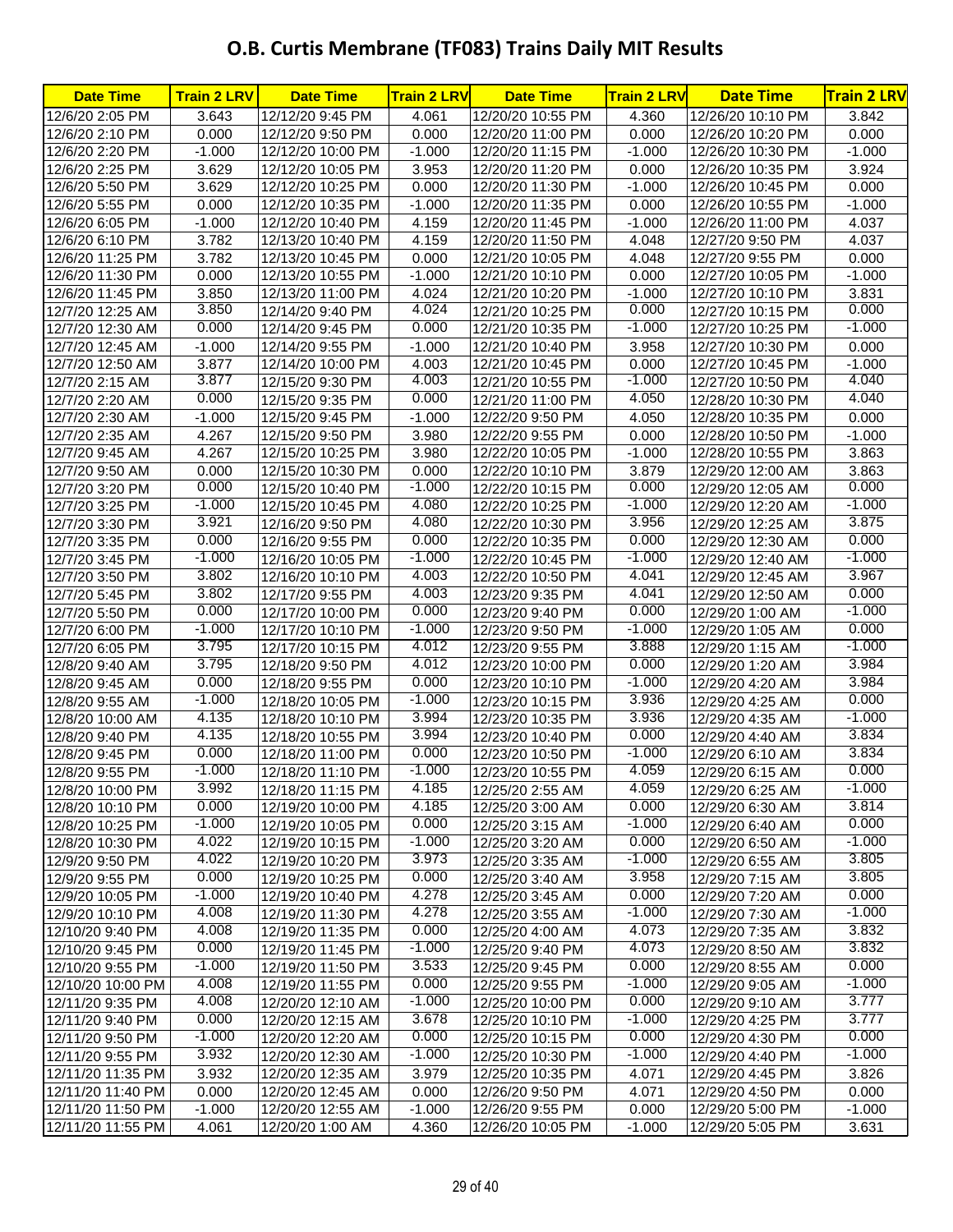### **CITY OF JACKSON DISTRIBUTION SYSTEM DISINFECTANT DATA**

| <b>System ID</b> | 250008        |
|------------------|---------------|
| Month Of         | December 2020 |

| <b>Dec-20</b> | No. of sites,<br>disinfectant residual<br>measured (a) | No. of sites, no<br>disinfectant measured,<br>HPC measured (b) | No. of sites,<br>disinfectant residual<br>not detected, no HPC<br>measured (c) | No. of sites,<br>disinfectant residual<br>not detected. HPC><br>500/ml (d) | No. of sites,<br>disinfectant residual<br>not measured. HPC ><br>500/ml (e) |
|---------------|--------------------------------------------------------|----------------------------------------------------------------|--------------------------------------------------------------------------------|----------------------------------------------------------------------------|-----------------------------------------------------------------------------|
| <b>DATE</b>   | COL <sub>2</sub>                                       | COL <sub>3</sub>                                               | COL <sub>4</sub>                                                               | COL <sub>5</sub>                                                           | COL <sub>6</sub>                                                            |
| 12/1          | 62                                                     |                                                                |                                                                                |                                                                            |                                                                             |
| 12/2          | 42                                                     |                                                                |                                                                                |                                                                            |                                                                             |
| 12/3          | 14                                                     |                                                                |                                                                                |                                                                            |                                                                             |
| 12/4          |                                                        |                                                                |                                                                                |                                                                            |                                                                             |
| 12/5          |                                                        |                                                                |                                                                                |                                                                            |                                                                             |
| 12/6          |                                                        |                                                                |                                                                                |                                                                            |                                                                             |
| 12/7          |                                                        |                                                                |                                                                                |                                                                            |                                                                             |
| 12/8          | 14                                                     |                                                                |                                                                                |                                                                            |                                                                             |
| 12/9          | 3                                                      |                                                                |                                                                                |                                                                            |                                                                             |
| 12/10         |                                                        |                                                                |                                                                                |                                                                            |                                                                             |
| 12/11         |                                                        |                                                                |                                                                                |                                                                            |                                                                             |
| 12/12         |                                                        |                                                                |                                                                                |                                                                            |                                                                             |
| 12/13         |                                                        |                                                                |                                                                                |                                                                            |                                                                             |
| 12/14         |                                                        |                                                                |                                                                                |                                                                            |                                                                             |
| 12/15         |                                                        |                                                                |                                                                                |                                                                            |                                                                             |
| 12/16         |                                                        |                                                                |                                                                                |                                                                            |                                                                             |
| 12/17         |                                                        |                                                                |                                                                                |                                                                            |                                                                             |
| 12/18         |                                                        |                                                                |                                                                                |                                                                            |                                                                             |
| 12/19         |                                                        |                                                                |                                                                                |                                                                            |                                                                             |
| 12/20         |                                                        |                                                                |                                                                                |                                                                            |                                                                             |
| 12/21         |                                                        |                                                                |                                                                                |                                                                            |                                                                             |
| 12/22         |                                                        |                                                                |                                                                                |                                                                            |                                                                             |
| 12/23         |                                                        |                                                                |                                                                                |                                                                            |                                                                             |
| 12/24         |                                                        |                                                                |                                                                                |                                                                            |                                                                             |
| 12/25         |                                                        |                                                                |                                                                                |                                                                            |                                                                             |
| 12/26         |                                                        |                                                                |                                                                                |                                                                            |                                                                             |
| 12/27         |                                                        |                                                                |                                                                                |                                                                            |                                                                             |
| 12/28         |                                                        |                                                                |                                                                                |                                                                            |                                                                             |
| 12/29         |                                                        |                                                                |                                                                                |                                                                            |                                                                             |
| 12/30         |                                                        |                                                                |                                                                                |                                                                            |                                                                             |
| 12/31         |                                                        |                                                                |                                                                                |                                                                            |                                                                             |
| Total         | 135                                                    | $\pmb{0}$                                                      | $\pmb{0}$                                                                      | $\pmb{0}$                                                                  | $\pmb{0}$                                                                   |

 $V = (c+d+e)/(a+b)^*100$ 

 $V = 0$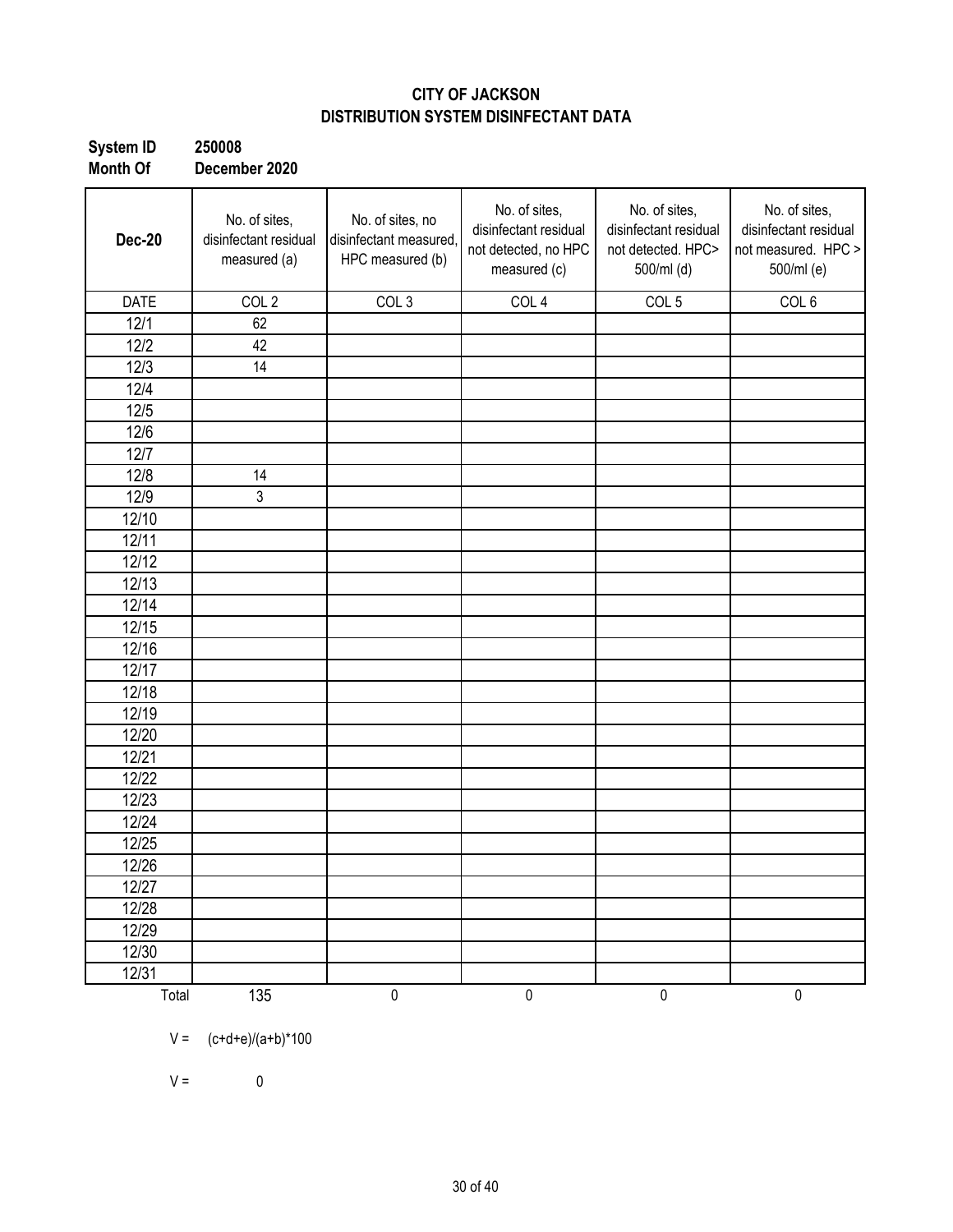### **CITY OF JACKSON CHLORINE DIOXIDE COMPLIANCE**

|               |                  | <b>SYSTEM ID: 250008-02</b> |                  | <b>SYSTEM ID: 250008-01</b> |             | <b>DISTRIBUTION SITES</b> |                  |                  |
|---------------|------------------|-----------------------------|------------------|-----------------------------|-------------|---------------------------|------------------|------------------|
| <b>Dec-20</b> |                  | O.B. CURTIS (TF082)         |                  | J. H. FEWELL (TF081)        | <b>DATE</b> | <b>SITE</b>               | CIO <sub>2</sub> | CIO <sup>-</sup> |
|               | CIO <sub>2</sub> | CIO.                        | CIO <sub>2</sub> | CIO <sup>-</sup>            |             | Olympia                   | <b>OFF</b>       | <b>OFF</b>       |
|               |                  |                             |                  |                             |             | <b>Boling St</b>          | <b>OFF</b>       | <b>OFF</b>       |
| 12/1          | <b>OFF</b>       | <b>OFF</b>                  | <b>OFF</b>       | <b>OFF</b>                  |             | John Hopkins              | <b>OFF</b>       | <b>OFF</b>       |
| 12/2          | <b>OFF</b>       | <b>OFF</b>                  | <b>OFF</b>       | <b>OFF</b>                  |             |                           |                  |                  |
| 12/3          | <b>OFF</b>       | <b>OFF</b>                  | <b>OFF</b>       | <b>OFF</b>                  |             |                           |                  |                  |
| 12/4          | <b>OFF</b>       | <b>OFF</b>                  | <b>OFF</b>       | <b>OFF</b>                  |             |                           |                  |                  |
| 12/5          | <b>OFF</b>       | <b>OFF</b>                  | <b>OFF</b>       | <b>OFF</b>                  |             |                           |                  |                  |
| 12/6          | <b>OFF</b>       | <b>OFF</b>                  | <b>OFF</b>       | <b>OFF</b>                  |             |                           |                  |                  |
| 12/7          | <b>OFF</b>       | <b>OFF</b>                  | <b>OFF</b>       | <b>OFF</b>                  |             |                           |                  |                  |
| 12/8          | <b>OFF</b>       | <b>OFF</b>                  | <b>OFF</b>       | <b>OFF</b>                  |             |                           |                  |                  |
| 12/9          | <b>OFF</b>       | <b>OFF</b>                  | <b>OFF</b>       | <b>OFF</b>                  |             |                           |                  |                  |
| 12/10         | <b>OFF</b>       | <b>OFF</b>                  | <b>OFF</b>       | <b>OFF</b>                  |             |                           |                  |                  |
| 12/11         | <b>OFF</b>       | <b>OFF</b>                  | <b>OFF</b>       | <b>OFF</b>                  |             |                           |                  |                  |
| 12/12         | <b>OFF</b>       | <b>OFF</b>                  | <b>OFF</b>       | <b>OFF</b>                  |             |                           |                  |                  |
| 12/13         | <b>OFF</b>       | <b>OFF</b>                  | <b>OFF</b>       | <b>OFF</b>                  |             |                           |                  |                  |
| 12/14         | <b>OFF</b>       | <b>OFF</b>                  | <b>OFF</b>       | <b>OFF</b>                  |             |                           |                  |                  |
| 12/15         | <b>OFF</b>       | <b>OFF</b>                  | <b>OFF</b>       | <b>OFF</b>                  |             |                           |                  |                  |
| 12/16         | <b>OFF</b>       | <b>OFF</b>                  | <b>OFF</b>       | <b>OFF</b>                  |             |                           |                  |                  |
| 12/17         | <b>OFF</b>       | <b>OFF</b>                  | <b>OFF</b>       | <b>OFF</b>                  |             |                           |                  |                  |
| 12/18         | <b>OFF</b>       | <b>OFF</b>                  | <b>OFF</b>       | <b>OFF</b>                  |             |                           |                  |                  |
| 12/19         | <b>OFF</b>       | <b>OFF</b>                  | <b>OFF</b>       | <b>OFF</b>                  |             |                           |                  |                  |
| 12/20         | <b>OFF</b>       | <b>OFF</b>                  | <b>OFF</b>       | <b>OFF</b>                  |             |                           |                  |                  |
| 12/21         | <b>OFF</b>       | <b>OFF</b>                  | <b>OFF</b>       | <b>OFF</b>                  |             |                           |                  |                  |
| 12/22         | <b>OFF</b>       | <b>OFF</b>                  | <b>OFF</b>       | <b>OFF</b>                  |             |                           |                  |                  |
| 12/23         | <b>OFF</b>       | <b>OFF</b>                  | <b>OFF</b>       | <b>OFF</b>                  |             |                           |                  |                  |
| 12/24         | <b>OFF</b>       | <b>OFF</b>                  | <b>OFF</b>       | <b>OFF</b>                  |             |                           |                  |                  |
| 12/25         | <b>OFF</b>       | <b>OFF</b>                  | <b>OFF</b>       | <b>OFF</b>                  |             |                           |                  |                  |
| 12/26         | <b>OFF</b>       | <b>OFF</b>                  | <b>OFF</b>       | <b>OFF</b>                  |             |                           |                  |                  |
| 12/27         | <b>OFF</b>       | <b>OFF</b>                  | <b>OFF</b>       | <b>OFF</b>                  |             |                           |                  |                  |
| 12/28         | <b>OFF</b>       | <b>OFF</b>                  | <b>OFF</b>       | <b>OFF</b>                  |             |                           |                  |                  |
| 12/29         | <b>OFF</b>       | <b>OFF</b>                  | <b>OFF</b>       | <b>OFF</b>                  |             |                           |                  |                  |
| 12/30         | <b>OFF</b>       | <b>OFF</b>                  | <b>OFF</b>       | <b>OFF</b>                  |             |                           |                  |                  |
| 12/31         | <b>OFF</b>       | <b>OFF</b>                  | <b>OFF</b>       | <b>OFF</b>                  |             |                           |                  |                  |
|               |                  |                             |                  |                             |             |                           |                  |                  |

|                  | STEM ID: 250008-02       | <b>SYSTEM ID: 250008-01</b> |                  | <b>DISTRIBUTION SITES</b> |                  |                                      |            |
|------------------|--------------------------|-----------------------------|------------------|---------------------------|------------------|--------------------------------------|------------|
|                  | <b>B. CURTIS (TF082)</b> | J. H. FEWELL (TF081)        |                  | <b>DATE</b>               | <b>SITE</b>      | CIO <sub>2</sub><br>CIO <sup>-</sup> |            |
| CIO <sub>2</sub> | CIO <sup>-</sup>         | CIO <sub>2</sub>            | CIO <sup>-</sup> |                           | Olympia          | OFF                                  | <b>OFF</b> |
|                  |                          |                             |                  |                           | <b>Boling St</b> | OFF                                  | <b>OFF</b> |
| OFF              | OFF                      | OFF                         | OFF              |                           | John Hopkins     | 0FF                                  | OFF        |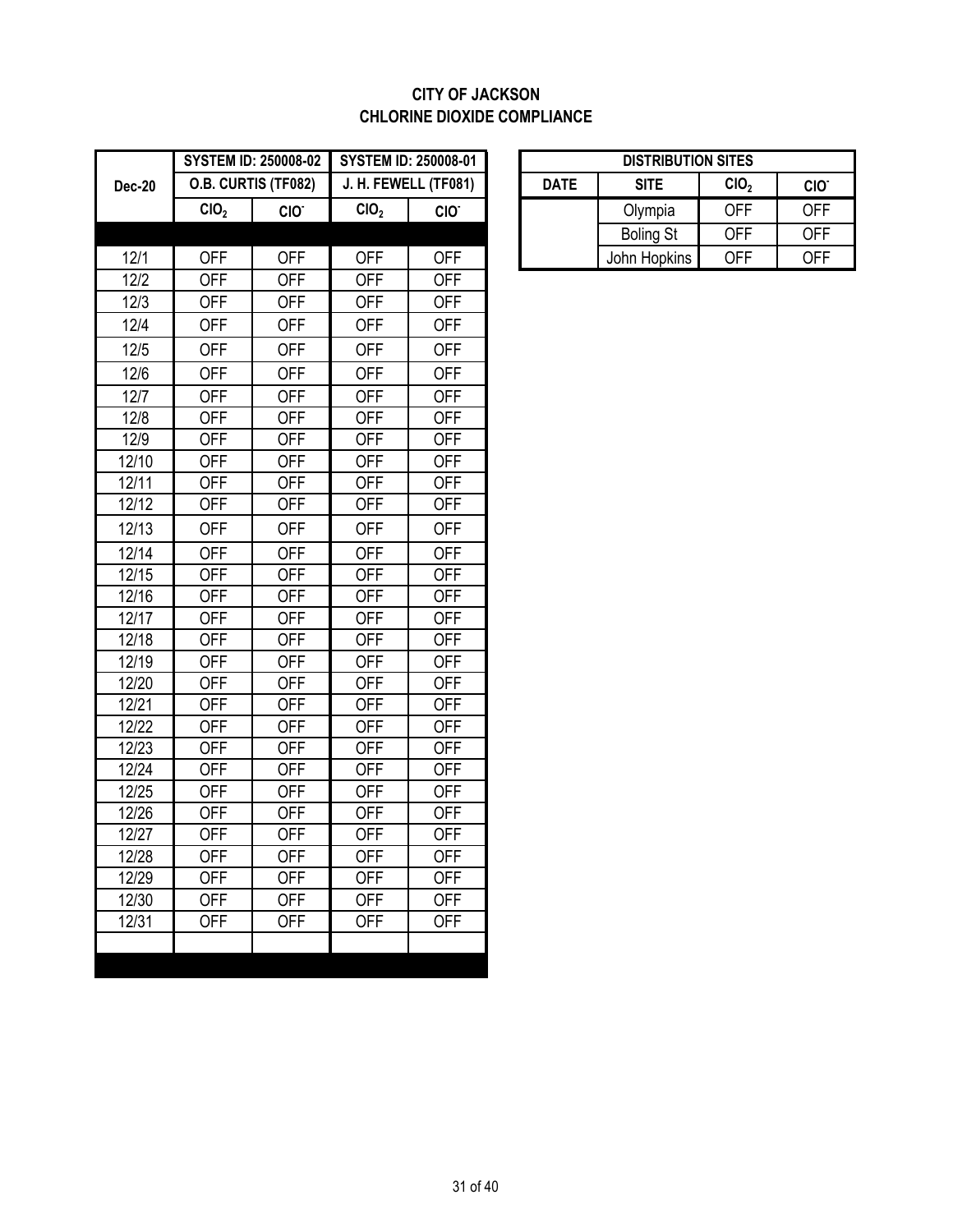|                |                    | TOC Table- Required % Removal of TOC      |                              |                                                   |                                  |                                   |                                  |                                       |                             |
|----------------|--------------------|-------------------------------------------|------------------------------|---------------------------------------------------|----------------------------------|-----------------------------------|----------------------------------|---------------------------------------|-----------------------------|
|                | Source             |                                           | Source Water Alkalinity, ppm |                                                   |                                  | % ACTUAL TOC REMOVED = -          |                                  | <b>RAW TOC - FINISHED TOC</b>         |                             |
|                | Water TOC<br>(ppm) |                                           | as $CaCO3$                   |                                                   |                                  |                                   |                                  | <b>RAW TOC</b>                        | -X 100%                     |
|                |                    | $0 - 60$                                  | $>60-120$                    | >120                                              |                                  |                                   |                                  |                                       |                             |
|                | >2.0 to 4.0        | 35.0%                                     | 25.0%                        | 15.0%                                             |                                  |                                   |                                  |                                       |                             |
|                | >4.0 to 8.0        | 45.0%                                     | 35.0%                        | 25.0%                                             |                                  | <b>TOC REMOVAL RATIO =-</b>       |                                  | % ACTUAL TOC REMOVED                  |                             |
|                | >8.0               | 50.0%                                     | 40.0%                        | 30.0%                                             |                                  |                                   |                                  | <b>REQUIRED TOC REMOVAL</b>           |                             |
|                |                    |                                           |                              | <b>TOC Summary</b>                                |                                  |                                   | <b>TOC % Removal Summary</b>     |                                       |                             |
| <b>Date</b>    |                    | Water<br><b>Treatment</b><br><b>Plant</b> |                              | <b>Source Water</b><br><b>Alkalinity</b><br>(ppm) | <b>Source Water</b><br>TOC (ppm) | <b>Treated Water</b><br>TOC (ppm) | <b>Actual TOC</b><br>Removed (%) | <b>Required TOC</b><br>Removal (%)    | <b>TOC Removal</b><br>Ratio |
|                |                    | OBC HS1                                   |                              | 8                                                 | 11.9                             | 2.6                               | 78.2                             | 50.0                                  | 1.56                        |
|                |                    | OBC HS2                                   |                              | 8                                                 | 11.9                             | 3.5                               | 70.6                             | 50.0                                  | 1.41                        |
| 1/6/2020       |                    | JHF HS1                                   |                              | 10                                                | 11.3                             | 3.2                               | 71.7                             | 50.0                                  | 1.43                        |
|                |                    | OBC HS1                                   |                              | 8                                                 | 9.1                              | 2.1                               | 76.9                             | 50.0                                  | 1.54                        |
| 1/15/2020      |                    | OBC HS2                                   |                              | 8                                                 | 9.1                              | 1.2                               | 86.8                             | 50.0                                  | 1.74                        |
|                |                    | JHF HS1                                   |                              | 9                                                 | 10.3                             | 1.6                               | 84.5                             | 50.0                                  | 1.69                        |
|                |                    | OBC HS1                                   |                              | 8                                                 | 10.9                             | 4.5                               | 58.7                             | 50.0                                  | 1.17                        |
| 1/23/2020      |                    | OBC HS2                                   |                              | 8                                                 | 10.9                             | 3.4                               | 68.8                             | 50.0                                  | 1.38                        |
|                |                    | JHF HS1                                   |                              | 8                                                 | 10.8                             | 3.3                               | 69.4                             | 50.0                                  | 1.39                        |
|                |                    | OBC HS1                                   |                              | 9                                                 | 5.7                              | 2.0                               | 64.9                             | 45.0                                  | 1.44                        |
| 1/29/2020      |                    | OBC HS2                                   |                              | 9                                                 | 5.7                              | 1.4                               | 75.4                             | 45.0                                  | 1.68                        |
|                |                    | JHF HS1                                   |                              | 10                                                | 6.0                              | 2.2                               | 63.3                             | 45.0                                  | 1.41                        |
|                |                    | OBC HS1                                   |                              | 11                                                | 6.2                              | 2.4                               | 61.3                             | 45.0                                  | 1.36                        |
| 2/7/2020       |                    | OBC HS2                                   |                              | 11                                                | 6.2                              | 1.3                               | 79.0                             | 45.0                                  | 1.76                        |
|                |                    | JHF HS1                                   |                              | 11                                                | 6.6                              | 2.5                               | 62.1                             | 45.0                                  | 1.38                        |
|                |                    | OBC HS1                                   |                              | 12                                                | 7.7                              | 1.9                               | 75.3                             | 45.0                                  | 1.67                        |
| 2/12/2020      |                    | OBC HS2                                   |                              | 12                                                | 7.7                              | 2.2                               | 71.4                             | 45.0                                  | 1.59                        |
|                |                    | JHF HS1                                   |                              | 12                                                | 3.8                              | 1.5                               | 60.5                             | 45.0                                  | 1.35                        |
|                |                    | OBC HS1                                   |                              | 10                                                | 6.0                              | 1.7                               | 71.7                             | 45.0                                  | 1.59                        |
| 2/18/2020      |                    | OBC HS2                                   |                              | 10                                                | 6.3                              | 2.0                               | 68.3                             | 45.0                                  | 1.52                        |
|                |                    | JHF HS1                                   |                              | $\overline{7}$                                    | 7.0                              | 1.0                               | 85.7                             | 45.0                                  | 1.90                        |
|                |                    | OBC HS1                                   |                              | 14                                                | 9.4                              | 1.9                               | 79.8                             | 50.0                                  | 1.60                        |
| 2/26/2020      |                    | OBC HS <sub>2</sub>                       |                              | 14                                                | 9.4                              | 3.0                               | 68.1                             | 50.0                                  | 1.36                        |
|                |                    | JHF HS1                                   |                              | 8                                                 | 9.2                              | 2.9                               | 68.5                             | 50.0                                  | 1.37                        |
|                |                    | OBC HS1                                   |                              | 12                                                | 9.1                              | 2.2                               | 75.8                             | 50.0                                  | 1.52                        |
| 3/5/2020       |                    | OBC HS <sub>2</sub>                       |                              | 12                                                | 9.1                              | 2.7                               | 70.3                             | 50.0                                  | 1.41                        |
|                |                    | JHF HS1                                   |                              | 10                                                | 8.7                              | 2.3                               | 73.6                             | 50.0                                  | 1.47                        |
| 3/12/2020      |                    | OBC HS1                                   |                              | 10                                                | 10.1                             | 3.3                               | 67.3                             | 50.0                                  | 1.35                        |
|                |                    | OBC HS2                                   |                              | 10                                                | 10.1                             | 2.8                               | 72.3                             | 50.0                                  | 1.45                        |
|                |                    | JHF HS1<br>OBC HS1                        |                              | 11<br>10                                          | 9.5<br>6.7                       | 2.5<br>1.6                        | 73.7<br>76.1                     | 50.0<br>45.0                          | 1.47<br>1.69                |
| 3/17/2020      |                    | OBC HS <sub>2</sub>                       |                              | 10                                                | 6.7                              | 1.9                               | 71.6                             | 45.0                                  | 1.59                        |
|                |                    | JHF HS1                                   |                              | 8                                                 | 6.2                              | 0.4                               | 93.5                             | 45.0                                  | 2.08                        |
|                |                    | OBC HS1                                   |                              | 10                                                | 6.7                              | 2.1                               | 68.7                             | 45.0                                  | 1.53                        |
| 3/25/2020      |                    | OBC HS2                                   |                              | 10                                                | 6.7                              | 2.5                               | 62.7                             | 45.0                                  | 1.39                        |
|                |                    | JHF HS1                                   |                              | 11                                                | 7.8                              | 1.6                               | 79.5                             | 45.0                                  | 1.77                        |
| <b>RUNNING</b> |                    | OBC HS1                                   |                              |                                                   |                                  |                                   |                                  |                                       | 1.50                        |
| <b>ANNUAL</b>  |                    | OBC HS2                                   |                              |                                                   |                                  |                                   |                                  |                                       | 1.52                        |
| <b>AVERAGE</b> |                    | <b>JHF HS1</b>                            |                              |                                                   |                                  |                                   |                                  |                                       | 1.56                        |
|                |                    |                                           |                              |                                                   |                                  |                                   |                                  | TOTAL COMBINED RUNNING ANNUAL AVERAGE | 1.53                        |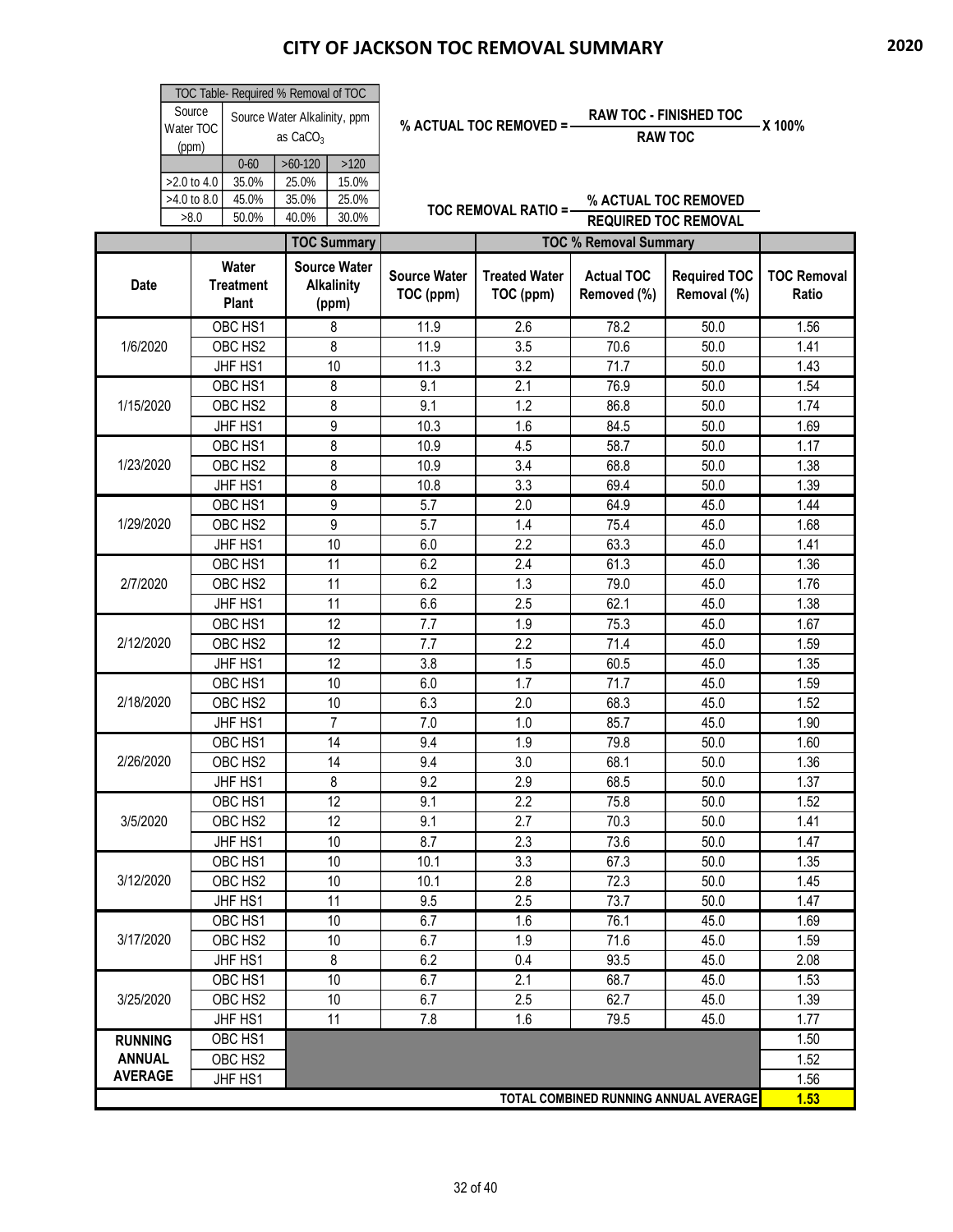|                |               | TOC Table- Required % Removal of TOC |                   |                                  |                                                                      |                                  |                                    |                                       |              |  |  |  |
|----------------|---------------|--------------------------------------|-------------------|----------------------------------|----------------------------------------------------------------------|----------------------------------|------------------------------------|---------------------------------------|--------------|--|--|--|
|                | Source        | Source Water Alkalinity, ppm         |                   |                                  | <b>RAW TOC - FINISHED TOC</b><br>% ACTUAL TOC REMOVED = -<br>-X 100% |                                  |                                    |                                       |              |  |  |  |
|                | Water TOC     |                                      | as $CaCO3$        |                                  |                                                                      |                                  |                                    | <b>RAW TOC</b>                        |              |  |  |  |
|                | (ppm)         | $0 - 60$                             | $>60-120$         | >120                             |                                                                      |                                  |                                    |                                       |              |  |  |  |
|                | >2.0 to 4.0   | 35.0%                                | 25.0%             | 15.0%                            |                                                                      |                                  |                                    |                                       |              |  |  |  |
|                | $>4.0$ to 8.0 | 45.0%                                | 35.0%             | 25.0%                            |                                                                      |                                  |                                    | % ACTUAL TOC REMOVED                  |              |  |  |  |
|                | >8.0          | 50.0%                                | 40.0%             | 30.0%                            |                                                                      | <b>TOC REMOVAL RATIO =-</b>      |                                    | <b>REQUIRED TOC REMOVAL</b>           |              |  |  |  |
|                |               |                                      |                   | <b>TOC Summary</b>               |                                                                      |                                  | <b>TOC % Removal Summary</b>       |                                       |              |  |  |  |
|                |               | Water                                |                   | <b>Source Water</b>              |                                                                      |                                  |                                    |                                       |              |  |  |  |
| <b>Date</b>    |               | <b>Treatment</b>                     | <b>Alkalinity</b> | <b>Source Water</b><br>TOC (ppm) | <b>Treated Water</b><br>TOC (ppm)                                    | <b>Actual TOC</b><br>Removed (%) | <b>Required TOC</b><br>Removal (%) | <b>TOC Removal</b><br>Ratio           |              |  |  |  |
|                |               | <b>Plant</b>                         |                   | (ppm)                            |                                                                      |                                  |                                    |                                       |              |  |  |  |
|                |               | OBC HS1                              |                   | 13                               | 6.7                                                                  | 3.1                              | 53.7                               | 45.0                                  | 1.19         |  |  |  |
| 4/1/2020       |               | OBC HS2                              |                   | 13                               | 6.7                                                                  | 2.7                              | 59.7                               | 45.0                                  | 1.33         |  |  |  |
|                |               | JHF HS1                              |                   | 13                               | 8.9                                                                  | 1.9                              | 78.7                               | 50.0                                  | 1.57         |  |  |  |
|                |               | OBC HS1                              |                   | 11                               | 8.4                                                                  | 3.1                              | 63.1                               | 50.0                                  | 1.26         |  |  |  |
| 4/10/2020      |               | OBC HS2                              |                   | 11                               | 8.4                                                                  | 2.5                              | 70.2                               | 50.0                                  | 1.40         |  |  |  |
|                |               | JHF HS1                              |                   | 14                               | 7.5                                                                  | 2.5                              | 66.7                               | 45.0                                  | 1.48         |  |  |  |
|                |               | OBC HS1                              |                   | 12                               | 8.7                                                                  | 2.4                              | 72.4                               | 50.0                                  | 1.45         |  |  |  |
| 4/14/2020      |               | OBC HS2                              |                   | 12                               | 8.7                                                                  | 1.7                              | 80.5                               | 50.0                                  | 1.61         |  |  |  |
|                |               | JHF HS1                              |                   | 12                               | 7.3                                                                  | 1.9                              | 74.0                               | 45.0                                  | 1.64         |  |  |  |
|                |               | OBC HS1                              |                   | 12                               | 7.1                                                                  | 2.8                              | 60.6                               | 45.0                                  | 1.35         |  |  |  |
| 4/20/2020      |               | OBC HS2                              |                   | 12                               | 7.1                                                                  | 2.0                              | 71.8                               | 45.0                                  | 1.60         |  |  |  |
|                |               | JHF HS1                              |                   | 13                               | 8.6                                                                  | 1.6                              | 81.4                               | 50.0                                  | 1.63         |  |  |  |
| 4/28/2020      |               | OBC HS1                              |                   | 10                               | 9.8                                                                  | 3.7                              | 62.2                               | 50.0                                  | 1.24         |  |  |  |
|                |               | OBC HS2                              |                   | 10                               | 9.8                                                                  | 4.9                              | 50.0                               | 50.0                                  | 1.00         |  |  |  |
|                |               | JHF HS1                              |                   | 12                               | 10.0                                                                 | 3.2                              | 68.0                               | 50.0                                  | 1.36         |  |  |  |
|                |               | OBC HS1                              |                   | 9                                | 7.9                                                                  | 2.8                              | 64.6                               | 45.0                                  | 1.43         |  |  |  |
| 5/6/2020       |               | OBC HS2                              |                   | 9                                | 7.9                                                                  | 3.5                              | 55.7                               | 45.0                                  | 1.24         |  |  |  |
|                |               | JHF HS1                              |                   | 16                               | 6.6                                                                  | 2.5                              | 62.1                               | 45.0                                  | 1.38         |  |  |  |
| 5/11/2020      |               | OBC HS1                              |                   | 10<br>10                         | 5.2<br>5.2                                                           | 3.0                              | 42.3<br>48.1                       | 45.0<br>45.0                          | 0.94<br>1.07 |  |  |  |
|                |               | OBC HS2<br>JHF HS1                   |                   | 14                               | 6.1                                                                  | 2.7<br>2.2                       | 63.9                               | 45.0                                  | 1.42         |  |  |  |
|                |               | OBC HS1                              |                   | 12                               | 7.6                                                                  | 5.2                              | 31.6                               | 45.0                                  | 0.70         |  |  |  |
| 5/18/2020      |               | OBC HS2                              |                   | 12                               | 7.6                                                                  | 3.8                              | 50.0                               | 45.0                                  | 1.11         |  |  |  |
|                |               | JHF HS1                              |                   | 15                               | 7.1                                                                  | 5.9                              | 16.9                               | 45.0                                  | 0.38         |  |  |  |
|                |               | OBC HS1                              |                   | 12                               | 5.8                                                                  | 1.8                              | 69.0                               | 45.0                                  | 1.53         |  |  |  |
| 5/27/2020      |               | OBC HS2                              |                   | 12                               | 5.8                                                                  | 2.4                              | 58.6                               | 45.0                                  | 1.30         |  |  |  |
|                |               | JHF HS1                              |                   | 12                               | 5.5                                                                  | 2.8                              | 49.1                               | 45.0                                  | 1.09         |  |  |  |
|                |               | OBC HS1                              |                   | 12                               | 6.2                                                                  | 3.0                              | 51.6                               | 45.0                                  | 1.15         |  |  |  |
| 6/3/2020       |               | OBC HS2                              |                   | 12                               | 6.2                                                                  | 3.0                              | 51.6                               | 45.0                                  | 1.15         |  |  |  |
|                |               | JHF HS1                              |                   | 20                               | 7.4                                                                  | 3.4                              | 54.1                               | 45.0                                  | 1.20         |  |  |  |
|                |               | OBC HS1                              |                   | 10                               | 4.5                                                                  | 1.7                              | 62.2                               | 45.0                                  | 1.38         |  |  |  |
| 6/11/2020      |               | OBC HS2                              |                   | 10                               | 4.5                                                                  | 2.3                              | 48.9                               | 45.0                                  | 1.09         |  |  |  |
|                |               | JHF HS1                              |                   | 11                               | 5.8                                                                  | 2.2                              | 62.1                               | 45.0                                  | 1.38         |  |  |  |
|                |               | OBC HS1                              |                   | 11                               | 5.9                                                                  | 2.4                              | 59.3                               | 45.0                                  | 1.32         |  |  |  |
| 6/18/2020      |               | OBC HS2                              |                   | 11                               | 5.9                                                                  | 1.9                              | 67.8                               | 45.0                                  | 1.51         |  |  |  |
|                |               | JHF HS1                              |                   | 17                               | 6.0                                                                  | 2.0                              | 66.7                               | 45.0                                  | 1.48         |  |  |  |
| <b>RUNNING</b> |               | OBC HS1                              |                   |                                  |                                                                      |                                  |                                    |                                       | 1.37         |  |  |  |
| <b>ANNUAL</b>  |               | OBC HS2                              |                   |                                  |                                                                      |                                  |                                    |                                       | 1.40         |  |  |  |
| <b>AVERAGE</b> |               | JHF HS1                              |                   |                                  |                                                                      |                                  |                                    |                                       | 1.39         |  |  |  |
|                |               |                                      |                   |                                  |                                                                      |                                  |                                    | TOTAL COMBINED RUNNING ANNUAL AVERAGE | 1.41         |  |  |  |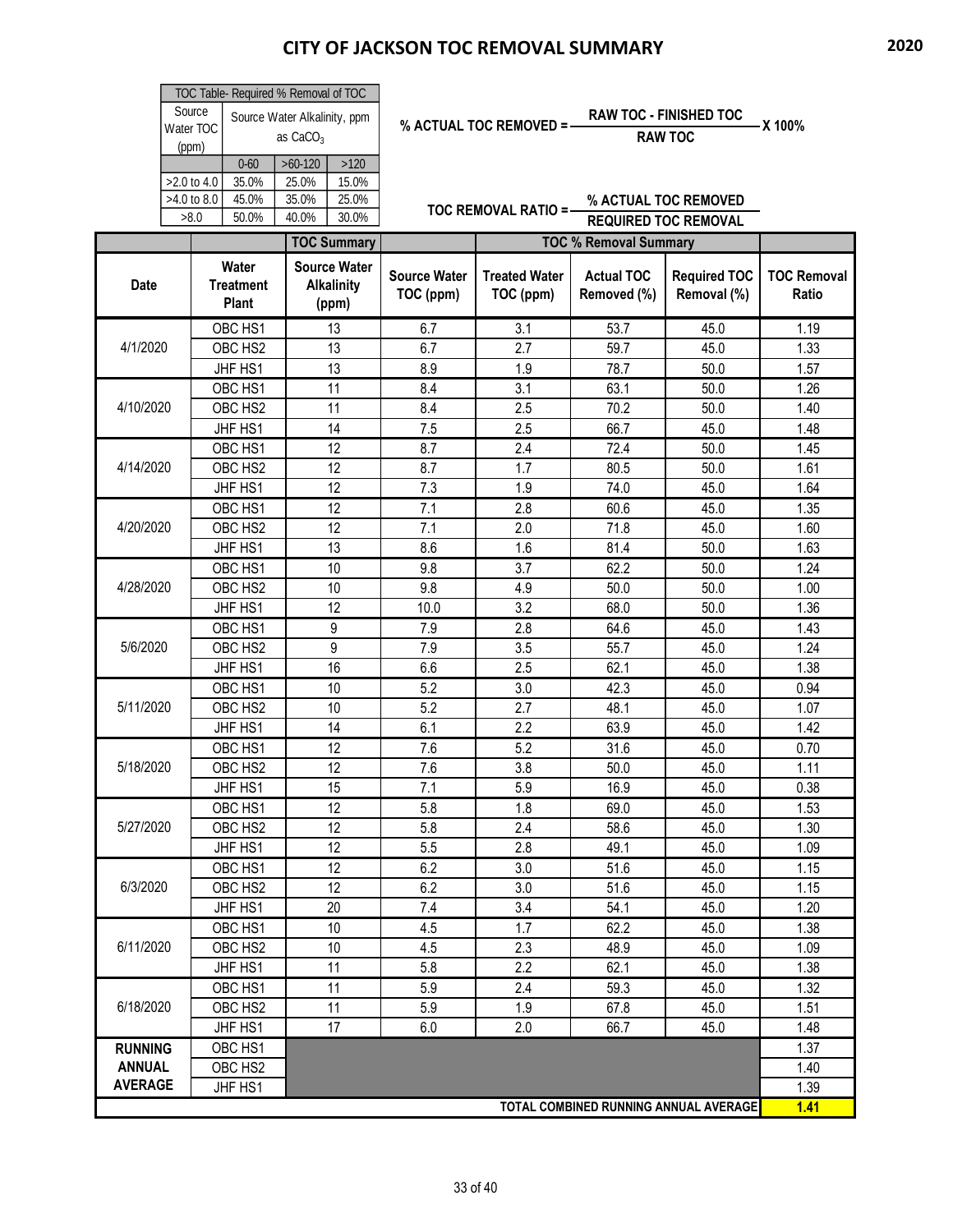|                |                     | TOC Table- Required % Removal of TOC |                              |                     |                       |                             |                              |                                       |                    |  |  |
|----------------|---------------------|--------------------------------------|------------------------------|---------------------|-----------------------|-----------------------------|------------------------------|---------------------------------------|--------------------|--|--|
|                | Source              |                                      | Source Water Alkalinity, ppm |                     |                       |                             |                              | <b>RAW TOC - FINISHED TOC</b>         |                    |  |  |
|                | Water TOC           |                                      | as $CaCO3$                   |                     |                       | % ACTUAL TOC REMOVED = -    |                              | <b>RAW TOC</b>                        | X 100%             |  |  |
|                | (ppm)               |                                      |                              |                     |                       |                             |                              |                                       |                    |  |  |
|                |                     | $0 - 60$                             | $>60-120$                    | >120                |                       |                             |                              |                                       |                    |  |  |
|                | >2.0 to 4.0         | 35.0%<br>45.0%                       | 25.0%<br>35.0%               | 15.0%<br>25.0%      |                       |                             |                              |                                       |                    |  |  |
|                | >4.0 to 8.0<br>>8.0 | 50.0%                                | 40.0%                        | 30.0%               |                       | <b>TOC REMOVAL RATIO =-</b> |                              | % ACTUAL TOC REMOVED                  |                    |  |  |
|                |                     |                                      |                              |                     |                       |                             |                              | <b>REQUIRED TOC REMOVAL</b>           |                    |  |  |
|                |                     |                                      |                              | <b>TOC Summary</b>  |                       |                             | <b>TOC % Removal Summary</b> |                                       |                    |  |  |
|                |                     | Water                                |                              | <b>Source Water</b> | <b>Source Water</b>   | <b>Treated Water</b>        | <b>Actual TOC</b>            | <b>Required TOC</b>                   | <b>TOC Removal</b> |  |  |
| <b>Date</b>    |                     | <b>Treatment</b>                     |                              | <b>Alkalinity</b>   | TOC (ppm)             | TOC (ppm)                   | Removed (%)                  | Removal (%)                           | Ratio              |  |  |
|                |                     | <b>Plant</b>                         |                              | (ppm)               |                       |                             |                              |                                       |                    |  |  |
|                |                     | OBC HS1                              |                              | 12                  | 5.7                   | 2.0                         | 64.9                         | 45.0                                  | 1.44               |  |  |
| 6/25/2020      |                     | OBC HS2                              |                              | $\overline{12}$     | 5.7                   | 1.6                         | 71.9                         | 45.0                                  | 1.60               |  |  |
|                |                     | JHF HS1                              |                              | $\overline{12}$     | 6.4                   | 1.6                         | 75.0                         | 45.0                                  | 1.67               |  |  |
|                |                     | OBC HS1                              |                              | $\overline{15}$     | 6.9                   | $\overline{3.2}$            | 53.6                         | 45.0                                  | 1.19               |  |  |
| 7/2/2020       |                     | OBC HS2                              |                              | 15                  | 6.9                   | 2.7                         | 60.9                         | 45.0                                  | 1.35               |  |  |
|                |                     | JHF HS1                              |                              | 16                  | 5.6                   | 1.8                         | 67.9                         | 45.0                                  | 1.51               |  |  |
| 7/8/2020       |                     | OBC HS1                              |                              | 13                  | 9.1                   | 4.5                         | 50.5<br>46.2                 | 50.0                                  | 1.01               |  |  |
|                |                     | OBC HS2                              |                              | 13<br>15            | 9.1<br>8.7            | 4.9                         | 47.1                         | 50.0<br>50.0                          | 0.92               |  |  |
|                |                     | JHF HS1<br>OBC HS1                   |                              | 13                  | 8.6                   | 4.6<br>3.0                  | 65.1                         | 50.0                                  | 0.94<br>1.30       |  |  |
| 7/14/2020      |                     | OBC HS2                              |                              | 13                  | 8.6                   | 4.1                         | 52.3                         | 50.0                                  | 1.05               |  |  |
|                |                     | JHF HS1                              |                              | 14                  | 6.9                   | $\overline{2.9}$            | 51.0                         | 45.0                                  | 1.13               |  |  |
|                |                     | OBC HS1                              |                              | 15                  | 9.7                   | 4.6                         | 52.6                         | 50.0                                  | 1.05               |  |  |
| 7/21/2020      |                     | OBC HS2                              |                              | 15                  | 9.7                   | 5.2                         | 46.4                         | 50.0                                  | 0.93               |  |  |
|                |                     | JHF HS1                              |                              | 15                  | 9.8                   | 4.8                         | 51.0                         | 50.0                                  | 1.02               |  |  |
|                |                     | OBC HS1                              |                              | 19                  | 8.9                   | 4.1                         | 53.9                         | 50.0                                  | 1.08               |  |  |
| 7/27/2020      |                     | OBC HS2                              |                              | $\overline{19}$     | 8.9                   | 4.8                         | 46.1                         | 50.0                                  | 0.92               |  |  |
|                |                     | JHF HS1                              |                              | $\overline{20}$     | 8.0                   | $\overline{3.0}$            | 62.5                         | 45.0                                  | 1.39               |  |  |
|                |                     | OBC HS1                              |                              | 13                  | 8.4                   | 1.6                         | 81.0                         | 50.0                                  | 1.62               |  |  |
| 8/3/2020       |                     | OBC HS2                              |                              | 13                  | 8.4                   | 1.2                         | 85.7                         | 50.0                                  | 1.71               |  |  |
|                |                     | JHF HS1                              |                              | $\overline{17}$     | 9.8                   | 3.6                         | 63.3                         | 50.0                                  | 1.27               |  |  |
|                |                     | OBC HS1                              |                              | $\overline{14}$     | 10.2                  | 5.0                         | 51.0                         | 50.0                                  | 1.02               |  |  |
| 8/12/2020      |                     | OBC HS2                              |                              | 14                  | 10.2                  | 4.0                         | 60.8                         | 50.0                                  | 1.22               |  |  |
|                |                     | JHF HS1                              |                              | $\overline{22}$     | 10.3                  | 5.8                         | 43.7                         | 50.0                                  | 0.87               |  |  |
| 8/17/2020      |                     | OBC HS1<br>OBC HS2                   |                              | 14                  | 21<br>$\overline{21}$ | 5.5                         | 73.8                         | 50.0                                  | 1.48               |  |  |
|                |                     | JHF HS1                              |                              | 14<br>15            | 20                    | 3.6<br>$\overline{3.2}$     | 82.9<br>84.0                 | 50.0<br>50.0                          | 1.66<br>1.68       |  |  |
|                |                     | OBC HS1                              |                              | $\overline{17}$     | 7.6                   | 2.5                         | 67.1                         | 45.0                                  | 1.49               |  |  |
| 8/25/2020      |                     | OBC HS2                              |                              | $\overline{17}$     | 7.6                   | 2.3                         | 69.7                         | 45.0                                  | 1.55               |  |  |
|                |                     | JHF HS1                              |                              | $\overline{23}$     | 8.2                   | $\overline{2.7}$            | 67.1                         | 50.0                                  | 1.34               |  |  |
|                |                     | OBC HS1                              |                              | 17                  | 6.5                   | 2.8                         | 56.9                         | 45.0                                  | 1.26               |  |  |
| 9/1/2020       |                     | OBC HS2                              |                              | $\overline{17}$     | 6.5                   | 1.3                         | 80.0                         | 45.0                                  | 1.78               |  |  |
|                |                     | JHF HS1                              |                              | 17                  | 7.8                   | 1.6                         | 79.5                         | 45.0                                  | 1.77               |  |  |
|                |                     | OBC HS1                              |                              | $\overline{17}$     | 5.8                   | $\overline{3.1}$            | 46.6                         | 45.0                                  | 1.03               |  |  |
| 9/10/2020      |                     | OBC HS2                              |                              | 17                  | 5.8                   | 4.1                         | 29.3                         | 45.0                                  | 0.65               |  |  |
|                |                     | JHF HS1                              |                              | 21                  | 10.1                  | 7.0                         | 30.7                         | 50.0                                  | 0.61               |  |  |
|                |                     | OBC HS1                              |                              | $\overline{17}$     | 4.1                   | 1.3                         | 68.3                         | 45.0                                  | 1.52               |  |  |
| 9/17/2020      |                     | OBC HS2                              |                              | 17                  | 4.1                   | 1.0                         | 75.6                         | 45.0                                  | 1.68               |  |  |
|                |                     | JHF HS1                              |                              | 23                  | 4.9                   | 1.3                         | 73.5                         | 45.0                                  | 1.63               |  |  |
| <b>RUNNING</b> |                     | OBC HS1                              |                              |                     |                       |                             |                              |                                       | 1.34               |  |  |
| <b>ANNUAL</b>  |                     | OBC HS2                              |                              |                     |                       |                             |                              |                                       | 1.37               |  |  |
| <b>AVERAGE</b> |                     | JHF HS1                              |                              |                     |                       |                             |                              |                                       | 1.38               |  |  |
|                |                     |                                      |                              |                     |                       |                             |                              | TOTAL COMBINED RUNNING ANNUAL AVERAGE | 1.37               |  |  |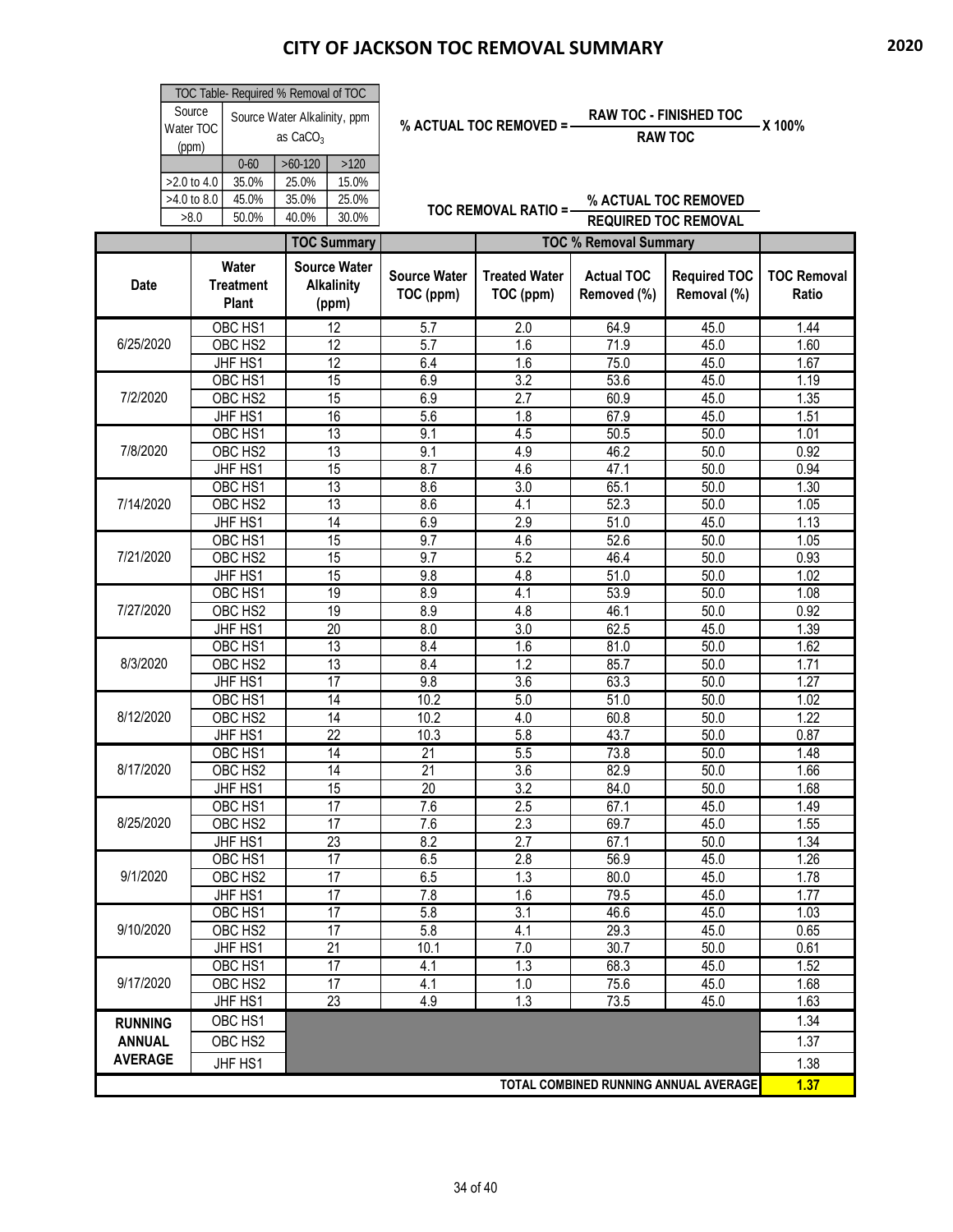|                                 | Source<br>Water TOC<br>(ppm)       | TOC Table- Required % Removal of TOC<br>$0 - 60$ | Source Water Alkalinity, ppm<br>as CaCO <sub>3</sub><br>$>60-120$ | $>120$                                            |                                  | % ACTUAL TOC REMOVED = -          |                                  | <b>RAW TOC - FINISHED TOC</b><br><b>RAW TOC</b>     | -X 100%                     |
|---------------------------------|------------------------------------|--------------------------------------------------|-------------------------------------------------------------------|---------------------------------------------------|----------------------------------|-----------------------------------|----------------------------------|-----------------------------------------------------|-----------------------------|
|                                 | >2.0 to 4.0<br>>4.0 to 8.0<br>>8.0 | 35.0%<br>45.0%<br>50.0%                          | 25.0%<br>35.0%<br>40.0%                                           | 15.0%<br>25.0%<br>30.0%                           |                                  | TOC REMOVAL RATIO =-              |                                  | % ACTUAL TOC REMOVED<br><b>REQUIRED TOC REMOVAL</b> |                             |
|                                 |                                    |                                                  |                                                                   | <b>TOC Summary</b>                                |                                  |                                   | <b>TOC % Removal Summary</b>     |                                                     |                             |
| <b>Date</b>                     |                                    | Water<br><b>Treatment</b><br><b>Plant</b>        |                                                                   | <b>Source Water</b><br><b>Alkalinity</b><br>(ppm) | <b>Source Water</b><br>TOC (ppm) | <b>Treated Water</b><br>TOC (ppm) | <b>Actual TOC</b><br>Removed (%) | <b>Required TOC</b><br>Removal (%)                  | <b>TOC Removal</b><br>Ratio |
| 9/25/2020                       |                                    | OBC HS1<br>OBC HS2<br>JHF HS1                    |                                                                   | 17<br>17<br>18                                    | 5.8<br>5.8<br>6.0                | 3.0<br>2.7<br>3.2                 | 48.3<br>53.4<br>46.7             | 45.0<br>45.0<br>45.0                                | 1.07<br>1.19<br>1.04        |
| 10/5/2020                       |                                    | OBC HS1<br>OBC HS2<br>JHF HS1                    |                                                                   | 15<br>15<br>$\overline{22}$                       | 6.0<br>6.0<br>6.4                | $\overline{3.1}$<br>3.5<br>2.1    | 48.3<br>41.7<br>67.2             | 45.0<br>45.0<br>45.0                                | 1.07<br>0.93<br>1.49        |
| 10/7/2020                       |                                    | OBC HS1<br>OBC HS2<br>JHF HS1                    |                                                                   | 15<br>15<br>19                                    | 6.0<br>6.0<br>5.7                | $\overline{3.1}$<br>3.7<br>2.6    | 48.3<br>38.3<br>54.4             | 45.0<br>45.0<br>45.0                                | 1.07<br>0.85<br>1.21        |
| 11/17/2020                      |                                    | OBC HS1<br>OBC HS2<br>JHF HS1                    |                                                                   | $\overline{20}$<br>20<br>24                       | 5.3<br>5.3<br>5.4                | $\overline{3.1}$<br>2.6<br>2.9    | 41.5<br>50.9<br>46.3             | 45.0<br>45.0<br>45.0                                | 0.92<br>1.13<br>1.03        |
| 12/8/2020                       |                                    | OBC HS1<br>OBC HS2<br>JHF HS1                    |                                                                   | 19<br>19<br>19                                    | 5.4<br>5.4<br>5.6                | 2.9<br>2.6<br>2.6                 | 46.3<br>51.9<br>53.6             | 45.0<br>45.0<br>45.0                                | 1.03<br>1.15<br>1.19        |
|                                 |                                    |                                                  |                                                                   |                                                   |                                  |                                   |                                  |                                                     |                             |
|                                 |                                    |                                                  |                                                                   |                                                   |                                  |                                   |                                  |                                                     |                             |
|                                 |                                    |                                                  |                                                                   |                                                   |                                  |                                   |                                  |                                                     |                             |
|                                 |                                    |                                                  |                                                                   |                                                   |                                  |                                   |                                  |                                                     |                             |
|                                 |                                    |                                                  |                                                                   |                                                   |                                  |                                   |                                  |                                                     |                             |
|                                 |                                    |                                                  |                                                                   |                                                   |                                  |                                   |                                  |                                                     |                             |
|                                 |                                    |                                                  |                                                                   |                                                   |                                  |                                   |                                  |                                                     |                             |
|                                 |                                    |                                                  |                                                                   |                                                   |                                  |                                   |                                  |                                                     |                             |
| <b>RUNNING</b><br><b>ANNUAL</b> |                                    | OBC HS1<br>OBC HS2                               |                                                                   |                                                   |                                  |                                   |                                  |                                                     | 1.30<br>1.33                |
| <b>AVERAGE</b>                  |                                    | JHF HS1                                          |                                                                   |                                                   |                                  |                                   |                                  | TOTAL COMBINED RUNNING ANNUAL AVERAGE               | 1.37<br>1.33                |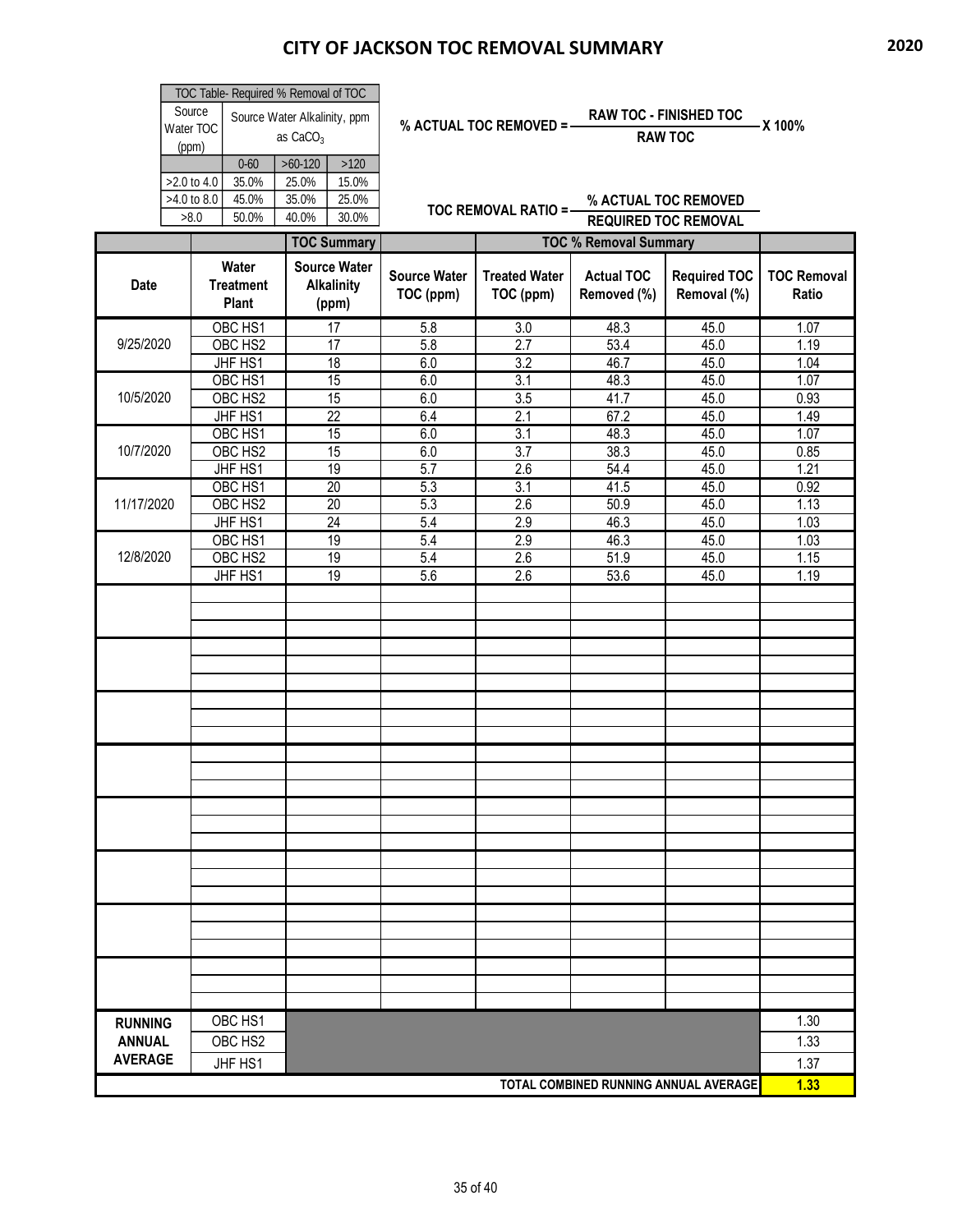### **CITY OF JACKSON CORROSION CONTROL DATA**

|        | December 2020       |     | <b>SYSTEM ID: 250008-02</b>      |                 | <b>SYSTEM ID: 250008-01</b> |                   |                 |
|--------|---------------------|-----|----------------------------------|-----------------|-----------------------------|-------------------|-----------------|
|        |                     |     | <b>OBC COMBINED HIGH SERVICE</b> |                 | <b>JHF (TF081)</b>          |                   |                 |
|        | <b>DATE / SHIFT</b> | pH  | <b>Alkalinity</b>                | <b>Hardness</b> | pH                          | <b>Alkalinity</b> | <b>Hardness</b> |
|        | 0700 - 1500         | 9.5 | 40                               | 17              | 9.3                         | 19                | 52              |
| 12/1   | 1500 - 2300         | 9.7 | 49                               | 16              | 9.3                         | 30                | 67              |
|        | 2300 - 0700         | 9.5 | 52                               | 18              | 9.5                         | 24                | 54              |
|        | 0700 - 1500         | 9.8 | 50                               | 14              | 9.5                         | 19                | 52              |
| $12/2$ | 1500 - 2300         | 9.7 | 51                               | 17              | 9.3                         | 29                | 52              |
|        | 2300 - 0700         | 9.6 | 54                               | 18              | 9.3                         | 21                | 50              |
|        | $0700 - 1500$       | 9.6 | 39                               | 17              | 9.5                         | 19                | 48              |
| $12/3$ | 1500 - 2300         | 9.5 | 41                               | 17              | 9.3                         | 27                | 69              |
|        | 2300 - 0700         | 9.7 | 48                               | 21              | 9.5                         | 23                | 52              |
|        | 0700 - 1500         | 9.7 | 41                               | 18              | 9.6                         | 20                | 48              |
| $12/4$ | 1500 - 2300         | 9.5 | 42                               | 17              | 9.5                         | 21                | 50              |
|        | 2300 - 0700         | 9.5 | 52                               | 13              | 9.7                         | 25                | 47              |
|        | 0700 - 1500         | 9.7 | 41                               | 13              | 9.3                         | 26                | 46              |
| $12/5$ | 1500 - 2300         | 9.8 | 34                               | 18              | 9.5                         | 28                | 44              |
|        | 2300 - 0700         | 9.7 | 47                               | 18              | 9.6                         | 22                | 52              |
|        | $0700 - 1500$       | 9.6 | 42                               | 14              | 9.1                         | 19                | 61              |
| $12/6$ | 1500 - 2300         | 9.5 | 48                               | 13              | 9.3                         | 21                | 42              |
|        | 2300 - 0700         | 9.6 | 49                               | 17              | 9.3                         | 31                | 50              |
|        | 0700 - 1500         | 9.6 | 42                               | 13              | 9.6                         | 19                | 53              |
| 12/7   | 1500 - 2300         | 9.5 | 42                               | 13              | 9.3                         | 22                | 47              |
|        | 2300 - 0700         | 9.6 | 48                               | 17              | 9.2                         | 21                | 52              |
|        | 0700 - 1500         | 9.5 | 34                               | 16              | 9.4                         | 18                | 54              |
| 12/8   | 1500 - 2300         | 9.5 | 47                               | 20              | 9.5                         | 22                | 49              |
|        | 2300 - 0700         | 9.5 | 52                               | 22              | 9.4                         | 11                | 45              |
|        | 0700 - 1500         | 9.5 | 36                               | 14              | 9.5                         | 19                | 58              |
| 12/9   | 1500 - 2300         | 9.4 | 41                               | 17              | 9.6                         | 21                | 46              |
|        | 2300 - 0700         | 9.4 | 44                               | 20              | 9.5                         | 23                | 48              |
|        | 0700 - 1500         | 9.2 | 27                               | 18              | 9.4                         | 17                | 56              |
| 12/10  | 1500 - 2300         | 9.5 | 47                               | 18              | 9.5                         | 24                | 50              |
|        | 2300 - 0700         | 9.1 | 50                               | 19              | 9.1                         | 20                | 55              |
|        | 0700 - 1500         | 9.5 | 34                               | 13              | 9.6                         | 19                | 55              |
| 12/11  | 1500 - 2300         | 9.2 | 30                               | 15              | 9.5                         | 21                | 50              |
|        | 2300 - 0700         | 9.4 | 37                               | 18              | 9.3                         | 20                | 49              |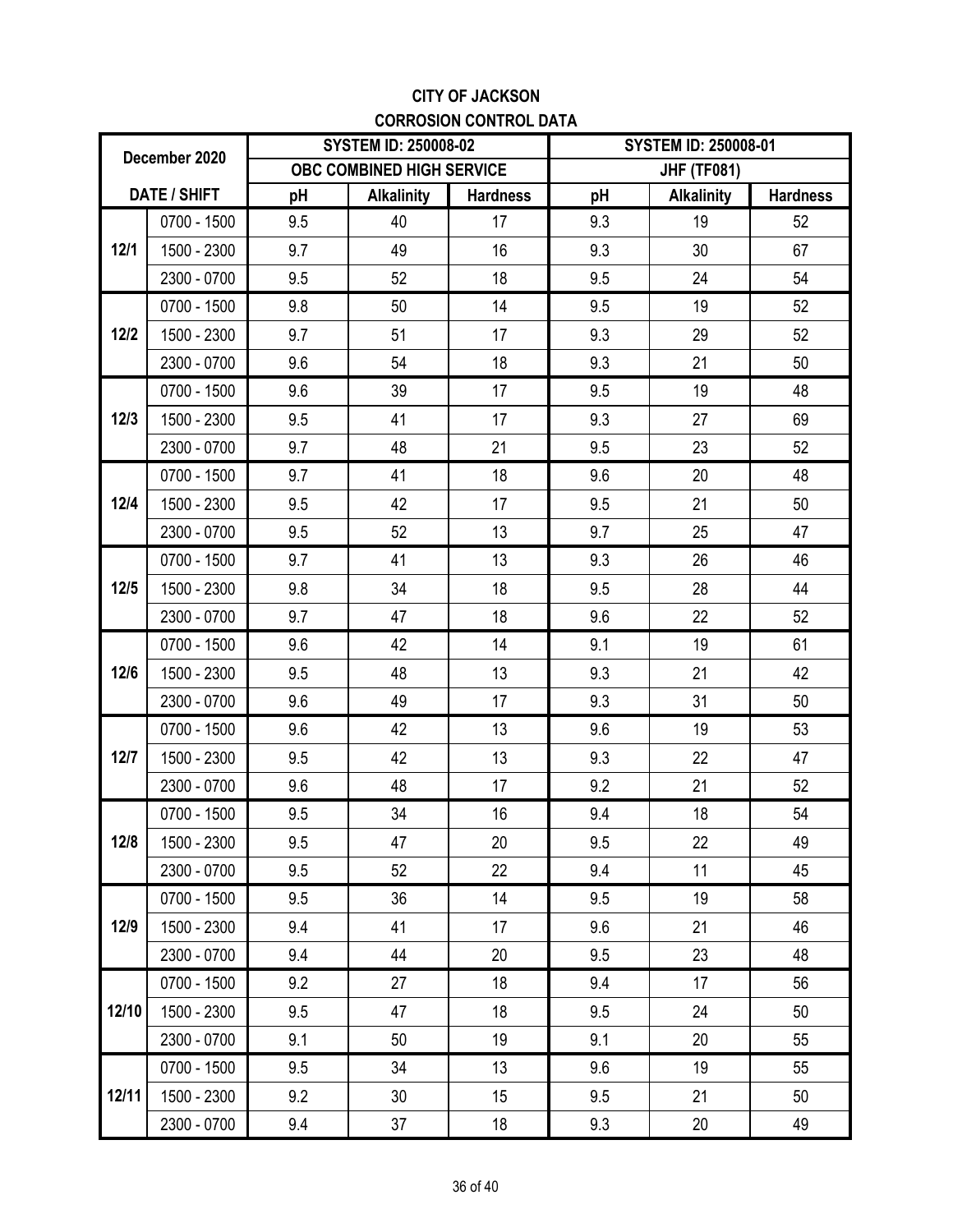### **CITY OF JACKSON CORROSION CONTROL DATA**

|       | December 2020 |     | <b>SYSTEM ID: 250008-02</b> |                 | <b>SYSTEM ID: 250008-01</b> |                    |                 |
|-------|---------------|-----|-----------------------------|-----------------|-----------------------------|--------------------|-----------------|
|       |               |     | OBC COMBINED HIGH SERVICE   |                 |                             | <b>JHF (TF081)</b> |                 |
|       | DATE / SHIFT  | pH  | <b>Alkalinity</b>           | <b>Hardness</b> | pH                          | <b>Alkalinity</b>  | <b>Hardness</b> |
|       | $0700 - 1500$ | 9.5 | 33                          | 16              | 9.4                         | 33                 | 44              |
| 12/12 | 1500 - 2300   | 9.4 | 33                          | 15              | 9.2                         | 32                 | 52              |
|       | 2300 - 0700   | 9.4 | 37                          | 16              | 9.4                         | 21                 | 51              |
|       | 0700 - 1500   | 9.3 | 36                          | 15              | 9.1                         | 23                 | 69              |
| 12/13 | 1500 - 2300   | 9.5 | 40                          | 14              | 9.2                         | 19                 | 58              |
|       | 2300 - 0700   | 9.2 | 47                          | 16              | 9.3                         | 31                 | 56              |
|       | $0700 - 1500$ | 9.3 | 46                          | 16              | 9.3                         | 20                 | 53              |
| 12/14 | 1500 - 2300   | 9.6 | 46                          | 13              | 9.3                         | 22                 | 57              |
|       | 2300 - 0700   | 9.1 | 50                          | 17              | 9.3                         | 22                 | 54              |
|       | 0700 - 1500   | 9.0 | 30                          | 19              | 9.6                         | 24                 | 58              |
| 12/15 | 1500 - 2300   | 9.3 | 49                          | 18              | 9.3                         | 30                 | 50              |
|       | 2300 - 0700   | 9.3 | 53                          | 21              | 9.4                         | 21                 | 52              |
|       | 0700 - 1500   | 9.7 | 38                          | 24              | 9.4                         | 19                 | 62              |
| 12/16 | 1500 - 2300   | 9.4 | 47                          | 18              | 9.3                         | 39                 | 55              |
|       | 2300 - 0700   | 8.7 | 50                          | 17              | 9.1                         | 21                 | 52              |
|       | $0700 - 1500$ | 9.7 | 44                          | 35              | 9.7                         | 21                 | 57              |
| 12/17 | 1500 - 2300   | 9.5 | 41                          | 19              | 9.2                         | 28                 | 59              |
|       | 2300 - 0700   | 9.4 | 49                          | 18              | 9.5                         | 21                 | 56              |
|       | 0700 - 1500   | 9.3 | 33                          | 14              | 9.4                         | 17                 | 51              |
| 12/18 | 1500 - 2300   | 9.4 | 39                          | 16              | 9.5                         | 21                 | 52              |
|       | 2300 - 0700   | 9.6 | 44                          | 14              | 9.4                         | 23                 | 55              |
|       | $0700 - 1500$ | 9.4 | 38                          | 15              | 9.6                         | 32                 | 64              |
| 12/19 | 1500 - 2300   | 9.4 | 37                          | 14              | 9.4                         | 23                 | 51              |
|       | 2300 - 0700   | 9.2 | 44                          | 18              | 9.5                         | 22                 | 56              |
|       | 0700 - 1500   | 9.5 | 45                          | 17              | 9.3                         | 18                 | 53              |
| 12/20 | 1500 - 2300   | 9.6 | 48                          | 18              | 9.4                         | 34                 | 58              |
|       | 2300 - 0700   | 9.5 | 48                          | 17              | 9.6                         | 34                 | 58              |
|       | 0700 - 1500   | 9.6 | 50                          | 17              | 9.1                         | 22                 | 54              |
| 12/21 | 1500 - 2300   | 9.6 | 44                          | 16              | 9.5                         | 23                 | 55              |
|       | 2300 - 0700   | 9.5 | 49                          | 18              | 9.3                         | 22                 | 52              |
|       | 0700 - 1500   | 9.5 | 35                          | 13              | 9.6                         | 19                 | 53              |
| 12/22 | 1500 - 2300   | 9.6 | 39                          | 18              | 9.0                         | 29                 | 55              |
|       | 2300 - 0700   | 9.3 | 51                          | 19              | 9.3                         | 25                 | 54              |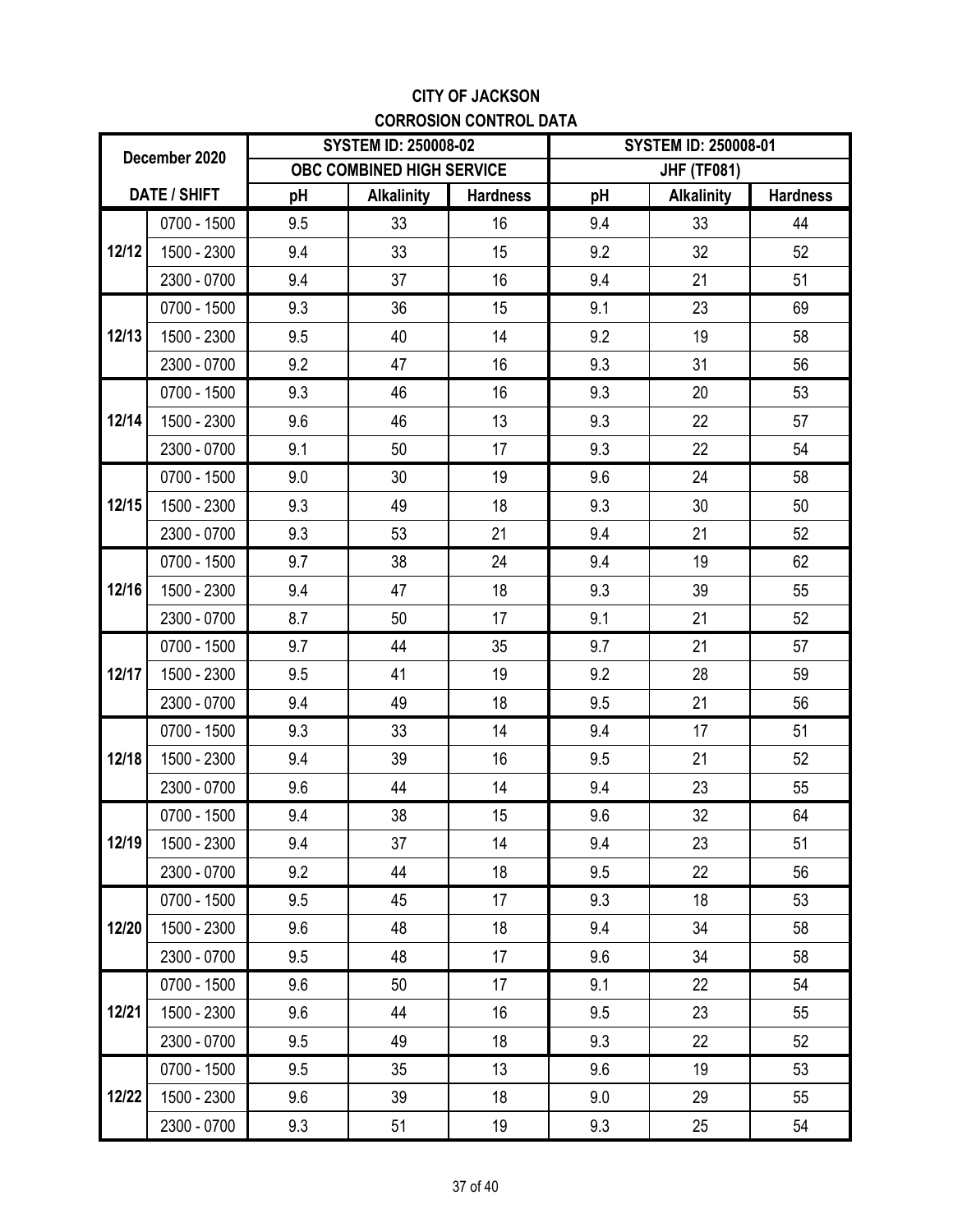### **CITY OF JACKSON CORROSION CONTROL DATA**

|       | December 2020                            |            | <b>SYSTEM ID: 250008-02</b> |                 |            | <b>SYSTEM ID: 250008-01</b>                                                                                                      |                 |
|-------|------------------------------------------|------------|-----------------------------|-----------------|------------|----------------------------------------------------------------------------------------------------------------------------------|-----------------|
|       |                                          |            | OBC COMBINED HIGH SERVICE   |                 |            | <b>JHF (TF081)</b>                                                                                                               |                 |
|       | DATE / SHIFT                             | pH         | <b>Alkalinity</b>           | <b>Hardness</b> | pH         | <b>Alkalinity</b>                                                                                                                | <b>Hardness</b> |
|       | $0700 - 1500$                            | 9.6        | 42                          | 15              | 9.6        | 19                                                                                                                               | 54              |
| 12/23 | 1500 - 2300                              | 9.5        | 41                          | 18              | 9.5        | 33                                                                                                                               | 57              |
|       | 2300 - 0700                              | 9.3        | 46                          | 16              | 9.5        | 23                                                                                                                               | 53              |
| 12/24 | 0700 - 1500                              | 9.1        | 32                          | 23              | 9.5        | 19                                                                                                                               | 56              |
|       | 1500 - 2300                              | 9.5        | 44                          | 18              | 9.4        | 24                                                                                                                               | 44              |
|       | 2300 - 0700                              | 9.1        | 39                          | 20              | 9.5        | 21                                                                                                                               | 46              |
|       | $0700 - 1500$                            | 9.2        | 30                          | 12              | 9.4        | 19                                                                                                                               | 55              |
| 12/25 | 1500 - 2300                              | 9.3        | 29                          | 20              | 9.7        | 22                                                                                                                               | 50              |
|       | 2300 - 0700                              | 9.4        | 31                          | 19              | 9.2        | 20<br>25<br>27<br>21<br>19<br>21<br>31<br>21<br>21<br>22<br>18<br>29<br>20<br>17<br>26<br>19<br>15<br>30<br>12<br>11<br>39<br>23 | 54              |
|       | $0700 - 1500$                            | 9.2        | 35                          | 18              | 9.4        |                                                                                                                                  | 46              |
| 12/26 | 1500 - 2300                              | 9.1        | 33                          | 17              | 9.1        |                                                                                                                                  | 59              |
|       | 2300 - 0700                              | 9.4        | 37                          | 21              | 9.4        |                                                                                                                                  | 49              |
|       | 0700 - 1500                              | 9.5        | 46                          | 16              | 9.5        |                                                                                                                                  | 53              |
| 12/27 | 1500 - 2300                              | 9.4        | 44                          | 17              | 9.6        |                                                                                                                                  | 57              |
|       | 2300 - 0700                              | 9.4        | 48                          | 18              | 9.3        |                                                                                                                                  | 50              |
|       | $0700 - 1500$                            | 9.3        | 42                          | 16              | 9.5        |                                                                                                                                  | 54              |
| 12/28 | 1500 - 2300                              | 9.1        | 36                          | 14              | 9.3        |                                                                                                                                  | 52              |
|       | 2300 - 0700                              | 9.3        | 39                          | 17              | 9.6        |                                                                                                                                  | 55              |
|       | $0700 - 1500$                            | 9.2        | 37                          | 15              | 9.7        |                                                                                                                                  | 56              |
| 12/29 | 1500 - 2300                              | 9.2        | 41                          | 18              | 9.6        |                                                                                                                                  | 62              |
|       | 2300 - 0700                              | 9.2        | 39                          | 15              | 9.5        |                                                                                                                                  | 52              |
|       | $0700 - 1500$                            | 8.7        | 27                          | 17              | 9.7        |                                                                                                                                  | 55              |
| 12/30 | 1500 - 2300                              | 8.9        | 34                          | 15              | 9.4        |                                                                                                                                  | 55              |
|       | 2300 - 0700                              | 8.5        | 36                          | 13              | 9.4        |                                                                                                                                  | 50              |
|       | $0700 - 1500$                            | 8.5        | 33                          | 15              | 9.2        |                                                                                                                                  | 51              |
| 12/31 | 1500 - 2300                              | 9.2        | 42                          | 14              | 9.0        |                                                                                                                                  | 78              |
|       | 2300 - 0700                              | 9.4        | 40                          | 16              | 9.6        |                                                                                                                                  | 50              |
|       |                                          |            |                             |                 |            |                                                                                                                                  |                 |
|       |                                          |            |                             |                 |            |                                                                                                                                  |                 |
|       |                                          |            |                             |                 |            |                                                                                                                                  |                 |
|       | <b>MONTHLY MIN</b>                       | 8.5        | 27                          | 12              | 9.0        |                                                                                                                                  | 42              |
|       | <b>MONTHLY MAX</b><br><b>MONTHLY AVG</b> | 9.8<br>9.4 | 54<br>42                    | 35<br>17        | 9.7<br>9.4 |                                                                                                                                  | 78<br>53        |
|       |                                          |            |                             |                 |            |                                                                                                                                  |                 |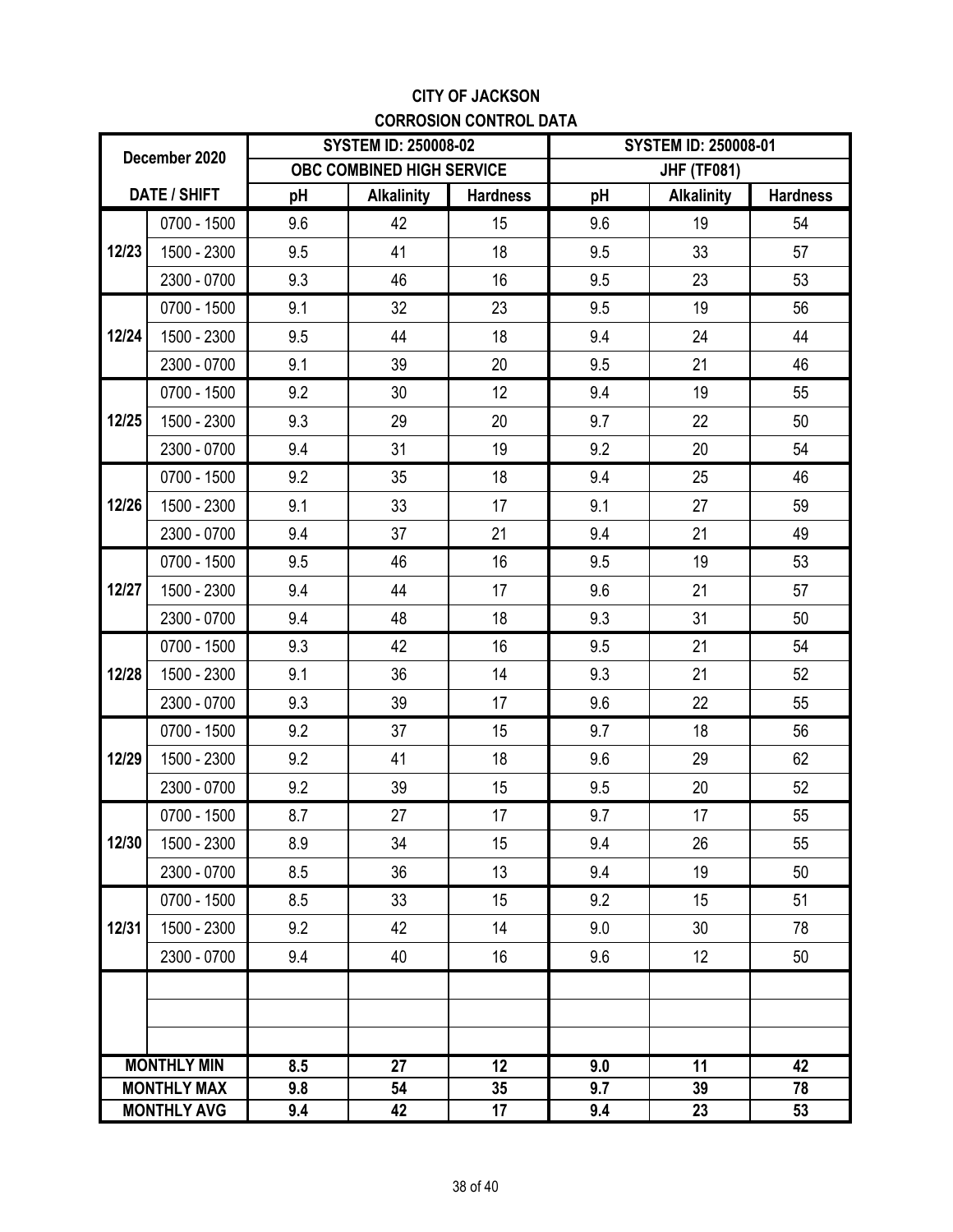#### **Comments**

### **JH Fewell (TF081)**

Clara-trac fully operational.-12/10 Cleaned filter #24 turbidity meter.-12/24

### **Online Monitoring Last Date of Calibration for JH Fewell**

CL17s-12/30, Filter #22 turbidity meter- 12/28

### **OB Curtis Conventional (TF082)**

Filter #4 profile shows two consecutive readings greater than .5 on 12/28-6PM-6:45PM. A grab sample taken at 7PM was .243 NTU. Filter #1 grab sample spiked due to an increase in raw water turbidity to .5230 on 12/31-4AM. Filter #1 began a backwash at 6:36AM, was filtered to waste at 7:07AM and put back in servcice at 8:22AM. Cleaned ammonia line.-12-9

Cleaned Soda Ash filters and dehumidifier filters for Silo #1 and #2.-12/24 Settled and finished water turbidity meter cleaned.-12/28 Filter #1 cleaned.-12/29

### **Grab data replaced online data on the following dates listed below:**

Raw water-Grab data was replaced on 12/1-12/31. Settled water-Grab data was replaced on 12/2-12/5; 12/6; 12/18; 12/25-12/31. Chlorine-Grab data was replaced on 12/2-4AM-12/4; 12/5-12AM, 8PM; 12/9-8PM-12PM; 12/23-4AM-12PM; 12/31. Fiinished water-Grab data was replaced on 12/1-12AM-12PM; 12/20-4AM-4PM; 12/25-8PM-12/26-8AM; 12/28-12PM-12/29-4AM. Filter #1-Grab data was replaced on 12/16-12PM-12/31. Filter #3-Grab data was replaced on 12/28-12AM-4AM. Filter #4-Grab data was replaced on 12/28-12AM-4AM, 12PM; 12/31-12AM

### **OB Curtis Membrane (TF083)**

### **Grab data replaced online data on the following dates listed below:**

Chlorine-Grab data was replaced on 12/1-12/26. Finished water-Grab data was replaced on 12/14-12/15-8AM-in hold. Train #2-Grab data was replaced on 12/10-12PM-4PM-in hold; 12/11-4AM-spike. Train #3-Grab data was replaced on 12/5-4PM-8PM Train #6-Grab data was replaced on 12/1-4PM-8PM; 12/2-8PM-12/3-8AM; 12/6-12AM-12PM-spikes; 12/11-4AM-4PM-in hold

### **Online Monitoring Last Date of Calibration for O.B. Curtis**

CL17s-12/26 , HS #1 pH meter-12/12